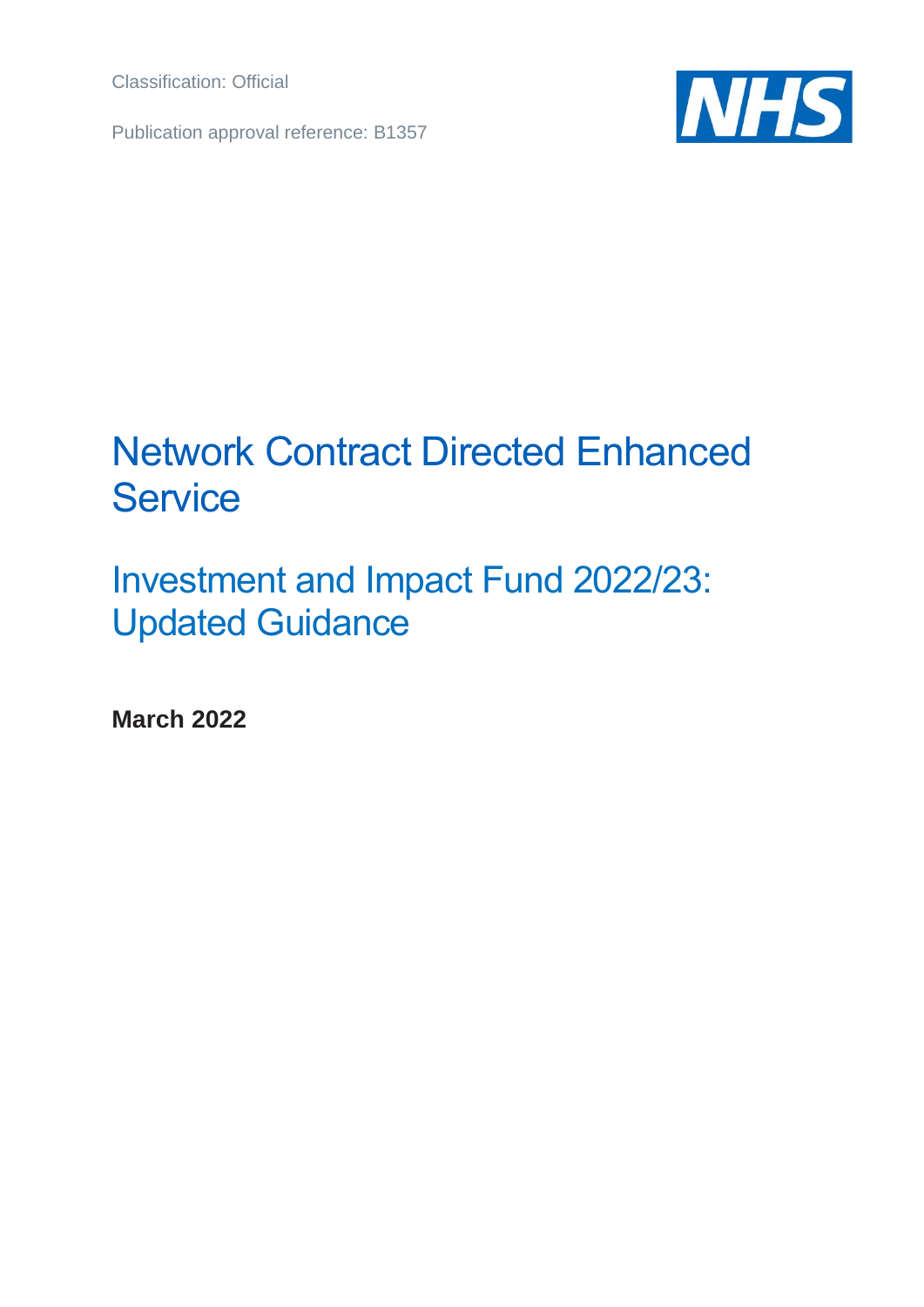# **Contents**

| Exclusions and Exceptions (Personalised Care Adjustments) 10<br>3. Prevention and tackling health inequalities domain  14 |  |
|---------------------------------------------------------------------------------------------------------------------------|--|
|                                                                                                                           |  |
| Structured medication reviews and medicines optimisation area 68                                                          |  |
| Annex A: Prevalence adjustment and list size adjustment  94                                                               |  |
|                                                                                                                           |  |
|                                                                                                                           |  |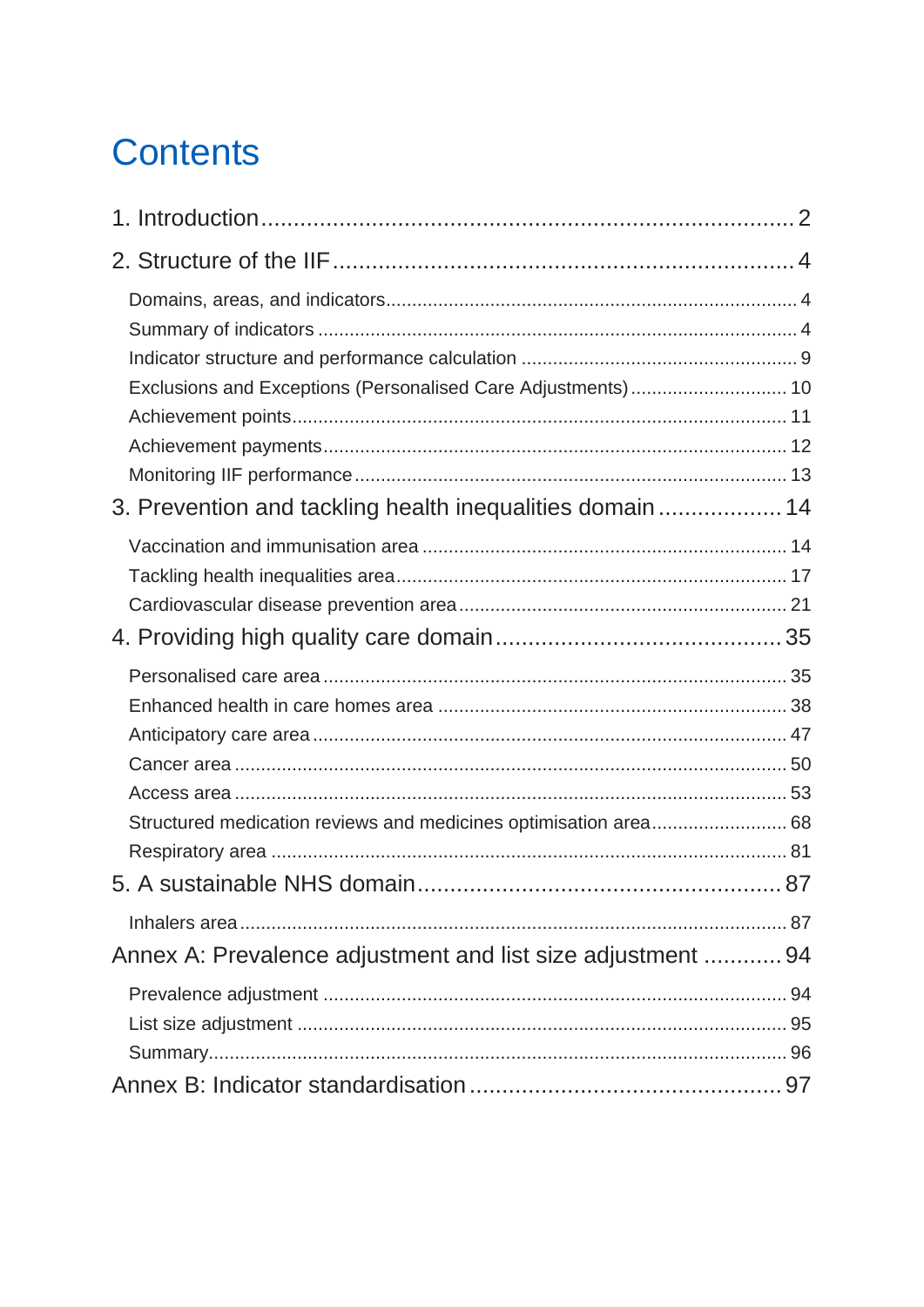# <span id="page-2-0"></span>1. Introduction

- 1.1 The Investment and Impact Fund (IIF) forms part of the Network Contract Directed Enhanced Service (DES). It supports primary care networks (PCNs) to deliver high quality care to their population, as well as supporting the delivery of priority objectives articulated in the NHS [Long Term Plan](https://www.longtermplan.nhs.uk/wp-content/uploads/2019/08/nhs-long-term-plan-version-1.2.pdf) and in *Investment and Evolution*; *[a five-year GP contract framework to implement](https://www.england.nhs.uk/wp-content/uploads/2019/01/gp-contract-2019.pdf)  [the NHS Long Term Plan](https://www.england.nhs.uk/wp-content/uploads/2019/01/gp-contract-2019.pdf)*.
- 1.2 In line with the wider Network Contract DES, the IIF for 2022/23 has been designed to support PCNs during their ongoing response to and recovery from the COVID-19 pandemic. This includes focusing on preventative activity for cohorts at particular risk of poor health outcomes from COVID-19, and in tackling health inequalities more directly and proactively.
- 1.3 The IIF is a financial incentive scheme. It focuses on rewarding high quality care in areas where PCNs can contribute significantly towards the 'triple aim':
	- Improving health and saving lives (e.g. through increased diagnosis of hypertension)
	- Improving the quality of care for people with multiple morbidities (e.g. through delivering Structured Medication Reviews and increasing the number of asthma patients who are regularly prescribed inhaled corticosteroids)
	- Helping to make the NHS more sustainable.
- 1.4 While the IIF is a PCN-level incentive scheme, there are overlaps between it and the Quality and Outcomes Framework (QOF), which operates at practice level. Some indicators across both schemes incentivise similar activity and practices may find they can make progress towards both simultaneously. This document notes any linkages between IIF indicators and QOF indicators where relevant.
- 1.5 *Investment and Evolution* set out that the IIF would be worth at least £225 million in 2022/23, rising to at least £300 million in 2023/24. The 2022/23 scheme is worth £260m, following additional funding of £35m to support new indicators in 2022/23.
- 1.6 Elements of the IIF were suspended in late 2021/22 in response to the emergence of the Omicron variant of COVID-19 and the need to accelerate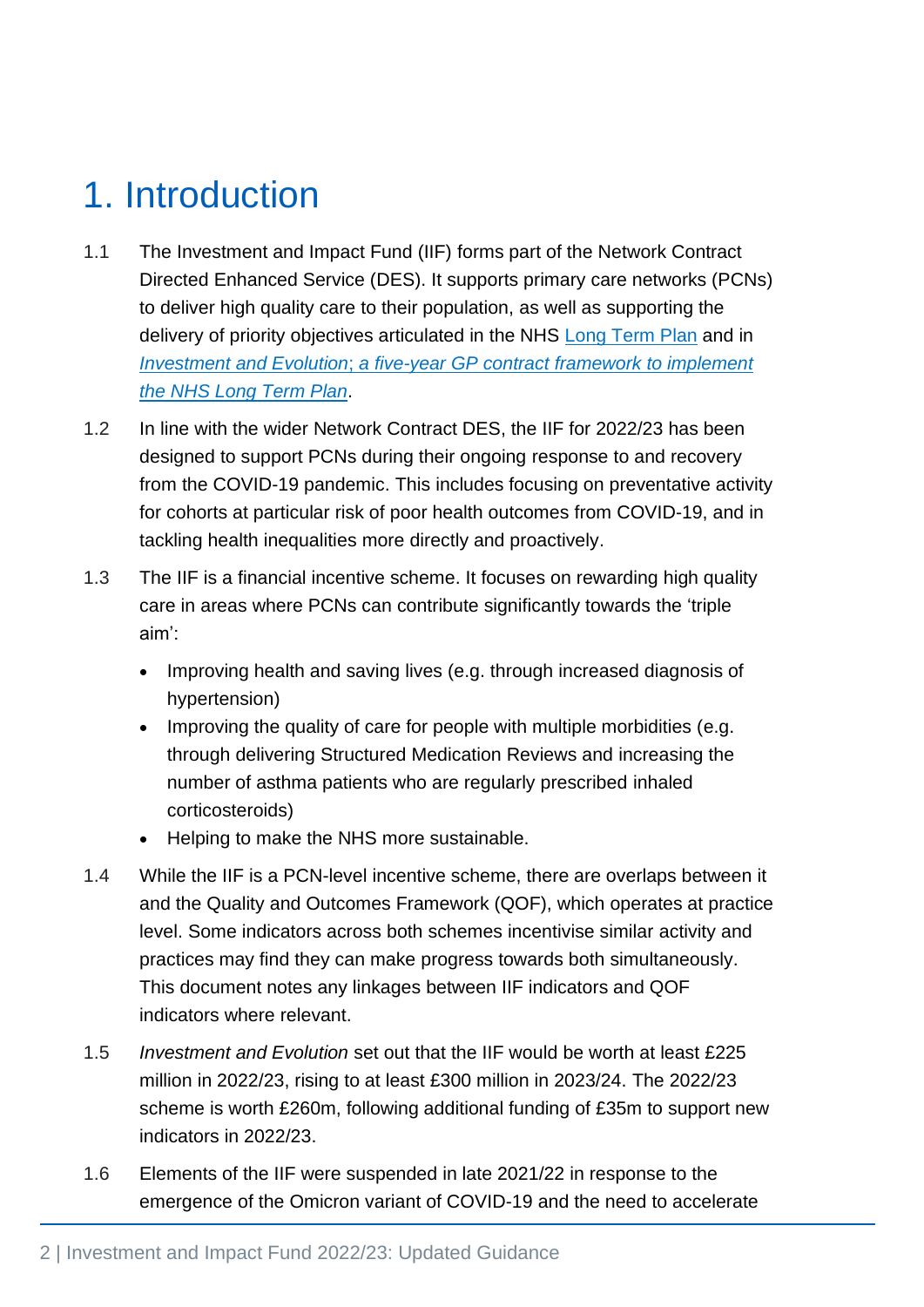the delivery of booster vaccinations. Where indicators were planned to run across both 2021/22 and 2022/23, these will be restarted from 1 April 2022 and PCNs will be paid on the basis of performance for the 2022/23 financial year.

1.7 This document provides guidance on the IIF for 2022/23, including key details of the individual indicators. Information on how performance and achievement will be calculated is also included, and should be read alongside the relevant sections of the 2022/23 [Network Contract DES](https://www.england.nhs.uk/publication/network-contract-directed-enhanced-service-contract-specification-2022-23-pcn-requirements-and-entitlements)  [specification](https://www.england.nhs.uk/publication/network-contract-directed-enhanced-service-contract-specification-2022-23-pcn-requirements-and-entitlements) (Sections 10.6 and Annexes C and D). For indicators sourced from the GP Extraction Service (GPES), the [business rules](https://digital.nhs.uk/data-and-information/data-collections-and-data-sets/data-collections/quality-and-outcomes-framework-qof) published by NHS Digital provide full details of how the indicators are constructed from information in GP systems. For Indicators that are not sourced from GPES, more technical details are provided (or links provided for) in this guidance. In addition, [CQRS guidance](https://academy.midlandsandlancashirecsu.nhs.uk/cqrs-national-training/training-materials/) provides details on the submission and reporting of data for all indicators.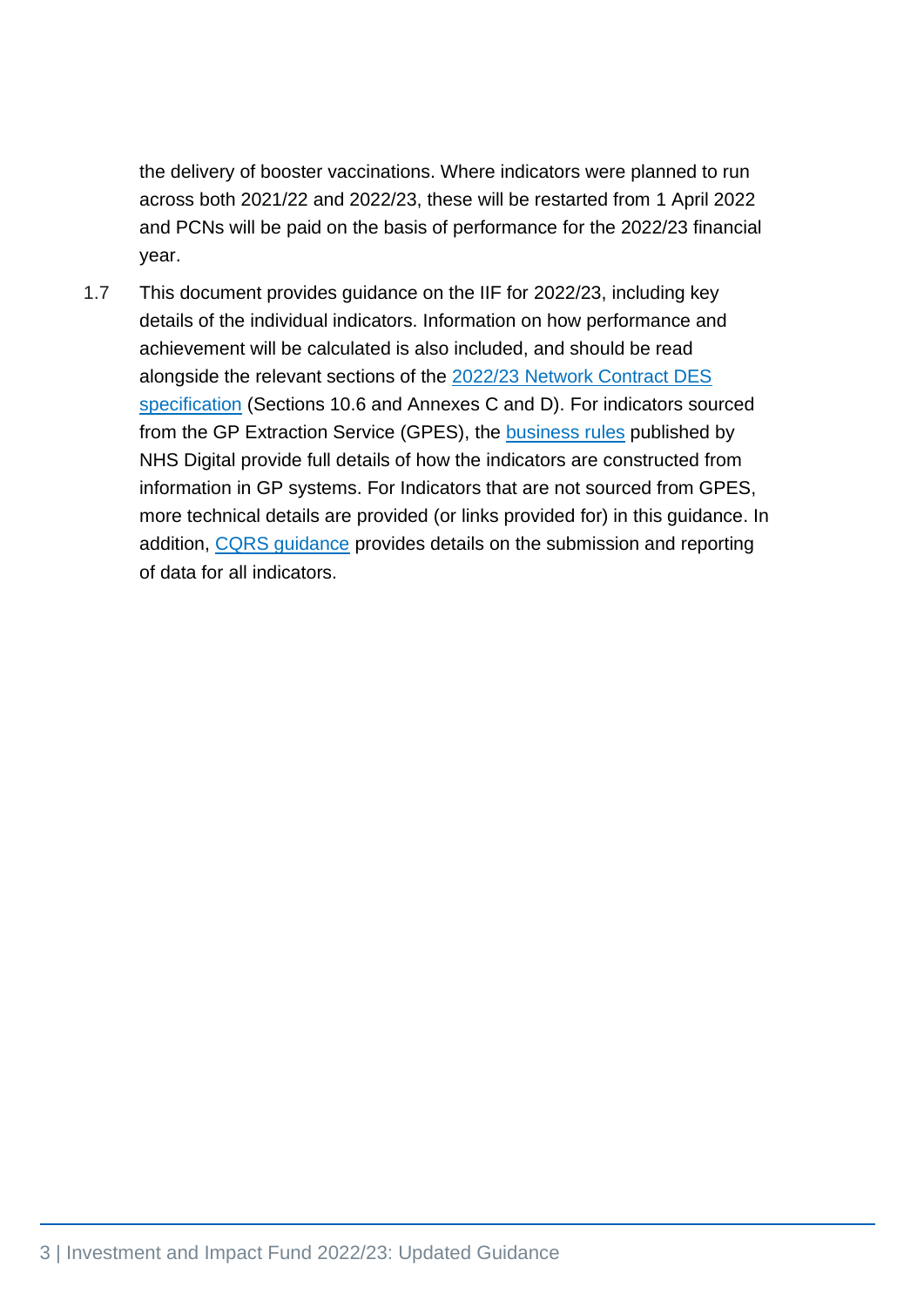# <span id="page-4-0"></span>2. Structure of the IIF

- 2.1. This section introduces the key elements of the IIF in 2022/23:
	- Domains, areas, and indicators
	- Indicator structure, performance, exclusions and exceptions (personalised care adjustments)
	- Achievement points
	- Achievement payments, prevalence adjustment and list size adjustment
	- Monitoring IIF performance.

### <span id="page-4-1"></span>Domains, areas, and indicators

- 2.2 The IIF is divided into three domains: (i) prevention and tackling health inequalities, (ii) providing high quality care and (iii) a sustainable NHS. Each domain consists of several areas, which in turn consist of a number of indicators.
- 2.3 The domains, areas, and indicators for the IIF in 2022/23 are set out in the summary table below, along with respective start dates for each indicator.

## <span id="page-4-2"></span>Summary of indicators

| <b>Domain</b>                               | <b>Area</b>                                                                                                                                                               | <b>Indicators</b>                                                                                                                                                                                      |
|---------------------------------------------|---------------------------------------------------------------------------------------------------------------------------------------------------------------------------|--------------------------------------------------------------------------------------------------------------------------------------------------------------------------------------------------------|
| <b>Prevention</b><br>and tackling<br>health | Vaccination<br>and<br>immunisation<br>inequalities                                                                                                                        | VI-01: Percentage of patients aged 65 or over<br>who received a seasonal influenza vaccination<br>between 1 September 2022 and 31 March 2023                                                           |
|                                             |                                                                                                                                                                           | VI-02: Percentage of patients aged 18 to 64<br>years and in a clinical at-risk group who received<br>a seasonal influenza vaccination between 1<br>September 2022 and 31 March 2023                    |
| Tackling health<br>inequalities             | VI-03: Percentage of patients aged two or three<br>years on 31 August 2022 who received a<br>seasonal influenza vaccination between 1<br>September 2022 and 31 March 2023 |                                                                                                                                                                                                        |
|                                             |                                                                                                                                                                           | <b>HI-01:</b> Percentage of patients on the QOF<br>Learning Disability register aged 14 or over, who<br>received an annual Learning Disability Health<br>Check and have a completed Health Action Plan |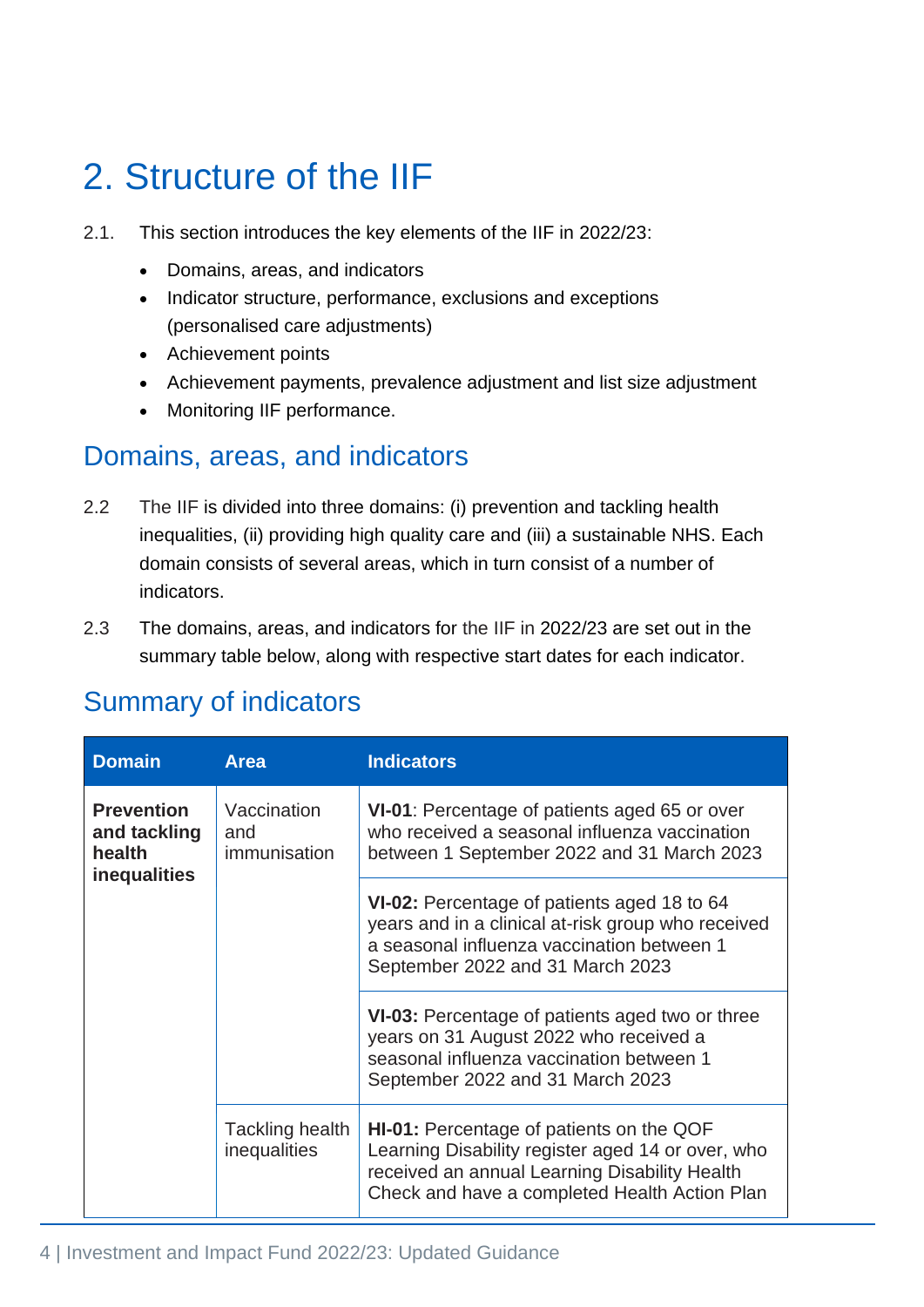| <b>Domain</b> | <b>Area</b>              | <b>Indicators</b>                                                                                                                                                                                                                                                                                                                                                    |
|---------------|--------------------------|----------------------------------------------------------------------------------------------------------------------------------------------------------------------------------------------------------------------------------------------------------------------------------------------------------------------------------------------------------------------|
|               |                          | HI-02: Percentage of registered patients with a<br>recording of ethnicity on their GP record                                                                                                                                                                                                                                                                         |
|               | <b>CVD</b><br>prevention | <b>CVD-01:</b> Percentage of patients aged 18 or over<br>with an elevated blood pressure reading<br>(≥140/90mmHg) and not on the QOF<br>Hypertension Register, for whom there is<br>evidence of clinically appropriate follow-up to<br>confirm or exclude a diagnosis of hypertension                                                                                |
|               |                          | <b>CVD-02:</b> Percentage of registered patients on the<br><b>QOF Hypertension Register</b>                                                                                                                                                                                                                                                                          |
|               |                          | <b>CVD-03:</b> Percentage of patients aged between<br>25 and 84 years inclusive and with a CVD risk<br>score (QRISK2 or 3) greater than 20 percent,<br>who are currently treated with statins                                                                                                                                                                        |
|               |                          | CVD-04: Percentage of patients aged 29 and<br>under with a total cholesterol greater than 7.5 OR<br>aged 30 and over with a total cholesterol greater<br>than 9.0 who have been referred for assessment<br>for familial hypercholesterolaemia                                                                                                                        |
|               |                          | <b>CVD-05:</b> Percentage of patients on the QOF<br>Atrial Fibrillation register and with a CHA2DS2-<br>VASc score of 2 or more (1 or more for patients<br>that are not female), who were prescribed a<br>direct-acting oral anticoagulant (DOAC), or,<br>where a DOAC was declined or clinically<br>unsuitable, a Vitamin K antagonist                              |
|               |                          | <b>CVD-06:</b> Number of patients that are currently<br>prescribed Edoxaban, as a percentage of patients<br>on the QOF Atrial Fibrillation register with a<br>CHA <sub>2</sub> DS <sub>2</sub> -VAS <sub>c</sub> score of 2 or more (1 or more for<br>patients that are not female) and who are<br>currently prescribed a direct-acting oral<br>anticoagulant (DOAC) |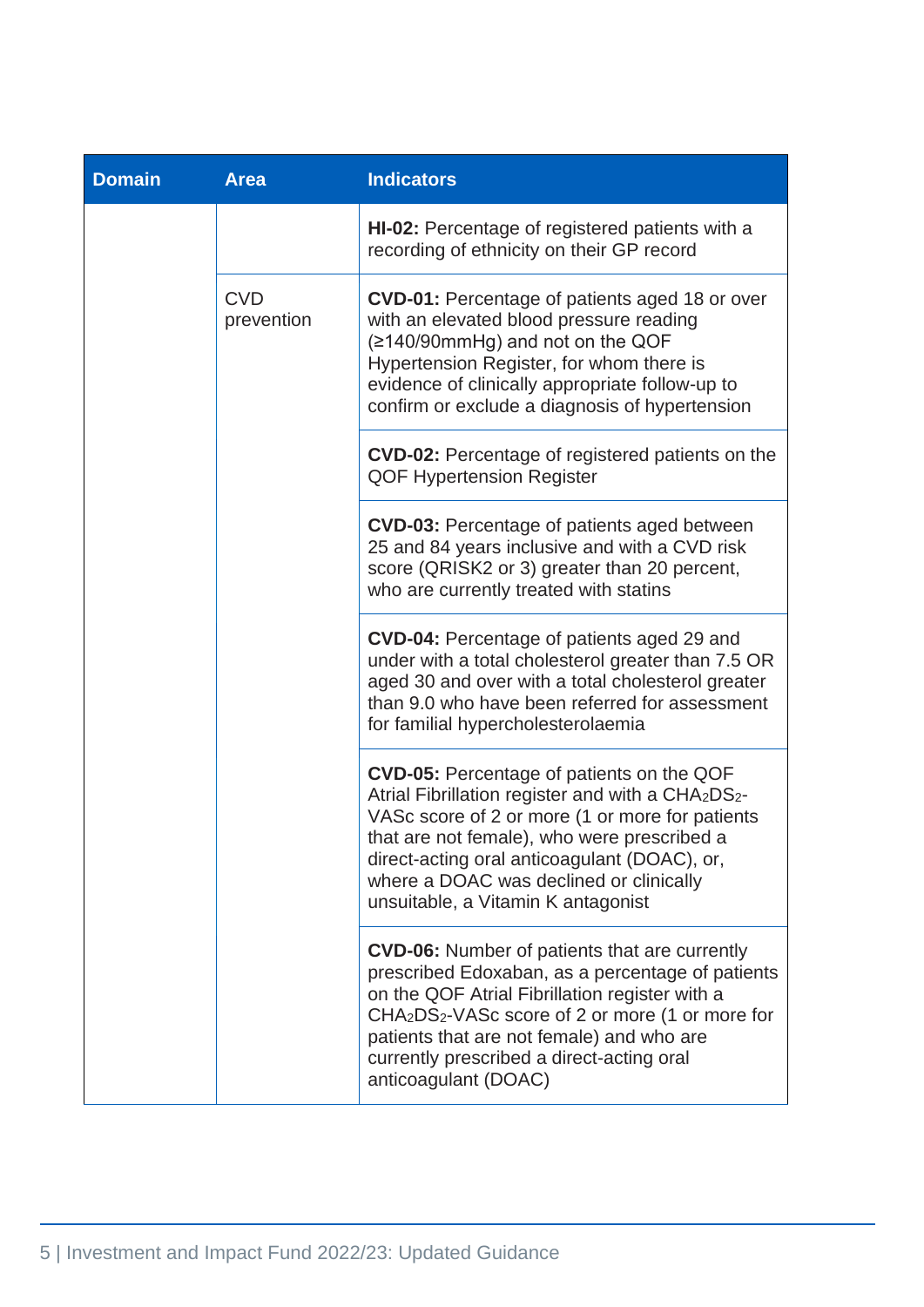| <b>Domain</b>                            | <b>Area</b>                         | <b>Indicators</b>                                                                                                                                                                                                                                                                                                                                    |
|------------------------------------------|-------------------------------------|------------------------------------------------------------------------------------------------------------------------------------------------------------------------------------------------------------------------------------------------------------------------------------------------------------------------------------------------------|
| <b>Providing</b><br>high quality<br>care | Personalised<br>care                | <b>PC-01:</b> Percentage of registered patients referred<br>to a social prescribing service                                                                                                                                                                                                                                                          |
|                                          | Enhanced<br>health in care<br>homes | <b>EHCH-01:</b> Number of patients aged 18 years or<br>over and recorded as living in a care home, as a<br>percentage of care home beds aligned to the<br>PCN and eligible to receive the Network Contract<br><b>DES Enhanced Health in Care Homes service</b>                                                                                       |
|                                          |                                     | <b>EHCH-02:</b> Percentage of care home residents<br>aged 18 years or over, who had a Personalised<br>Care and Support Plan (PCSP) agreed or<br>reviewed                                                                                                                                                                                             |
|                                          |                                     | <b>EHCH-04:</b> Mean number of patient contacts as<br>part of weekly care home round per care home<br>resident aged 18 years or over                                                                                                                                                                                                                 |
|                                          |                                     | <b>EHCH-06:</b> Standardised number of emergency<br>admissions on or after 1 October per care home<br>resident aged 18 years or over                                                                                                                                                                                                                 |
|                                          | Anticipatory<br>Care                | AC-02: Standardised number of emergency<br>admissions for specified Ambulatory Care<br>Sensitive Conditions per registered patient                                                                                                                                                                                                                   |
|                                          | Cancer                              | <b>CAN-01:</b> Percentage of lower gastrointestinal two<br>week wait (fast track) cancer referrals<br>accompanied by a faecal immunochemical test<br>result, with the result recorded either in the seven<br>days leading up to the referral, or in the fourteen<br>days after the referral                                                          |
|                                          | Access                              | <b>ACC-02:</b> Number of online consultation<br>submissions received by the PCN per registered<br>patient                                                                                                                                                                                                                                            |
|                                          |                                     | ACC-05: By 31 March 2023, make use of GP<br>Patient Survey results for practices in the PCN to<br>(i) identify patient groups experiencing<br>inequalities in their experience of access to<br>general practice, and (ii) develop, publish and<br>implement a plan to improve patient experience<br>and access for these patient groups, taking into |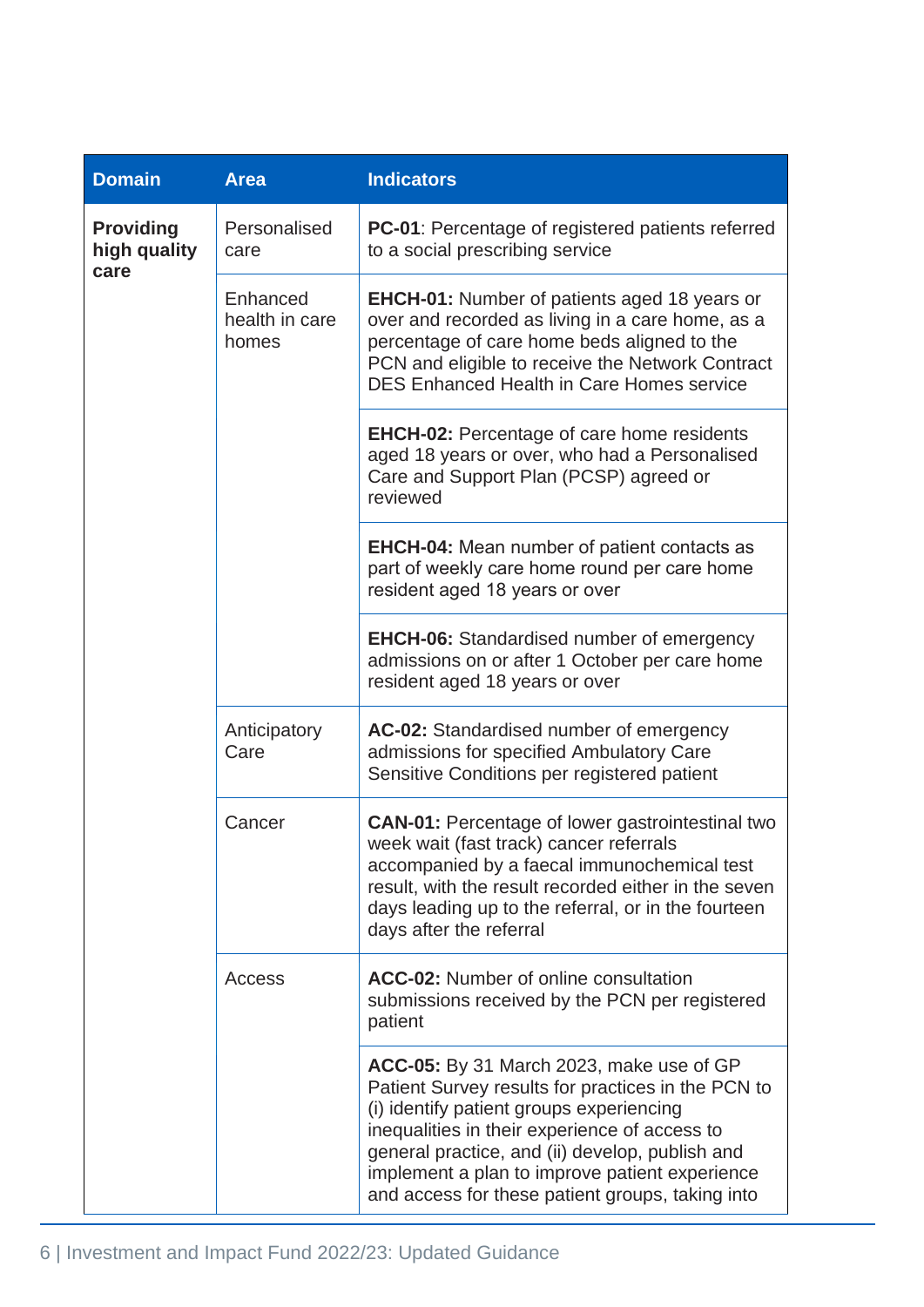| <b>Domain</b>             | <b>Area</b>                                                                                                                | <b>Indicators</b>                                                                                                                                                                                                                                                                                                                                                                                                                    |
|---------------------------|----------------------------------------------------------------------------------------------------------------------------|--------------------------------------------------------------------------------------------------------------------------------------------------------------------------------------------------------------------------------------------------------------------------------------------------------------------------------------------------------------------------------------------------------------------------------------|
|                           |                                                                                                                            | account demographic information including levels<br>of deprivation                                                                                                                                                                                                                                                                                                                                                                   |
|                           |                                                                                                                            | <b>ACC-07:</b> Number of pre-referral Specialist Advice<br>requests across twelve specialties identified for<br>accelerated delivery per outpatient first<br>attendance                                                                                                                                                                                                                                                              |
|                           |                                                                                                                            | ACC-08: Percentage of patients whose time from<br>booking to appointment was two weeks or less                                                                                                                                                                                                                                                                                                                                       |
|                           |                                                                                                                            | ACC-09: Number of referrals to the Community<br><b>Pharmacist Consultation Service per registered</b><br>patient                                                                                                                                                                                                                                                                                                                     |
|                           | <b>Structured</b><br>medication<br>reviews and                                                                             | <b>SMR-01A: Percentage of patients at risk of harm</b><br>due to medication errors who received a<br><b>Structured Medication Review</b>                                                                                                                                                                                                                                                                                             |
| medicines<br>optimisation | <b>SMR-01B: Percentage of patients living with</b><br>severe frailty who received a Structured<br><b>Medication Review</b> |                                                                                                                                                                                                                                                                                                                                                                                                                                      |
|                           |                                                                                                                            | <b>SMR-01C: Percentage of patients using</b><br>potentially addictive medicines who received a<br><b>Structured Medication Review</b>                                                                                                                                                                                                                                                                                                |
|                           |                                                                                                                            | <b>SMR-01D:</b> Percentage of permanent care home<br>residents aged 18 years or over who received a<br><b>Structured Medication Review</b>                                                                                                                                                                                                                                                                                           |
|                           |                                                                                                                            | SMR-02A: Percentage of patients aged 18 years<br>or over prescribed both a Non-Steroidal Anti-<br>Inflammatory Drug (NSAID) and an oral<br>anticoagulant in the last three months of the<br>previous financial year, who in the three months<br>to the reporting period end date were either (i) no<br>longer prescribed an NSAID or (ii) prescribed a<br>gastroprotective in addition to both an NSAID and<br>an oral anticoagulant |
|                           |                                                                                                                            | <b>SMR-02B:</b> Percentage of patients aged 65 years<br>or over prescribed a Non-Steroidal Anti-<br>Inflammatory Drug (NSAID) and not an oral                                                                                                                                                                                                                                                                                        |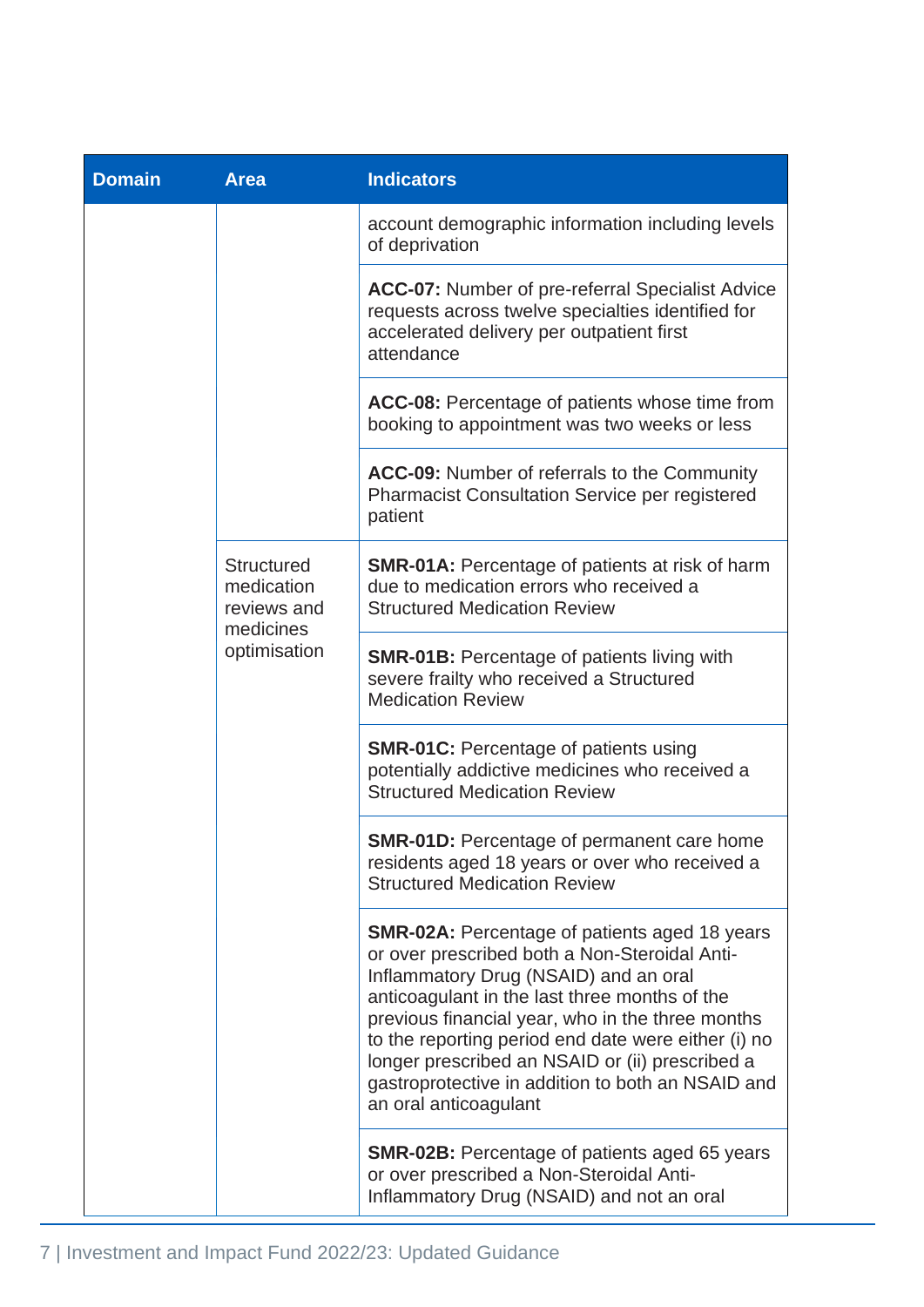| <b>Domain</b> | <b>Area</b>                                                                                                                                                                                                                                             | <b>Indicators</b>                                                                                                                                                                                                                                                                                                                                                                                                                       |
|---------------|---------------------------------------------------------------------------------------------------------------------------------------------------------------------------------------------------------------------------------------------------------|-----------------------------------------------------------------------------------------------------------------------------------------------------------------------------------------------------------------------------------------------------------------------------------------------------------------------------------------------------------------------------------------------------------------------------------------|
|               | anticoagulant in the last three months of the<br>previous financial year, who in the three months<br>to the reporting period end date were either (i) no<br>longer prescribed an NSAID or (ii) prescribed a<br>gastroprotective in addition to an NSAID |                                                                                                                                                                                                                                                                                                                                                                                                                                         |
|               |                                                                                                                                                                                                                                                         | <b>SMR-02C:</b> Percentage of patients aged 18 years<br>or over prescribed both an oral anticoagulant and<br>an anti-platelet in the last three months of the<br>previous financial year, who in the three months<br>to the reporting period end date were either (i) no<br>longer prescribed an anti-platelet or (ii) prescribed<br>a gastroprotective in addition to both an oral<br>anticoagulant and an anti-platelet               |
|               |                                                                                                                                                                                                                                                         | <b>SMR-02D:</b> Percentage of patients aged 18 years<br>or over prescribed aspirin and another anti-<br>platelet in the last three months of the previous<br>financial year, who in the three months to the<br>reporting period end date were either (i) no longer<br>prescribed aspirin and/or no longer prescribed an<br>anti-platelet or (ii) prescribed a gastroprotective in<br>addition to both aspirin and another anti-platelet |
|               |                                                                                                                                                                                                                                                         | <b>SMR-03:</b> Percentage of patients prescribed a<br>direct-acting oral anti-coagulant (DOAC), who<br>received a renal function test and have a<br>recording of their weight and Creatinine<br>Clearance Rate, along with a recording that their<br>DOAC dose was either changed or confirmed<br>(not changed)                                                                                                                         |
|               | Respiratory<br>care                                                                                                                                                                                                                                     | <b>RESP-01:</b> Percentage of patients on the QOF<br>Asthma Register who received three or more<br>inhaled corticosteroid (ICS, inclusive of<br>ICS/LABA) prescriptions over the previous 12<br>months                                                                                                                                                                                                                                  |
|               |                                                                                                                                                                                                                                                         | RESP-02: Percentage of patients on the QOF<br>Asthma Register who received six or more Short<br>Acting Beta-2 Agonist (SABA) inhaler<br>prescriptions over the previous 12 months                                                                                                                                                                                                                                                       |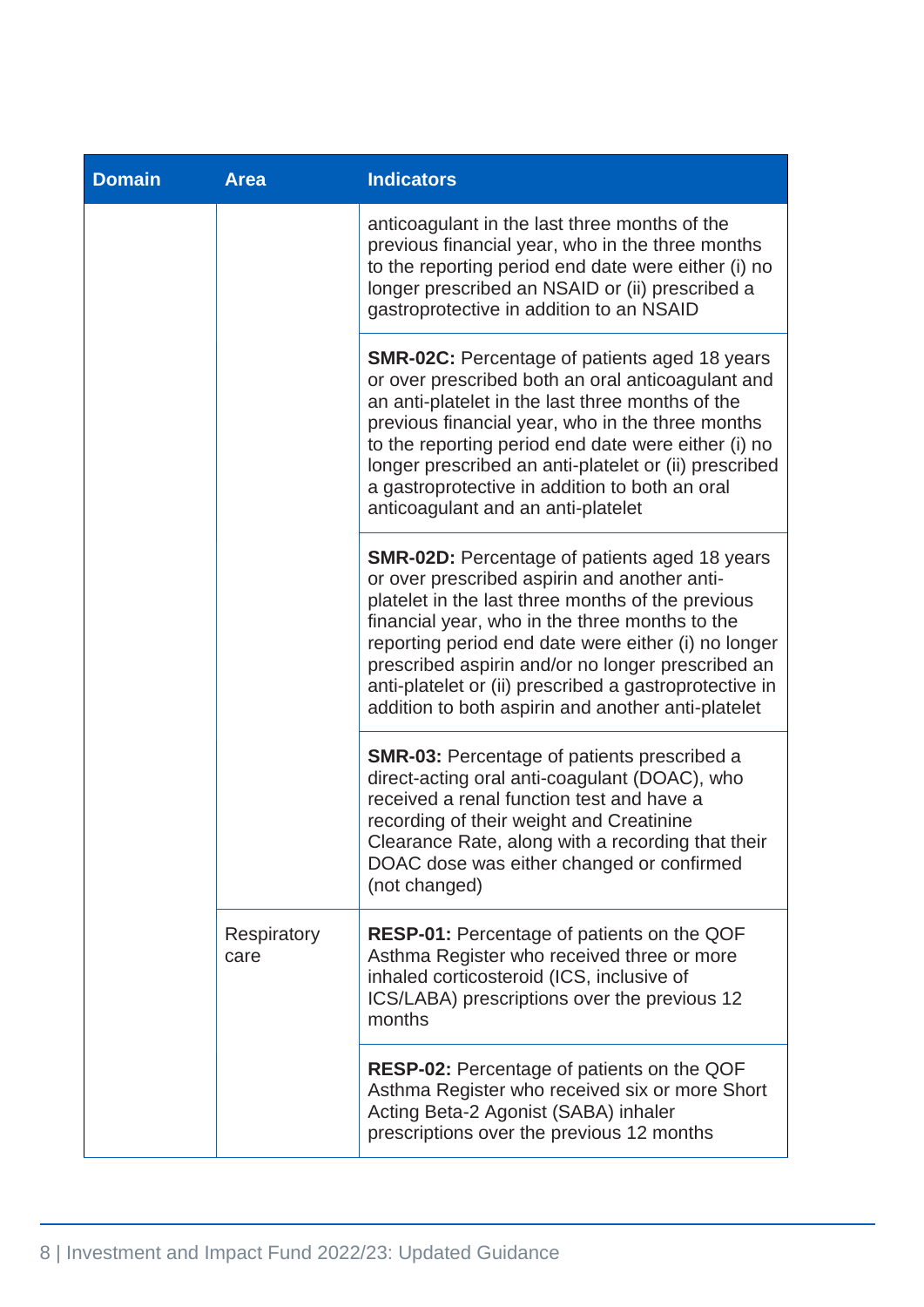| <b>Domain</b>                                                            | <b>Area</b>                                                                                                                                                          | <b>Indicators</b>                                                                               |
|--------------------------------------------------------------------------|----------------------------------------------------------------------------------------------------------------------------------------------------------------------|-------------------------------------------------------------------------------------------------|
| Environmental<br>A<br><b>Sustainable</b><br>sustainability<br><b>NHS</b> | <b>ES-01: Metered Dose Inhaler (MDI) prescriptions</b><br>as a percentage of all non-salbutamol inhaler<br>prescriptions issued to patients aged 12 years or<br>over |                                                                                                 |
|                                                                          |                                                                                                                                                                      | <b>ES-02:</b> Mean carbon emissions per salbutamol<br>inhaler prescribed (kg CO <sub>2</sub> e) |

### <span id="page-9-0"></span>Indicator structure and performance calculation

- 2.4 IIF indicators are either 'Qualitative' or 'Quantitative'. Quantitative indicators are further divided into four assessment categories: Binary, Standard, Improvement or Composite. In addition, Quantitative indicators can be standardised.
- 2.5 **Qualitative** indicators consist of a criterion or set of criteria. A PCN can either earn all the points available, or no points, based on whether the criterion or set of criteria are met. Where there are multiple criteria, failure to meet any one of the criteria means that no points are earnt.
- 2.6 **Quantitative** indicators are constructed from the ratio of a numerator and denominator. For **Binary** and **Standard** Quantitative indicators, this represents the indicator performance (Performance  $X =$  Numerator (N)/Denominator (D)). For **Improvement** Quantitative indicators, performance is based on the change in this ratio relative to a base period (Performance X = N/D – N0/D0). <sup>1</sup> For **Composite** Quantitative indicators, both of the above approaches are used to measure performance, with the best performance used as the basis for IIF achievement.
- 2.7 The desired direction of performance may be upwards or downwards. If it is upwards, a higher indicator value means better performance and a lower one means worse performance; and if it is downwards, a lower indicator value means better performance and a higher one means worse performance.

<sup>&</sup>lt;sup>1</sup> N0/D0 represents the ratio of a PCN's numerator and denominator from an earlier period e.g. the previous year.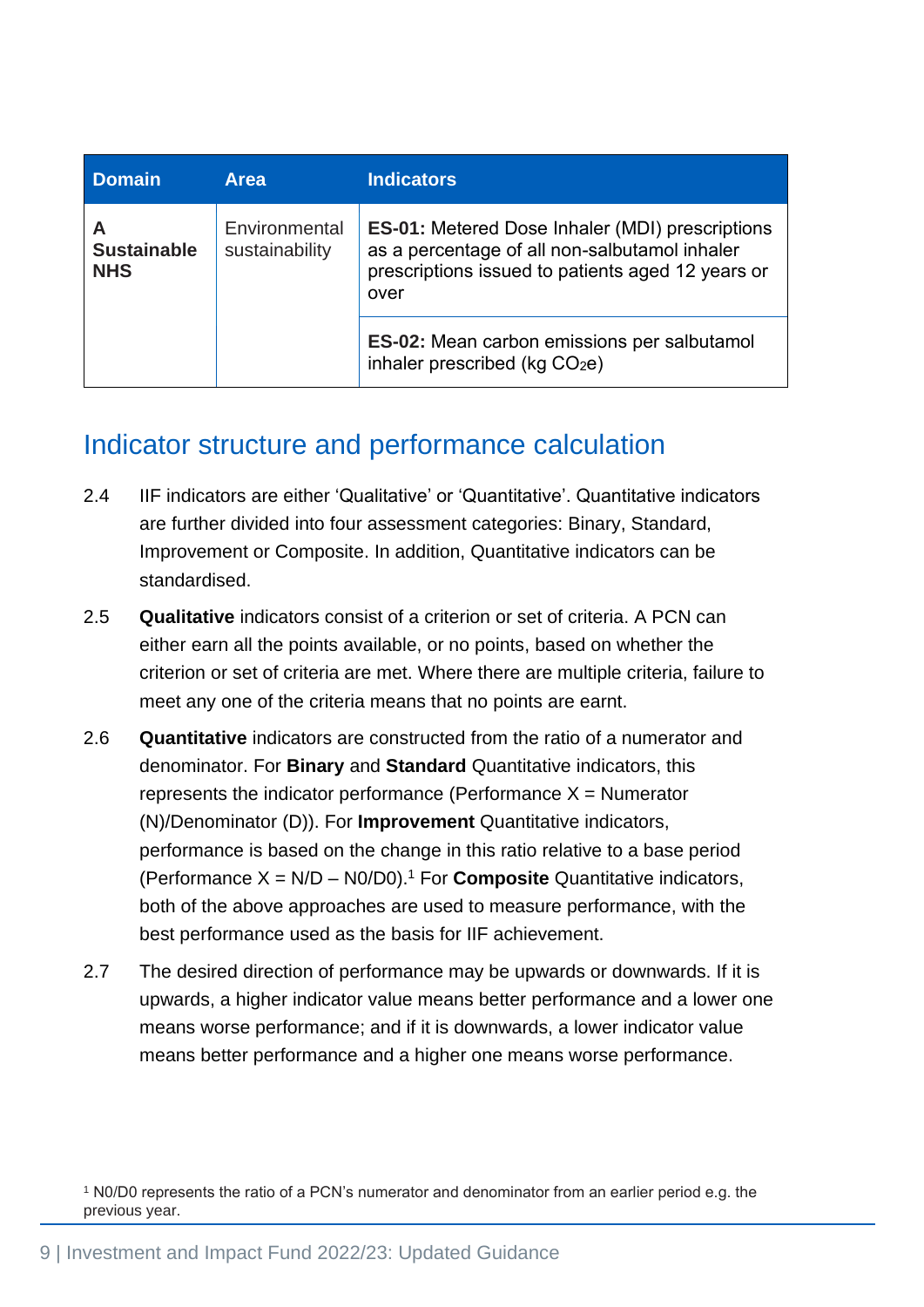- 2.8 The denominator of each Quantitative indicator is the target cohort for the intervention in question. In 2022/23 IIF, the target cohort for all Quantitative indicators is a count of eligible patients or interventions (e.g. medications) delivered to a set of eligible patients. For example, for indicator HI-01 the target cohort is people on the QOF Learning Disability Register aged 14 and over.
- 2.9 In addition to the assessment categories described above, Quantitative indicators can be standardised. This process adjusts each PCN's indicator performance to account for differences in patient demographics that would otherwise, and unjustly, impact on the indicator performance. Annex B provides further details of the methodology used.

## <span id="page-10-0"></span>Exclusions and Exceptions (Personalised Care Adjustments)

- 2.10 Exclusions may be applied to some Quantitative indicators, removing patients, and any services or interventions they receive, from the denominator for that indicator. Exclusions are applied prior to assessment of 'success' and are therefore removed even if action or intervention that the IIF indicator seeks to reward has happened. The exact circumstances in which Exclusions apply to IIF indicators are provided in the tables below.
- 2.11 Personalised care adjustments (PCAs), previously known as 'Exceptions', may be applied to some Quantitative indicators, removing patients, and any services or interventions they receive, from the denominator for that indicator – unless the action or intervention being incentivised by the indicator has occurred, in which case they will be retained. The exact circumstances in which PCAs apply to IIF indicators are provided in the tables below.
- 2.12 An example of how PCAs would be applied to VI-01 is as follows: A PCN has 1,000 patients aged 65 and over, of whom 600 received a seasonal influenza vaccination. If a practice's clinical system records that 100 of the 1,000 eligible patients were offered a seasonal influenza vaccination but refused and it was also deemed clinically inappropriate to administer the seasonal influenza vaccination to a further 100, then PCN performance in relation to indicator VI-01 would be 75% (= 600/800), not 60% (= 600/1,000).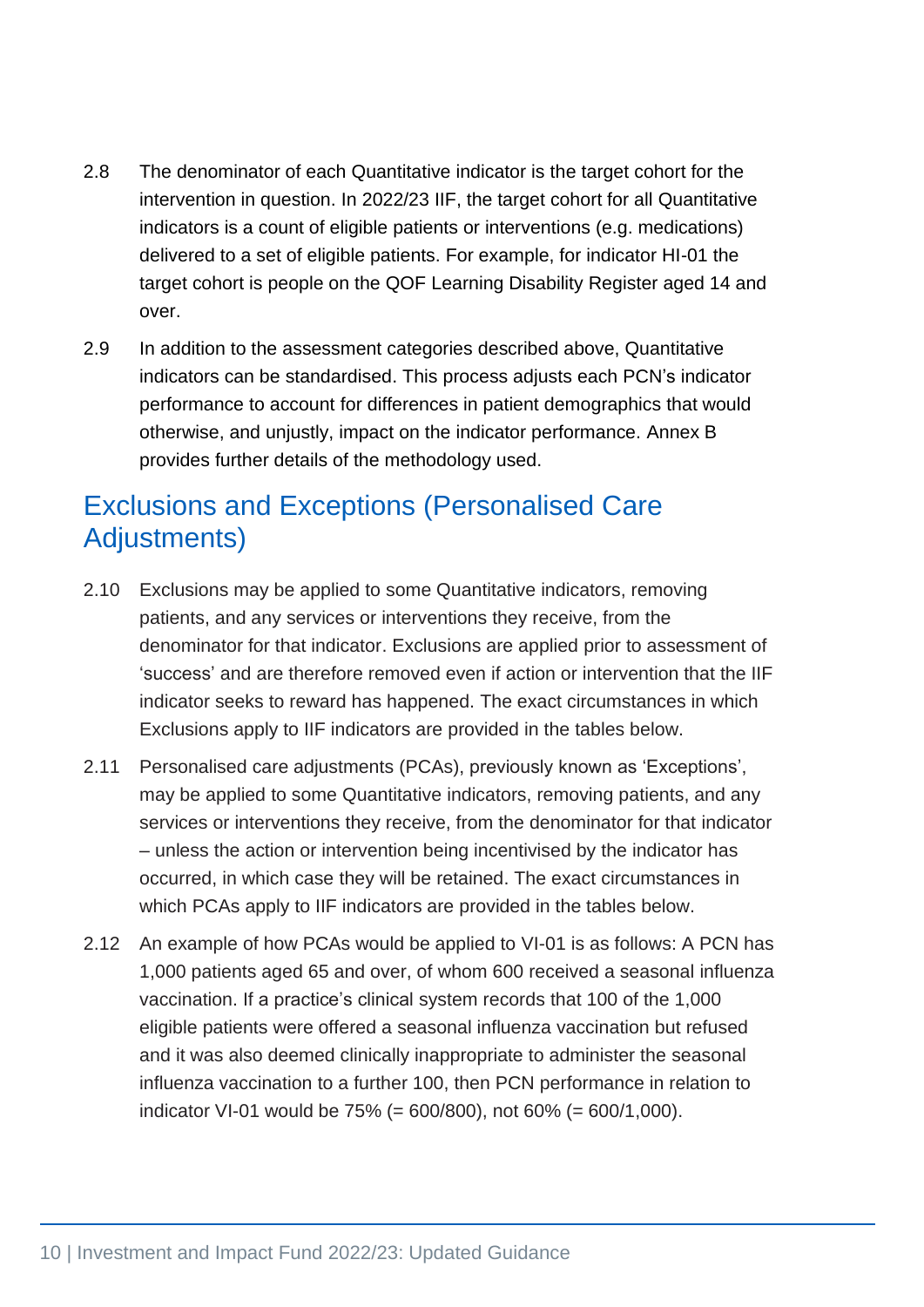## <span id="page-11-0"></span>Achievement points

- 2.13 The IIF is a points-based scheme. For 2022/23, each PCN can earn a maximum of 1153 IIF points and the value of a point will be £200.00 (adjusted for list size and prevalence – see paragraphs 2.18-2.19). Each indicator is worth an agreed number of points, and how these are achieved depends on whether the indicator is Qualitative, Binary Quantitative, Standard Quantitative, Improvement Quantitative or Composite Quantitative.
- 2.14 A PCN can earn either all the points or no points for Qualitative indicators, based on whether they meet all the criteria, and for Binary Quantitative indicators, based on whether performance meets the indicator performance threshold.
- 2.15 The points a PCN can earn for Standard and Improvement Quantitative indicators will depend on how their performance relates to an upper performance threshold and a lower performance threshold.
- 2.16 The points a PCN can earn for Composite Quantitative indicators will depend on both how their 'standard' performance relates to an upper performance threshold and a lower performance threshold, and how their 'improvement' performance relates to an upper performance threshold and a lower performance threshold.
- 2.17 The upper performance threshold (or single threshold for Binary Quantitative indicators) for each Standard Quantitative indicator (specifically the 'standard' component to Composite Quantitative indicators) is based on clinical or other expert opinion concerning good practice. Reflecting the aim of reducing unwarranted variation, the lower performance threshold for each indicator has typically been set with reference to the 40th centile of performance in 2019/20 (where baseline data is available).
- 2.18 Upper and lower thresholds for Improvement Quantitative indicators (and specifically the 'improvement' component to Composite Quantitative indicators) represent changes from each PCN's baseline e.g. 1 and 2 percentage point increases from the percentage performance recorded in the previous year. These may also be based on clinical/expert opinion but may also factor in previous trends over time or natural variation.
- <span id="page-11-1"></span>2.19 If a PCN's performance for a Standard or Improvement Quantitative indicator is better than or equal to the upper performance threshold, it will earn all the points available for that indicator; if a PCN's performance is worse than or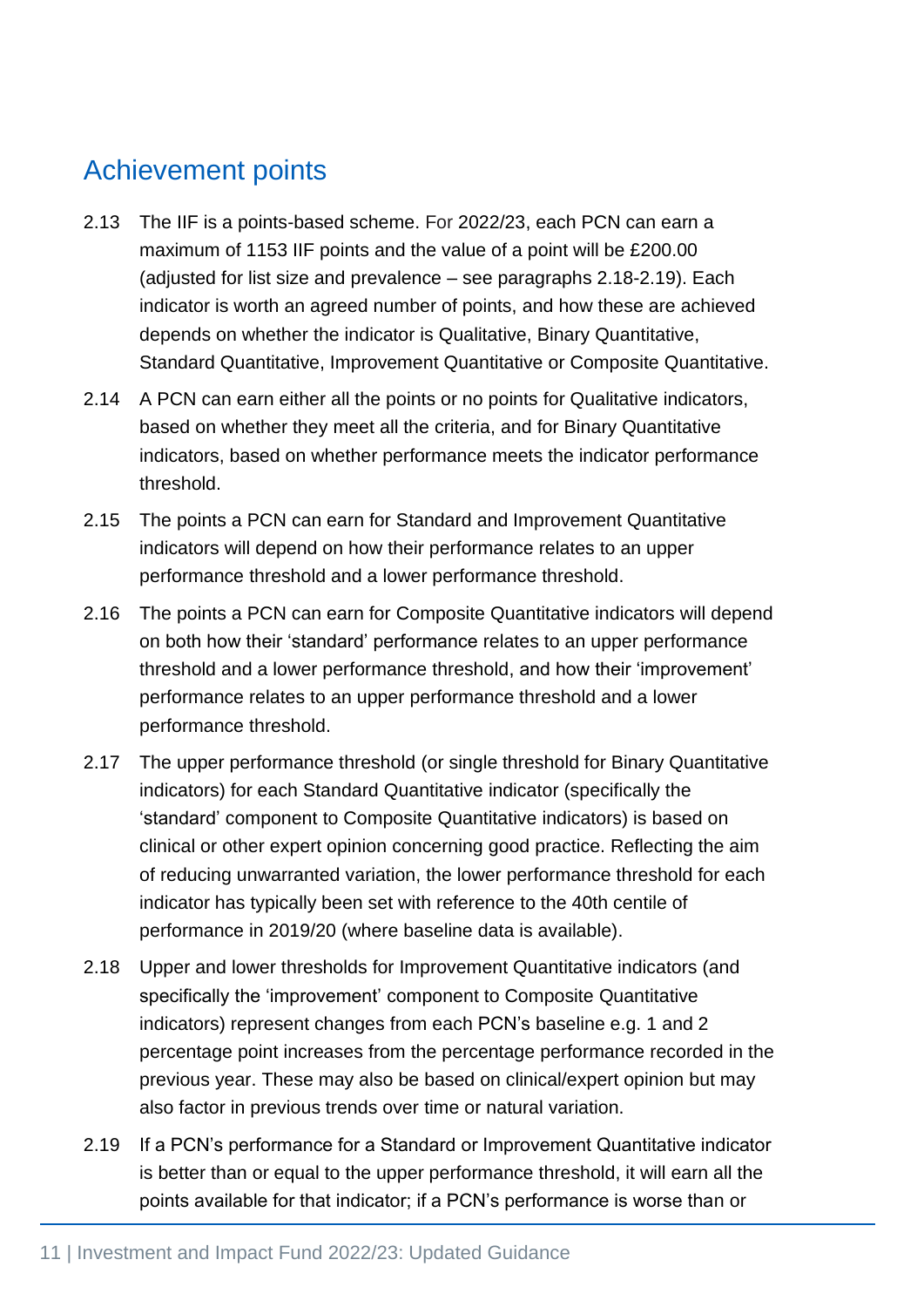equal to the lower performance threshold, it will earn zero points; and if performance is between the upper and lower thresholds, it will earn some but not all of the points available for that indicator. Consider a hypothetical Standard Quantitative indicator worth 50 points with an upwards desired direction, a lower performance threshold of 50% and an upper performance threshold of 75%. Then, two IIF points are earnt for every percentage point improvement in performance (50 points/ (75%-50%) = 2 points per percentage point). If a PCN's performance is 70%, it will earn 40 of the 50 available achievement points – because 70% is 4/5ths of the way from 50% (the lower performance threshold) to 75% (the upper performance threshold).

2.20 For Composite Quantitative indicators, the same approach as in [2.19](#page-11-1) is used for assigning points for each of the 'standard' and 'improvement' components of performance, with the points earned based on the best of the two. Consider a composite indicator with the same standard thresholds and performance as the hypothetical example in [2.19,](#page-11-1) with an additional lower Improvement threshold of 0 percentage points (no change from baseline) and an upper Improvement threshold of 10 percentage points (increase from baseline). With the 70% achievement the PCN would be assigned 40 points against the standard thresholds. Then, five points are assigned for each percentage point improvement in performance from baseline (50 points/ (10 percentage points – 0 percentage points). If a PCN's baseline performance (e.g. performance in the 12 months prior to current scheme) is 65%, it will be assigned 25 of the 50 available achievement points – because the 5 percentage point improvement from 65% to 70% is half way from 0 percentage points (the lower improvement performance threshold) to 10 percentage points (the upper improvement performance threshold). The PCN earns 40 points as this is the greater of the two assigned point values (40 and 25).

### <span id="page-12-0"></span>Achievement payments

2.21 For each indicator, a PCN's achievement payment equals its achievement points multiplied by the value of an IIF point (£200.00 in 2022/23), multiplied by a list size adjustment, and in the case of Quantitative indicators, multiplied by a prevalence adjustment. The value of an IIF point will be subject to annual revision.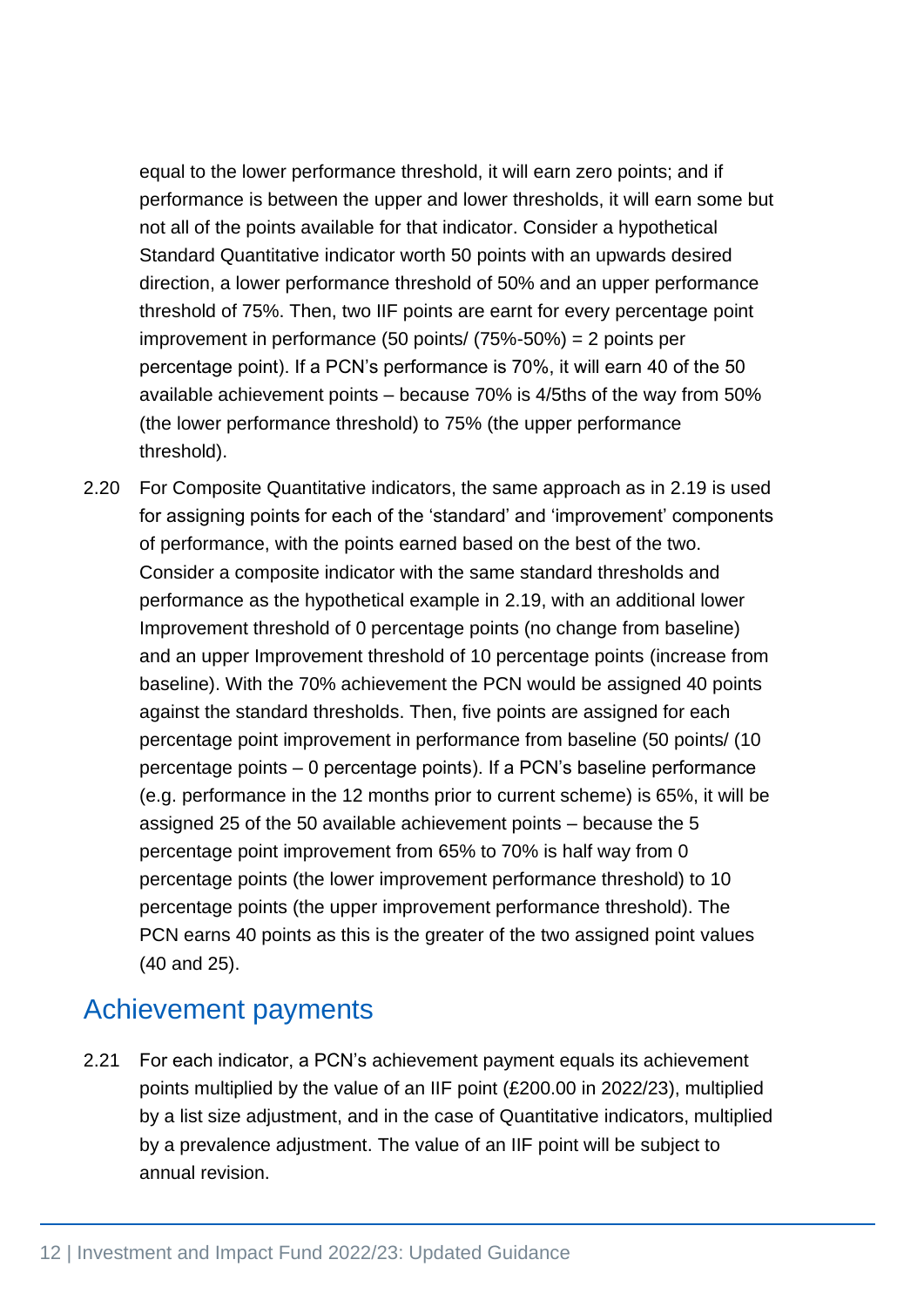- 2.22 The purpose of the prevalence adjustment and list size adjustment is to more closely relate PCN payments to the effort that a PCN must undertake to earn IIF points. The points-based system means that, for Standard, Improvement and Composite Quantitative indicators, every PCN will earn the same number of *points* for a given 'absolute' improvement in performance. And in addition, for Qualitative and Binary Quantitative indicators, every PCN will earn either no points or the same number of points depending on whether the criterion or criteria, or performance threshold have been met. However, differences in prevalence and in list size mean that PCNs may have to make different levels of effort to achieve a given percentage point (absolute) improvement in performance. Annex A explains how applying a prevalence adjustment and a list size adjustment takes account of these differences.
- 2.23 In 2022/23, PCNs are entitled to one type of payment under the IIF: a Total Achievement Payment which is the sum of achievement payments for each indicator (as defined above). To be eligible to receive achievement payments, a PCN must comply with the conditions set out in the 2022/23 Network Contract DES specification (section 10.6.17). Crucially, the PCN must provide a simple written commitment to their commissioner that any money earned through the IIF will be reinvested into additional workforce, additional primary medical services, and/or other areas of investment in a Core Network Practice that support patient care (e.g. equipment or premises). The written commitment does not have to detail the precise areas of spend: this is for PCNs to determine.

### <span id="page-13-0"></span>Monitoring IIF performance

- 2.24 Each PCN is able to monitor its indicative performance against IIF indicators on the PCN Dashboard, which is now available through the NHS England [Applications platform](https://www.england.nhs.uk/applications/) (having moved from NHS ViewPoint in late 2021).
- 2.25 The dashboard supports PCNs to understand their local population health priorities and the benefits that they are delivering for their patients. It also helps PCNs to identify opportunities to reduce unwarranted variation in performance within their PCN and between PCNs, to improve services. Performance against each 2022/23 IIF indicator is expected to be available monthly by PCN from summer 2022.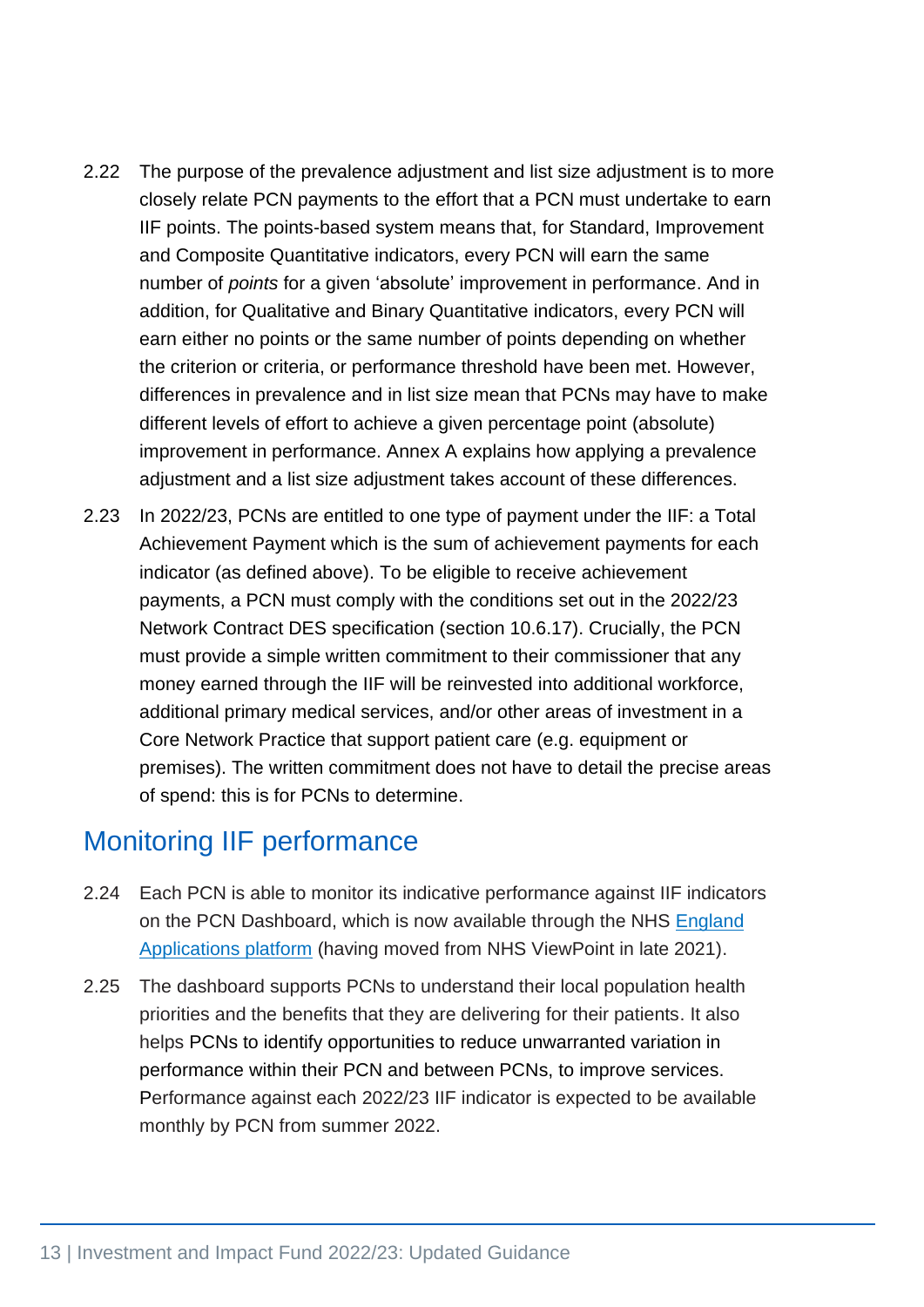## <span id="page-14-0"></span>3. Prevention and tackling health inequalities domain

3.1 The prevention and tackling health inequalities domain aims to support delivery of the ambitions outlined in Chapter Two of the NHS Long Term [Plan.](https://www.longtermplan.nhs.uk/wp-content/uploads/2019/08/nhs-long-term-plan-version-1.2.pdf) A key focus of the Network Contract DES is prevention – the aim being to help people stay healthy, by detecting disease early, preventing deterioration of health and reducing symptoms to improve quality of life. Indicators in this domain will contribute to the Government's ambition to add five years to healthy life expectancy by 2035.

### <span id="page-14-1"></span>Vaccination and immunisation area

3.2 Indicators in the vaccination and immunisation area support the ambitions of the NHS Long [Term Plan](https://www.longtermplan.nhs.uk/wp-content/uploads/2019/08/nhs-long-term-plan-version-1.2.pdf) to ensure and expand access to vaccines.

|                                   | VI-01, VI-02, VI-03: Seasonal influenza vaccination                                                                                                                                                                      |                                                                                                                                                                                                           |                                                                                                                                                                                                 |
|-----------------------------------|--------------------------------------------------------------------------------------------------------------------------------------------------------------------------------------------------------------------------|-----------------------------------------------------------------------------------------------------------------------------------------------------------------------------------------------------------|-------------------------------------------------------------------------------------------------------------------------------------------------------------------------------------------------|
| <b>Rationale for</b><br>inclusion | Improving the coverage and uptake of vaccinations is a key public<br>health priority and was a NHS Long Term Plan commitment (p15,<br>p39). Securing high coverage is even more important in the<br>context of COVID-19. |                                                                                                                                                                                                           |                                                                                                                                                                                                 |
| Indicator type                    | <b>Standard Quantitative</b>                                                                                                                                                                                             |                                                                                                                                                                                                           |                                                                                                                                                                                                 |
| <b>Indicator</b>                  | <b>VI-01: Percentage</b><br>of patients aged 65<br>or over who<br>received a seasonal<br>influenza<br>vaccination between<br>1 September 2022<br>and 31 March 2023                                                       | <b>VI-02: Percentage</b><br>of patients aged 18<br>to 64 years and in a<br>clinical at-risk group<br>who received a<br>seasonal influenza<br>vaccination between<br>1 September 2022<br>and 31 March 2023 | <b>VI-03: Percentage</b><br>of children aged two<br>or three years on 31<br>August 2022 who<br>received a seasonal<br>influenza<br>vaccination between<br>1 September 2022<br>and 31 March 2023 |
| <b>Running</b><br>period          | 1 April 2022 - 31 March 2023                                                                                                                                                                                             |                                                                                                                                                                                                           |                                                                                                                                                                                                 |
| <b>Denominator</b>                | Number of patients<br>aged 65 and over                                                                                                                                                                                   | Number of patients<br>aged 18 to 64 and in<br>a clinical at-risk                                                                                                                                          | Number of children<br>aged two or three                                                                                                                                                         |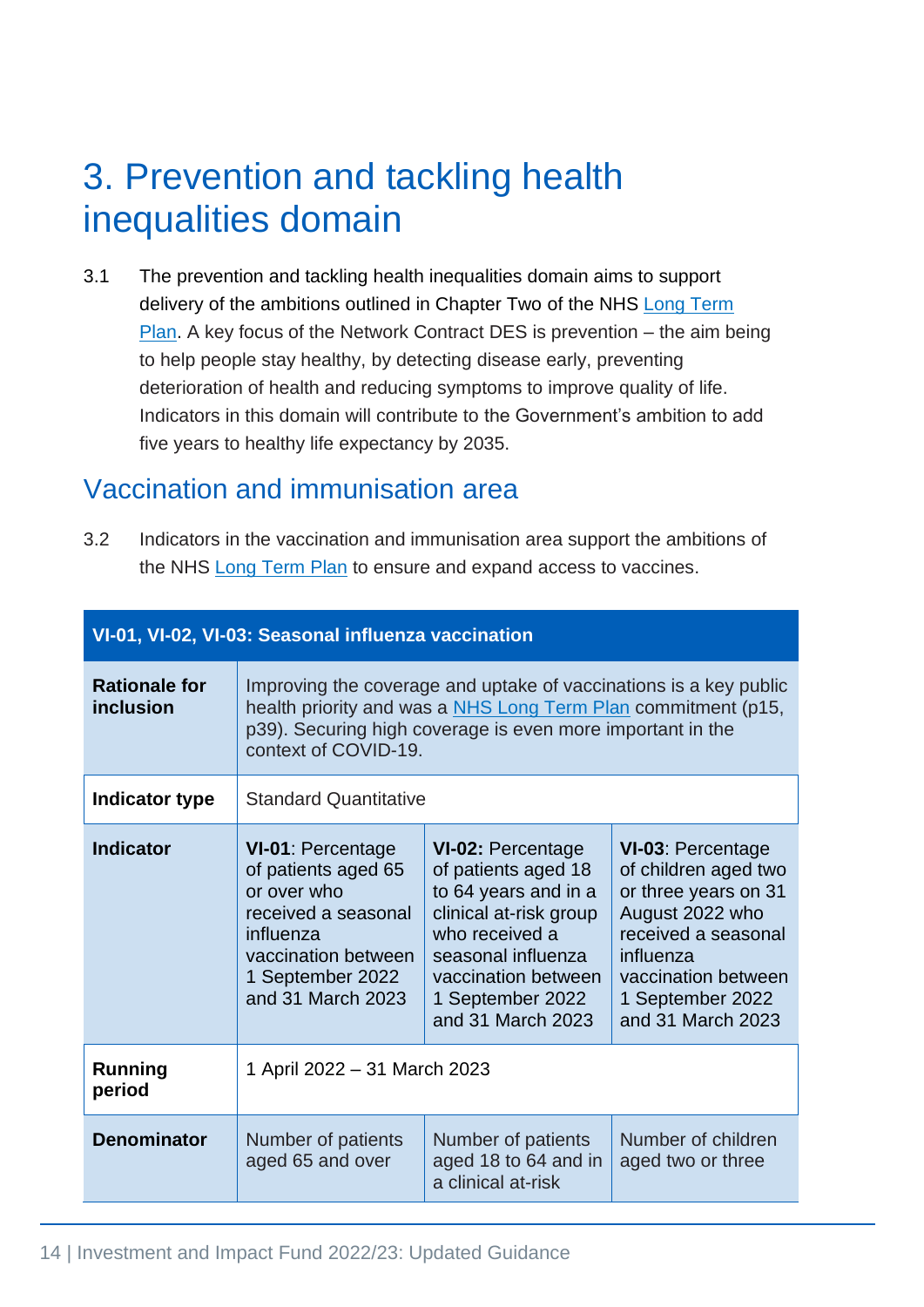| VI-01, VI-02, VI-03: Seasonal influenza vaccination |                                                                                                                                                                                                                                                                                                                                                  |                                                                                                                                                                                                           |                                                                                                                                           |
|-----------------------------------------------------|--------------------------------------------------------------------------------------------------------------------------------------------------------------------------------------------------------------------------------------------------------------------------------------------------------------------------------------------------|-----------------------------------------------------------------------------------------------------------------------------------------------------------------------------------------------------------|-------------------------------------------------------------------------------------------------------------------------------------------|
|                                                     |                                                                                                                                                                                                                                                                                                                                                  | group (as defined in<br>the cohorts outlined<br>in the 2022/23 NHS<br>Seasonal Influenza<br>Programme - see<br>$here)^2$                                                                                  | years on 31 August<br>2022                                                                                                                |
| <b>Numerator</b>                                    | Of the denominator,<br>the number who<br>received a seasonal<br>influenza<br>vaccination between<br>1 September 2022<br>and 31 March 2023                                                                                                                                                                                                        | Of the denominator,<br>the number who<br>received a seasonal<br>influenza<br>vaccination between<br>1 September 2022<br>and 31 March 2023<br>The flu vaccine can be provided in any patient setting (e.g. | Of the denominator,<br>the number who<br>received a seasonal<br>influenza<br>vaccination between<br>1 September 2022<br>and 31 March 2023 |
|                                                     | coded in GP IT systems.                                                                                                                                                                                                                                                                                                                          | general practice, community pharmacy), provided provision is                                                                                                                                              |                                                                                                                                           |
| <b>Prevalence</b><br>numerator                      | Indicator denominator                                                                                                                                                                                                                                                                                                                            |                                                                                                                                                                                                           |                                                                                                                                           |
| <b>Exclusions</b>                                   | Patients on end of life care                                                                                                                                                                                                                                                                                                                     |                                                                                                                                                                                                           |                                                                                                                                           |
| <b>Personalised</b><br>care<br>adjustments          | 1. Patients who declined the offer of a seasonal influenza<br>vaccination<br>2. Situations in which it is not clinically appropriate to provide a<br>seasonal influenza vaccination.<br>3. Patient did not reply to two separately coded invites to receive<br>a seasonal influenza vaccination using their preferred method<br>of communication |                                                                                                                                                                                                           |                                                                                                                                           |

Pregnant women; Household contact of immunocompromised individual; Household contact of person on NHS shielded patient list; Social care worker; Hospice worker.

<sup>2</sup> Including the following at-risk groups eligible for a free influenza vaccination:

Chronic respiratory disease; Chronic heart disease; Chronic kidney disease; Chronic liver disease; Chronic neurological disease; Learning disabilities (as captured by being on the QOF Learning Disability register); Diabetes; Immunosuppression; Asplenia or dysfunction of the spleen; Morbidly obese; People in long stay residential or homes.

Excluding the following at-risk groups eligible for a free influenza vaccination, on the basis that membership of these groups is not reliably recorded in GP systems: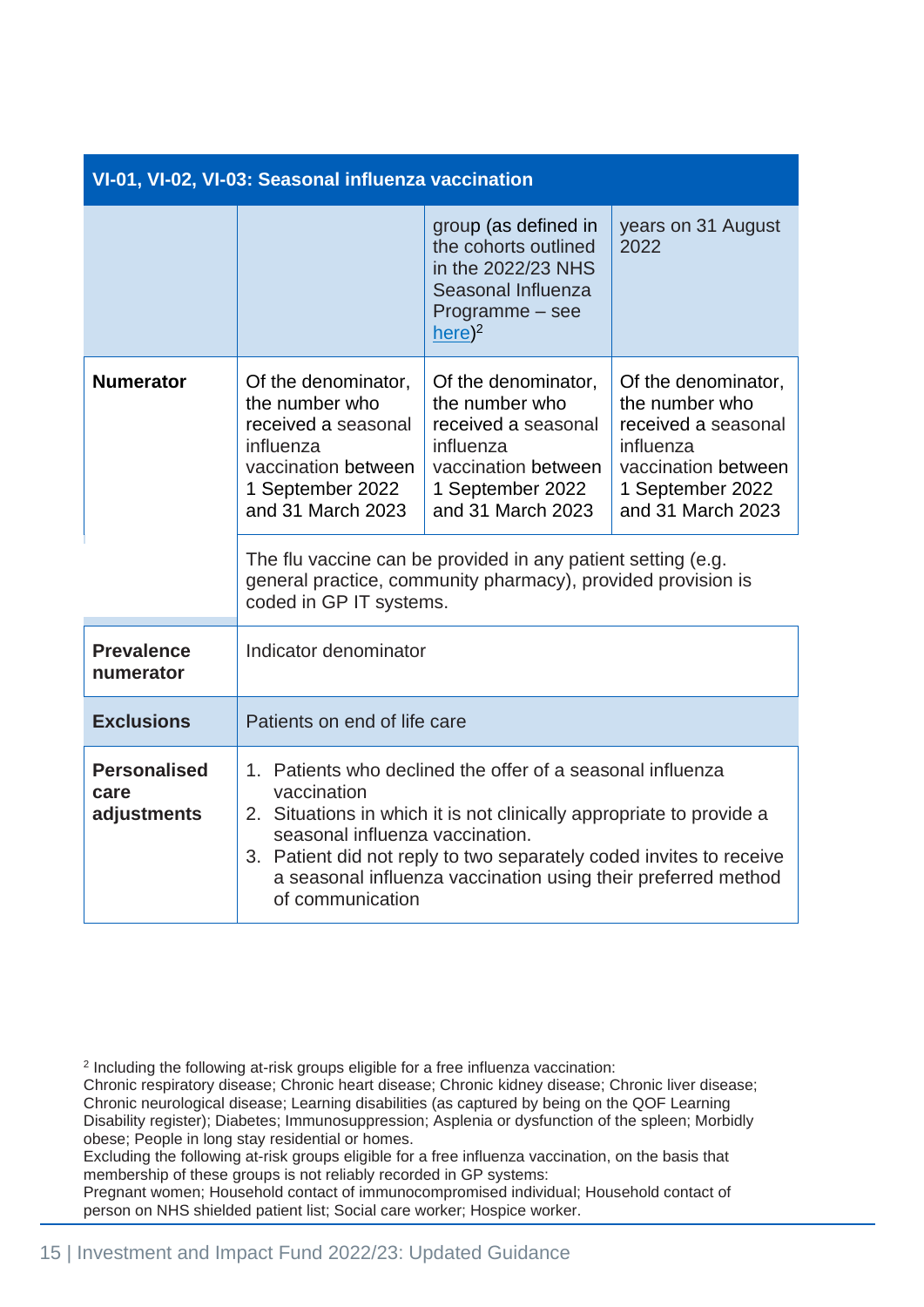| VI-01, VI-02, VI-03: Seasonal influenza vaccination |  |
|-----------------------------------------------------|--|

| <b>Desired</b><br>direction       | Upwards                                                                                                                                                                                                                                                                                                 |                                                                                                                                                                                                                                                                                                                                                                                                                                                                                               |                       |
|-----------------------------------|---------------------------------------------------------------------------------------------------------------------------------------------------------------------------------------------------------------------------------------------------------------------------------------------------------|-----------------------------------------------------------------------------------------------------------------------------------------------------------------------------------------------------------------------------------------------------------------------------------------------------------------------------------------------------------------------------------------------------------------------------------------------------------------------------------------------|-----------------------|
| <b>Thresholds</b>                 | 80% (LT),<br>86% (UT)                                                                                                                                                                                                                                                                                   | 57% (LT),<br>90% (UT)                                                                                                                                                                                                                                                                                                                                                                                                                                                                         | 45% (LT),<br>82% (UT) |
| <b>Points</b>                     | 40                                                                                                                                                                                                                                                                                                      | 88                                                                                                                                                                                                                                                                                                                                                                                                                                                                                            | 14                    |
| Data source                       |                                                                                                                                                                                                                                                                                                         | <b>General Practice Extraction Service (GPES)</b>                                                                                                                                                                                                                                                                                                                                                                                                                                             |                       |
| <b>Subject to</b><br>declaration? | Yes                                                                                                                                                                                                                                                                                                     |                                                                                                                                                                                                                                                                                                                                                                                                                                                                                               |                       |
| <b>Additional</b><br>information  | <b>NICE Quality Standard 190 on improving seasonal influenza</b><br>vaccination uptake was published in January 2020.                                                                                                                                                                                   |                                                                                                                                                                                                                                                                                                                                                                                                                                                                                               |                       |
|                                   | delivered the vaccine.                                                                                                                                                                                                                                                                                  | Responsibility for providing seasonal influenza vaccinations in<br>primary care is currently shared between general practice and<br>community pharmacy. Achievement for the IIF seasonal influenza<br>vaccination incentives will be based on the total number of<br>vaccines provided within the network, irrespective of who                                                                                                                                                                |                       |
|                                   | The IIF seasonal influenza vaccination indicators supplement the<br>existing seasonal influenza vaccination Enhanced Service in<br>general practice, which makes an item of service payment of<br>£10.06 (at the time of publishing this guidance) for each seasonal<br>influenza vaccination provided. |                                                                                                                                                                                                                                                                                                                                                                                                                                                                                               |                       |
|                                   | patient cohorts.                                                                                                                                                                                                                                                                                        | Clinical leadership at a PCN level can promote uptake, identifying<br>areas for improvement and disseminating good practice to<br>increase vaccination rates and reduce variation across eligible                                                                                                                                                                                                                                                                                             |                       |
|                                   | ٠<br>influenza vaccination uptake<br>٠                                                                                                                                                                                                                                                                  | PCN clinical directors should, in partnership with the identified<br>CCG flu lead and national commissioners, engage with:<br>General practices in the PCN to agree how they will<br>collaborate with each other, and discuss how they will<br>collaborate with community pharmacies in relation to seasonal<br>The pharmacy PCN lead, where available, to agree how<br>general practices will collaborate with community pharmacies<br>in relation to seasonal influenza vaccination uptake. |                       |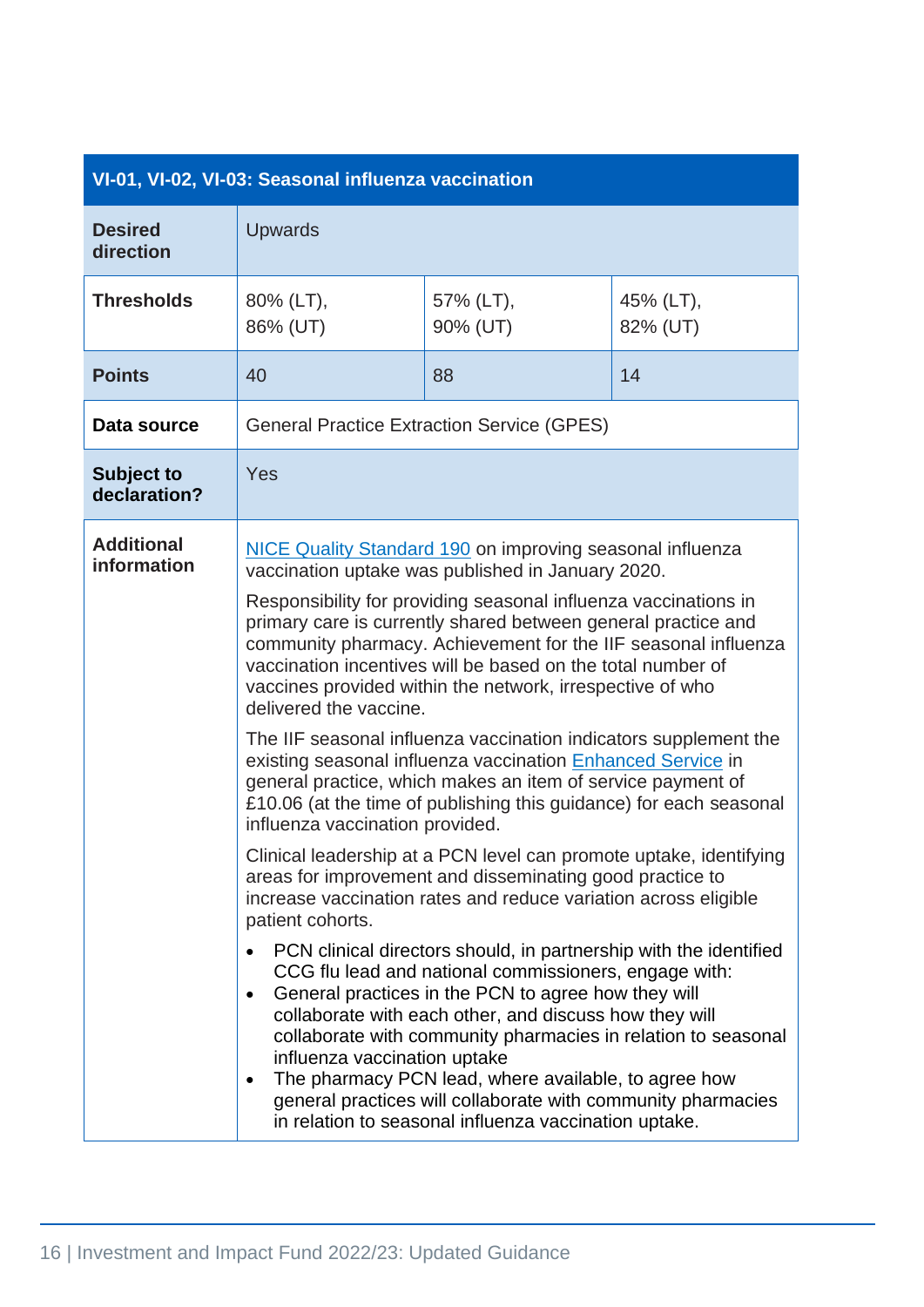## <span id="page-17-0"></span>Tackling health inequalities area

3.3 The social and economic environment in which we are born, grow up, live, work and age, as well as the decisions we make for ourselves, have a significant impact on our health. The COVID-19 pandemic has also highlighted the imbalance in health outcomes and differential experiences of healthcare services between different groups, communities, and regions. IIF indicators in the tackling health inequalities area are designed to help to ensure that everyone gets access to the care they need and focus interventions on groups who experience health inequalities.

#### **HI-01: Percentage of patients on the QOF Learning Disability register aged 14 years or over, who received a learning disability Annual Health Check and have a completed Health Action Plan**

| <b>Rationale for</b><br>inclusion          | To tackle the causes of morbidity and preventable deaths in<br>people with a learning disability and/or autism, the NHS<br>Response to COVID Phase 3 letter reiterates the importance of<br>people with a learning disability being identified on their local<br>register and having annual health checks completed. |
|--------------------------------------------|----------------------------------------------------------------------------------------------------------------------------------------------------------------------------------------------------------------------------------------------------------------------------------------------------------------------|
| Indicator type                             | <b>Standard Quantitative</b>                                                                                                                                                                                                                                                                                         |
| <b>Running</b><br>period                   | 1 April 2022 - 31 March 2023                                                                                                                                                                                                                                                                                         |
| <b>Denominator</b>                         | Number of patients on the QOF Learning Disability register aged<br>14 years or over.                                                                                                                                                                                                                                 |
| <b>Numerator</b>                           | Of the denominator, the number who received a learning disability<br>Annual Health Check and have a completed Health Action Plan                                                                                                                                                                                     |
| <b>Prevalence</b><br>numerator             | Indicator denominator                                                                                                                                                                                                                                                                                                |
| <b>Exclusions</b>                          | <b>None</b>                                                                                                                                                                                                                                                                                                          |
| <b>Personalised</b><br>care<br>adjustments | Patient refused the offer of a learning disability health check.                                                                                                                                                                                                                                                     |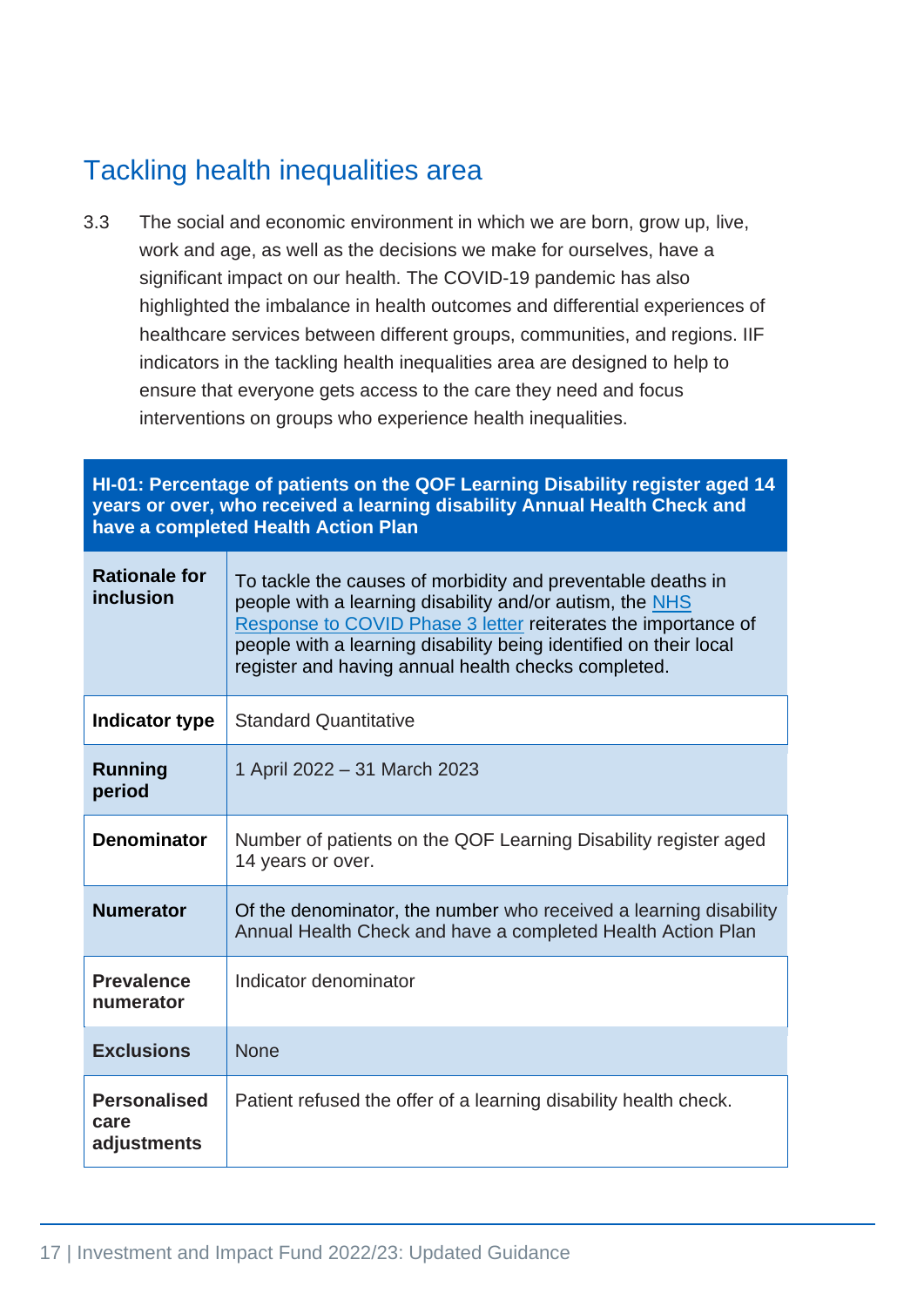#### **HI-01: Percentage of patients on the QOF Learning Disability register aged 14 years or over, who received a learning disability Annual Health Check and have a completed Health Action Plan**

| <b>Desired</b><br>direction       | <b>Upwards</b>                                                                                                                                                                                                                                                                                                                                                                                                                                                                                                                                                                                                                                                                                                                                                                                                                                                                                                                                                                                                                                                                                                                                                                                                                                                                                                                                                                                                                                                                                                                                                                                                                                                                                                                                                                                                                                                           |
|-----------------------------------|--------------------------------------------------------------------------------------------------------------------------------------------------------------------------------------------------------------------------------------------------------------------------------------------------------------------------------------------------------------------------------------------------------------------------------------------------------------------------------------------------------------------------------------------------------------------------------------------------------------------------------------------------------------------------------------------------------------------------------------------------------------------------------------------------------------------------------------------------------------------------------------------------------------------------------------------------------------------------------------------------------------------------------------------------------------------------------------------------------------------------------------------------------------------------------------------------------------------------------------------------------------------------------------------------------------------------------------------------------------------------------------------------------------------------------------------------------------------------------------------------------------------------------------------------------------------------------------------------------------------------------------------------------------------------------------------------------------------------------------------------------------------------------------------------------------------------------------------------------------------------|
| <b>Thresholds</b>                 | 60% (LT), 80% (UT)                                                                                                                                                                                                                                                                                                                                                                                                                                                                                                                                                                                                                                                                                                                                                                                                                                                                                                                                                                                                                                                                                                                                                                                                                                                                                                                                                                                                                                                                                                                                                                                                                                                                                                                                                                                                                                                       |
| <b>Points</b>                     | 36                                                                                                                                                                                                                                                                                                                                                                                                                                                                                                                                                                                                                                                                                                                                                                                                                                                                                                                                                                                                                                                                                                                                                                                                                                                                                                                                                                                                                                                                                                                                                                                                                                                                                                                                                                                                                                                                       |
| Data source                       | <b>General Practice Extraction Service (GPES)</b>                                                                                                                                                                                                                                                                                                                                                                                                                                                                                                                                                                                                                                                                                                                                                                                                                                                                                                                                                                                                                                                                                                                                                                                                                                                                                                                                                                                                                                                                                                                                                                                                                                                                                                                                                                                                                        |
| <b>Subject to</b><br>declaration? | Yes                                                                                                                                                                                                                                                                                                                                                                                                                                                                                                                                                                                                                                                                                                                                                                                                                                                                                                                                                                                                                                                                                                                                                                                                                                                                                                                                                                                                                                                                                                                                                                                                                                                                                                                                                                                                                                                                      |
| <b>Additional</b><br>information  | People with a learning disability often have poorer physical and<br>mental health and are four times more likely to die of preventable<br>illnesses than the general population (Disability Rights<br>Commission, 2006). Groups who already experience<br>disproportionately poor health outcomes have also been seen to<br>have additional risks from COVID-19. An annual health check can<br>help to improve the health of people with a learning disability by<br>identifying health concerns at an early stage. The health action<br>plan is an integral part of the requirements around a learning<br>disability health check and so encouraging this requirement will<br>ensure that the Health Check Scheme is seen as a required two-<br>part process, necessary for supporting individuals in any actions<br>or follow up to support their health and well-being.<br><b>NICE Quality Standard 187 provides the quality standard for</b><br>learning disability health checks. All checks should be auditable<br>against this standard.<br>This IIF indicator supplements the item of service payment (£140)<br>at the time of publishing this guidance) for annual Learning<br>Disability health checks, which is paid as an Enhanced Service.<br>In providing the annual health check, clinicians are reminded that<br>discussing the Health Action Plan is an essential component of<br>the check and integral to its overall efficacy. Patients should leave<br>their health check with a copy of the action plan discussed, to<br>support them in managing their health and wellbeing.<br>PCNs should also ensure patients with a learning disability are<br>accurately coded. Improving identification of people with a<br>learning disability; guidance for general practice, published in<br>October 2019, states GP practices need to review and update |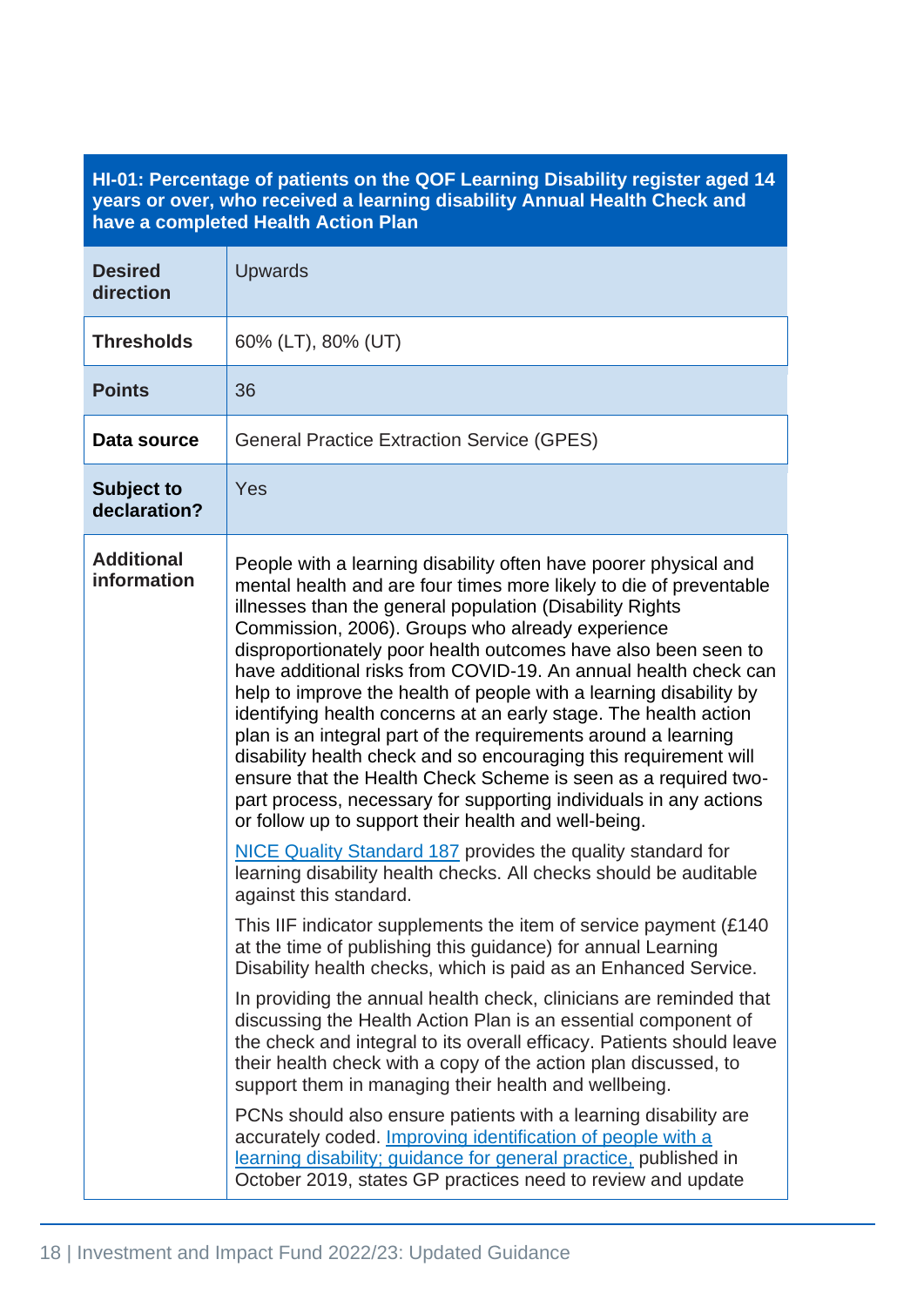#### **HI-01: Percentage of patients on the QOF Learning Disability register aged 14 years or over, who received a learning disability Annual Health Check and have a completed Health Action Plan**

| their register and also identify patients who may have a learning<br>disability. The IIF supports case identification by employing a<br>prevalence adjustment and list size adjustment to Achievement<br>Payments. The combined effect of these adjustments is to make<br>a PCN's earning ability in respect of indicator HI-01 proportional<br>to the number of patients on the learning disability register.<br>Further details of these adjustments are provided in Annex A. |
|---------------------------------------------------------------------------------------------------------------------------------------------------------------------------------------------------------------------------------------------------------------------------------------------------------------------------------------------------------------------------------------------------------------------------------------------------------------------------------|
| PCNs and practices are also asked to ensure that patient's<br>ethnicity status and their level of learning disability is recorded in<br>the GP system. In addition to increased levels of health inequality,<br>increasing levels of premature mortality are noted in people with a<br>learning disability aged 18-49 from an ethnic minority.                                                                                                                                  |
| GPs are reminded that in order for a patient to refuse the offer of<br>an annual health check, their capacity should be assessed using<br>the Mental Capacity Act framework. Where the individual does<br>not have capacity a best interest process should be followed.                                                                                                                                                                                                         |
| <b>Further Information</b>                                                                                                                                                                                                                                                                                                                                                                                                                                                      |
| <b>NHS England: Learning Disability Annual Health Checks</b>                                                                                                                                                                                                                                                                                                                                                                                                                    |
| Mencap charity: Leaflets and resources to encourage people to<br>take up an annual health check                                                                                                                                                                                                                                                                                                                                                                                 |
| Contact (charity): Annual health checks: Factsheet for parents                                                                                                                                                                                                                                                                                                                                                                                                                  |
| <b>Public Health England: Annual Health Checks and people with</b><br>learning disabilities guidance includes evidence for an annual<br>heath check and further resources including videos on how to<br>complete an annual health check.                                                                                                                                                                                                                                        |
| <b>RCGP Toolkit</b>                                                                                                                                                                                                                                                                                                                                                                                                                                                             |
| <b>NDTI</b> resources                                                                                                                                                                                                                                                                                                                                                                                                                                                           |

#### **HI-02: Percentage of registered patients with a recording of ethnicity on their GP record**

| <b>Rationale for</b><br>inclusion | COVID-19 has highlighted and exacerbated significant health<br>inequalities in the delivery, experience, and outcomes of care. In<br>response, NHS England and NHS Improvement (NHSEI)                     |
|-----------------------------------|------------------------------------------------------------------------------------------------------------------------------------------------------------------------------------------------------------|
|                                   | committed in Autumn 2020 to a number of short-term actions which<br>aimed to urgently address these inequalities. One such action is to<br>dramatically improve the recording of patient ethnicity data in |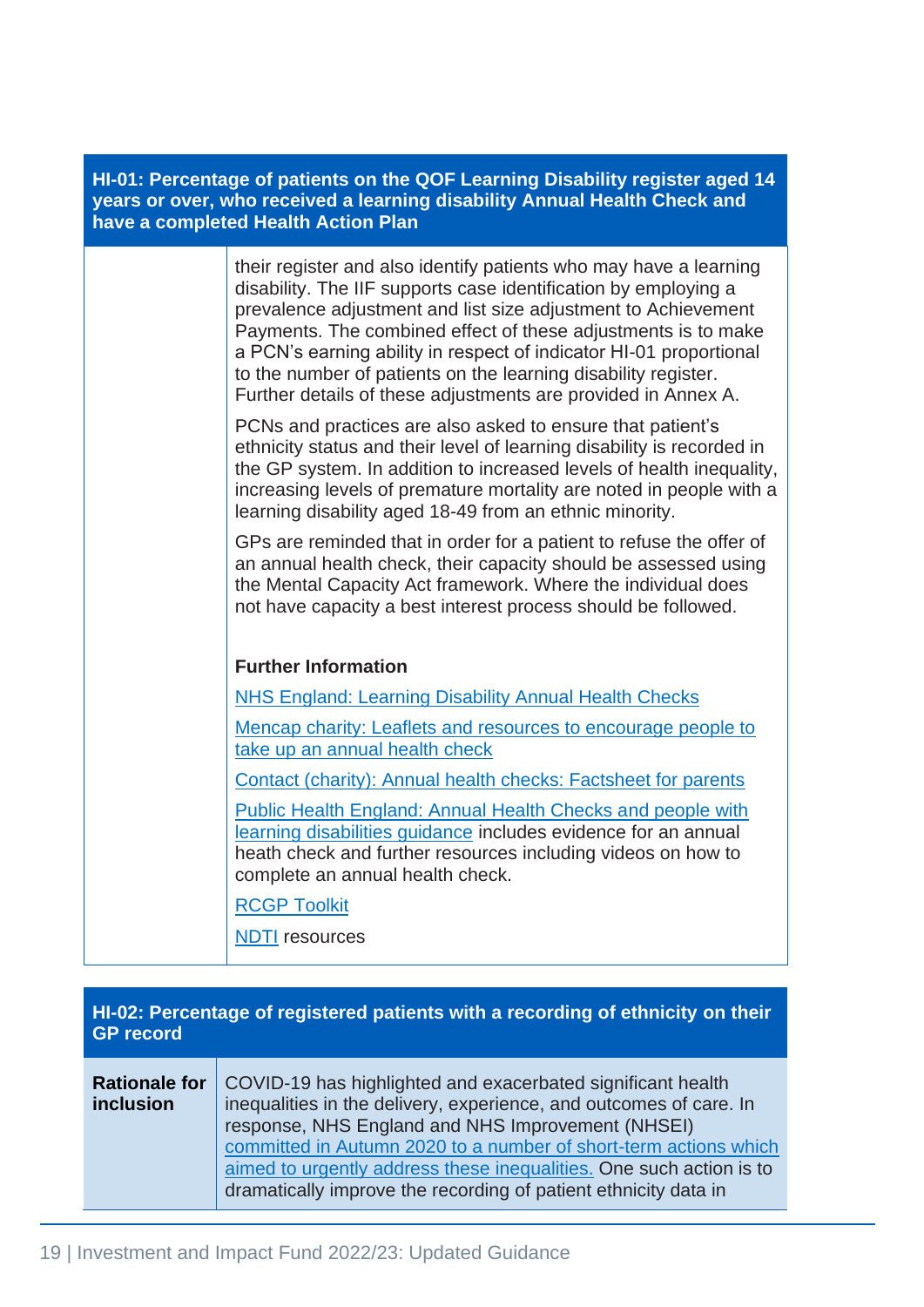| HI-02: Percentage of registered patients with a recording of ethnicity on their<br><b>GP</b> record |                                                                                                                                                                                                                                                                                                                                       |
|-----------------------------------------------------------------------------------------------------|---------------------------------------------------------------------------------------------------------------------------------------------------------------------------------------------------------------------------------------------------------------------------------------------------------------------------------------|
|                                                                                                     | primary care, to support local and national analytical work, and<br>enable services and outreach work to be targeted at individuals<br>and communities who may benefit most. This indicator supports<br>this aim by recognising PCNs for the accurate and complete<br>recording of patient ethnicity information in clinical systems. |
| <b>Indicator</b><br>type                                                                            | <b>Standard Quantitative</b>                                                                                                                                                                                                                                                                                                          |
| <b>Running</b><br>period                                                                            | 1 April 2022 - 31 March 2023                                                                                                                                                                                                                                                                                                          |
| <b>Denominator</b>                                                                                  | Total number of registered patients                                                                                                                                                                                                                                                                                                   |
| <b>Numerator</b>                                                                                    | Of the denominator, the number with a recording of ethnicity on<br>their GP record                                                                                                                                                                                                                                                    |
| <b>Prevalence</b><br>numerator                                                                      | Indicator denominator                                                                                                                                                                                                                                                                                                                 |
| <b>Exclusions</b>                                                                                   | <b>None</b>                                                                                                                                                                                                                                                                                                                           |
| <b>Personalised</b><br>care<br>adjustments                                                          | None – note that, for the purposes of this indicator, a patient<br>recorded as having chosen not to state their ethnicity after having<br>been given the opportunity to do so will be counted as a valid<br>recording of ethnicity (and therefore as a 'success', not as a<br>Personalised Care Adjustment).                          |
| <b>Desired</b><br>direction                                                                         | <b>Upwards</b>                                                                                                                                                                                                                                                                                                                        |
| <b>Thresholds</b>                                                                                   | 81% (LT), 95% (UT)                                                                                                                                                                                                                                                                                                                    |
| <b>Points</b>                                                                                       | 45                                                                                                                                                                                                                                                                                                                                    |
| Data source                                                                                         | <b>General Practice Extraction Service (GPES)</b>                                                                                                                                                                                                                                                                                     |
| <b>Subject to</b><br>declaration?                                                                   | Yes                                                                                                                                                                                                                                                                                                                                   |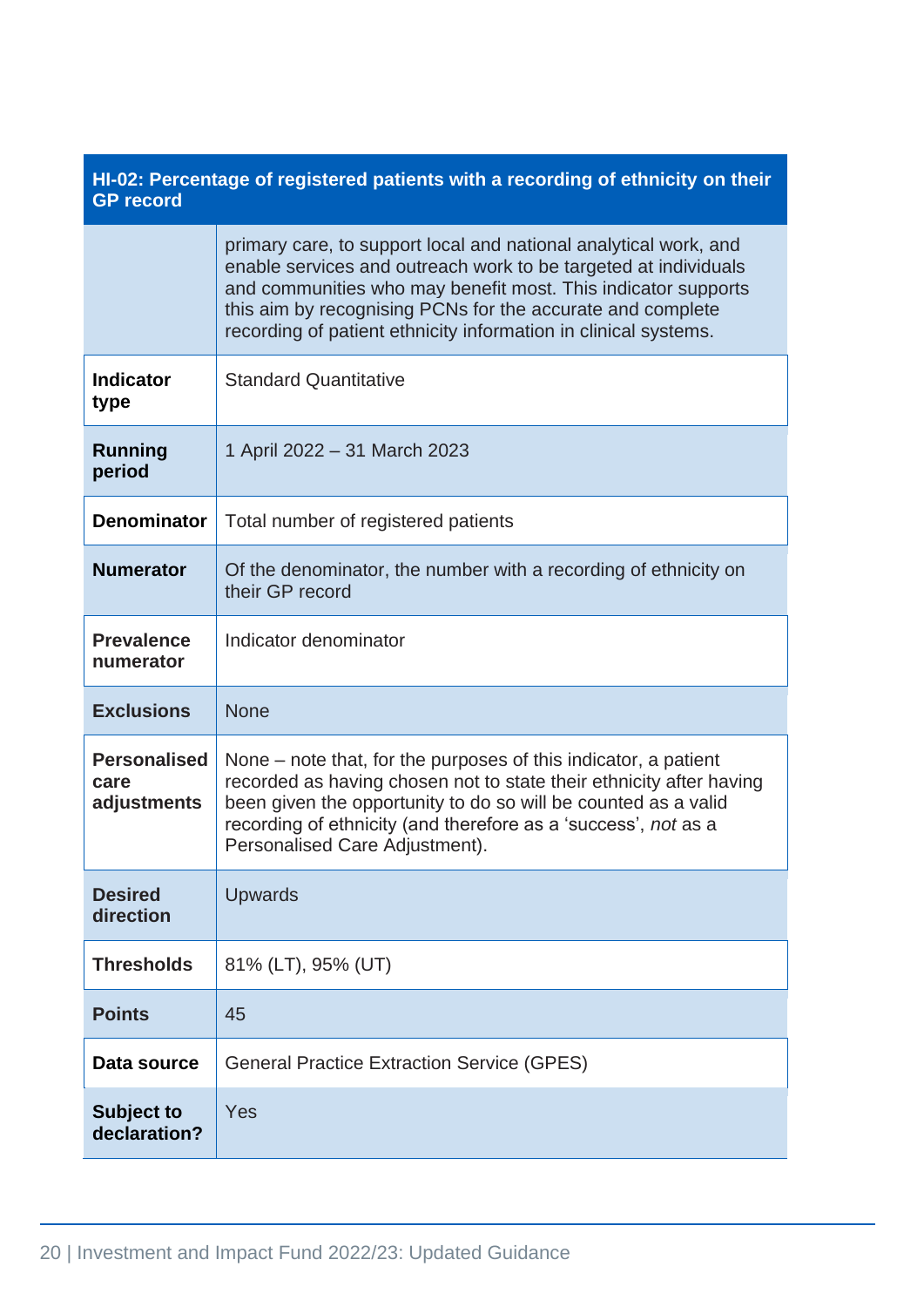| HI-02: Percentage of registered patients with a recording of ethnicity on their<br><b>GP</b> record |                                                                                                                                                                                                                                                                                                                                                                                                                                                                                                                                         |
|-----------------------------------------------------------------------------------------------------|-----------------------------------------------------------------------------------------------------------------------------------------------------------------------------------------------------------------------------------------------------------------------------------------------------------------------------------------------------------------------------------------------------------------------------------------------------------------------------------------------------------------------------------------|
| <b>Additional</b><br>information                                                                    | This indicator recognises PCNs for recording ethnicity information<br>for patients for which this information is missing in GP records.<br>Patients should not feel obligated to state their ethnicity if they<br>prefer not to do so. In accordance with this principle, this indicator<br>recognises PCNs for giving patients the opportunity to state their<br>ethnicity, irrespective of whether they choose to do so. This means<br>that, for this indicator, the following are treated as a successful<br>recording of ethnicity: |
|                                                                                                     | Ethnicity recorded as not stated (Z code in NHS Data Dictionary<br>ethnic category field)                                                                                                                                                                                                                                                                                                                                                                                                                                               |
|                                                                                                     | 1024701000000100 Ethnicity not stated<br>$\bullet$                                                                                                                                                                                                                                                                                                                                                                                                                                                                                      |
|                                                                                                     | 763726001 Refusal by patient to provide information about<br>$\bullet$<br>ethnic group (situation)                                                                                                                                                                                                                                                                                                                                                                                                                                      |
|                                                                                                     | The NHS Data Dictionary states that "National code Z should be<br>used where the person has been given the opportunity to state<br>their ethnic category but chose not to." As such, it should not be<br>used in situations where patient ethnicity data is simply missing or<br>unknown.                                                                                                                                                                                                                                               |

### <span id="page-21-0"></span>Cardiovascular disease prevention area

3.4 The NHS [Long Term Plan](https://www.longtermplan.nhs.uk/wp-content/uploads/2019/08/nhs-long-term-plan-version-1.2.pdf) commits to the prevention of 150,000 strokes, heart attacks and dementia cases by 2029 through the earlier detection and treatment of cardiovascular disease (CVD) risk factors. CVD is strongly associated with health inequalities – the most deprived quintile of the population is four times more likely to die from CVD than the least deprived. Of the A, B, C of CVD risk factors (atrial fibrillation, high blood pressure, and cholesterol), hypertension (high blood pressure), has the highest level of undetected prevalence. According to modelling by Public Health England, more than 30% of hypertension cases remain undiagnosed, with the prevalence gap (difference between prevalence and diagnosis) increasing in younger age groups. This is expected to have worsened over the past year due to the impact of COVID-19 on routine blood pressure (BP) monitoring. One of the central aims of the Network Contract DES Cardiovascular Disease Prevention & Diagnosis service requirements is to facilitate actions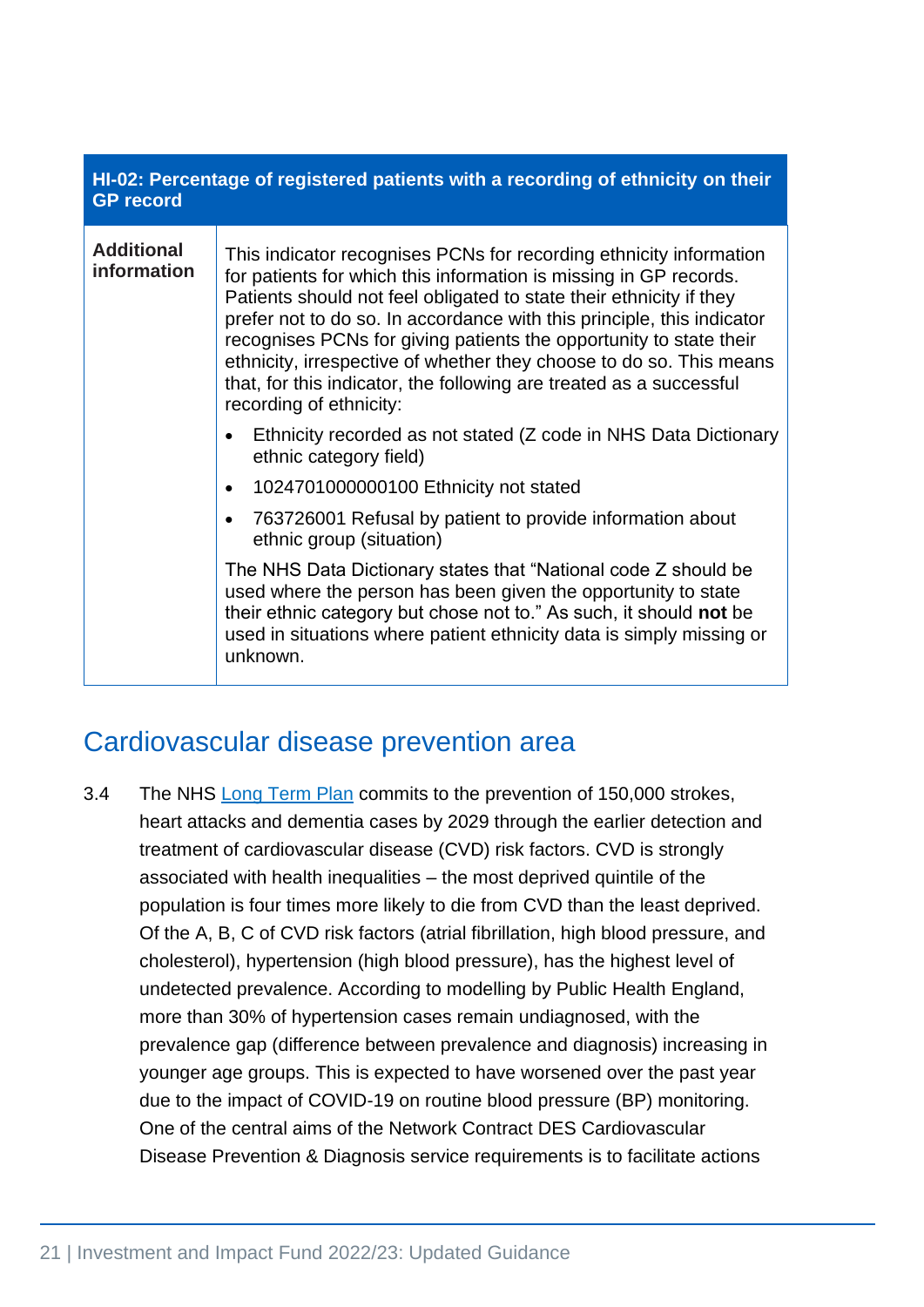to reduce the gap between identified and estimated prevalence in order to minimise population-level CVD risk.

| CVD-01: Percentage of patients aged 18 years or over with an elevated blood<br>pressure reading (≥ 140/90mmHg) and not on the QOF Hypertension Register,<br>for whom there is evidence of clinically appropriate follow-up to confirm or<br>exclude a diagnosis of hypertension |                                                                                                                                                                                                                                                                                                                                                                                                                                                                                                                                                                                                                                                                               |
|---------------------------------------------------------------------------------------------------------------------------------------------------------------------------------------------------------------------------------------------------------------------------------|-------------------------------------------------------------------------------------------------------------------------------------------------------------------------------------------------------------------------------------------------------------------------------------------------------------------------------------------------------------------------------------------------------------------------------------------------------------------------------------------------------------------------------------------------------------------------------------------------------------------------------------------------------------------------------|
| <b>Rationale for</b><br>inclusion                                                                                                                                                                                                                                               | An estimated 3 million people have a recorded reading of high<br>blood pressure (BP) on GP systems, but have not had appropriate<br>follow up to confirm or rule out a hypertension diagnosis. This issue<br>is expected to have been exacerbated during the pandemic, which<br>has seen a significant reduction in blood pressure readings taking<br>place in primary care. This indicator encourages PCNs to follow up<br>more patients with an elevated BP reading (including through<br>proactive outreach, where possible) to assess them for<br>hypertension, typically through provision of Ambulatory or Home<br><b>Blood Pressure Monitoring.</b>                    |
| <b>Indicator</b><br>type                                                                                                                                                                                                                                                        | <b>Standard Quantitative</b>                                                                                                                                                                                                                                                                                                                                                                                                                                                                                                                                                                                                                                                  |
| <b>Running</b><br>period                                                                                                                                                                                                                                                        | 1 April 2022 - 31 March 2023                                                                                                                                                                                                                                                                                                                                                                                                                                                                                                                                                                                                                                                  |
| <b>Denominator</b>                                                                                                                                                                                                                                                              | Number of patients aged 18 years or over, not on the QOF<br>Hypertension Register as of 31 March 2022, and who have (i) a<br>last recorded blood pressure reading in the two years prior to 1<br>April 2022 ≥ 140/90mmHg or (ii) a blood pressure reading ≥<br>140/90mmHg on or after 1 April 2022                                                                                                                                                                                                                                                                                                                                                                            |
| <b>Numerator</b>                                                                                                                                                                                                                                                                | Of the denominator, those patients for whom there is evidence of<br>clinically appropriate follow-up to confirm or exclude a diagnosis of<br>hypertension by 31 March 2023 for cohort (i) and within six months<br>of first elevated blood pressure reading after 1 April 2022 for cohort<br>(ii). Clinically appropriate follow-up includes:<br>1. Initial BP reading < 140/90 mmHg (only relevant for patients in<br>(i))<br><b>OR</b><br>2. Initial BP reading $\geq$ 140/90 mmHg AND<br>a. (Subsequent change of medication AND subsequent blood<br>pressure reading of <140/90 mmHg) OR<br>b. Subsequent occurrence of Ambulatory Blood Pressure<br><b>Monitoring OR</b> |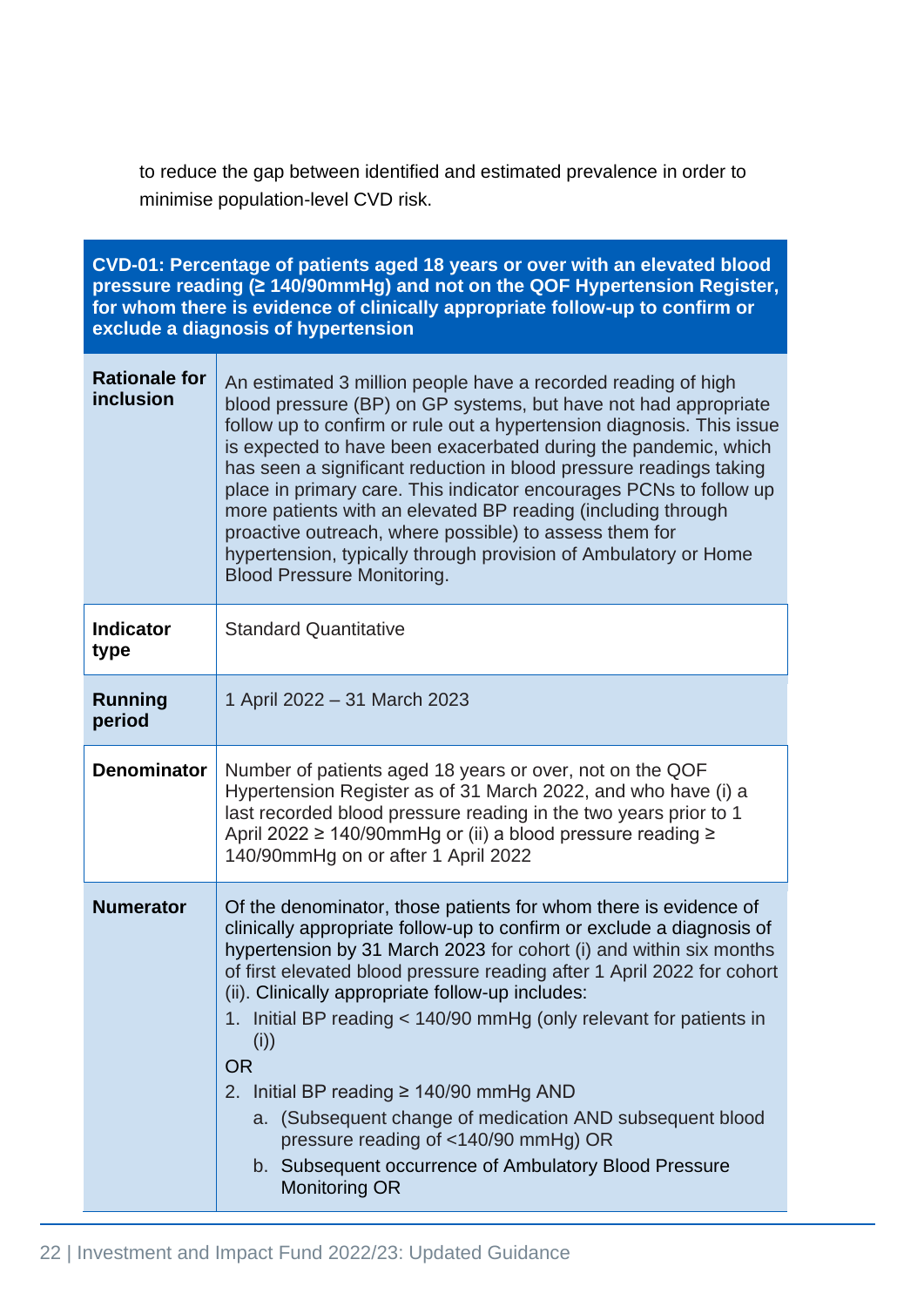**CVD-01: Percentage of patients aged 18 years or over with an elevated blood pressure reading (≥ 140/90mmHg) and not on the QOF Hypertension Register, for whom there is evidence of clinically appropriate follow-up to confirm or exclude a diagnosis of hypertension**

|                                            | c. Subsequent occurrence of Home Blood Pressure Monitoring<br><b>OR</b><br>d. (Addition to QOF Hypertension Register AND same day<br>referral for specialist assessment) OR<br>e. (Addition to QOF Hypertension Register AND (subsequent<br>commencement of antihypertensive therapy OR patient<br>declined antihypertensive therapy)).                                                                                                                                    |
|--------------------------------------------|----------------------------------------------------------------------------------------------------------------------------------------------------------------------------------------------------------------------------------------------------------------------------------------------------------------------------------------------------------------------------------------------------------------------------------------------------------------------------|
| <b>Prevalence</b><br>numerator             | Number of patients on the QOF Hypertension Register as of 31<br><b>March 2022</b>                                                                                                                                                                                                                                                                                                                                                                                          |
| <b>Exclusions</b>                          | Patients receiving end of life care                                                                                                                                                                                                                                                                                                                                                                                                                                        |
| <b>Personalised</b><br>care<br>adjustments | 1. Patients included in part (ii) of the denominator with an initial<br>elevated BP recorded between 1 October 2022 and 31 March<br>2023 inclusive, who are not followed up by the end of the<br>financial year (patients will carry over to the denominator of<br>CVD-01 in 2023/24).<br>2. Patient declined ambulatory/home blood pressure testing<br>(Patient chose not to receive intervention).<br>N.B. Patients declining a BP reading alone will not trigger a PCA. |
| <b>Desired</b><br>direction                | Upward                                                                                                                                                                                                                                                                                                                                                                                                                                                                     |
| <b>Thresholds</b>                          | 25% (LT), 50% (UT)                                                                                                                                                                                                                                                                                                                                                                                                                                                         |
| <b>Points</b>                              | 71                                                                                                                                                                                                                                                                                                                                                                                                                                                                         |
| Data source                                | <b>General Practice Extraction Service (GPES)</b>                                                                                                                                                                                                                                                                                                                                                                                                                          |
| <b>Subject to</b><br>declaration?          | Yes                                                                                                                                                                                                                                                                                                                                                                                                                                                                        |
| <b>Additional</b><br>information           | BP readings and clinical follow up can occur in general practice or<br>in a community pharmacy and will still count towards achievement<br>of this indicator, provided this activity is coded in GP clinical<br>systems in accordance with the business rules.                                                                                                                                                                                                             |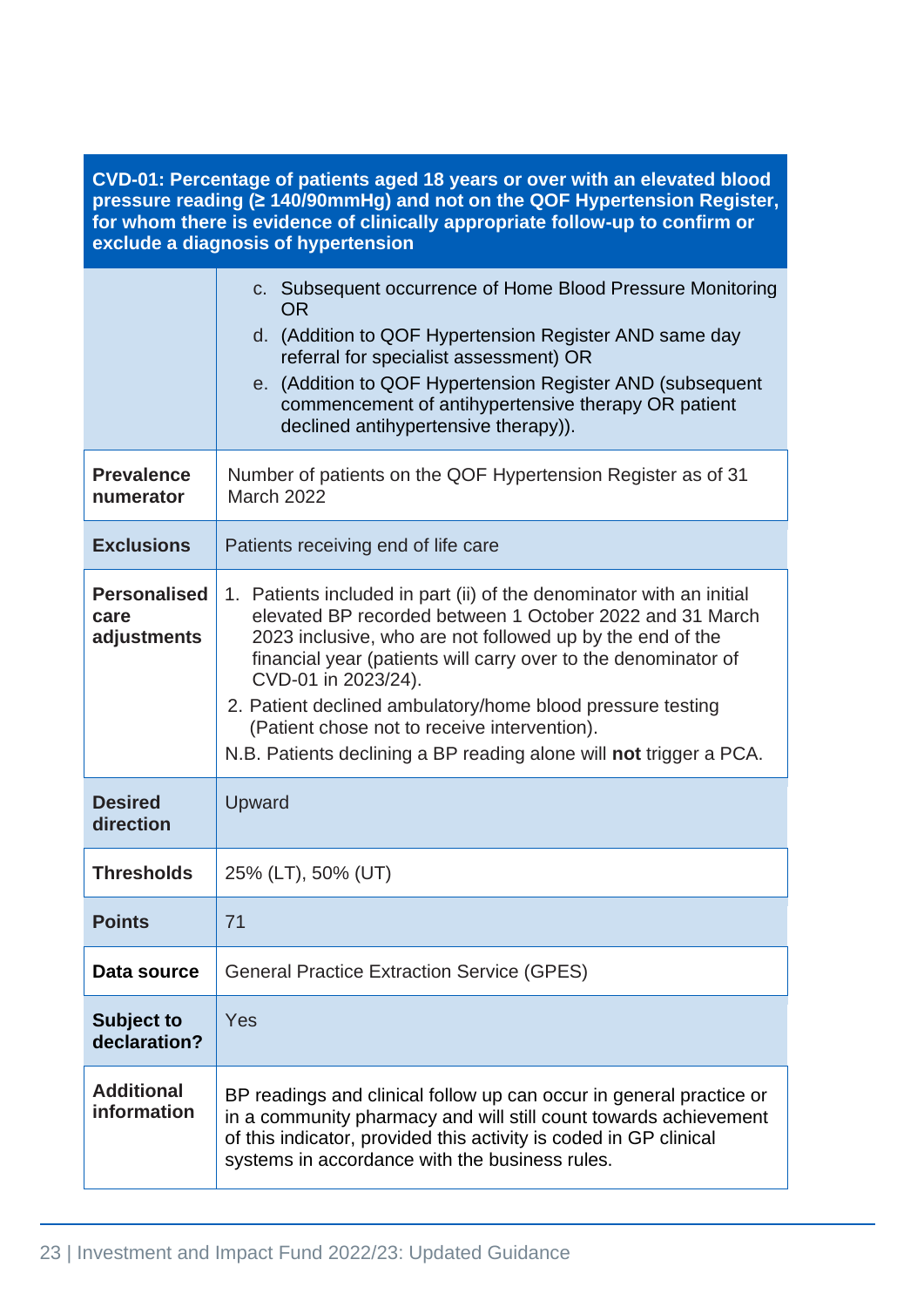**CVD-01: Percentage of patients aged 18 years or over with an elevated blood pressure reading (≥ 140/90mmHg) and not on the QOF Hypertension Register, for whom there is evidence of clinically appropriate follow-up to confirm or exclude a diagnosis of hypertension**

> See guidance for the Network Contract DES CVD Prevention and Diagnosis service requirements for further information and advice on PCN actions to improve hypertension diagnosis. These service requirements are based on the [Hypertension diagnosis and](https://www.nice.org.uk/guidance/ng136)  [management](https://www.nice.org.uk/guidance/ng136) NICE guidelines - particularly Section [1.2.](https://www.nice.org.uk/guidance/ng136/chapter/Recommendations#diagnosing-hypertension)

> The improved identification of hypertension risk will also be pursued by the Community Pharmacy Hypertension Case Finding service, which will provide increased opportunities for people to have their blood pressure managed in pharmacies.

The intention is to update the thresholds for CVD-01 in 2023/24 and beyond, in line with NHSEI's ambition to prevent 150,000 strokes, heart attacks and dementia cases by 2029 through the earlier detection and treatment of CVD risk factors.

| CVD-02: Percentage of registered patients on the QOF Hypertension Register |                                                                                                                                                                                                                                                                                                 |
|----------------------------------------------------------------------------|-------------------------------------------------------------------------------------------------------------------------------------------------------------------------------------------------------------------------------------------------------------------------------------------------|
| <b>Rationale for</b><br>inclusion                                          | This indicator further recognises PCNs for the hypertension<br>diagnoses which can be expected from CVD-01 and the addition<br>of these patients to the QOF Hypertension Register, along with<br>the addition of other patients to the register who did not meet the<br>requirements of CVD-01. |
| Indicator type                                                             | <b>Improvement Quantitative</b>                                                                                                                                                                                                                                                                 |
| <b>Running</b><br>period                                                   | 1 April 2022 – 31 March 2023                                                                                                                                                                                                                                                                    |
| <b>Denominator</b>                                                         | Total number of registered patients                                                                                                                                                                                                                                                             |
| <b>Numerator</b>                                                           | Of the denominator, the number on the QOF Hypertension<br>Register                                                                                                                                                                                                                              |
| <b>Baseline</b><br>(Improvement)                                           | Percentage of patients on the QOF Hypertension Register on 31<br>March 2022                                                                                                                                                                                                                     |
| <b>Prevalence</b><br>numerator                                             | Indicator denominator                                                                                                                                                                                                                                                                           |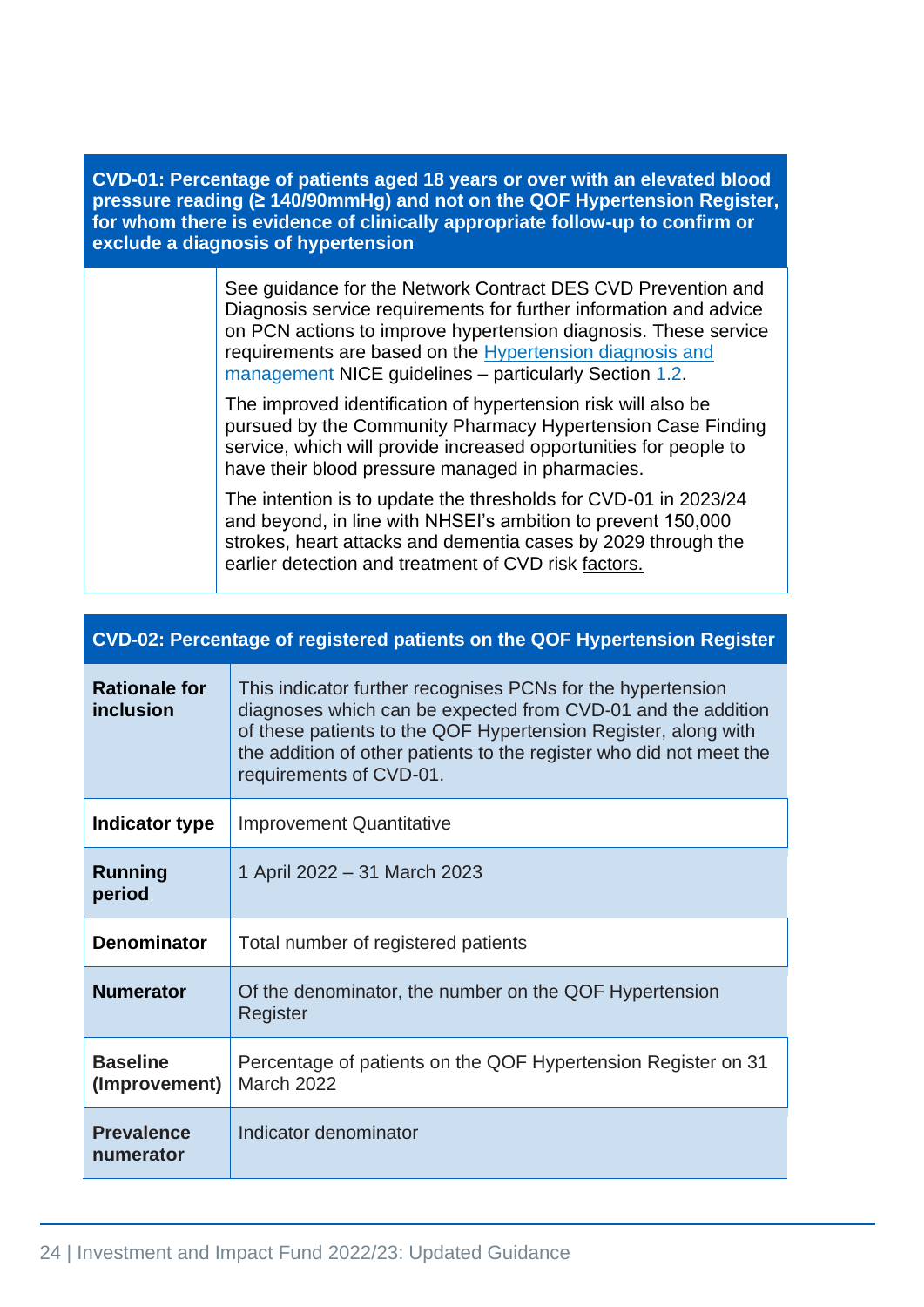| CVD-02: Percentage of registered patients on the QOF Hypertension Register |                                                                                                                                                                                                                                                                                                                                                                                                                                                                                                                                                                                                                                                                                                                                                                                                                                                                                                                                                                                                                                                                                                  |
|----------------------------------------------------------------------------|--------------------------------------------------------------------------------------------------------------------------------------------------------------------------------------------------------------------------------------------------------------------------------------------------------------------------------------------------------------------------------------------------------------------------------------------------------------------------------------------------------------------------------------------------------------------------------------------------------------------------------------------------------------------------------------------------------------------------------------------------------------------------------------------------------------------------------------------------------------------------------------------------------------------------------------------------------------------------------------------------------------------------------------------------------------------------------------------------|
| <b>Exclusions</b>                                                          | None                                                                                                                                                                                                                                                                                                                                                                                                                                                                                                                                                                                                                                                                                                                                                                                                                                                                                                                                                                                                                                                                                             |
| <b>Personalised</b><br>care<br>adjustments                                 | <b>None</b>                                                                                                                                                                                                                                                                                                                                                                                                                                                                                                                                                                                                                                                                                                                                                                                                                                                                                                                                                                                                                                                                                      |
| <b>Desired</b><br>direction                                                | Upwards                                                                                                                                                                                                                                                                                                                                                                                                                                                                                                                                                                                                                                                                                                                                                                                                                                                                                                                                                                                                                                                                                          |
| <b>Thresholds</b>                                                          | 0.6 percentage point increase (LT),<br>1.2 percentage point increase (UT)                                                                                                                                                                                                                                                                                                                                                                                                                                                                                                                                                                                                                                                                                                                                                                                                                                                                                                                                                                                                                        |
| <b>Points</b>                                                              | 35                                                                                                                                                                                                                                                                                                                                                                                                                                                                                                                                                                                                                                                                                                                                                                                                                                                                                                                                                                                                                                                                                               |
| Data source                                                                | <b>General Practice Extraction Service (GPES)</b>                                                                                                                                                                                                                                                                                                                                                                                                                                                                                                                                                                                                                                                                                                                                                                                                                                                                                                                                                                                                                                                |
| Subject to<br>declaration?                                                 | Yes                                                                                                                                                                                                                                                                                                                                                                                                                                                                                                                                                                                                                                                                                                                                                                                                                                                                                                                                                                                                                                                                                              |
| <b>Additional</b><br>information                                           | Hypertension diagnosis can occur in general practice or as a<br>result of blood pressure monitoring in a community pharmacy, but<br>must be coded in GP clinical systems.<br>This indicator recognises PCNs on the basis of improving their<br>performance relative to a base period – in this case, PCNs will be<br>recognised for increases in the percentage of registered patients<br>on the QOF Hypertension Register, as compared with 31 March<br>2022.<br>CVD-02 is intended as a complement to CVD-01. While CVD-01<br>is a process indicator recognising PCNs for undertaking actions<br>that should lead to increased hypertension diagnosis, CVD-02 is<br>an 'outcome' indicator that recognises PCNs for actually<br>achieving those increased diagnoses.<br>Thresholds for this indicator have been chosen to ensure that (i)<br>they align with the number of new hypertension diagnoses<br>expected to arise from achievement of CVD-01, and (ii) they do<br>not incentivise more diagnoses than are known to be needed<br>based on estimates of the size of the prevalence gap. |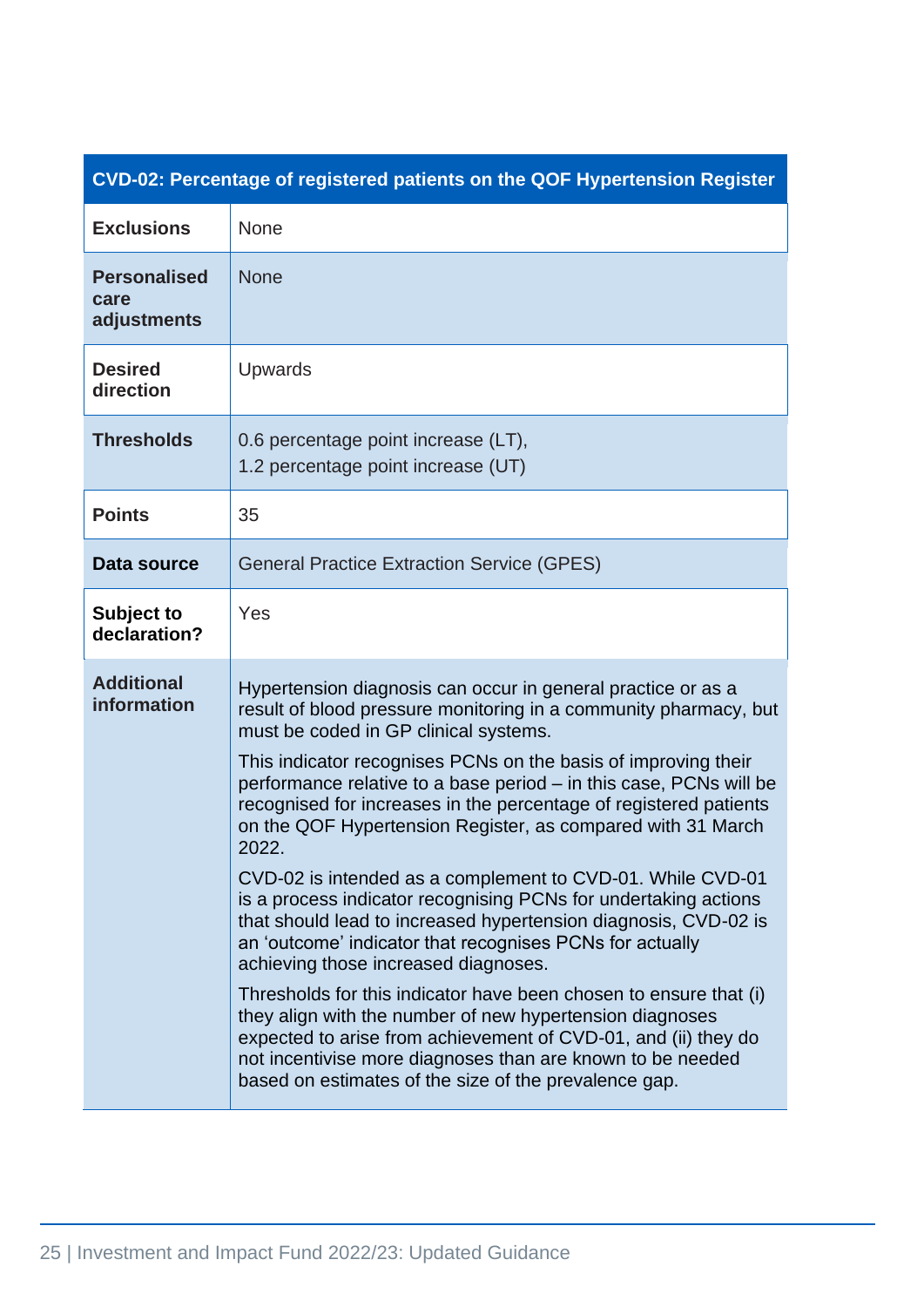| CVD-03: Percentage of patients aged between 25 and 84 years inclusive and |
|---------------------------------------------------------------------------|
| with a CVD risk score (QRISK2 or 3) greater than 20 percent, who are      |
| <b>currently treated with statins</b>                                     |

| <b>Rationale for</b><br>inclusion          | Statin use has been shown to significantly reduce morbidity and<br>mortality in patients at risk of cardiovascular disease. This indicator<br>rewards practices for identifying and treating with statins the<br>highest risk population for primary prevention of CVD, in line with<br>NICE guideline CG181. |
|--------------------------------------------|---------------------------------------------------------------------------------------------------------------------------------------------------------------------------------------------------------------------------------------------------------------------------------------------------------------|
| <b>Indicator</b><br>type                   | <b>Standard Quantitative</b>                                                                                                                                                                                                                                                                                  |
| <b>Running</b><br>period                   | 1 April 2022 – 31 March 2023                                                                                                                                                                                                                                                                                  |
| <b>Denominator</b>                         | Number of patients aged 25 to 84 years inclusive and with a CVD<br>score (QRISK2 or 3) greater than 20 percent                                                                                                                                                                                                |
| <b>Numerator</b>                           | Of the denominator, the number who are currently treated with<br>statins (who were prescribed statins in the six months to the end of<br>the reporting period)                                                                                                                                                |
| <b>Prevalence</b><br>numerator             | Indicator denominator                                                                                                                                                                                                                                                                                         |
| <b>Exclusions</b>                          | Patients with established CVD<br>$\bullet$<br>Patients at end of life<br>$\bullet$                                                                                                                                                                                                                            |
| <b>Personalised</b><br>care<br>adjustments | 1. Patient declined<br>2. Not clinically suitable                                                                                                                                                                                                                                                             |
| <b>Desired</b><br>direction                | <b>Upwards</b>                                                                                                                                                                                                                                                                                                |
| <b>Thresholds</b>                          | 48% (LT), 58% (UT)                                                                                                                                                                                                                                                                                            |
| <b>Points</b>                              | 31                                                                                                                                                                                                                                                                                                            |
| Data source                                | <b>General Practice Extraction Service (GPES)</b>                                                                                                                                                                                                                                                             |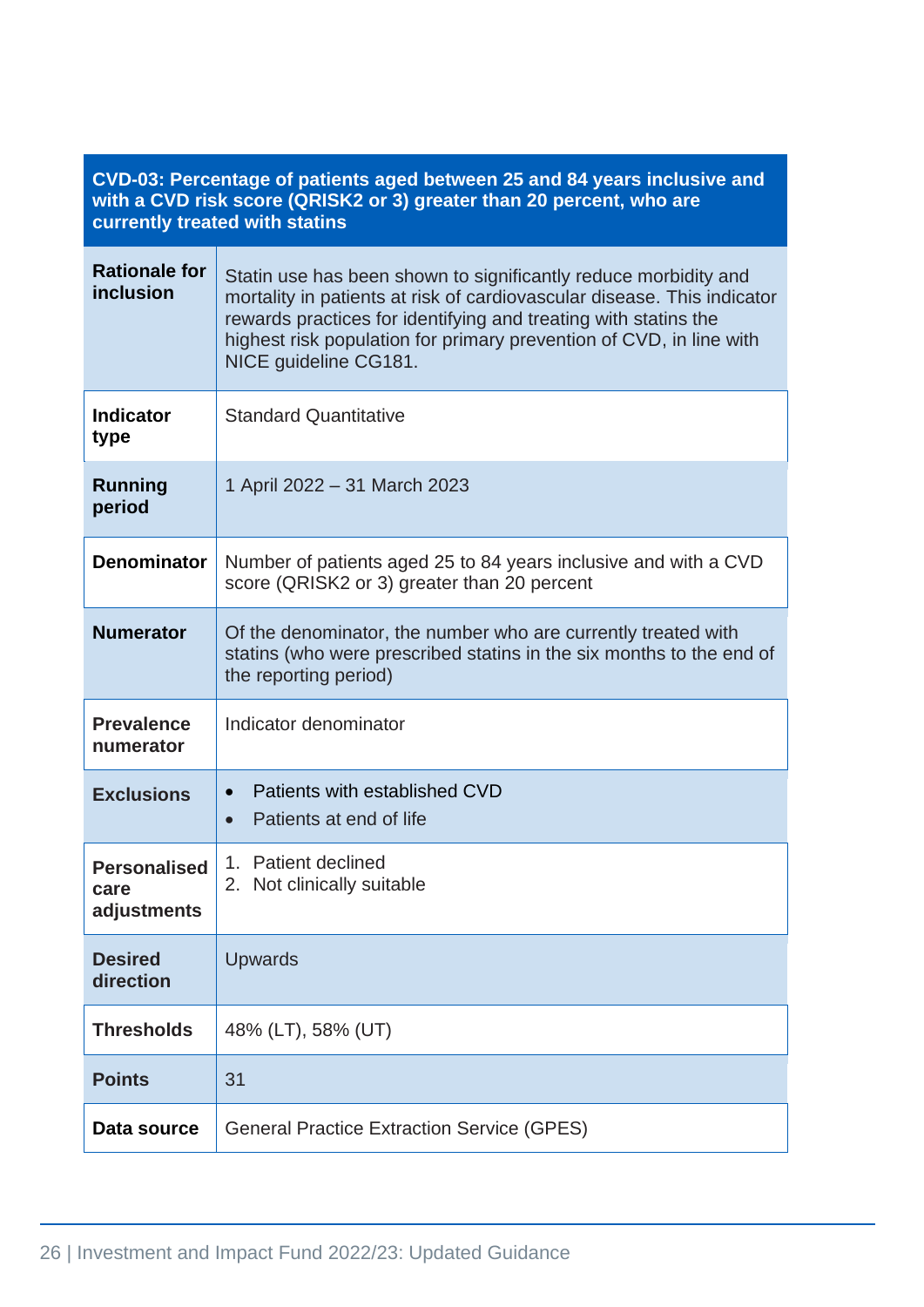#### **CVD-03: Percentage of patients aged between 25 and 84 years inclusive and with a CVD risk score (QRISK2 or 3) greater than 20 percent, who are currently treated with statins**

| <b>Subject to</b><br>declaration? | Yes                                                                                                                                                                                                                                                                                                                                                         |
|-----------------------------------|-------------------------------------------------------------------------------------------------------------------------------------------------------------------------------------------------------------------------------------------------------------------------------------------------------------------------------------------------------------|
| <b>Additional</b><br>information  | The NHS Long Term Plan sets out ambitions to reduce the number<br>of heart attacks, strokes and dementia cases by 150,000 by<br>2029/30. Statin use has been shown to significantly reduce<br>morbidity and mortality in patients at risk of cardiovascular disease.<br>High intensity statins are recommended as a cost-effective<br>intervention by NICE. |
|                                   | This indicator does not exclude treating people who have a QRISK<br>score of 10% of higher, in line with CG181. However, it<br>emphasises the need as a minimum to ensure that those with the<br>highest need are treated, whilst allowing some flexibility on<br>treatment options for those with a QRISK score of 10-19%.                                 |
|                                   | <b>Links to further resources</b>                                                                                                                                                                                                                                                                                                                           |
|                                   | <b>NICE Guidance:</b>                                                                                                                                                                                                                                                                                                                                       |
|                                   | Cardiovascular disease: risk assessment and reduction,<br>including lipid modification<br><b>Statin intensity - Appendix A: Grouping of statins</b>                                                                                                                                                                                                         |
|                                   | <b>Accelerated Access Collaborative:</b>                                                                                                                                                                                                                                                                                                                    |
|                                   | <b>Summary of National Guidance for Lipid Management for</b><br>$\bullet$<br><b>Primary and Secondary Prevention of CVD</b>                                                                                                                                                                                                                                 |
|                                   |                                                                                                                                                                                                                                                                                                                                                             |

**CVD-04: Percentage of patients aged 29 and under with a total cholesterol greater than 7.5 OR aged 30 and over with a total cholesterol greater than 9.0 who have been referred for assessment for familial hypercholesterolaemia**

| <b>Rationale for</b><br><i>inclusion</i> | The NHS Long Term Plan commits to increasing the diagnosis of<br>familial hypercholesterolaemia (FH) from 7% to 25% by 2024/25.<br>This indicator recognises PCNs for systematically searching their<br>patient list to identify those with possible FH, and then referring for<br>specialist assessment and/or genetic testing for FH in line with<br>local pathways. |
|------------------------------------------|------------------------------------------------------------------------------------------------------------------------------------------------------------------------------------------------------------------------------------------------------------------------------------------------------------------------------------------------------------------------|
| <b>Indicator</b><br>type                 | <b>Standard Quantitative</b>                                                                                                                                                                                                                                                                                                                                           |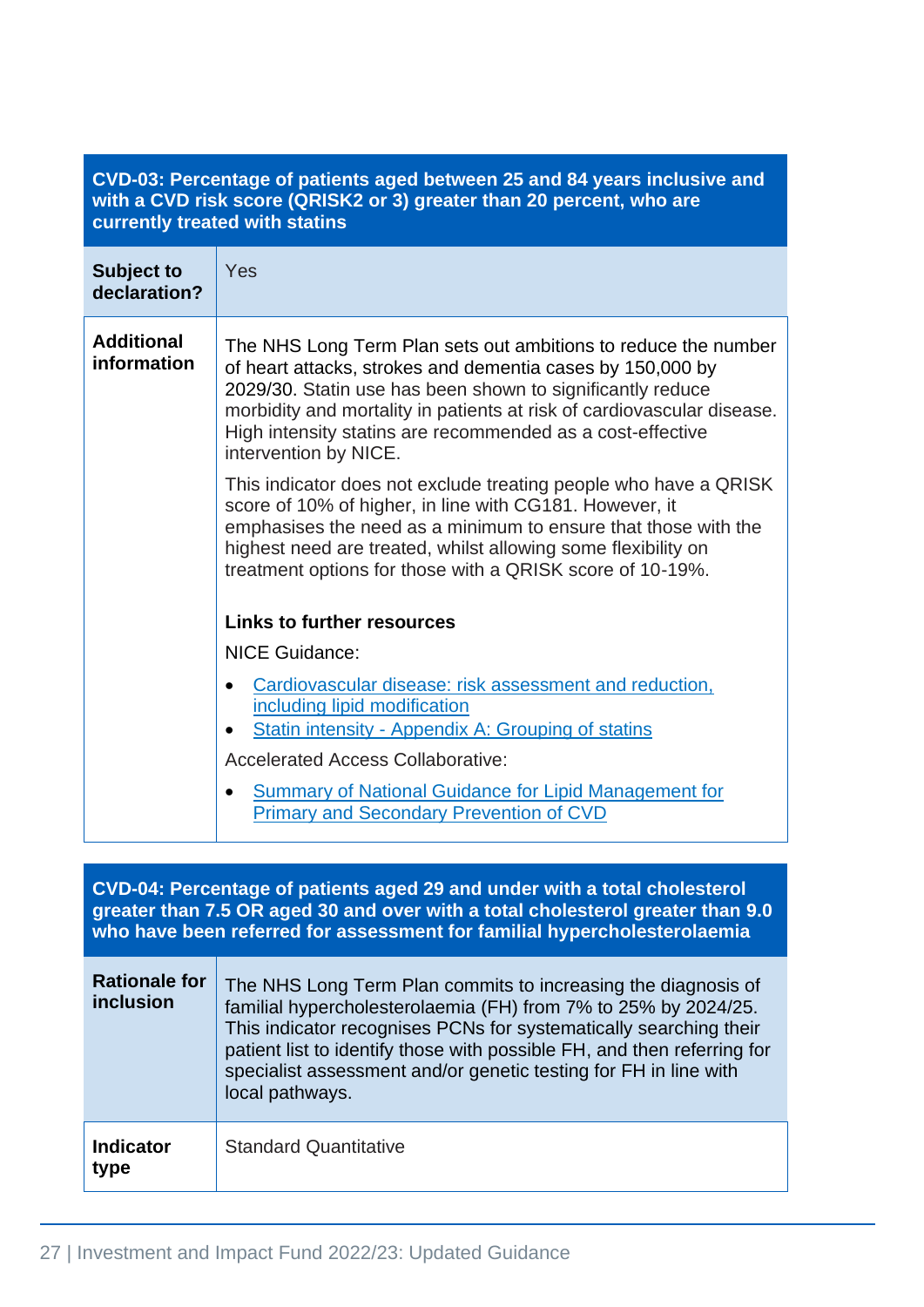**CVD-04: Percentage of patients aged 29 and under with a total cholesterol greater than 7.5 OR aged 30 and over with a total cholesterol greater than 9.0 who have been referred for assessment for familial hypercholesterolaemia**

| <b>Running</b><br>period                   | 1 April 2022 - 31 March 2023                                                                                                                                                                                                                                                                                            |
|--------------------------------------------|-------------------------------------------------------------------------------------------------------------------------------------------------------------------------------------------------------------------------------------------------------------------------------------------------------------------------|
| <b>Denominator</b>                         | Number of patients aged 29 years or under with a total cholesterol<br>greater than 7.5 OR aged 30 years or over with a total cholesterol<br>greater than 9.0.                                                                                                                                                           |
| <b>Numerator</b>                           | Of the denominator, the number referred for assessment for<br>familial hypercholesterolemia                                                                                                                                                                                                                             |
| <b>Prevalence</b><br>numerator             | Indicator denominator.                                                                                                                                                                                                                                                                                                  |
| <b>Exclusions</b>                          | Patients already with a genetically confirmed diagnosis of<br>$\bullet$<br>familial hypercholesterolemia<br>End of life patients<br>$\bullet$<br>"Secondary hyperlipidaemia/ hypercholesterolemia (disorders)"<br>$\bullet$<br>WITHOUT subsequent "History of Secondary hyperlipidaemia/<br>hypercholesterolemia" coded |
| <b>Personalised</b><br>care<br>adjustments | Referral for assessment for familial hypercholesterolemia declined                                                                                                                                                                                                                                                      |
| <b>Desired</b><br>direction                | Upwards                                                                                                                                                                                                                                                                                                                 |
| <b>Thresholds</b>                          | 20% (LT), 48% (UT)                                                                                                                                                                                                                                                                                                      |
| <b>Points</b>                              | 18                                                                                                                                                                                                                                                                                                                      |
| Data source                                | <b>General Practice Extraction Service (GPES)</b>                                                                                                                                                                                                                                                                       |
| <b>Subject to</b><br>declaration?          | Yes                                                                                                                                                                                                                                                                                                                     |
| <b>Additional</b><br>information           | Familial hypercholesterolaemia (FH) is a genetic disorder which<br>increases the likelihood of coronary artery disease, heart attacks<br>and sudden cardiac death. It affects at least 150,000 people in<br>England. The NHS Long Term Plan commits to increasing the                                                   |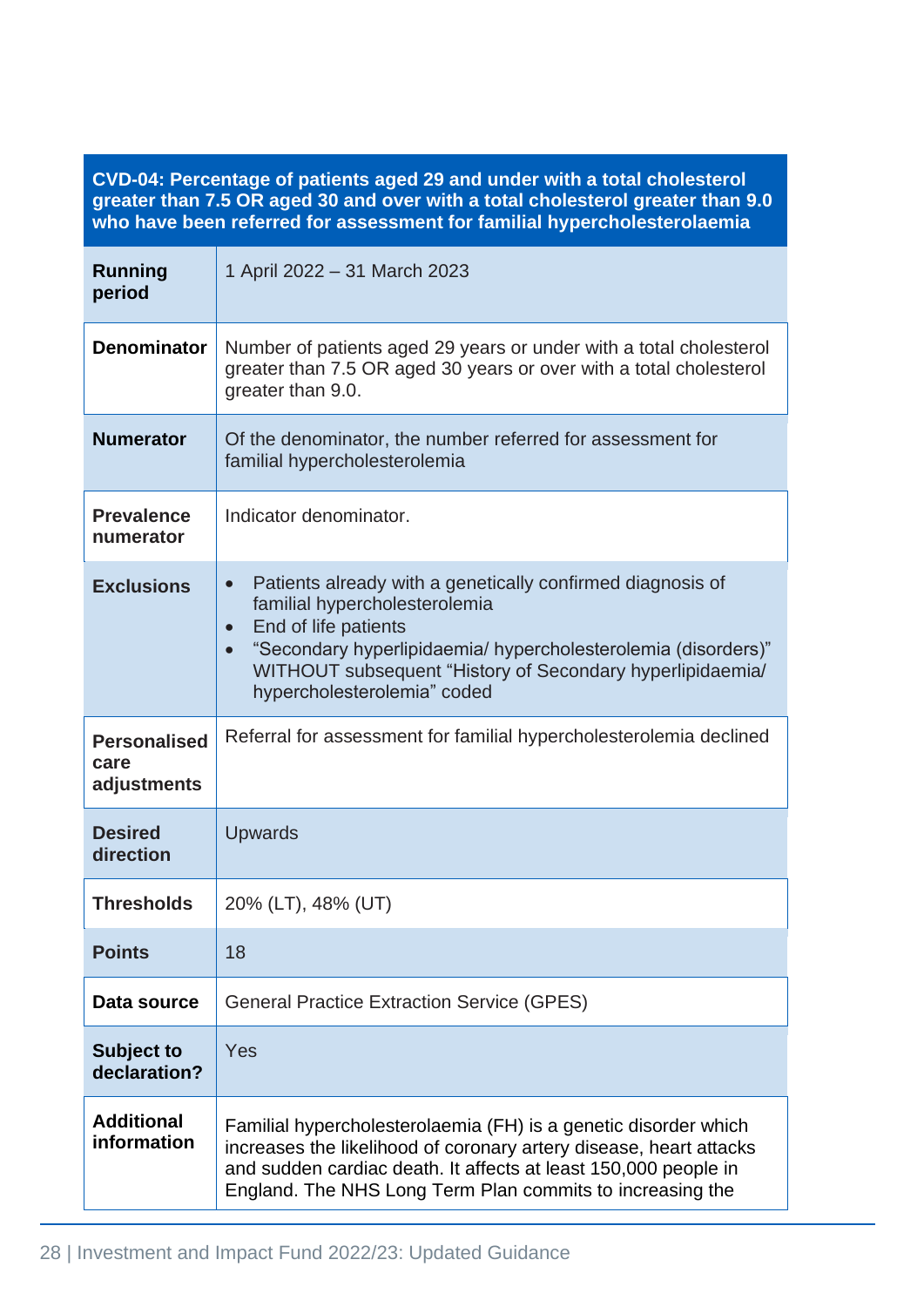| CVD-04: Percentage of patients aged 29 and under with a total cholesterol<br>greater than 7.5 OR aged 30 and over with a total cholesterol greater than 9.0<br>who have been referred for assessment for familial hypercholesterolaemia |                                                                                                                                                                                                                                                                                                                                                                                                                                                    |
|-----------------------------------------------------------------------------------------------------------------------------------------------------------------------------------------------------------------------------------------|----------------------------------------------------------------------------------------------------------------------------------------------------------------------------------------------------------------------------------------------------------------------------------------------------------------------------------------------------------------------------------------------------------------------------------------------------|
|                                                                                                                                                                                                                                         | diagnosis of familial hypercholesterolaemia from 7% to 25% by<br>2024/25.                                                                                                                                                                                                                                                                                                                                                                          |
|                                                                                                                                                                                                                                         | Early detection and genetic diagnosis to enable early intervention<br>will reduce risk and enable better outcomes for FH patients.                                                                                                                                                                                                                                                                                                                 |
|                                                                                                                                                                                                                                         | This indicator recognises PCNs for systematically searching their<br>patient list to identify those with possible FH, excluding any<br>potential secondary causes, assessing further using Simon<br>Broome or Dutch Lipid Network criteria, and then referring on for<br>specialist assessment and/or genetic testing for FH in line with<br>local pathways.                                                                                       |
|                                                                                                                                                                                                                                         | The intention is to update the thresholds for CVD-04 in 2023/24, to<br>align with NHSEI ambitions to align with the ambition to diagnose<br>25% of FH by 2024/25.                                                                                                                                                                                                                                                                                  |
|                                                                                                                                                                                                                                         | <b>Links to further resources</b>                                                                                                                                                                                                                                                                                                                                                                                                                  |
|                                                                                                                                                                                                                                         | <b>NICE FH guidance CG71</b><br>$\bullet$<br>Simon Broome Criteria<br>$\bullet$<br>Dutch Lipid criteria - resource linked via Heart UK<br>$\bullet$<br>Dutch Lipid criteria - Australian guidelines - Royal Australian<br>$\bullet$<br><b>College of General Practitioners</b><br>Accelerated Access Collaborative: Summary of National<br>$\bullet$<br><b>Guidance for Lipid Management for Primary and Secondary</b><br><b>Prevention of CVD</b> |
|                                                                                                                                                                                                                                         |                                                                                                                                                                                                                                                                                                                                                                                                                                                    |
| CVD-05: Percentage of patients on the QOF Atrial Fibrillation register and<br>with a CHA <sub>2</sub> DS <sub>2</sub> -VASc score of 2 or more (1 or more for patients that are not                                                     |                                                                                                                                                                                                                                                                                                                                                                                                                                                    |

**female), who were prescribed a direct-acting oral anticoagulant (DOAC), or, where a DOAC was declined or clinically unsuitable, a Vitamin K antagonist.**

| <b>Rationale for</b><br><b>inclusion</b> | This indicator recognises PCNs for increased DOAC prescribing to<br>patients with Atrial Fibrillation (AF), in line with 2021 NICE<br>guidance (NG196) establishing DOACs as first-line treatment for<br>patients with AF. |
|------------------------------------------|----------------------------------------------------------------------------------------------------------------------------------------------------------------------------------------------------------------------------|
| <b>Indicator</b><br>type                 | <b>Standard Quantitative</b>                                                                                                                                                                                               |
| <b>Running</b><br>period                 | 1 April 2022 - 31 March 2023                                                                                                                                                                                               |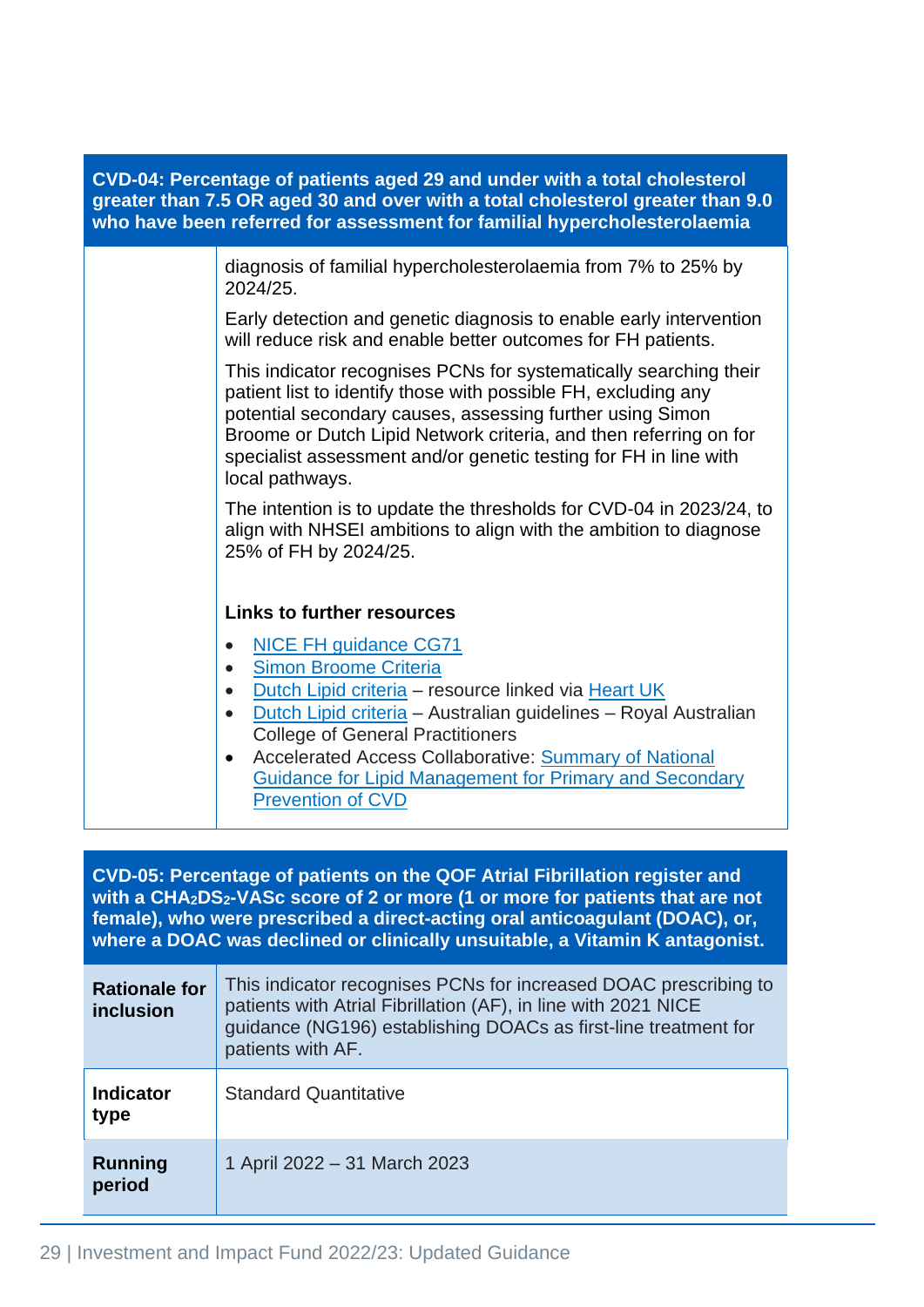| CVD-05: Percentage of patients on the QOF Atrial Fibrillation register and<br>with a CHA <sub>2</sub> DS <sub>2</sub> -VASc score of 2 or more (1 or more for patients that are not<br>female), who were prescribed a direct-acting oral anticoagulant (DOAC), or,<br>where a DOAC was declined or clinically unsuitable, a Vitamin K antagonist. |                                                                                                                                                                                                                                                                                                                                                                                                                                                                                                                                                                                                                                                                                                                                                                        |
|---------------------------------------------------------------------------------------------------------------------------------------------------------------------------------------------------------------------------------------------------------------------------------------------------------------------------------------------------|------------------------------------------------------------------------------------------------------------------------------------------------------------------------------------------------------------------------------------------------------------------------------------------------------------------------------------------------------------------------------------------------------------------------------------------------------------------------------------------------------------------------------------------------------------------------------------------------------------------------------------------------------------------------------------------------------------------------------------------------------------------------|
| <b>Denominator</b>                                                                                                                                                                                                                                                                                                                                | Number of patients on the QOF Atrial Fibrillation register and a<br>with CHA2DS2-VASc score of 2 or more (1 or more for patients that<br>are not female).                                                                                                                                                                                                                                                                                                                                                                                                                                                                                                                                                                                                              |
| <b>Numerator</b>                                                                                                                                                                                                                                                                                                                                  | Of the denominator, the number who in the 6 months to the<br>reporting period end date were either:<br>Success criterion 1: Prescribed a direct-acting oral<br>anticoagulant (DOAC), or<br>Success criterion 2: Where a DOAC was declined or clinically<br>$\bullet$<br>unsuitable, a Vitamin K antagonist.<br>Success criteria are evaluated sequentially. For more information,<br>please consult NHS Digital Business Rules.                                                                                                                                                                                                                                                                                                                                        |
| <b>Prevalence</b><br>numerator                                                                                                                                                                                                                                                                                                                    | Indicator denominator.                                                                                                                                                                                                                                                                                                                                                                                                                                                                                                                                                                                                                                                                                                                                                 |
| <b>Exclusions</b>                                                                                                                                                                                                                                                                                                                                 | Resolved AF diagnosis<br>$\bullet$<br>A subsequent CHA <sub>2</sub> DS <sub>2</sub> -VASc score of less than 2 for females<br>$\bullet$<br>and less than 1 for patients that are not female<br>Mechanical prosthetic valve replacement (counts as an<br>$\bullet$<br>exclusion for success criterion 1 [DOAC prescribing] - see<br>business rules for more information)                                                                                                                                                                                                                                                                                                                                                                                                |
| <b>Personalised</b><br>care<br>adjustments                                                                                                                                                                                                                                                                                                        | As this indicator has multiple success criteria that are evaluated<br>sequentially, a PCA for the first success criterion (i.e. DOAC<br>prescribing) will simply shift the patient into the pool for evaluation<br>against the second criterion (i.e. Vitamin K antagonist prescribing),<br>rather than removing them from the denominator altogether.<br>Possible grounds for exception reporting in the traditional sense<br>(i.e. removal from the denominator altogether, unless a success is<br>registered) are:<br>1.<br>First AF diagnosis in 3 months to reporting period end date<br>2.<br>Oral anticoagulant clinically unsuitable<br>Oral anticoagulant declined<br>3.<br>A combination of PCAs applying to success criteria 1 and 2<br>4.<br>individually. |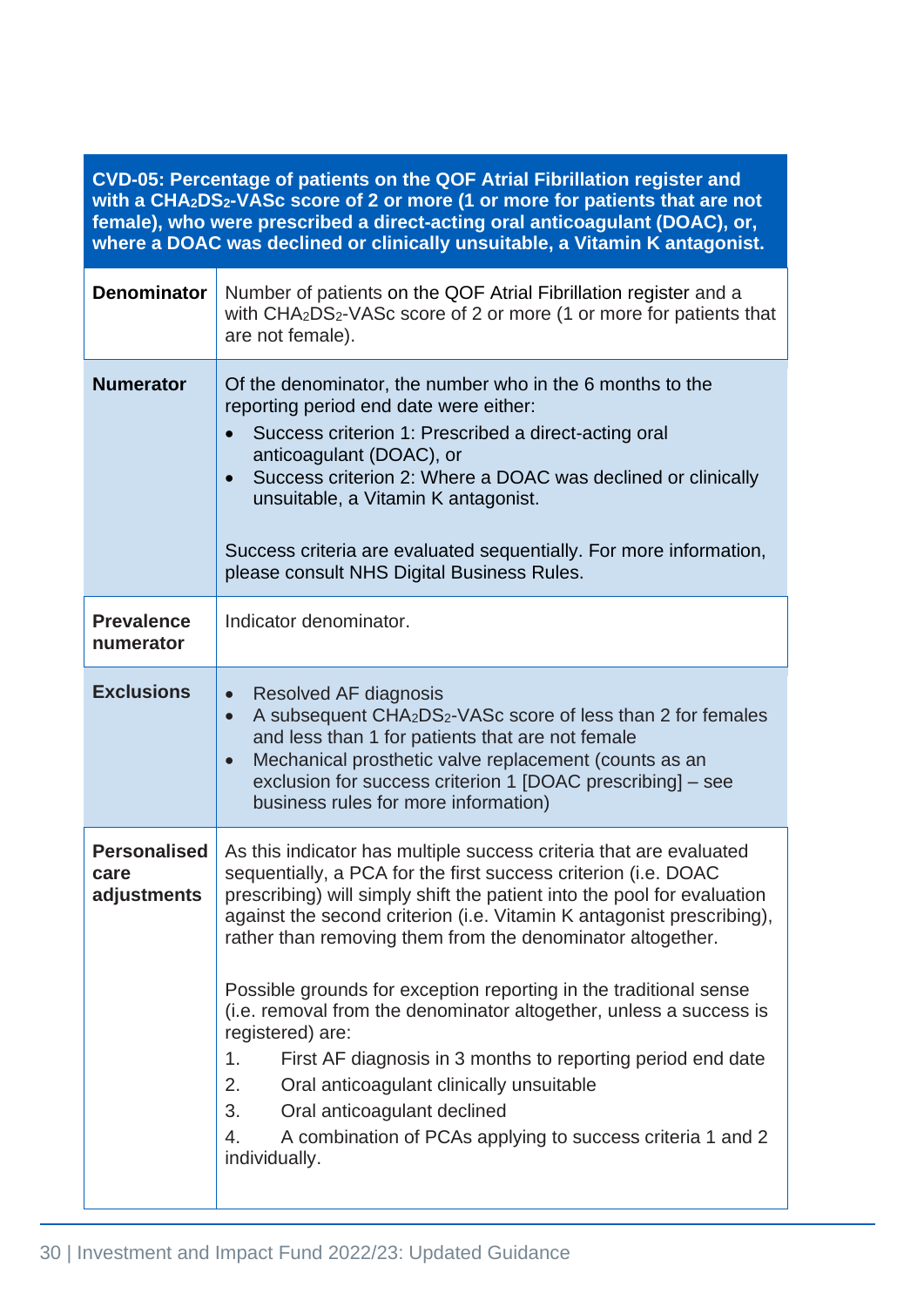| CVD-05: Percentage of patients on the QOF Atrial Fibrillation register and<br>with a CHA <sub>2</sub> DS <sub>2</sub> -VASc score of 2 or more (1 or more for patients that are not<br>female), who were prescribed a direct-acting oral anticoagulant (DOAC), or,<br>where a DOAC was declined or clinically unsuitable, a Vitamin K antagonist. |                                                                                                                                                                                                                                                                                                                                                                                                                                                                                                                       |
|---------------------------------------------------------------------------------------------------------------------------------------------------------------------------------------------------------------------------------------------------------------------------------------------------------------------------------------------------|-----------------------------------------------------------------------------------------------------------------------------------------------------------------------------------------------------------------------------------------------------------------------------------------------------------------------------------------------------------------------------------------------------------------------------------------------------------------------------------------------------------------------|
|                                                                                                                                                                                                                                                                                                                                                   | PCAs for success criterion 1 (moves the patient to evaluation<br>under success criterion 2)<br>DOAC clinically unsuitable (includes recordings of<br>antiphospholipid syndrome).<br>'DOAC not indicated' plus last recording of 'Time in Therapeutic<br>Range' $\ge$ = 65% in the six months to the reporting period end<br>date.<br>DOAC declined.<br><b>PCAs for success criterion 2</b><br>Vitamin K antagonist/ Warfarin clinically unsuitable.<br>$\bullet$<br>Vitamin K antagonist / Warfarin declined.         |
| <b>Desired</b><br>direction                                                                                                                                                                                                                                                                                                                       | <b>Upwards</b>                                                                                                                                                                                                                                                                                                                                                                                                                                                                                                        |
| <b>Thresholds</b>                                                                                                                                                                                                                                                                                                                                 | 70% (LT), 95% (UT)                                                                                                                                                                                                                                                                                                                                                                                                                                                                                                    |
| <b>Points</b>                                                                                                                                                                                                                                                                                                                                     | 66                                                                                                                                                                                                                                                                                                                                                                                                                                                                                                                    |
| Data source                                                                                                                                                                                                                                                                                                                                       | <b>GPES</b>                                                                                                                                                                                                                                                                                                                                                                                                                                                                                                           |
| <b>Subject to</b><br>declaration?                                                                                                                                                                                                                                                                                                                 | Yes                                                                                                                                                                                                                                                                                                                                                                                                                                                                                                                   |
| <b>Additional</b><br>information                                                                                                                                                                                                                                                                                                                  | The NHS Long Term Plan commits to reducing stroke in England<br>in three ways:<br>Diagnosing more patients with undiagnosed AF (the "detect"<br>$\bullet$<br>gap)<br>Ensuring patients diagnosed with AF are offered<br>anticoagulation where appropriate (the "protect" gap)<br>Optimising the anticoagulant pathway to ensure patient<br>outcomes are optimised (the "perfect" gap)<br>This indicator has been developed to support LTP ambitions on the<br>"protect" gap and complement QOF indicator AF007, which |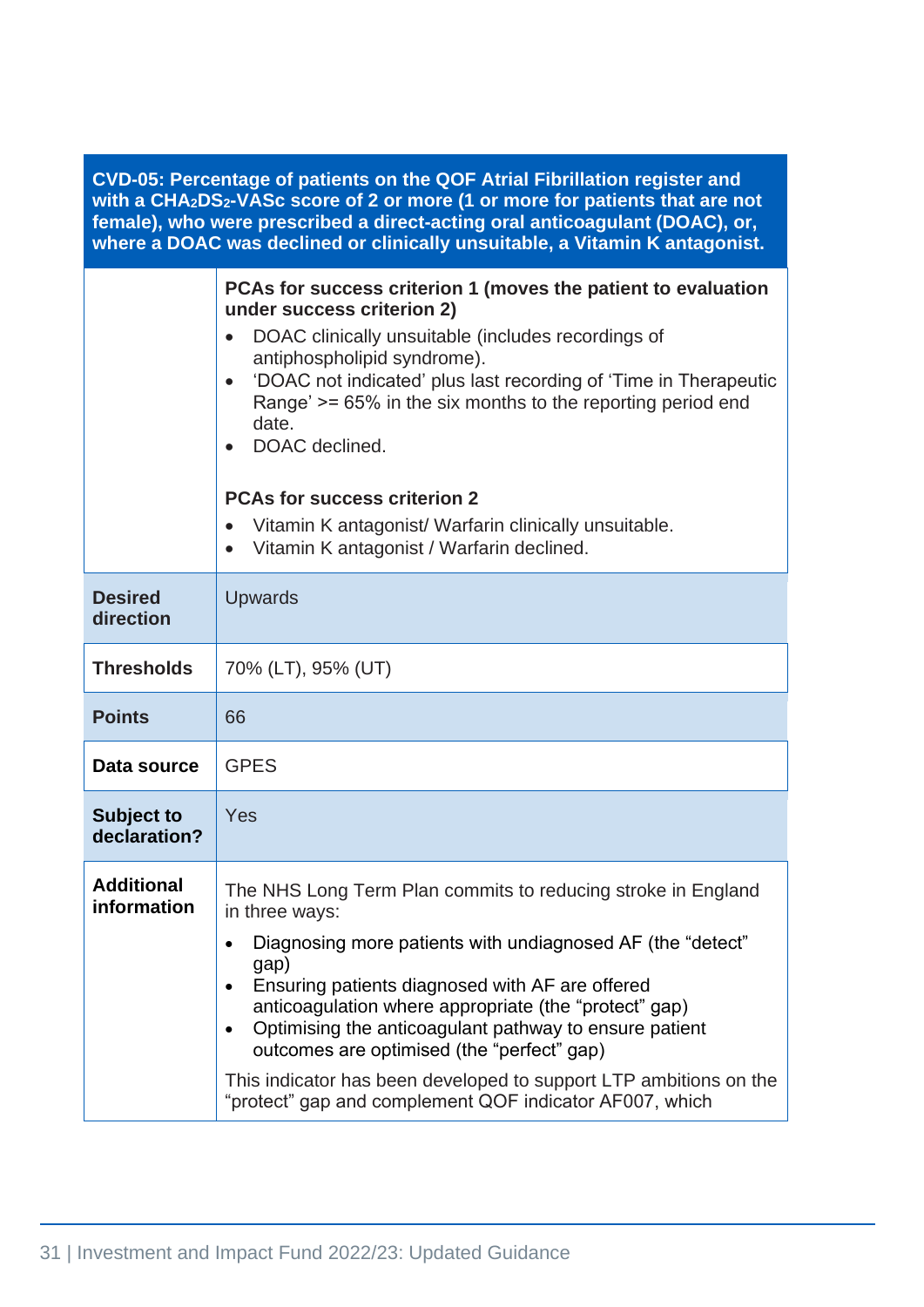| CVD-05: Percentage of patients on the QOF Atrial Fibrillation register and<br>with a CHA <sub>2</sub> DS <sub>2</sub> -VASc score of 2 or more (1 or more for patients that are not<br>female), who were prescribed a direct-acting oral anticoagulant (DOAC), or,<br>where a DOAC was declined or clinically unsuitable, a Vitamin K antagonist. |  |                                                                                                                                                                                                                                                                                                                                                                                                                                                                                                                                                                                            |
|---------------------------------------------------------------------------------------------------------------------------------------------------------------------------------------------------------------------------------------------------------------------------------------------------------------------------------------------------|--|--------------------------------------------------------------------------------------------------------------------------------------------------------------------------------------------------------------------------------------------------------------------------------------------------------------------------------------------------------------------------------------------------------------------------------------------------------------------------------------------------------------------------------------------------------------------------------------------|
|                                                                                                                                                                                                                                                                                                                                                   |  | rewards practices for ensuring that up to 70% of patients on their<br>AF register are anticoagulated. It has two objectives:                                                                                                                                                                                                                                                                                                                                                                                                                                                               |
|                                                                                                                                                                                                                                                                                                                                                   |  | 1. To increase the overall percentage of AF patients who are<br>prescribed an anticoagulant<br>2. To increase the use of DOACs as a proportion of<br>anticoagulants prescribed                                                                                                                                                                                                                                                                                                                                                                                                             |
|                                                                                                                                                                                                                                                                                                                                                   |  | Anticoagulation therapy can prevent around two thirds of strokes<br>caused by AF. However, 16% of patients with AF are not on any<br>form of anticoagulant.                                                                                                                                                                                                                                                                                                                                                                                                                                |
|                                                                                                                                                                                                                                                                                                                                                   |  | Likewise, 14% of patients currently receiving anticoagulation<br>therapy are prescribed Warfarin. NICE guidance was updated in<br>2021 (NG196) to recommend that clinicians prescribe DOACs,<br>rather than Warfarin as first-line treatment for patients with AF.<br>Warfarin is associated with a more significant risk of serious<br>bleeding (particularly intracranial haemorrhage) than DOACs.<br>DOACs also do not require as much monitoring, freeing up<br>capacity in primary care and improving quality of life for patients.<br>Other benefits of DOACs over Warfarin include: |
|                                                                                                                                                                                                                                                                                                                                                   |  | Fixed dosing with predictable pharmacokinetics and<br>$\bullet$<br>pharmacodynamics<br>Low drug-drug and food interactions, and no dietary restrictions<br>$\bullet$<br>Rapid onset and offset and shorter half-life<br>$\bullet$<br>Predictable effects on clotting, so routine monitoring of clotting<br>$\bullet$<br>factors is not needed<br>Wide therapeutic window                                                                                                                                                                                                                   |
|                                                                                                                                                                                                                                                                                                                                                   |  | In line with NG196, practices may achieve against this indicator by<br>working to switch patients who are currently prescribed Warfarin or<br>by prescribing patients who are newly diagnosed with AF a DOAC.<br>However, it is important that switching patients who are currently<br>prescribed Warfarin is done in a clinically appropriate way and as<br>the result of a shared decision-making conversation.                                                                                                                                                                          |
|                                                                                                                                                                                                                                                                                                                                                   |  | Recognising the importance of this, the indicator has been<br>designed to accommodate patients who are unsuitable for a switch<br>to DOACs or who declined to do so after a conversation with their<br>clinician. PCNs will not be penalised for continuing to prescribe<br>Warfarin where a patient has declined a DOAC or where a DOAC<br>is clinically unsuitable. In these circumstances, the prescription of<br>Warfarin will count as a "success". Please consult above and<br>business rules for more information.                                                                  |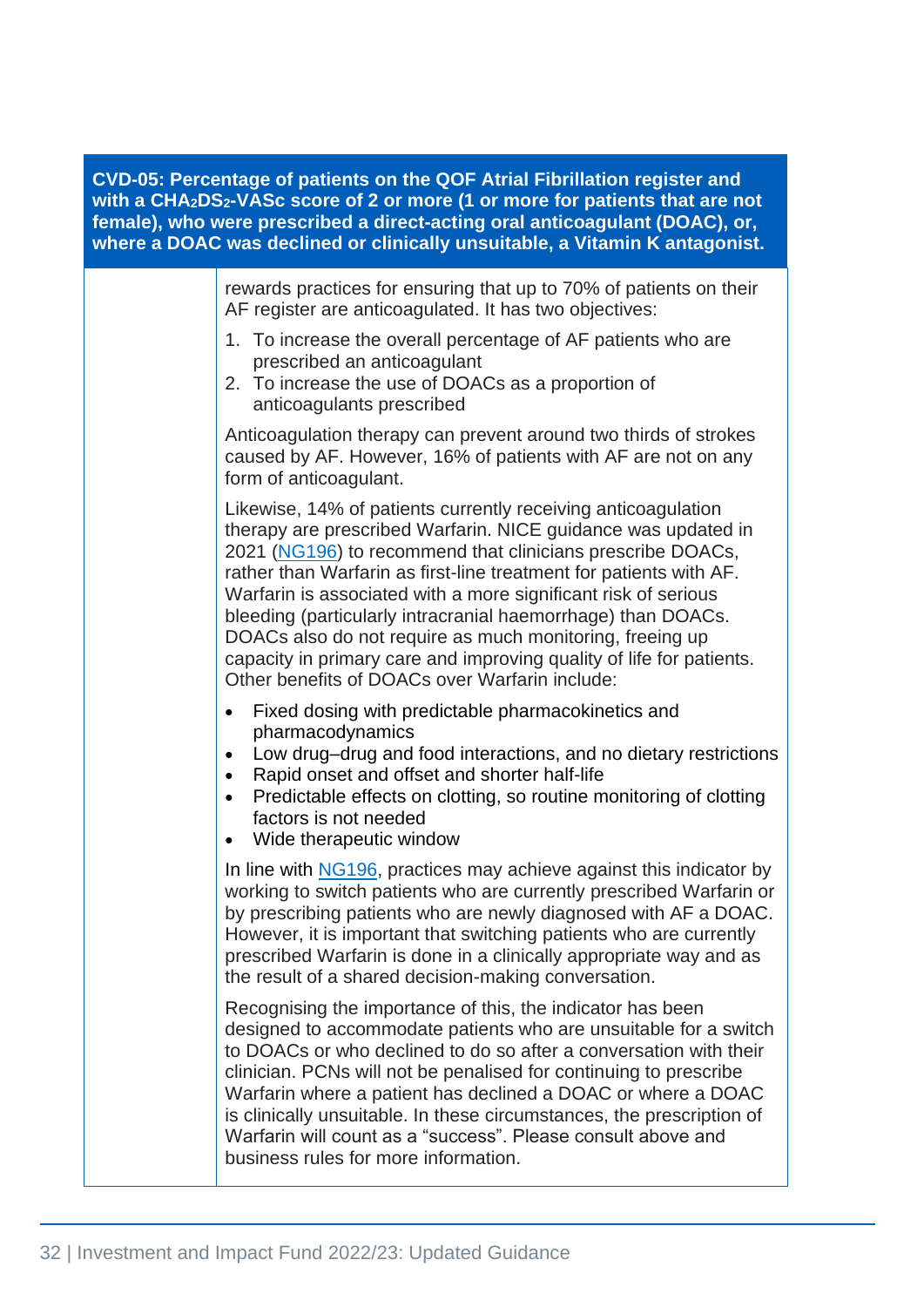| CVD-06: Number of patients who are currently prescribed Edoxaban, as a<br>percentage of patients on the QOF Atrial Fibrillation register and with a<br>CHA <sub>2</sub> DS <sub>2</sub> -VASc score of 2 or more (1 or more for patients that are not female)<br>and who are currently prescribed a direct-acting oral anticoagulant (DOAC). |                                                                                                                                                                                                                                                                                                                |
|----------------------------------------------------------------------------------------------------------------------------------------------------------------------------------------------------------------------------------------------------------------------------------------------------------------------------------------------|----------------------------------------------------------------------------------------------------------------------------------------------------------------------------------------------------------------------------------------------------------------------------------------------------------------|
| <b>Rationale for</b><br>inclusion                                                                                                                                                                                                                                                                                                            | This indicator been introduced to support recent NHSEI<br>Commissioning Guidance which recommends that clinicians<br>should use Edoxaban where this is clinically appropriate. Any<br>savings released will allow more patients with AF and other<br>cardiovascular disease (CVD) to be diagnosed and treated. |
| <b>Indicator</b><br>type                                                                                                                                                                                                                                                                                                                     | <b>Standard Quantitative</b>                                                                                                                                                                                                                                                                                   |
| <b>Running</b><br>period                                                                                                                                                                                                                                                                                                                     | 1 April 2022 - 31 March 2023                                                                                                                                                                                                                                                                                   |
| <b>Denominator</b>                                                                                                                                                                                                                                                                                                                           | Number of patients on the QOF Atrial Fibrillation register with a<br>CHA <sub>2</sub> DS <sub>2</sub> -VASc score of 2 or more (1 or more for patients that are<br>not female) and are currently prescribed a direct-acting oral<br>anticoagulant (DOAC)                                                       |
| <b>Numerator</b>                                                                                                                                                                                                                                                                                                                             | Of the denominator, the number who are currently prescribed<br>Edoxaban (who were prescribed Edoxaban in the 6 months to the<br>reporting period end date)                                                                                                                                                     |
| <b>Prevalence</b><br>numerator                                                                                                                                                                                                                                                                                                               | Indicator denominator                                                                                                                                                                                                                                                                                          |
| <b>Exclusions</b>                                                                                                                                                                                                                                                                                                                            | Resolved AF diagnosis.<br>A subsequent CHA <sub>2</sub> DS <sub>2</sub> -VAS <sub>c</sub> score of less than 2 for females<br>and less than 1 for patients that are not female.                                                                                                                                |
| <b>Personalised</b><br>care<br>adjustments                                                                                                                                                                                                                                                                                                   | <b>None</b>                                                                                                                                                                                                                                                                                                    |
| <b>Desired</b><br>direction                                                                                                                                                                                                                                                                                                                  | <b>Upwards</b>                                                                                                                                                                                                                                                                                                 |
| <b>Thresholds</b>                                                                                                                                                                                                                                                                                                                            | 25% (LT), 35% (UT)                                                                                                                                                                                                                                                                                             |
| <b>Points</b>                                                                                                                                                                                                                                                                                                                                | 66                                                                                                                                                                                                                                                                                                             |
| Data source                                                                                                                                                                                                                                                                                                                                  | <b>General Practice Extraction Service (GPES)</b>                                                                                                                                                                                                                                                              |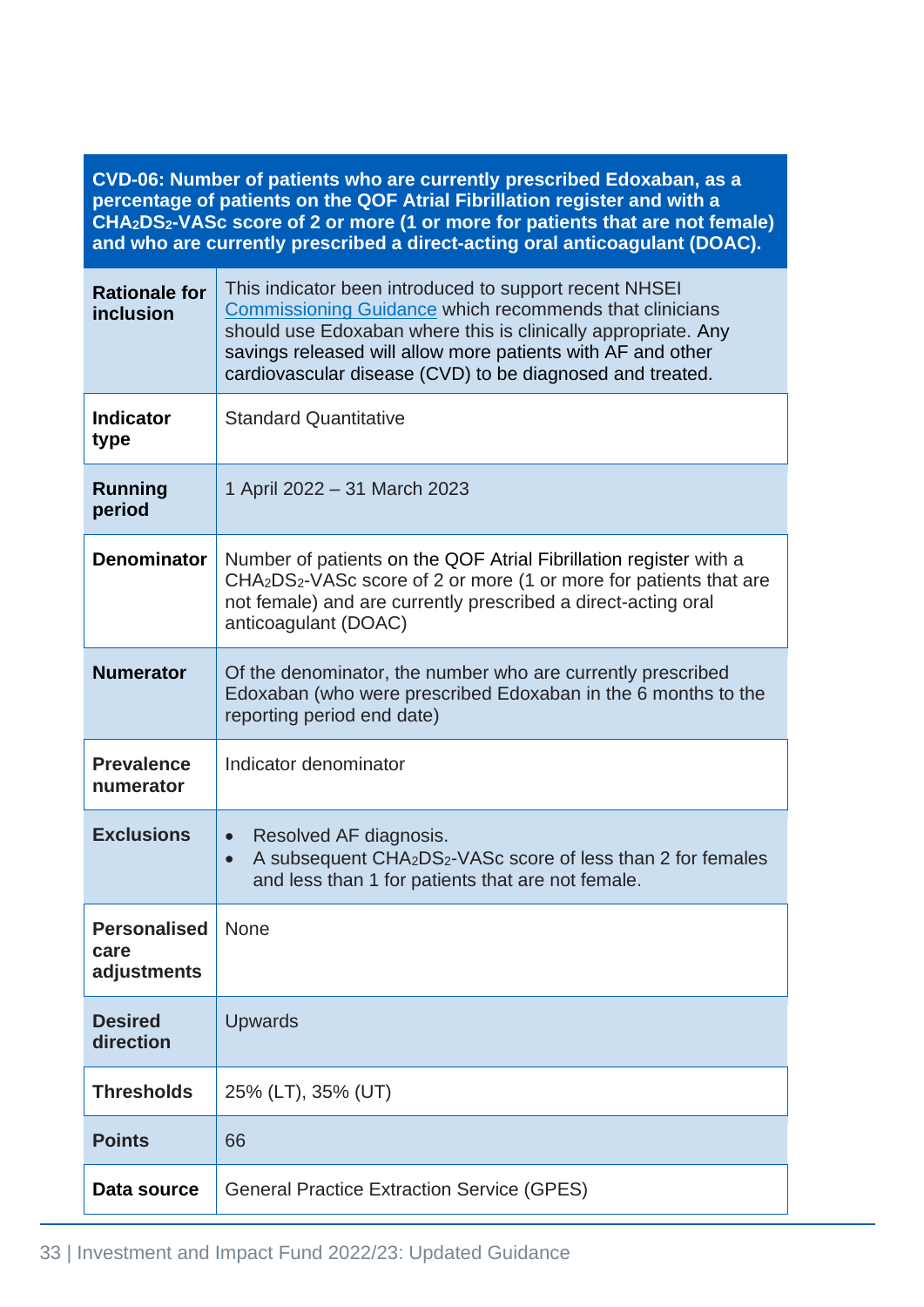| CVD-06: Number of patients who are currently prescribed Edoxaban, as a                                             |
|--------------------------------------------------------------------------------------------------------------------|
| percentage of patients on the QOF Atrial Fibrillation register and with a                                          |
| CHA <sub>2</sub> DS <sub>2</sub> -VAS <sub>C</sub> score of 2 or more (1 or more for patients that are not female) |
| and who are currently prescribed a direct-acting oral anticoagulant (DOAC).                                        |

| <b>Subject to</b><br>declaration? | Yes                                                                                                                                                                                                                                                                                                                                                                                                                                                                                                                                                                                                                                                             |
|-----------------------------------|-----------------------------------------------------------------------------------------------------------------------------------------------------------------------------------------------------------------------------------------------------------------------------------------------------------------------------------------------------------------------------------------------------------------------------------------------------------------------------------------------------------------------------------------------------------------------------------------------------------------------------------------------------------------|
| <b>Additional</b><br>information  | DOACs are the highest spend medicines category in primary care,<br>costing the NHS in England over £500m per annum. If patient<br>numbers grow and no action, annual expenditure is expected to<br>more than double.                                                                                                                                                                                                                                                                                                                                                                                                                                            |
|                                   | In 2021, NHSEI completed a transparent and compliant national<br>procurement to give all DOAC suppliers an opportunity to update<br>their value proposition to the NHS. All suppliers who responded to<br>the procurement have been awarded national framework<br>agreements, effective from 1 January 2022 to 31 March 2024. A<br>single discounted price per product (irrespective of the volume<br>used) is now available across primary and secondary care. NHSEI<br>will manage the contracts to ensure that the rebates are paid in full<br>back to CCGs (less any deduction to recover the NHSEI<br>investment), and also to ensure supply meets demand. |
|                                   | Daiichi Sankyo offered the most significant discount for their<br>product, Edoxaban. Overall, the NHS can now treat significantly<br>more patients using Edoxaban than any other DOAC, where<br>clinically appropriate.                                                                                                                                                                                                                                                                                                                                                                                                                                         |
|                                   | In line with NG196, practices may achieve against this indicator by<br>prescribing Edoxaban to patients who are newly diagnosed with AF<br>or, depending on local policy, those who are currently prescribed a<br>different brand of DOAC. NICE also supports affordability being<br>taken into account as a differentiation between drugs.                                                                                                                                                                                                                                                                                                                     |
|                                   | It is important that switching patients who are currently prescribed<br>a different brand of DOAC to Edoxaban is done in a clinically<br>appropriate way and as the result of a shared decision-making<br>conversation. To emphasise this, this indicator excludes anyone<br>who is prescribed warfarin because DOACs are contraindicated or<br>because they have declined to switch.                                                                                                                                                                                                                                                                           |
|                                   | The thresholds for this indicator recognise that it can be difficult for<br>primary care clinicians to switch patients from a medication they<br>were originally prescribed in secondary care, even when the new<br>medication is clinically appropriate. NHSEI has engaged with<br>Trusts and CCGs, and will continue to do so, to ensure that DOAC<br>prescribing in secondary care is also aligned to the procurement<br>outcome.                                                                                                                                                                                                                            |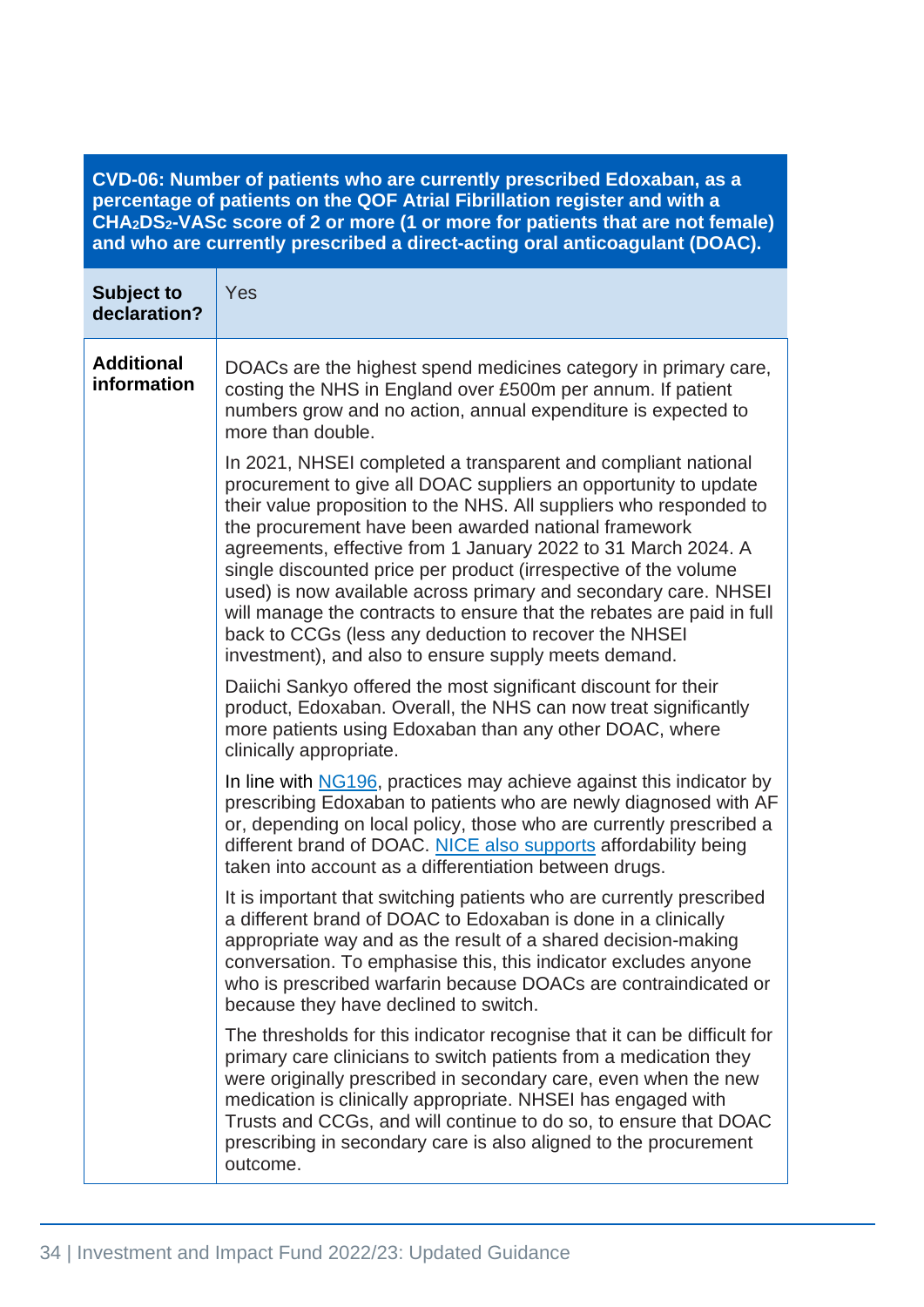# <span id="page-35-0"></span>4. Providing high quality care domain

#### <span id="page-35-1"></span>Personalised care area

4.1 Personalised care is one of the five major practical changes to the NHS service model set out in the NHS [Long Term Plan.](https://www.longtermplan.nhs.uk/wp-content/uploads/2019/08/nhs-long-term-plan-version-1.2.pdf) The Long Term Plan commits to (i) rolling out the NHS Personalised Care model across the country, reaching 2.5 million people by 2023/24 and then aiming to double that again within a decade; (ii) widening, diversifying and making more accessible the range of support available to people across the country; (iii) ensuring the delivery of person-centred care; and (iv) expanding the choice and control that people have over the care that they receive.

**PC-01: Percentage of registered patients referred to a social prescribing** 

| <u>oomago or rogialorou pationia roiorroa lo a aooiar proagriphig</u><br><b>service</b> |                                                                                                                                                                                                                                                                                                                                                                                                                                                                                                                                                          |
|-----------------------------------------------------------------------------------------|----------------------------------------------------------------------------------------------------------------------------------------------------------------------------------------------------------------------------------------------------------------------------------------------------------------------------------------------------------------------------------------------------------------------------------------------------------------------------------------------------------------------------------------------------------|
| <b>Rationale for</b><br>inclusion                                                       | Social prescribing is one of six key components of the NHS<br>England comprehensive model for personalised care, and is a way<br>for primary care staff and local agencies to refer people to a link<br>worker. The NHS Long Term Plan commits to achieving 900,000<br>social prescribing referrals by 2023/24. Since 2020/21, PCNs have<br>been required to provide access to a social prescribing service.<br>Funding for employment of social prescribing link workers is been<br>available to PCNs via the Additional Roles Reimbursement<br>Scheme. |
| <b>Indicator</b><br>type                                                                | <b>Standard Quantitative</b>                                                                                                                                                                                                                                                                                                                                                                                                                                                                                                                             |
| <b>Running</b><br>period                                                                | 1 April 2022 - 31 March 2023                                                                                                                                                                                                                                                                                                                                                                                                                                                                                                                             |
| <b>Denominator</b>                                                                      | Total number of registered patients                                                                                                                                                                                                                                                                                                                                                                                                                                                                                                                      |
| <b>Numerator</b>                                                                        | Of the denominator, the number referred to a social prescribing<br>service                                                                                                                                                                                                                                                                                                                                                                                                                                                                               |
| <b>Prevalence</b><br>numerator                                                          | Indicator denominator                                                                                                                                                                                                                                                                                                                                                                                                                                                                                                                                    |
| <b>Exclusions</b>                                                                       | <b>None</b>                                                                                                                                                                                                                                                                                                                                                                                                                                                                                                                                              |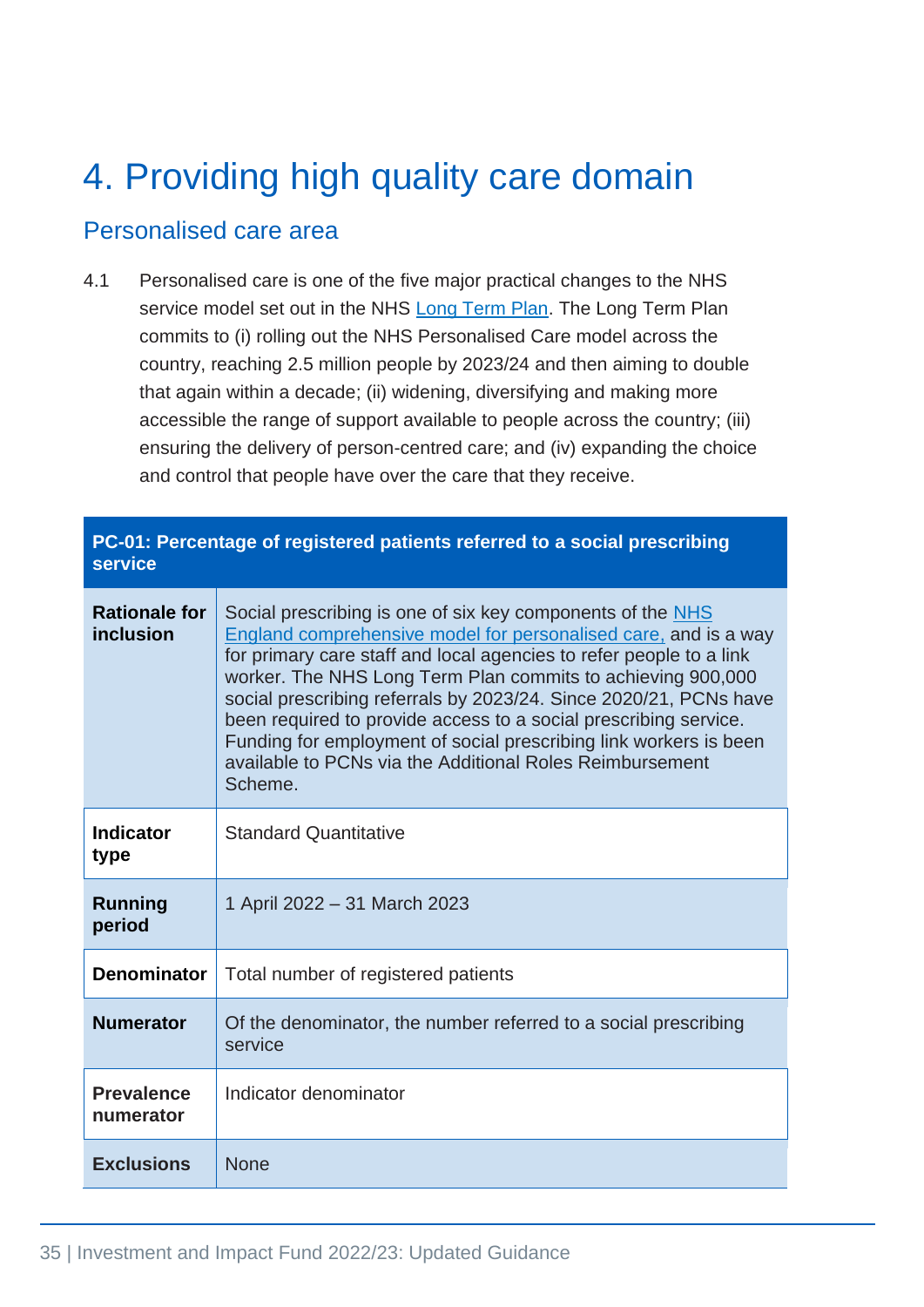# **PC-01: Percentage of registered patients referred to a social prescribing service**

| <b>Personalised</b><br>care<br>adjustments | Patient declined referral to social prescribing service                                                                                                                                                                                                                                                                                                                                                                                                                                                                                                                                                                                                                                                                                                                                                                                                                                                                                                                                                                                                                                                                                                                                                                                                                                                                                                                     |
|--------------------------------------------|-----------------------------------------------------------------------------------------------------------------------------------------------------------------------------------------------------------------------------------------------------------------------------------------------------------------------------------------------------------------------------------------------------------------------------------------------------------------------------------------------------------------------------------------------------------------------------------------------------------------------------------------------------------------------------------------------------------------------------------------------------------------------------------------------------------------------------------------------------------------------------------------------------------------------------------------------------------------------------------------------------------------------------------------------------------------------------------------------------------------------------------------------------------------------------------------------------------------------------------------------------------------------------------------------------------------------------------------------------------------------------|
| <b>Desired</b><br>direction                | <b>Upwards</b>                                                                                                                                                                                                                                                                                                                                                                                                                                                                                                                                                                                                                                                                                                                                                                                                                                                                                                                                                                                                                                                                                                                                                                                                                                                                                                                                                              |
| <b>Thresholds</b>                          | $1.2\%$ (LT), $1.6\%$ (UT)                                                                                                                                                                                                                                                                                                                                                                                                                                                                                                                                                                                                                                                                                                                                                                                                                                                                                                                                                                                                                                                                                                                                                                                                                                                                                                                                                  |
| <b>Points</b>                              | 20                                                                                                                                                                                                                                                                                                                                                                                                                                                                                                                                                                                                                                                                                                                                                                                                                                                                                                                                                                                                                                                                                                                                                                                                                                                                                                                                                                          |
| Data source                                | <b>General Practice Extraction Service (GPES)</b>                                                                                                                                                                                                                                                                                                                                                                                                                                                                                                                                                                                                                                                                                                                                                                                                                                                                                                                                                                                                                                                                                                                                                                                                                                                                                                                           |
| <b>Subject to</b><br>declaration?          | Yes                                                                                                                                                                                                                                                                                                                                                                                                                                                                                                                                                                                                                                                                                                                                                                                                                                                                                                                                                                                                                                                                                                                                                                                                                                                                                                                                                                         |
| <b>Additional</b><br>information           | Social Prescribing Link Workers give people time to talk and focus<br>on what matters to them as a person, as identified through shared<br>decision-making or personalised care and support planning. They<br>connect people to community groups and agencies for practical<br>and emotional support. In the context of COVID-19, and ongoing<br>self-isolation for some individuals, provision of high-quality social<br>prescribing services can help prevent loneliness, or worsening<br>physical health for at risk individuals.<br>Capacity of the social prescribing service should be considered<br>when making referrals. Where the social prescribing service is<br>provided within the practice/PCN, individual Social Prescribing Link<br>Worker caseloads are recommended to be between 200-250<br>annually.<br><b>Coding</b><br>Please note: Where a valid referral has been made (i.e. to a social<br>prescribing service provided in fulfilment of the Network Contract<br>DES requirements relating to social prescribing), the following<br>SNOMED code should be used:<br>871731000000106   Referral to social prescribing service<br>(procedure)<br>This indicator only counts referrals made to a social prescribing<br>service, as captured by the SNOMED code provided above. This<br>SNOMED code, denoting referral to a social prescribing service, |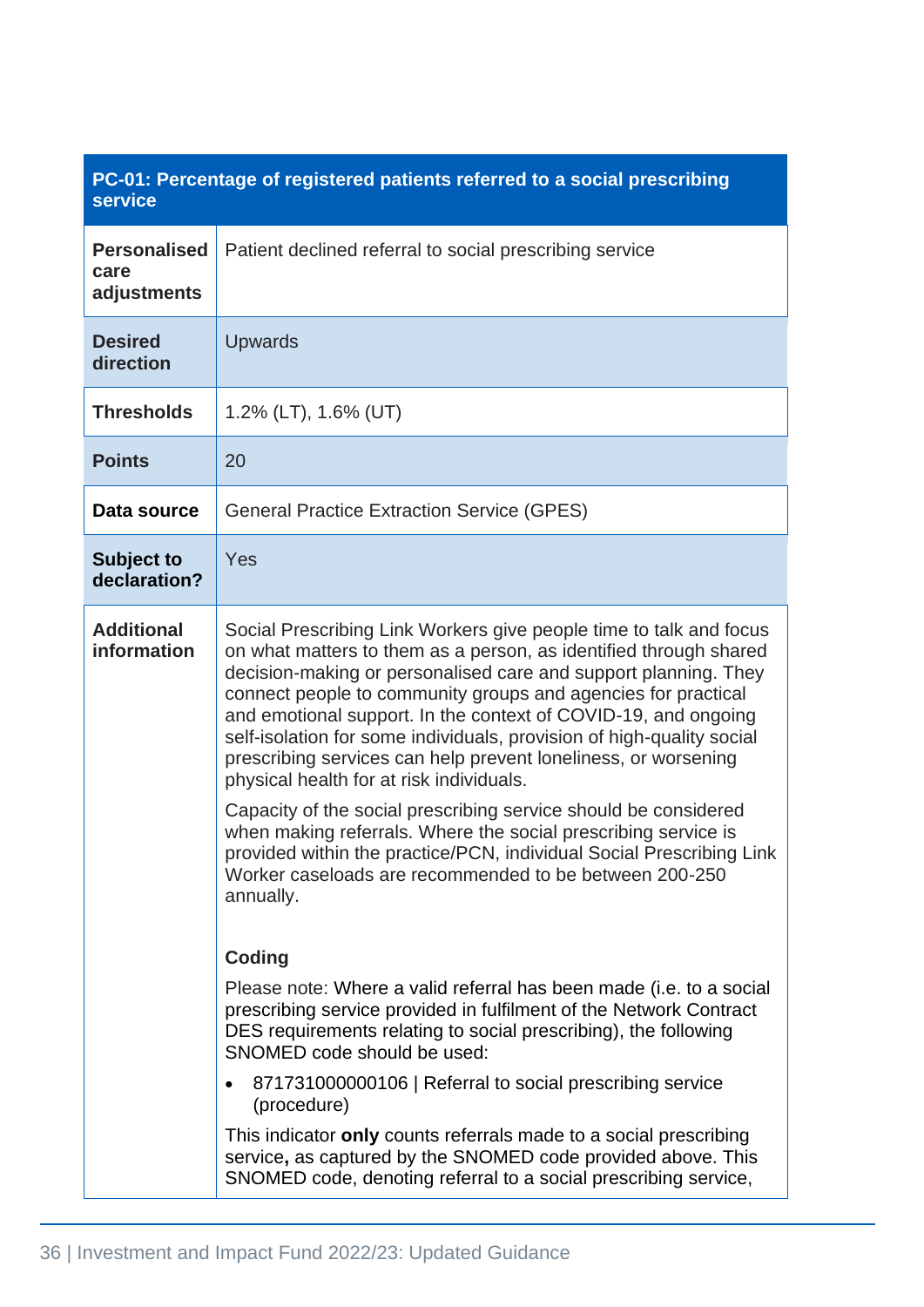| PC-01: Percentage of registered patients referred to a social prescribing<br><b>service</b> |                                                                                                                                                                                                                                                                                                                                                     |  |
|---------------------------------------------------------------------------------------------|-----------------------------------------------------------------------------------------------------------------------------------------------------------------------------------------------------------------------------------------------------------------------------------------------------------------------------------------------------|--|
|                                                                                             | should be used even when the social prescribing service is<br>provided within the practice or PCN – e.g. if a Social Prescribing<br>Link Worker is employed under the Additional Roles<br>Reimbursement Scheme. In this case, the referral is internal to the<br>practice/PCN, but it is still a referral to a distinct service.                    |  |
|                                                                                             | This indicator does not count offers of social prescribing because<br>it is necessary to know whether the offer has been accepted. It<br>therefore only counts completed referrals to a social prescribing<br>service.                                                                                                                              |  |
|                                                                                             | The purpose of this indicator is to count referrals to a service, not<br>unique patient contacts. As such, this indicator does not count<br>recording (by any means) of unique patient contacts by Social<br>Prescribing Link Workers or any other type of health care<br>professional (e.g. Care Coordinators or Health and Wellbeing<br>Coaches). |  |
|                                                                                             | <b>Further Information</b>                                                                                                                                                                                                                                                                                                                          |  |
|                                                                                             | Welcome and induction pack for link workers in PCNs.                                                                                                                                                                                                                                                                                                |  |
|                                                                                             | <b>NHS England: Social prescribing</b>                                                                                                                                                                                                                                                                                                              |  |
|                                                                                             | Reference guide for PCNs - information on setting up social<br>prescribing services, including support for recruitment, induction<br>and supervision. This guide also outlines quality assurance<br>measures and explains how to gather information to develop a<br>consistent evidence base for social prescribing.                                |  |
|                                                                                             | NHS England: Summary guide - describes what a good social<br>prescribing scheme looks like, and includes a common outcomes<br>framework to help measure the impact of social prescribing on<br>people, the local system and the voluntary and community sector.                                                                                     |  |
|                                                                                             | <u>Future NHS Social Prescribing Workspace</u> – a space for social<br>prescribing link workers and PCNs to access resources and<br>updates about social prescribing, including national webinars, case<br>studies, forums and contacts for local peer support and<br>development opportunities.                                                    |  |
|                                                                                             | Social Prescribing - e-Learning – programme hosted by E-learning<br>for Health and Health Education England aimed at link workers in<br>PCN <sub>s</sub> .                                                                                                                                                                                          |  |
|                                                                                             | PCN reference guide technical annex                                                                                                                                                                                                                                                                                                                 |  |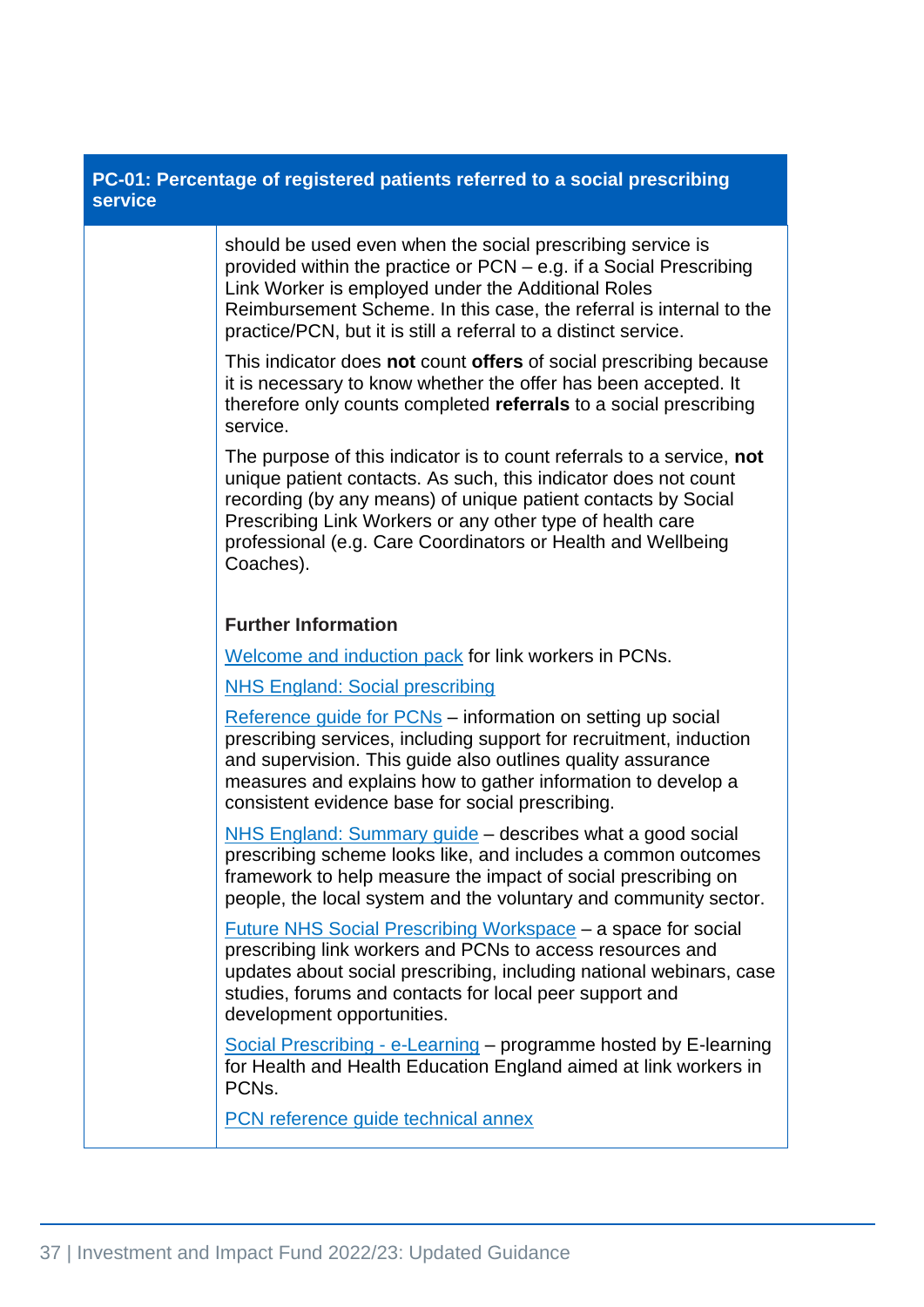# Enhanced health in care homes area

- 4.2 The Enhanced Health in Care Homes (EHCH) Vanguards programme demonstrated that outcomes for care home residents can be improved by provision of a coordinated care model delivering clinical support in care homes. The NHS [Long Term Plan](https://www.longtermplan.nhs.uk/wp-content/uploads/2019/08/nhs-long-term-plan-version-1.2.pdf) committed in 2019 to rolling out this framework across England between 2020 and 2024.
- 4.3 The Network Contract DES Enhanced Health in Care Homes Service Requirements embed this framework into the clinical support provided for care homes by PCNs. Indicators in this area support the implementation of the EHCH service requirements by recognising PCNs for strong delivery of key elements of the care model.

**EHCH-01: Number of patients aged 18 years or over and recorded as living in a care home, as a percentage of care home beds aligned to the PCN and eligible to receive the Network Contract DES Enhanced Health in Care Homes service**

| <b>Rationale for</b><br>inclusion | The successful delivery of the Enhanced Health in Care Homes<br>service by PCNs requires the accurate and complete recording of<br>care home resident status in GP systems. However, a significant<br>number of care home residents in England are not recorded as<br>being care home residents in GP clinical systems. This indicator<br>recognises PCNs for more completely recording resident<br>occupancy in care homes which are aligned to them. |
|-----------------------------------|--------------------------------------------------------------------------------------------------------------------------------------------------------------------------------------------------------------------------------------------------------------------------------------------------------------------------------------------------------------------------------------------------------------------------------------------------------|
| <b>Indicator</b><br>type          | <b>Standard Quantitative</b>                                                                                                                                                                                                                                                                                                                                                                                                                           |
| Running<br>period                 | 1 April 2022 – 31 March 2023                                                                                                                                                                                                                                                                                                                                                                                                                           |
| <b>Denominator</b>                | Number of care home beds aligned to the PCN and eligible to<br>receive the Network Contract DES Enhanced Health in Care<br>Homes service                                                                                                                                                                                                                                                                                                               |
| <b>Numerator</b>                  | Number of patients aged 18 years or over and recorded as living in<br>a care home                                                                                                                                                                                                                                                                                                                                                                      |
| <b>Prevalence</b><br>numerator    | Indicator denominator                                                                                                                                                                                                                                                                                                                                                                                                                                  |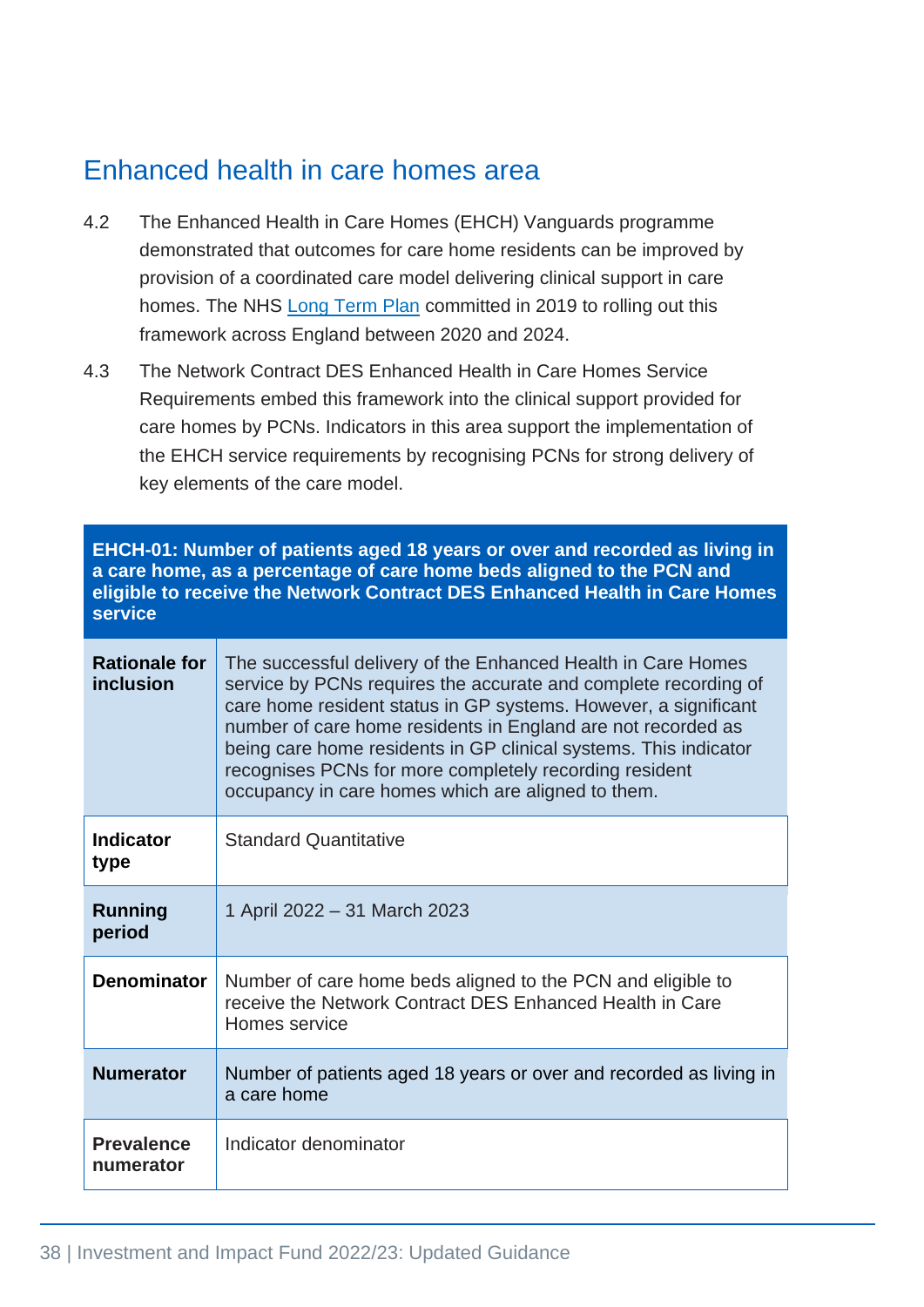### **EHCH-01: Number of patients aged 18 years or over and recorded as living in a care home, as a percentage of care home beds aligned to the PCN and eligible to receive the Network Contract DES Enhanced Health in Care Homes service**

| <b>Exclusions</b>                          | <b>None</b>                                                                                                                                                                                                                                                                                                                                                                                                                                                                                                                                                                                                                                                                                                                                                                                                                                                                                                                              |
|--------------------------------------------|------------------------------------------------------------------------------------------------------------------------------------------------------------------------------------------------------------------------------------------------------------------------------------------------------------------------------------------------------------------------------------------------------------------------------------------------------------------------------------------------------------------------------------------------------------------------------------------------------------------------------------------------------------------------------------------------------------------------------------------------------------------------------------------------------------------------------------------------------------------------------------------------------------------------------------------|
| <b>Personalised</b><br>care<br>adjustments | <b>None</b>                                                                                                                                                                                                                                                                                                                                                                                                                                                                                                                                                                                                                                                                                                                                                                                                                                                                                                                              |
| <b>Desired</b><br>direction                | <b>Upwards</b>                                                                                                                                                                                                                                                                                                                                                                                                                                                                                                                                                                                                                                                                                                                                                                                                                                                                                                                           |
| <b>Thresholds</b>                          | 30% (LT), 85% (UT)                                                                                                                                                                                                                                                                                                                                                                                                                                                                                                                                                                                                                                                                                                                                                                                                                                                                                                                       |
| <b>Points</b>                              | 18                                                                                                                                                                                                                                                                                                                                                                                                                                                                                                                                                                                                                                                                                                                                                                                                                                                                                                                                       |
| Data source                                | Denominator: Manual submission via the Calculating Quality<br><b>Reporting Service (CQRS)</b><br><b>Numerator: General Practice Extraction Service (GPES)</b>                                                                                                                                                                                                                                                                                                                                                                                                                                                                                                                                                                                                                                                                                                                                                                            |
| <b>Subject to</b><br>declaration?          | Yes                                                                                                                                                                                                                                                                                                                                                                                                                                                                                                                                                                                                                                                                                                                                                                                                                                                                                                                                      |
| <b>Additional</b><br>information           | The denominator of this indicator will be populated by manual<br>submission via CQRS of the number of care home beds for which<br>the PCN is paid the care home bed premium, as defined in the<br><b>Network Contract DES.</b><br>The numerator of this indicator will count the number of registered<br>patients aged 18 years or over and recorded as living in a care<br>home by looking for the presence of one of the following four<br><b>SNOMED codes:</b><br>160734000 Living in nursing home<br>394923006 Living in residential home<br>248171000000108 Lives in care home (finding)<br>٠<br>1240291000000104 Living temporarily in care home (finding)<br>The first three codes can have been added at any point in the past,<br>provided that no alternative code has since been added denoting<br>that the patient is no longer a care home resident. The fourth code<br>must have been added in the previous twelve months. |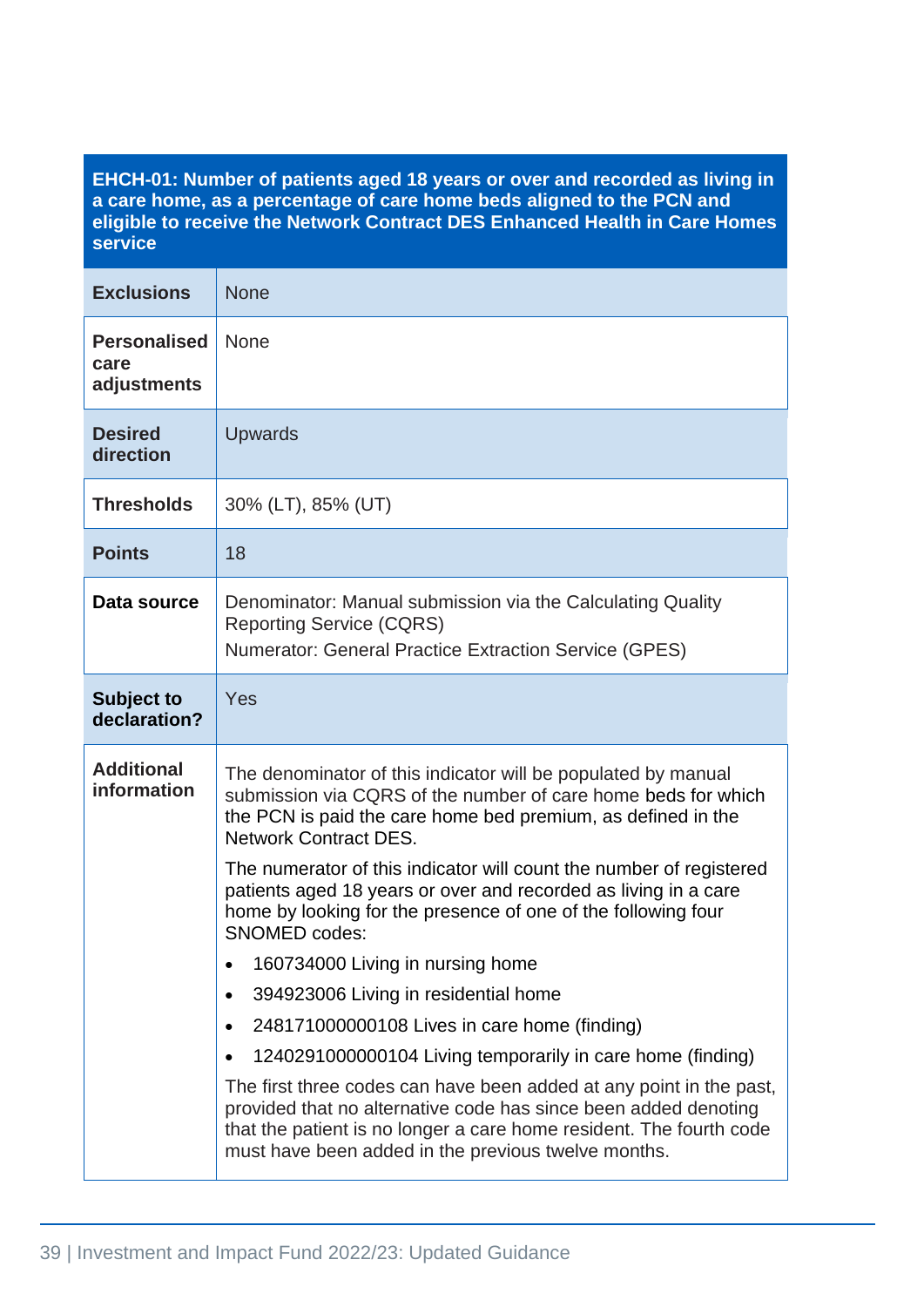| EHCH-02: Percentage of care home residents aged 18 years or over, who had<br>a Personalised Care and Support Plan (PCSP) agreed or reviewed |                                                                                                                                                                                                                                                                                                                                                                                                                                                                                                                                                                                                                                                                                                                                                                                                                                                                                                   |
|---------------------------------------------------------------------------------------------------------------------------------------------|---------------------------------------------------------------------------------------------------------------------------------------------------------------------------------------------------------------------------------------------------------------------------------------------------------------------------------------------------------------------------------------------------------------------------------------------------------------------------------------------------------------------------------------------------------------------------------------------------------------------------------------------------------------------------------------------------------------------------------------------------------------------------------------------------------------------------------------------------------------------------------------------------|
| <b>Rationale for</b><br>inclusion                                                                                                           | This indicator rewards PCNs for strong delivery of Personalised<br>Care and Support Plans (PCSPs), a key element of the Network<br>Contract DES Enhanced Health in Care Homes (EHCH) service<br>requirements.                                                                                                                                                                                                                                                                                                                                                                                                                                                                                                                                                                                                                                                                                     |
| Indicator type                                                                                                                              | <b>Standard Quantitative</b>                                                                                                                                                                                                                                                                                                                                                                                                                                                                                                                                                                                                                                                                                                                                                                                                                                                                      |
| <b>Running</b><br>period                                                                                                                    | 1 April 2022 - 31 March 2023                                                                                                                                                                                                                                                                                                                                                                                                                                                                                                                                                                                                                                                                                                                                                                                                                                                                      |
| <b>Indicator</b>                                                                                                                            | Percentage of care home residents aged 18 years or over who<br>had a Personalised Care and Support Plan (PCSP) agreed or<br>reviewed.                                                                                                                                                                                                                                                                                                                                                                                                                                                                                                                                                                                                                                                                                                                                                             |
| <b>Denominator</b>                                                                                                                          | Number of care home residents aged 18 years or over.                                                                                                                                                                                                                                                                                                                                                                                                                                                                                                                                                                                                                                                                                                                                                                                                                                              |
| <b>Numerator</b>                                                                                                                            | Of the denominator, the number who had a Personalised Care<br>and Support Plan (PCSP) agreed or reviewed.                                                                                                                                                                                                                                                                                                                                                                                                                                                                                                                                                                                                                                                                                                                                                                                         |
| <b>Prevalence</b><br>numerator                                                                                                              | Indicator denominator.                                                                                                                                                                                                                                                                                                                                                                                                                                                                                                                                                                                                                                                                                                                                                                                                                                                                            |
| <b>Exclusions</b>                                                                                                                           | Patients not living in care home at end of reporting period.                                                                                                                                                                                                                                                                                                                                                                                                                                                                                                                                                                                                                                                                                                                                                                                                                                      |
| <b>Personalised</b><br>care<br>adjustments                                                                                                  | 1. Patient chose not to receive the intervention<br>Registration with general practitioner practice aligned to care<br>2.<br>home declined<br>Care home residents are eligible to receive the additional support<br>provided via Network Contract DES Enhanced Health in Care<br>Homes service when they are registered at a practice that is part<br>of the PCN that their care home is aligned to. When a care home<br>resident is registered at a practice that is part of a different PCN,<br>they should be offered the opportunity to re-register at a practice<br>that is part of the PCN that their care home is aligned to. If they<br>decline this offer, they are not eligible to receive this additional<br>support and a Personalised Care Adjustment may be recorded by<br>application of the above SNOMED code to their patient record at<br>the general practice of registration. |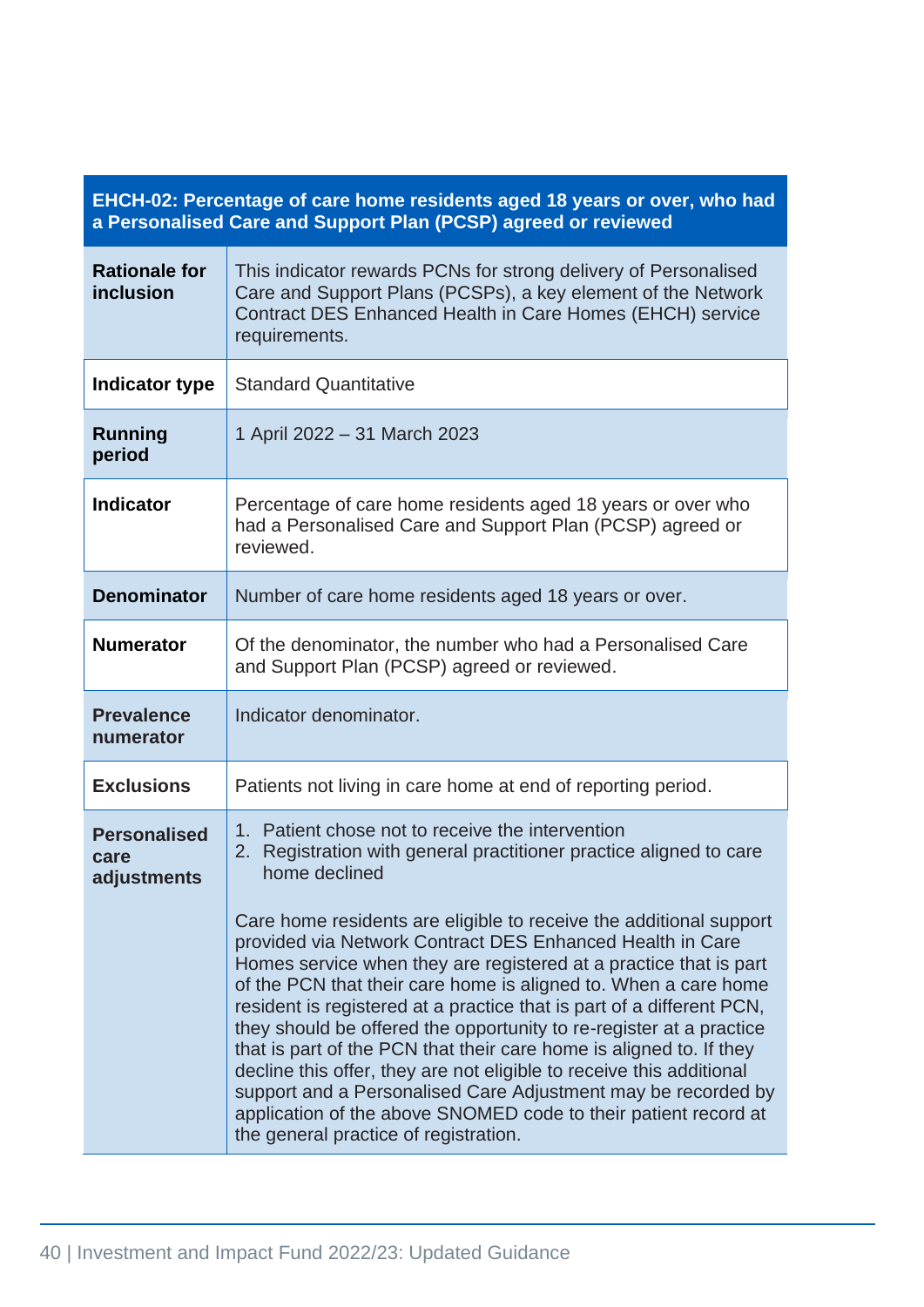## **EHCH-02: Percentage of care home residents aged 18 years or over, who had a Personalised Care and Support Plan (PCSP) agreed or reviewed**

| <b>Desired</b><br>direction                                                                                                | Upwards                                                                                                                                                                                                                                                                                                                                                                                                                                                                                                                                                                                                      |  |
|----------------------------------------------------------------------------------------------------------------------------|--------------------------------------------------------------------------------------------------------------------------------------------------------------------------------------------------------------------------------------------------------------------------------------------------------------------------------------------------------------------------------------------------------------------------------------------------------------------------------------------------------------------------------------------------------------------------------------------------------------|--|
| <b>Thresholds</b>                                                                                                          | 80% (LT), 98% (UT)                                                                                                                                                                                                                                                                                                                                                                                                                                                                                                                                                                                           |  |
| <b>Points</b>                                                                                                              | 18                                                                                                                                                                                                                                                                                                                                                                                                                                                                                                                                                                                                           |  |
| Data source                                                                                                                | <b>General Practice Extraction Service (GPES)</b>                                                                                                                                                                                                                                                                                                                                                                                                                                                                                                                                                            |  |
| <b>Subject to</b><br>declaration?                                                                                          | Yes                                                                                                                                                                                                                                                                                                                                                                                                                                                                                                                                                                                                          |  |
| <b>Additional</b><br>information                                                                                           | Information and best practice advice guidance for the delivery<br>these interventions can be found in the full guidance for the<br><b>Network Contract DES EHCH Service Requirements.</b><br>Further advice can also be found here:<br>Care Provider Alliance: EHCH - A guide for care homes.<br>$\bullet$<br>Animation: "The care home weekly round: What does good<br>$\bullet$<br>look like?"<br>Ensuring consistent and comprehensive coverage of Enhanced<br>Health in Care Homes was highlighted as a key ambition for<br>systems in 2022/23 national priorities and operational planning<br>guidance. |  |
| EHCH-04: Mean number of patient contacts as part of weekly care home<br>round per care home resident aged 18 years or over |                                                                                                                                                                                                                                                                                                                                                                                                                                                                                                                                                                                                              |  |
| <b>Rationale for</b><br>inclusion                                                                                          | Provision of a weekly care home round lies at the heart of the<br>Network Contract DES EHCH service requirements. This<br>indicator will recognise delivery of the weekly care home round,<br>as recorded in practice appointment books.                                                                                                                                                                                                                                                                                                                                                                     |  |
| Indicator type                                                                                                             | <b>Standard Quantitative</b>                                                                                                                                                                                                                                                                                                                                                                                                                                                                                                                                                                                 |  |
| <b>Running</b><br>period                                                                                                   | 1 April 2022 - 31 March 2023                                                                                                                                                                                                                                                                                                                                                                                                                                                                                                                                                                                 |  |
| <b>Denominator</b>                                                                                                         | Number of care home residents aged 18 years or over                                                                                                                                                                                                                                                                                                                                                                                                                                                                                                                                                          |  |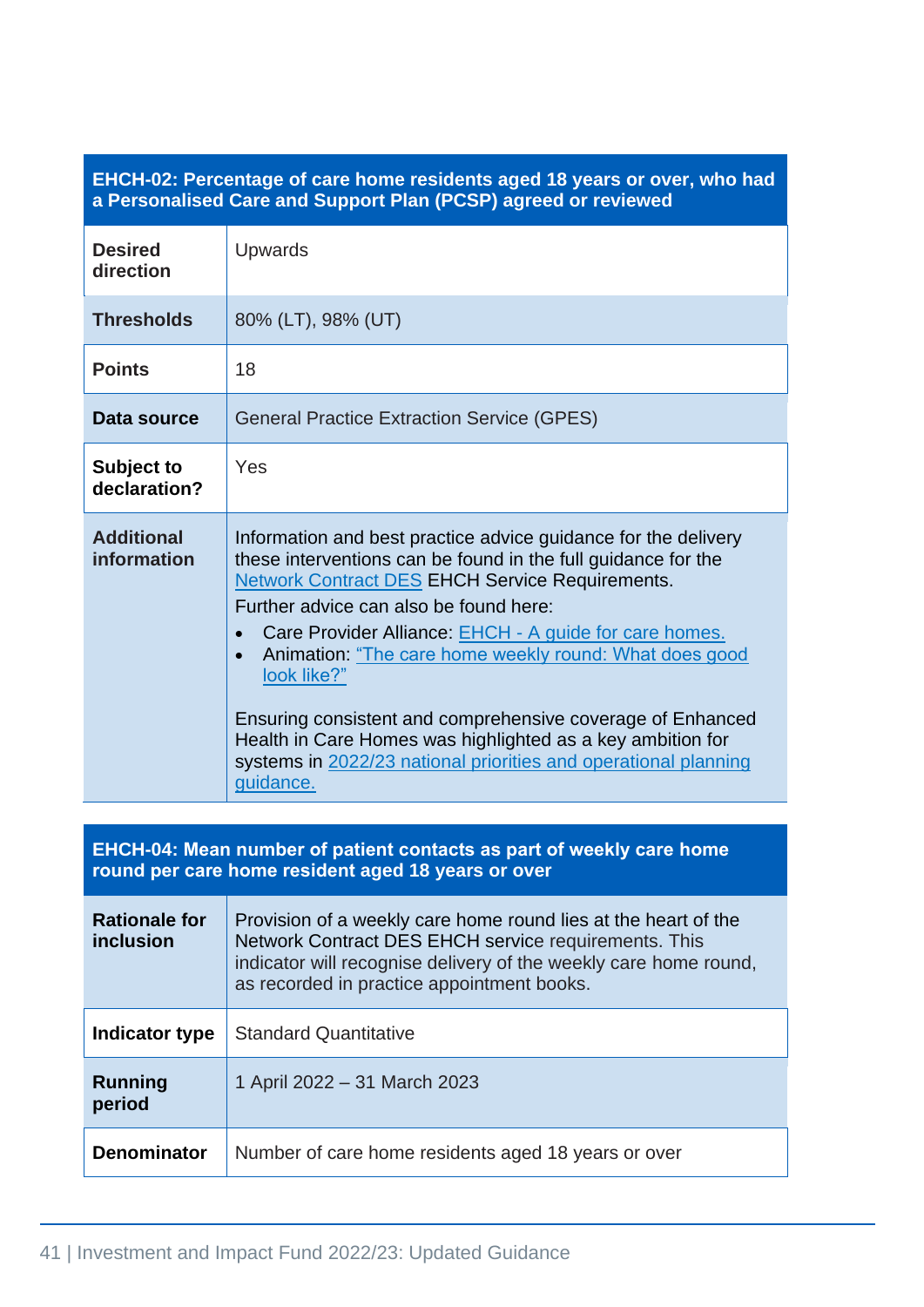| EHCH-04: Mean number of patient contacts as part of weekly care nome<br>round per care home resident aged 18 years or over |                                                                                                                                                                                                                                                                                                                                                                                                                                                                                                                                                                                                                                                                                   |
|----------------------------------------------------------------------------------------------------------------------------|-----------------------------------------------------------------------------------------------------------------------------------------------------------------------------------------------------------------------------------------------------------------------------------------------------------------------------------------------------------------------------------------------------------------------------------------------------------------------------------------------------------------------------------------------------------------------------------------------------------------------------------------------------------------------------------|
| <b>Numerator</b>                                                                                                           | Number of general practice appointments categorised as 'patient<br>contact as part of weekly care home round'.                                                                                                                                                                                                                                                                                                                                                                                                                                                                                                                                                                    |
| <b>Prevalence</b><br>numerator                                                                                             | Indicator denominator                                                                                                                                                                                                                                                                                                                                                                                                                                                                                                                                                                                                                                                             |
| <b>Exclusions</b>                                                                                                          | <b>None</b>                                                                                                                                                                                                                                                                                                                                                                                                                                                                                                                                                                                                                                                                       |
| <b>Personalised</b><br>care<br>adjustments                                                                                 | Registration with general practitioner practice aligned to care<br>home declined<br>See EHCH-02 for further information about this Personalised<br>$\bullet$<br>Care Adjustment.<br>As EHCH-04 uses a different data source for the numerator<br>$\bullet$<br>and the denominator, this indicator does not apply the usual<br>principle of Personalised Care Adjustments (PCAs), by which<br>patients are retained in the denominator if they receive the<br>intervention in question. Rather, care home residents to whom<br>this PCA is applied are subtracted from the denominator,<br>irrespective of the extent to which they have received the<br>intervention in question. |
| <b>Desired</b><br>direction                                                                                                | <b>Upwards</b>                                                                                                                                                                                                                                                                                                                                                                                                                                                                                                                                                                                                                                                                    |
| <b>Thresholds</b>                                                                                                          | Mean of 6 patient contacts per care home resident (LT),<br>Mean of 8 patient contacts per care home resident (UT)                                                                                                                                                                                                                                                                                                                                                                                                                                                                                                                                                                 |
| <b>Points</b><br>available                                                                                                 | 13                                                                                                                                                                                                                                                                                                                                                                                                                                                                                                                                                                                                                                                                                |
| Data source                                                                                                                | Denominator: General Practice Extraction Service (GPES)<br>Numerator: General Practice Appointments Data (GPAD)                                                                                                                                                                                                                                                                                                                                                                                                                                                                                                                                                                   |
| <b>Subject to</b><br>declaration?                                                                                          | Yes                                                                                                                                                                                                                                                                                                                                                                                                                                                                                                                                                                                                                                                                               |
| <b>Additional</b><br>information                                                                                           | A new set of national appointment categories was announced in<br>March 2021 – one of these categories is "Patient contact as part<br>of weekly care home round". In 2021/22, IIF indicator ACC-01<br>recognised PCNs for mapping appointment slot types to these<br>new national categories, as well as for confirming compliance with<br>the August 2020 guidance on More accurate general practice                                                                                                                                                                                                                                                                              |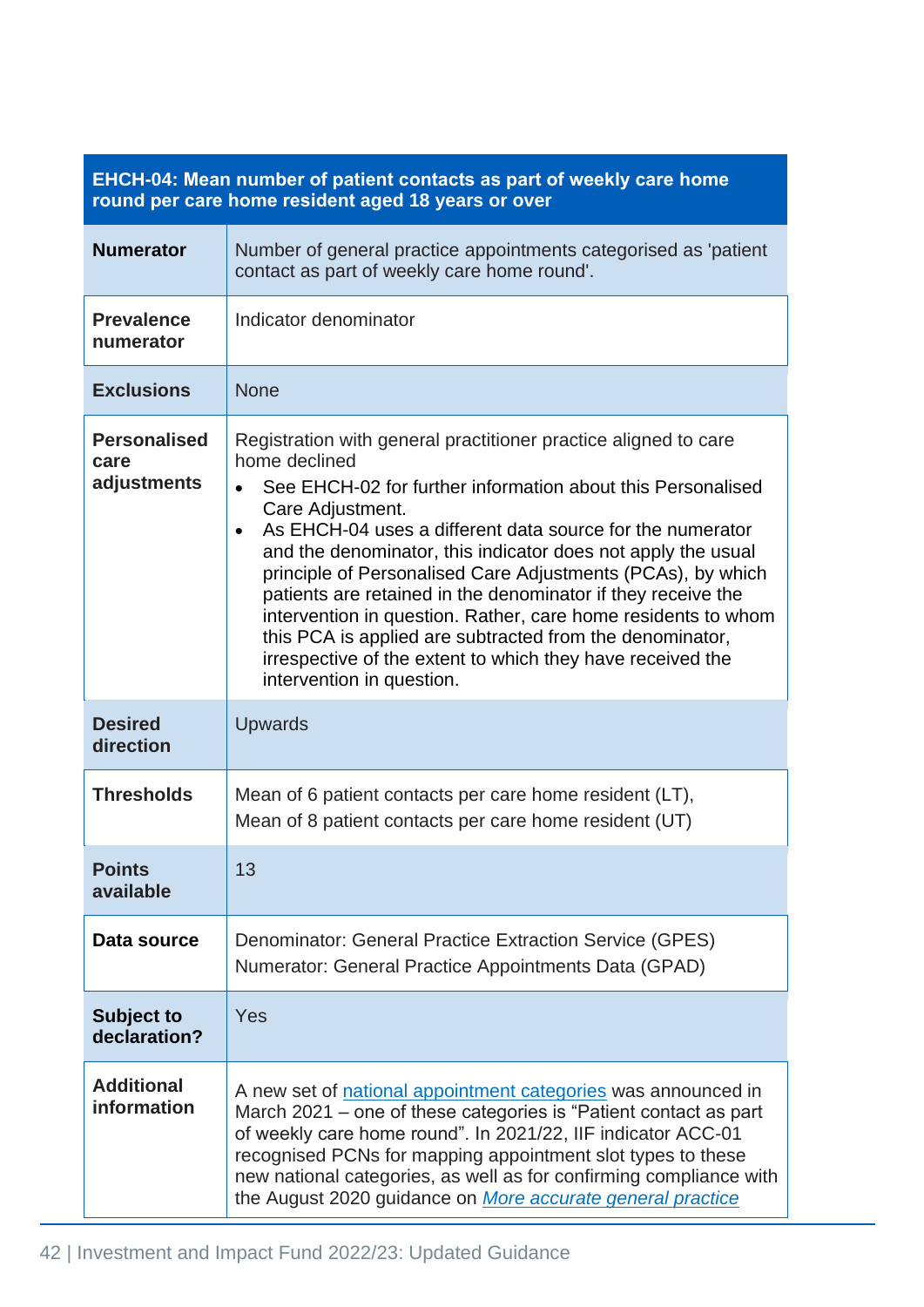| <b>EHCH-04: Mean number of patient contacts as part of weekly care home</b><br>round per care home resident aged 18 years or over |                                                                                                                                                                                                                                                                                                                                                                                                                                                                                                                                                                                                                                                                                                                                                                            |  |
|-----------------------------------------------------------------------------------------------------------------------------------|----------------------------------------------------------------------------------------------------------------------------------------------------------------------------------------------------------------------------------------------------------------------------------------------------------------------------------------------------------------------------------------------------------------------------------------------------------------------------------------------------------------------------------------------------------------------------------------------------------------------------------------------------------------------------------------------------------------------------------------------------------------------------|--|
|                                                                                                                                   | appointment data, published by NHSEI and the British Medical<br>Association. A key principle of the August 2020 guidance is that<br>each patient contact should be recorded as a separate<br>appointment.                                                                                                                                                                                                                                                                                                                                                                                                                                                                                                                                                                  |  |
|                                                                                                                                   | This indicator builds on these improvements in the quality of<br>general practice appointment data by recognising PCNs for<br>delivery of the weekly care home round, as captured by the<br>number of appointments that are mapped to the "Patient contact"<br>as part of weekly care home round" appointment category. This<br>category should only be used to record patient-facing contacts – it<br>should not be used, for example, to record instances where a<br>patient is discussed at a Multi-Disciplinary Team meeting when<br>the patient is not present. The thresholds for this indicator have<br>been calculated based on the expected number of patient-facing<br>contacts that will occur as part of the weekly care home round<br>over a 12 month period. |  |
|                                                                                                                                   | This indicator will count any appointment mapped to the "Patient"<br>contact as part of weekly care home round" category, irrespective<br>of appointment mode – the appointment need not necessarily be<br>face-to-face. Any appointment with the status "Attended",<br>"Booked" or "Did Not Attend" will be counted towards the<br>numerator of this indicator. No age restrictions are applied to the<br>indicator, even though the denominator only counts care home<br>residents aged 18 years or over.                                                                                                                                                                                                                                                                |  |
|                                                                                                                                   | It is recognised that different patients have different needs – there<br>is no expectation that each individual patient should receive a<br>particular number of contacts as part of the weekly care home<br>round. To reflect this recognition, the numerator for this indicator<br>will be calculated by adding up all the appointments delivered as<br>part of a weekly care home round, across all care home<br>residents.                                                                                                                                                                                                                                                                                                                                             |  |
|                                                                                                                                   | Signing up to the GPAD Data Provision Notice (DPN) has since<br>October 2020 been a core GMS contractual requirement. If a<br>practice is signed up to the Network Contract DES but is not<br>signed up to the GPAD DPN, any patient contacts recorded in its<br>appointment books will not be extracted as part of the GPAD<br>collection, and will not therefore count towards achievement of<br>this indicator. However, any patients registered at that practice<br>and recorded as living in a care home will be included in the<br>denominator of this indicator. PCNs are therefore advised to<br>ensure that all member practices are signed up to the GPAD<br>DPN, so that all patient contacts delivered as part of weekly care                                  |  |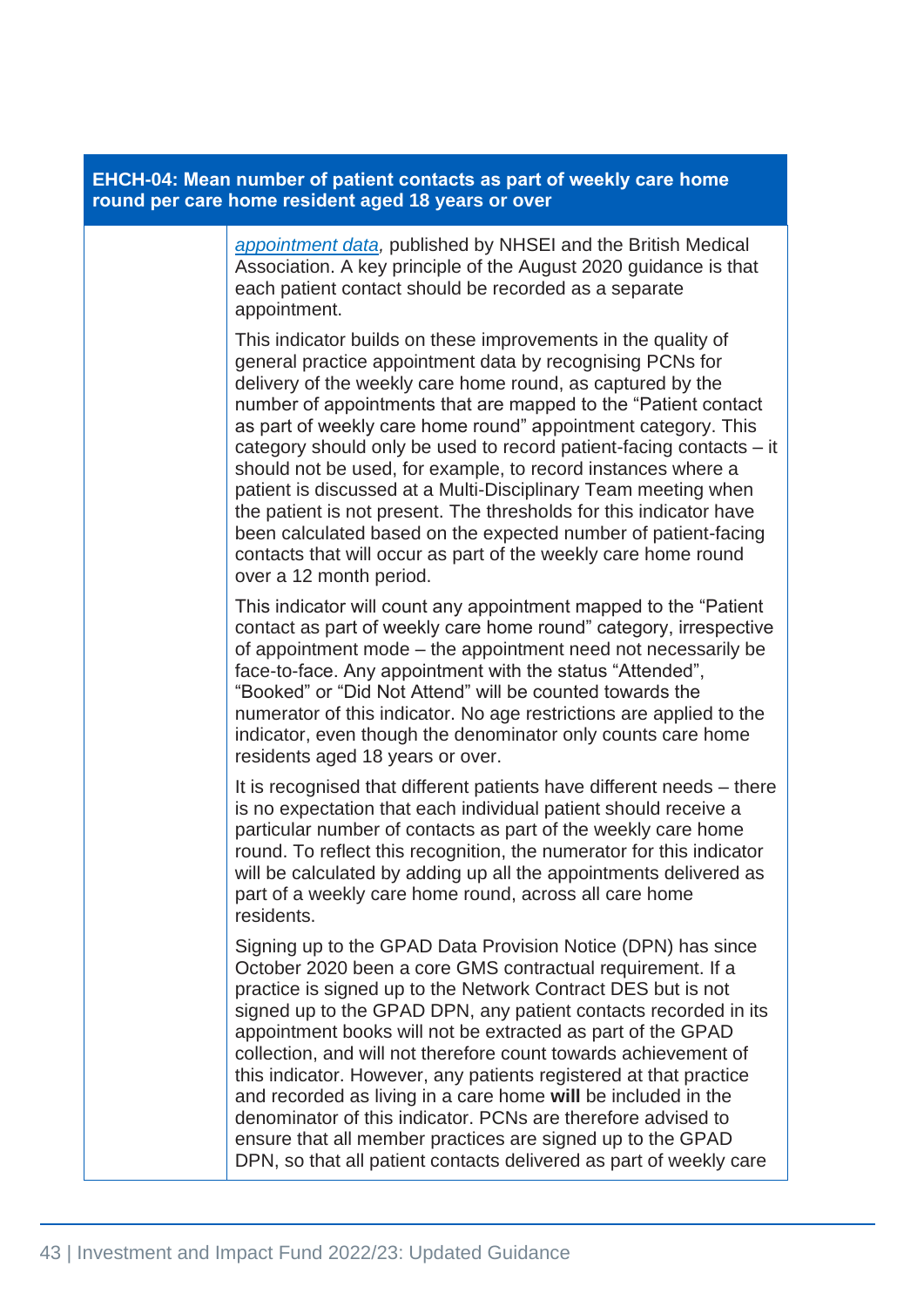| EHCH-04: Mean number of patient contacts as part of weekly care home<br>round per care home resident aged 18 years or over |                                                                                                                                                                                                                                                                                                                                                                                                                                                                                                                                                                                                                                                                                                                                                                                                           |
|----------------------------------------------------------------------------------------------------------------------------|-----------------------------------------------------------------------------------------------------------------------------------------------------------------------------------------------------------------------------------------------------------------------------------------------------------------------------------------------------------------------------------------------------------------------------------------------------------------------------------------------------------------------------------------------------------------------------------------------------------------------------------------------------------------------------------------------------------------------------------------------------------------------------------------------------------|
|                                                                                                                            | home rounds are properly counted for the purposes of this<br>indicator.                                                                                                                                                                                                                                                                                                                                                                                                                                                                                                                                                                                                                                                                                                                                   |
|                                                                                                                            | <b>Further information</b>                                                                                                                                                                                                                                                                                                                                                                                                                                                                                                                                                                                                                                                                                                                                                                                |
|                                                                                                                            | In addition to the PCN Dashboard discussed in paragraphs 2.22<br>and 2.23 above, a breakdown of appointment volumes by each of<br>the new appointment categories will be made available via an<br>interactive General Practice Appointments Data (GPAD) private<br>dashboard hosted by NHS Digital. This private dashboard will<br>display a range of appointment data to practices and PCNs, with<br>access to be controlled via the user's NHS smartcard. Practice-<br>level appointment data has been available since September<br>2021, with PCN-level appointment data to be made available in<br>2022. Click here for a user guide to the NHS Digital GPAD private<br>dashboard, which contains details on how to obtain access; for<br>further information, email ssd.nationalservicedesk@nhs.net. |

| EHCH-06: Standardised number of emergency admissions on or after 1<br>October per care home resident aged 18 years or over |                                                                                                                                                                                                                                                                                                                                                                                                                                                                                                         |
|----------------------------------------------------------------------------------------------------------------------------|---------------------------------------------------------------------------------------------------------------------------------------------------------------------------------------------------------------------------------------------------------------------------------------------------------------------------------------------------------------------------------------------------------------------------------------------------------------------------------------------------------|
| <b>Rationale for</b><br>inclusion                                                                                          | Admission to hospital on an emergency basis is widely<br>recognised as a negative marker of health outcomes. Evaluation<br>of the Enhanced Health in Care Homes Vanguards found that the<br>enhanced care offer provided by the programme resulted in lower<br>rates of emergency admission to hospital. This indicator will<br>recognise PCNs for improvements in care home resident health<br>outcomes resulting from high quality delivery of the Network<br>Contract DES EHCH service requirements. |
| Indicator type                                                                                                             | <b>Composite Quantitative</b>                                                                                                                                                                                                                                                                                                                                                                                                                                                                           |
| Running<br>period                                                                                                          | 1 October 2022 - 31 March 2023                                                                                                                                                                                                                                                                                                                                                                                                                                                                          |
| <b>Denominator</b>                                                                                                         | Number of care home residents aged 18 years or over                                                                                                                                                                                                                                                                                                                                                                                                                                                     |
| <b>Numerator</b>                                                                                                           | Age and sex standardised number of emergency admissions on<br>or after 1 October for patients in the denominator (see Additional<br>Information section for specification details, and see Annex B for<br>standardisation details)                                                                                                                                                                                                                                                                      |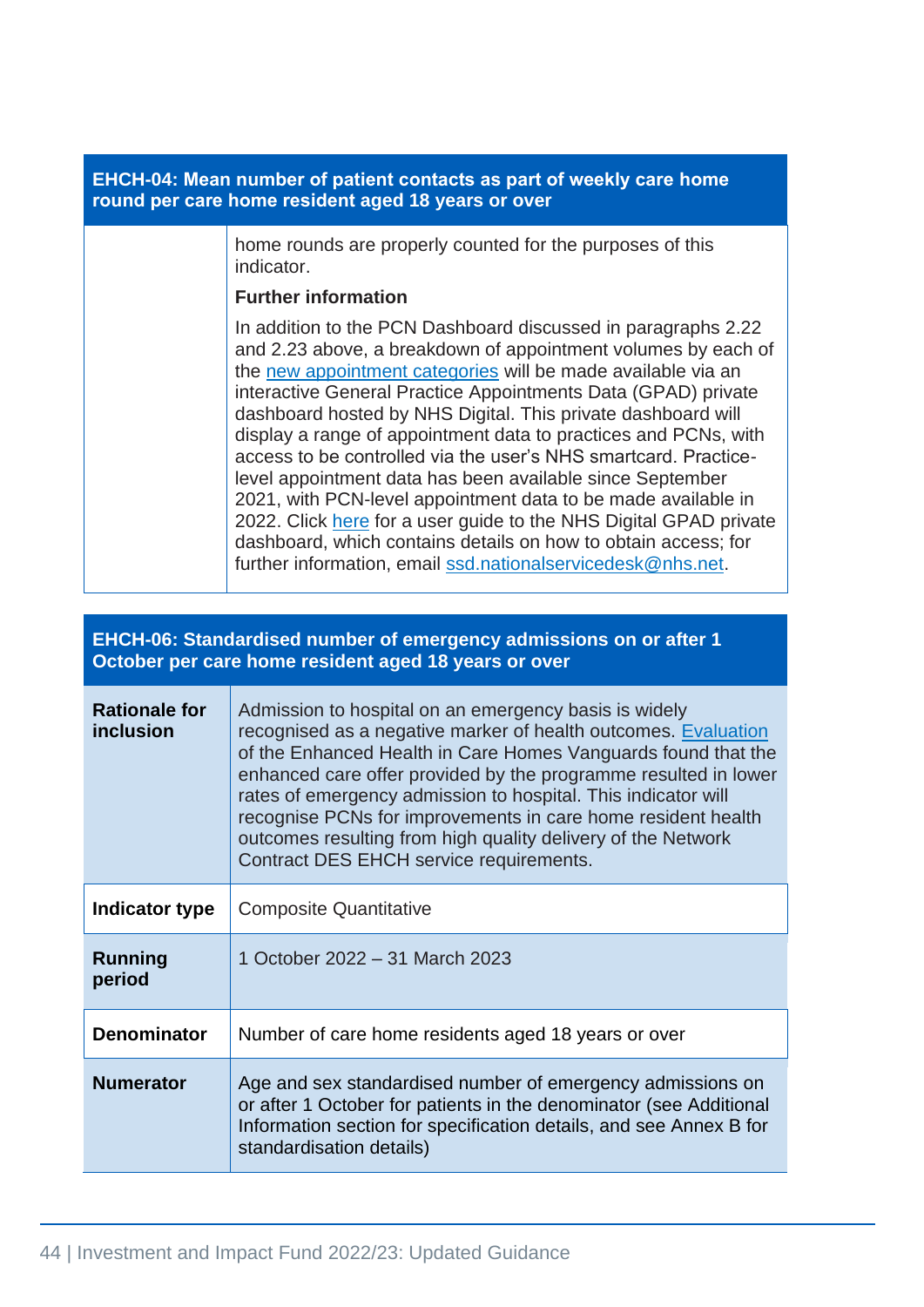| EHCH-06: Standardised number of emergency admissions on or after 1 |  |
|--------------------------------------------------------------------|--|
| October per care home resident aged 18 years or over               |  |

| <b>Baseline</b><br>(Improvement)           | 1 October 2021 - 31 March 2022                                                                                                                                                                                                                                                                                                                                                                                                                                                                                                                                                                                                                                                                              |
|--------------------------------------------|-------------------------------------------------------------------------------------------------------------------------------------------------------------------------------------------------------------------------------------------------------------------------------------------------------------------------------------------------------------------------------------------------------------------------------------------------------------------------------------------------------------------------------------------------------------------------------------------------------------------------------------------------------------------------------------------------------------|
| <b>Prevalence</b><br>numerator             | Indicator denominator                                                                                                                                                                                                                                                                                                                                                                                                                                                                                                                                                                                                                                                                                       |
| <b>Exclusions</b>                          | See additional information for specification details                                                                                                                                                                                                                                                                                                                                                                                                                                                                                                                                                                                                                                                        |
| <b>Personalised</b><br>care<br>adjustments | <b>None</b>                                                                                                                                                                                                                                                                                                                                                                                                                                                                                                                                                                                                                                                                                                 |
| <b>Desired</b><br>direction                | Downwards                                                                                                                                                                                                                                                                                                                                                                                                                                                                                                                                                                                                                                                                                                   |
| <b>Thresholds</b>                          | Improvement: Reduction of 0 (LT), 0.02 (UT)<br>Absolute: 0.15 (LT), 0.1 (UT)                                                                                                                                                                                                                                                                                                                                                                                                                                                                                                                                                                                                                                |
| <b>Points</b>                              | 27                                                                                                                                                                                                                                                                                                                                                                                                                                                                                                                                                                                                                                                                                                          |
| Data source                                | <b>Denominator: General Practice Extraction Service (GPES)</b><br>(patient level extract identifying patients recorded as living in a<br>care home).<br>Numerator: Hospital Episode Statistics (number of emergency<br>admissions experienced by patients in the denominator).                                                                                                                                                                                                                                                                                                                                                                                                                              |
| <b>Subject to</b><br>declaration?          | $No$ – if a PCN believes that their data for this indicator is<br>incorrect, they are advised to contact their commissioner to query<br>the discrepancy.                                                                                                                                                                                                                                                                                                                                                                                                                                                                                                                                                    |
| <b>Additional</b><br>information           | This indicator does not target a specific subset of emergency<br>admissions but broadly all emergency admissions. This takes into<br>consideration the broader drivers of emergency admissions from<br>care homes, incentivising a system approach to delivering the<br>required change through, for example primary and community<br>MDTs. It is considered appropriate to target all-cause admissions<br>for the care home population because the EHCH framework goes<br>beyond general practice, bringing in community services and<br>other primary care partners.<br>Absolute performance against this indicator will be influenced<br>significantly by the population that a PCN serves – for example |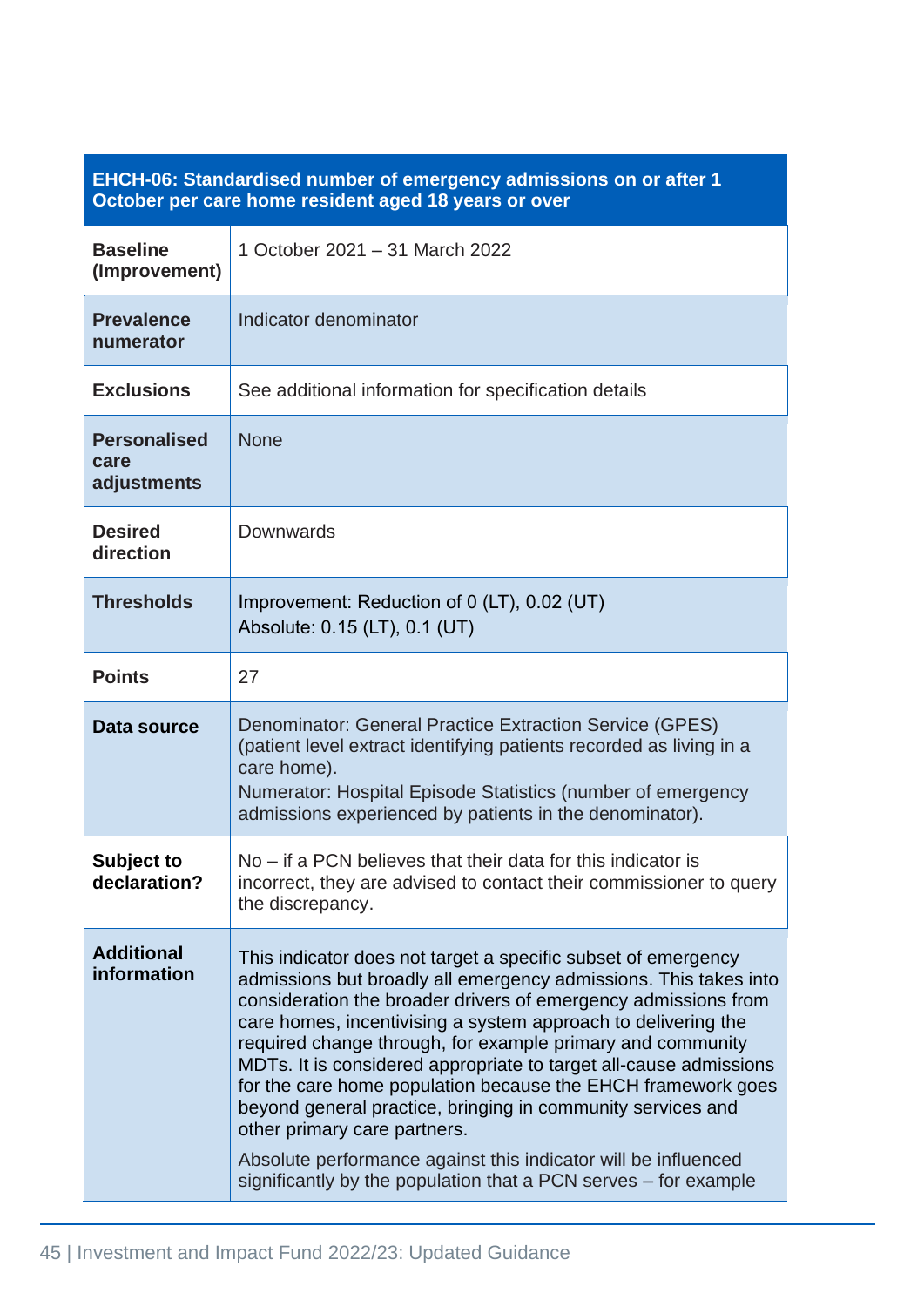### **EHCH-06: Standardised number of emergency admissions on or after 1 October per care home resident aged 18 years or over**

PCNs with older care home populations can expect to see higher emergency admission rates. In recognition of this, the indicator is standardised by age and sex (see Annex B for details), meaning that the admission rates calculated across PCNs are adjusted to show performance based on every PCN having the same agesex demographic. This goes some way to make rates more comparable against the same absolute thresholds. However, partly in recognition that adjusting for age and sex differences will not account for all differences in performance driven by patient characteristics (both observed and unobserved), improvement thresholds are also applied to this indicator (year-on-year changes in emergency admission rates are less influenced by the characteristics of a PCN's registered patients than the emergency admission rate within a given year).

### **Detailed data specification**

The following numerator and denominator details are relevant for both current year performance (1 October 2022 to 31 March 2023) and base year performance (1 Oct 2021 to 1 March 2022 (the latter being relevant to 'improvement' performance assessment).

### **1. Denominator**

- Count: Patients recorded in GP systems as living in a care home (see EHCH-01 for SNOMED codes).
	- Filters applied:
		- $[AGE] \geq 18.$
- **2. Numerator**
- Data source: Patient level linkage of GPES and HES APC.
- Count: Finished Admission Episodes ([EPISTAT] = 3,  $[EPIORDER] = 1]$
- Filters applied:
	- Patients recorded in GP systems as living in a care home (see EHCH-01 for SNOMED codes).
	- $[ADMIMETH] = 21, 23, 24, 28, 2A, 2B, 2C, 2D.$
	- [ADMIDATE] (admission date) between 01/10/22 and 31/03/23
	- [EPITYPE] = 1; General episodes (excludes birth and delivery episodes)
		- $[SEX] = 1$  or 2: The sex of patient is male or female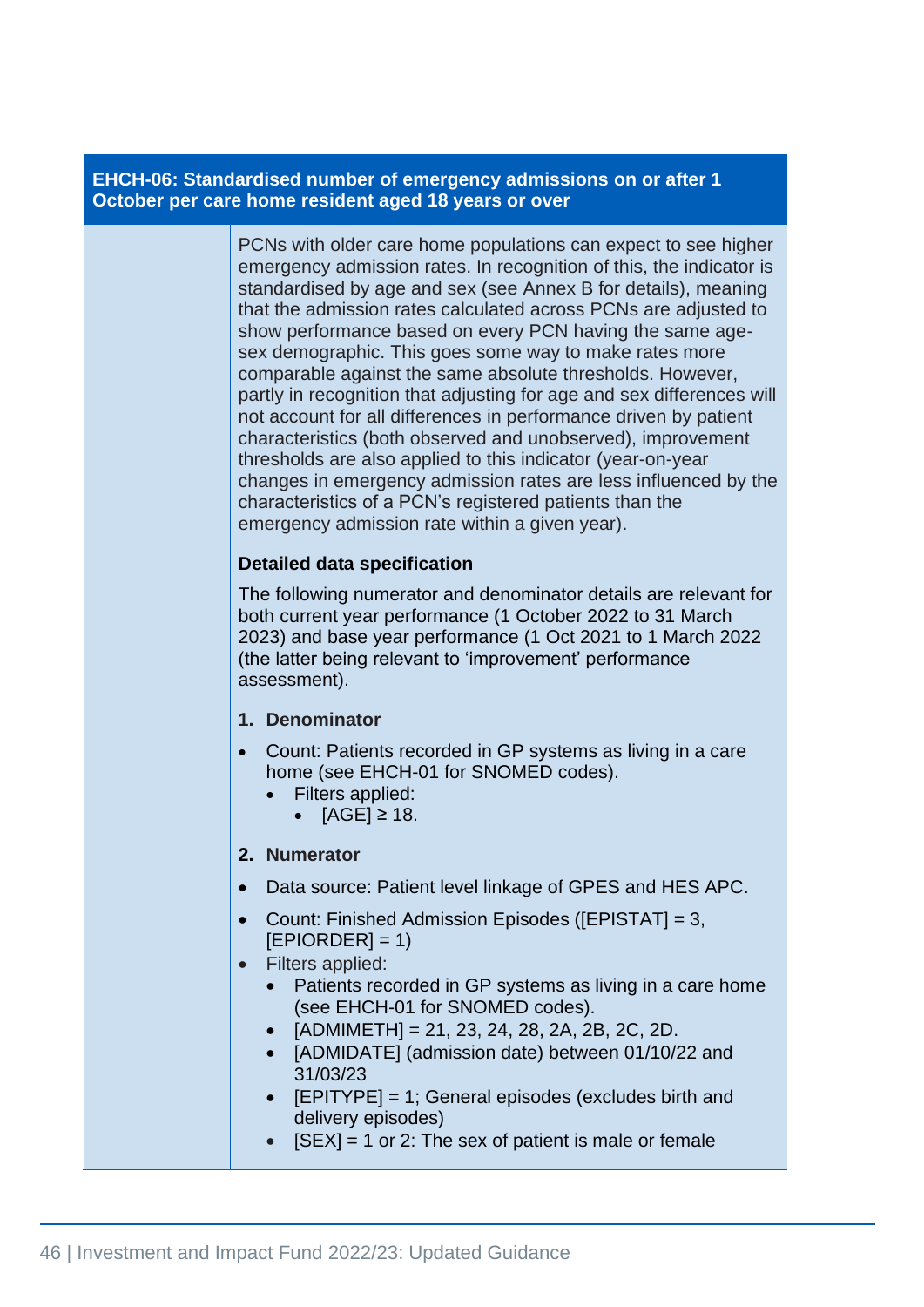# Anticipatory care area

4.4 Anticipatory Care is a Long-Term Plan commitment to provide proactive and personalised health and support for multimorbid and frail individuals who would benefit most from integrated evidence-based care. Operational Planning Guidance for 2022/23 set out the requirement for ICSs to design, plan for and commission Anticipatory Care for their systems, working with relevant health and care providers and in line with the Anticipatory Care Operating Model. Indicators in this area are designed to support delivery of the AC model by encouraging PCNs, in partnership with other providers, to proactively identify and provide care for individuals through this multidisciplinary model of care.

|                                   | AC-02: Standardised number of emergency admissions for specified<br><b>Ambulatory Care Sensitive Conditions per registered patient</b>                                                                                                                                                                                                                                                                                                                                                                                                                                                                                                                                                                                                          |
|-----------------------------------|-------------------------------------------------------------------------------------------------------------------------------------------------------------------------------------------------------------------------------------------------------------------------------------------------------------------------------------------------------------------------------------------------------------------------------------------------------------------------------------------------------------------------------------------------------------------------------------------------------------------------------------------------------------------------------------------------------------------------------------------------|
| <b>Rationale for</b><br>inclusion | <b>Ambulatory Care Sensitive Conditions (ACSCs) are conditions</b><br>that can be managed effectively at home and within the<br>community but are susceptible to exacerbation and potential<br>admission to secondary care. Although such admissions can be<br>unavoidable, there are many instances where conditions could<br>have been managed better, earlier in the community. Through<br>joint work with other system partners, PCNs can improve<br>outcomes for patients with these conditions to achieve a<br>moderation in the rate of ACSC admissions. A subset of ACSCs<br>have been included in the scope of this indicator on the basis that<br>they are amenable to high quality, timely provision of care in<br>general practice. |
| Indicator type                    | <b>Composite Quantitative</b>                                                                                                                                                                                                                                                                                                                                                                                                                                                                                                                                                                                                                                                                                                                   |
| <b>Running</b><br>period          | 1 April 2022 – 31 March 2023                                                                                                                                                                                                                                                                                                                                                                                                                                                                                                                                                                                                                                                                                                                    |
| <b>Denominator</b>                | Total number of registered patients                                                                                                                                                                                                                                                                                                                                                                                                                                                                                                                                                                                                                                                                                                             |
| <b>Numerator</b>                  | Age and sex standardised number of emergency admissions for<br>specified Ambulatory Care Sensitive Conditions for patients in the<br>denominator (see Additional Information section for specification<br>details, and see Annex B for standardisation details)                                                                                                                                                                                                                                                                                                                                                                                                                                                                                 |
| <b>Baseline</b><br>(Improvement)  | 1 April 2021 - 31 March 2022                                                                                                                                                                                                                                                                                                                                                                                                                                                                                                                                                                                                                                                                                                                    |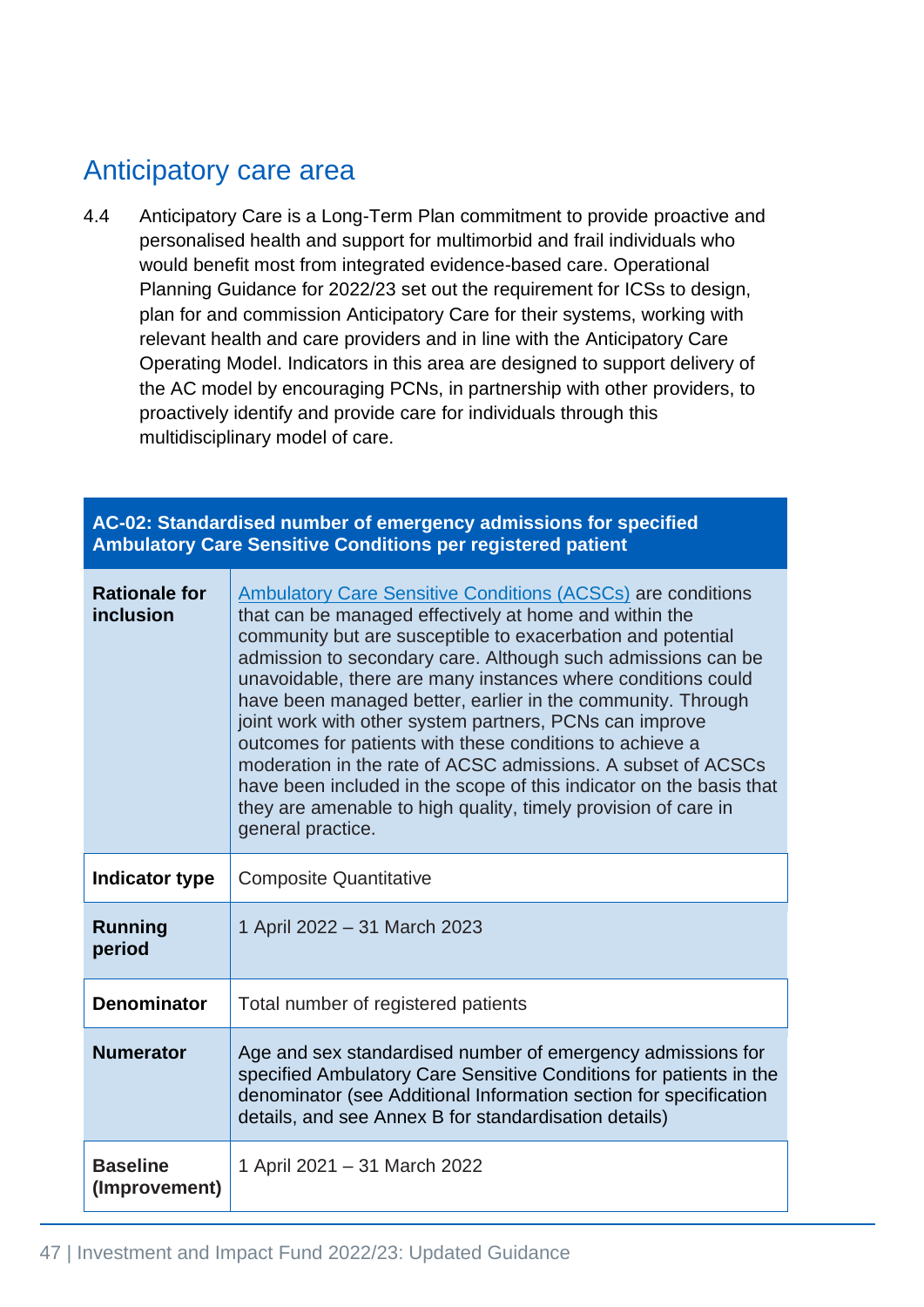## **AC-02: Standardised number of emergency admissions for specified Ambulatory Care Sensitive Conditions per registered patient**

| <b>Prevalence</b><br>numerator             | Indicator denominator                                                                                                                                                                                                                                                                                                                                                                                                                                                                                                                                                                                                                                                                                                                                                |
|--------------------------------------------|----------------------------------------------------------------------------------------------------------------------------------------------------------------------------------------------------------------------------------------------------------------------------------------------------------------------------------------------------------------------------------------------------------------------------------------------------------------------------------------------------------------------------------------------------------------------------------------------------------------------------------------------------------------------------------------------------------------------------------------------------------------------|
| <b>Exclusions</b>                          | See Additional Information for details of data specification                                                                                                                                                                                                                                                                                                                                                                                                                                                                                                                                                                                                                                                                                                         |
| <b>Personalised</b><br>care<br>adjustments | <b>None</b>                                                                                                                                                                                                                                                                                                                                                                                                                                                                                                                                                                                                                                                                                                                                                          |
| <b>Desired</b><br>direction                | Downwards                                                                                                                                                                                                                                                                                                                                                                                                                                                                                                                                                                                                                                                                                                                                                            |
| <b>Thresholds</b>                          | Reduction: 0 (LT), 0.001 (UT)<br>Absolute: 0.01 (LT), 0.008 (UT)                                                                                                                                                                                                                                                                                                                                                                                                                                                                                                                                                                                                                                                                                                     |
| <b>Points</b>                              | 111                                                                                                                                                                                                                                                                                                                                                                                                                                                                                                                                                                                                                                                                                                                                                                  |
| Data source                                | Numerator: Hospital Episode Statistics (HES) - Admitted Patient<br>Care dataset<br>Denominator: NHAIS/PDS                                                                                                                                                                                                                                                                                                                                                                                                                                                                                                                                                                                                                                                            |
| <b>Subject to</b><br>declaration?          | No – if a PCN believes that their data for this indicator is<br>incorrect, they are advised to contact their commissioner to query<br>the discrepancy.                                                                                                                                                                                                                                                                                                                                                                                                                                                                                                                                                                                                               |
| <b>Additional</b><br>information           | Ambulatory care sensitive conditions (ACSC) are conditions<br>where hospital admissions may be prevented by interventions in<br>primary care (Purdy et al, 2009).<br>NHS Digital describes the most commonly used set of ACS<br>conditions. The conditions included for this indicator (see full<br>details below) are a subset of this set of conditions, considered to<br>be particularly amenable to:<br>Effective long-term condition management in general practice<br>(Group 1 below).<br>Rapid primary care response to an acute presentation (Group<br>2 below)<br>The numerator of this indicator will be standardised by age and<br>sex – see EHCH-06 Additional Information for rationale, and see<br>Annex B for details of standardisation methodology. |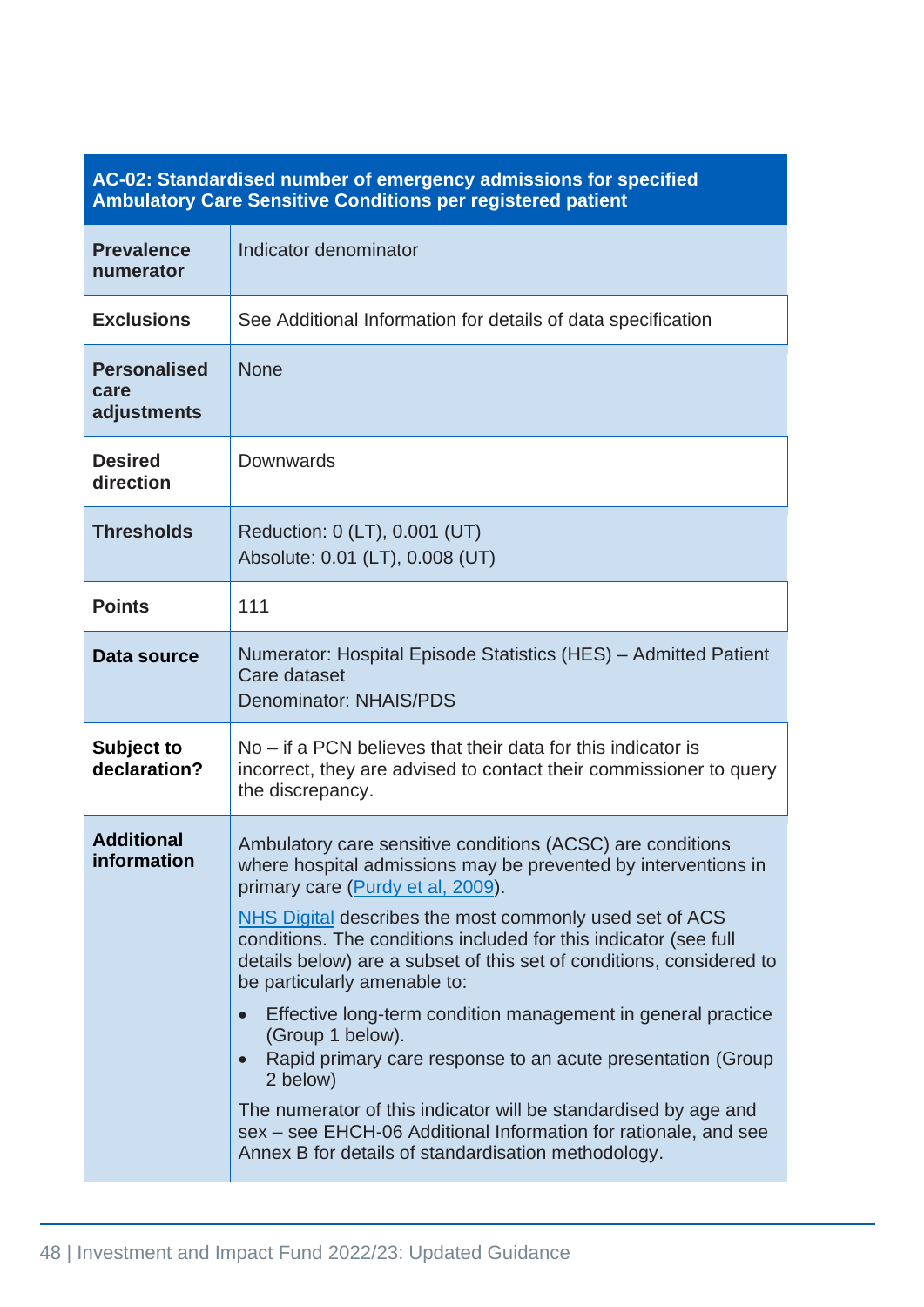### **AC-02: Standardised number of emergency admissions for specified Ambulatory Care Sensitive Conditions per registered patient**

#### **Detailed data specification**

The following numerator and denominator details are relevant for both current year performance (1 April 2022 to 31 March 2023) and base year performance (1 April 2021 to 1 March 2022 (the latter being relevant to 'improvement' performance assessment).

#### **1. Denominator**

• Total number of registered patients.

#### **2. Numerator**

- Data source: Hospital Episode Statistics (HES) Admitted Patient Care dataset).
- Count: Finished Admission Episodes ([EPISTAT] = 3 &  $[EPIORDER] = 1]$
- Filters applied
	- $[ADMIMETH] = 21, 23, 24, 28, 2A, 2B, 2C, 2D.$
	- [ADMIDATE] (admission date) between reporting period start and end dates
	- $[EPITYPE] = 1$ : It is a General episode:
	- [STARTAGE] (age at start of episode) between 0 and 120
	- [MYDOB] (Patient date of birth) not 01/01/1900 or 01/01/1901 representing unknown
	- $[SEX] = 1$  or 2: The sex of patient is male or female
	- [MAINSPEF] is not 501, 560 or 610: The Main specialty is not Obstetrics, Midwifery or General Practice with Maternity Function:
	- [DIAG 01] does not begin with 'O': The primary diagnosis does not relate to Obstetrics, unless otherwise stated
	- **Diagnosis and procedural coding for Group 1 and 2 – see bottom of table for full details** (DIAG\_01 refers to primary diagnosis, OPERTN\_01 refers to primary procedure).

#### **Group 1 – Amenable to effective long-term condition management in general practice**

- Asthma: DIAG  $01 = J45$ , J46
- Congestive heart failure: DIAG 01 = 1110, I50, J81.
	- Exclude where OPERTN  $01 = K0-K3$ , K4, K50, K52, K55-K57, K60, K61, K66-K69, K71, K73, K74
- Diabetes complications:  $DIAG_01 = E100-E108$ ,  $E110-E118$ , E120-E128, E130-E138, E140-E148.
- COPD: DIAG1 = J20, J41-J44, J47.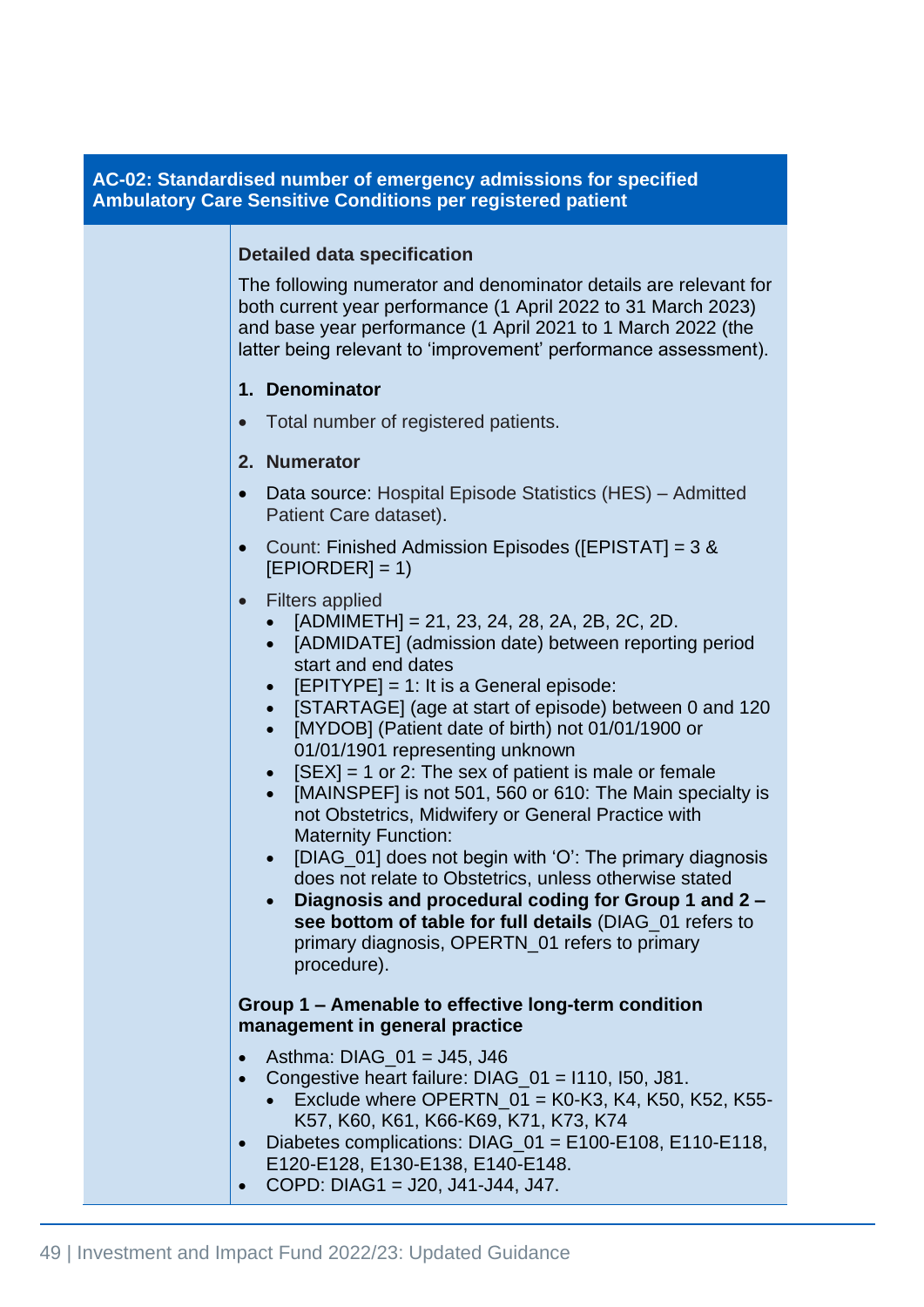| AC-02: Standardised number of emergency admissions for specified<br><b>Ambulatory Care Sensitive Conditions per registered patient</b> |                                                                                                                                                                                                                                                                                                                                                                                                                                                              |
|----------------------------------------------------------------------------------------------------------------------------------------|--------------------------------------------------------------------------------------------------------------------------------------------------------------------------------------------------------------------------------------------------------------------------------------------------------------------------------------------------------------------------------------------------------------------------------------------------------------|
|                                                                                                                                        | • Only accept DIAG_01 = J20 if a secondary diagnosis code<br>$=$ J41-J44, J47<br>• Hypertension: $DIAG_01 = 110$ , $1119$<br>• Exclude where OPERTN_01 = K0-K4, K50, K52, K55-K57,<br>K60, K61, K66-K69, K71<br>Convulsions and epilepsy: DIAG_01 = G40, G41, R56, O15.                                                                                                                                                                                      |
|                                                                                                                                        | Group 2 – Amenable to rapid primary care response to an<br>acute presentation                                                                                                                                                                                                                                                                                                                                                                                |
|                                                                                                                                        | Influenza & Pneumonia: DIAG_01 = J10, J11, J13, J14, J153,<br>$\bullet$<br>J154, J157, J159, J168, J181, J188.<br>• Exclude if secondary diagnosis = $D57$ .<br>Pyelonephritis: $DIAG_01 = N10-N12$ , N136.<br>• Cellulitis: DIAG_01 = L03, L04, L080, L088, L089, L88, L980,<br>189.1, L01, L02.<br>• Exclude if OPERTN_01 = A-R, S1-S3, S41-S45, S47-S49,<br>T, V, W, X0-X2, X4, X5.<br>ENT infections: DIAG_01 = H66, H67, J02, J03, J06, J312,<br>J04.0. |

# Cancer area

4.5 Indicators in this area support efforts to reduce the backlog of cancer care caused by the pandemic. They also support the NHS Long Term Plan ambition that the proportion of cancers diagnosed at stages 1 and 2 will rise from around half to three quarters of cancer patients by 2028.

**CAN-01 Percentage of lower gastrointestinal two week wait (fast track) cancer referrals accompanied by a faecal immunochemical test result, with the result recorded either in the seven days leading up to the referral, or in the fourteen days after the referral.**

| <b>Rationale for</b><br><b>inclusion</b> | Evidence suggests that more effective implementation of Faecal<br>Immunochemical Testing (FIT) could support the recovery of<br>cancer waiting times and patient throughput by significantly<br>reducing: |
|------------------------------------------|-----------------------------------------------------------------------------------------------------------------------------------------------------------------------------------------------------------|
|                                          | 1. Referrals into secondary care, by providing a clear threshold<br>under which patients can be safety-netted in primary care.                                                                            |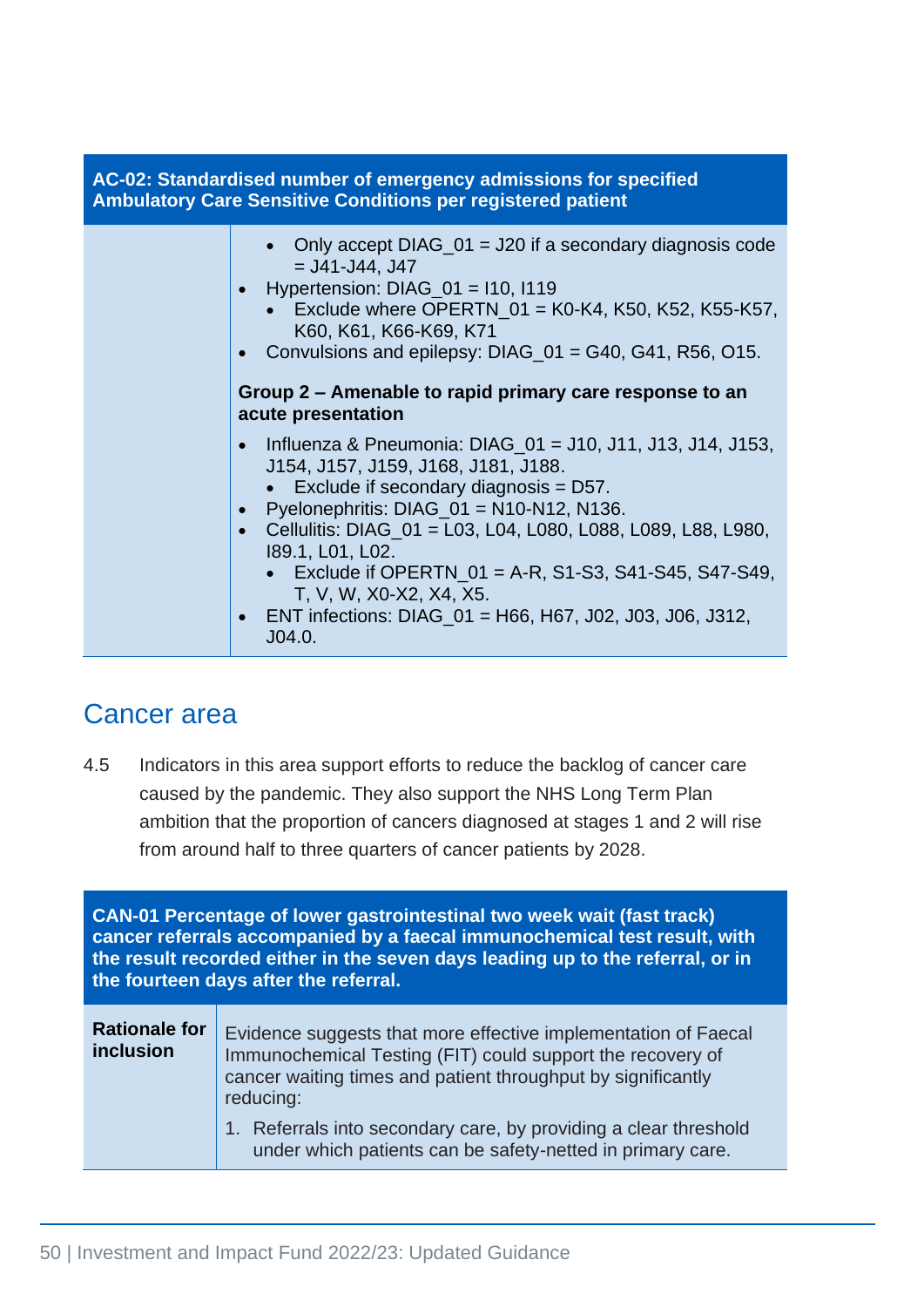**CAN-01 Percentage of lower gastrointestinal two week wait (fast track) cancer referrals accompanied by a faecal immunochemical test result, with the result recorded either in the seven days leading up to the referral, or in the fourteen days after the referral.**

|                                            | 2. Demand for colonoscopy, by reducing the proportion of LGI<br>2WW referrals sent for colonoscopies which do not ultimately<br>identify any pathology.<br>This indicator will recognises PCNs for increasing the proportion of<br>LGI referrals accompanied by a FIT test result. |
|--------------------------------------------|------------------------------------------------------------------------------------------------------------------------------------------------------------------------------------------------------------------------------------------------------------------------------------|
| <b>Indicator</b><br>type                   | <b>Standard Quantitative</b>                                                                                                                                                                                                                                                       |
| Running<br>period                          | 1 April 2022 – 31 March 2023                                                                                                                                                                                                                                                       |
| <b>Denominator</b>                         | Number of lower gastrointestinal two week wait (fast track)<br>referrals for suspected cancer.                                                                                                                                                                                     |
| <b>Numerator</b>                           | Of the denominator, the number of referrals accompanied by a<br>faecal immunochemical test, with the result recorded either in the<br>seven days leading up to the referral, or in the fourteen days after<br>the referral.                                                        |
| <b>Prevalence</b><br>numerator             | Indicator denominator.                                                                                                                                                                                                                                                             |
| <b>Exclusions</b>                          | <b>None</b>                                                                                                                                                                                                                                                                        |
| <b>Personalised</b><br>care<br>adjustments | Provision of faecal immunochemical test kit declined, without a<br>subsequent recording of a FIT test result                                                                                                                                                                       |
| <b>Desired</b><br>direction                | <b>Upwards</b>                                                                                                                                                                                                                                                                     |
| <b>Thresholds</b>                          | 40% (LT), 80% (UT)                                                                                                                                                                                                                                                                 |
| <b>Points</b>                              | 22                                                                                                                                                                                                                                                                                 |
|                                            |                                                                                                                                                                                                                                                                                    |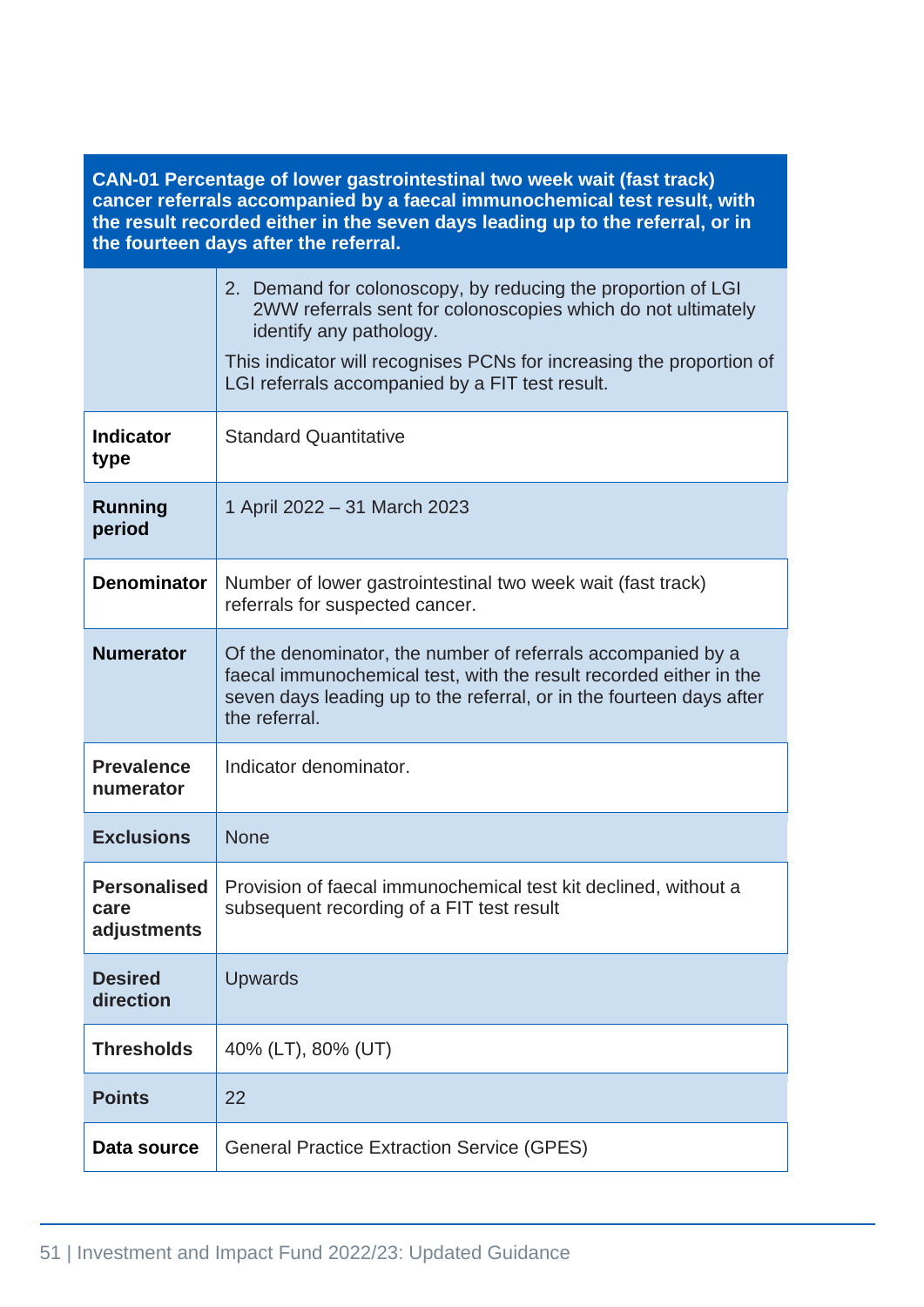**CAN-01 Percentage of lower gastrointestinal two week wait (fast track) cancer referrals accompanied by a faecal immunochemical test result, with the result recorded either in the seven days leading up to the referral, or in the fourteen days after the referral.**

| <b>Subject to</b><br>declaration? | Yes                                                                                                                                                                                                                                                                                                                                                                                                                                                                                                                                  |
|-----------------------------------|--------------------------------------------------------------------------------------------------------------------------------------------------------------------------------------------------------------------------------------------------------------------------------------------------------------------------------------------------------------------------------------------------------------------------------------------------------------------------------------------------------------------------------------|
| <b>Additional</b><br>information  | There has been an eightfold increase in the colonoscopy backlog<br>(number of patients waiting over six weeks for a colonoscopy)<br>during the pandemic, from which services have yet to fully recover.<br>Lower gastrointestinal (LGI) patients now account for more than a<br>quarter of all patients who do not meet the 62-day standard, <sup>3</sup> with<br>almost all breaching because of colonoscopy waits. It will be<br>impossible to reduce the backlog to pre-pandemic levels unless<br>LGI waiting times are improved. |
|                                   | FIT has been introduced into the LGI urgent cancer pathway as a<br>triage tool to support prioritisation of colonoscopy capacity for<br>those at highest risk of colorectal cancer. FIT was first introduced<br>through NICE guidance DG30 as a "rule in" test to the LGI urgent<br>cancer pathway. At the start of the COVID-19 pandemic, FIT was<br>introduced for all patients on the LGI urgent cancer pathway<br>through NHSEI Clinical Guidance on triaging LGI patients.                                                      |
|                                   | There are a number of steps a PCN may take to ensure that FIT is<br>implemented across all practices:                                                                                                                                                                                                                                                                                                                                                                                                                                |
|                                   | 1. Encouraging patient uptake of FIT: Make sure the patient is<br>aware of the importance of completing a FIT test and returning<br>it as quickly as possible. This could include sending instant text<br>message reminders to patients. Cancer Research UK has<br>materials to support patient uptake available on their website.                                                                                                                                                                                                   |
|                                   | 2. Working closely with secondary care: Utilise e-RS pre-<br>referral specialist advice (or 'advice and guidance') where it is<br>unclear if a patient requires an urgent referral based on their<br>FIT result and symptoms.                                                                                                                                                                                                                                                                                                        |
|                                   | 3. LGI urgent cancer forms: Include information on FIT on the<br>LGI 2WW referral form. If primary care is using the FIT result to<br>decide whether a 2WW is appropriate, the numerical result for<br>FIT should be included on the referral form to support<br>secondary care to triage patients appropriately. If the FIT is                                                                                                                                                                                                      |

<sup>3</sup> 85% of patients diagnosed with cancer after an urgent (two week wait) referral should begin their first definitive treatment within 62 days of the initial referral.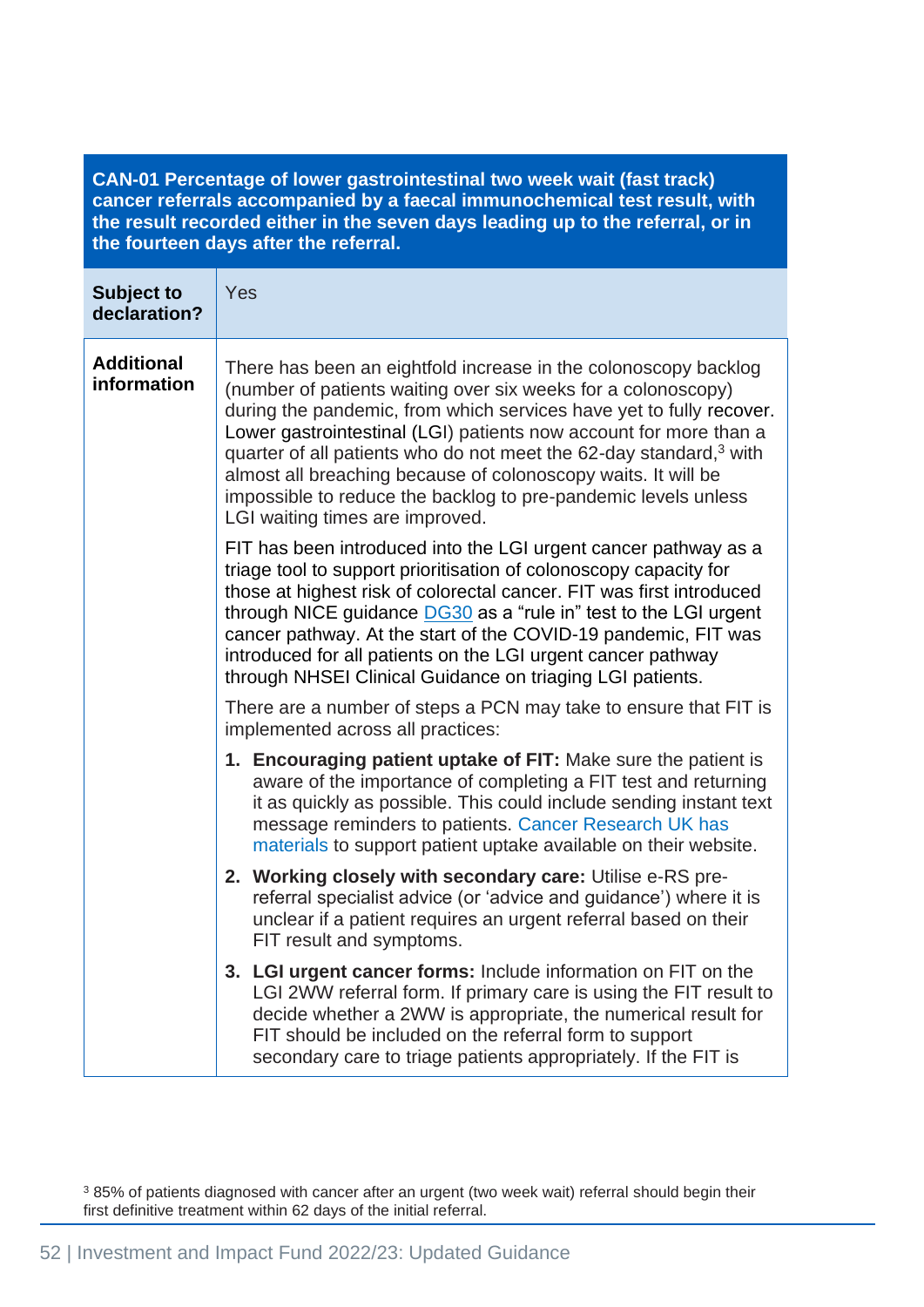**CAN-01 Percentage of lower gastrointestinal two week wait (fast track) cancer referrals accompanied by a faecal immunochemical test result, with the result recorded either in the seven days leading up to the referral, or in the fourteen days after the referral.**

> given to accompany the referral it should be noted that a FIT kit has been given to the patient to complete.

The lower threshold for CAN-01 will increase to 65% in 2023/24, to align with expected increased uptake of FIT over the next 12 months.

# Access area

4.6 Improving access to general practice services is a core aim of both the NHS [Long Term Plan](https://www.longtermplan.nhs.uk/wp-content/uploads/2019/08/nhs-long-term-plan-version-1.2.pdf) and *[Investment and Evolution](https://www.england.nhs.uk/publication/investment-and-evolution-update-to-the-gp-contract-agreement-20-21-23-24/)*, the five-year GP contract framework. COVID-19 has also resulted in rapid and widespread changes in how patients access general practice services. IIF indicators in this area are designed to support improvements in access to general practice by recognising PCNs for helping more patients to access the right care, in the right place, at the right time.

| ACC-02: Number of online consultation submissions received by the PCN<br>per registered patient |                                                                                                                                                                                                                                                                                                                                                                                                                                                                                                                                                                                                    |
|-------------------------------------------------------------------------------------------------|----------------------------------------------------------------------------------------------------------------------------------------------------------------------------------------------------------------------------------------------------------------------------------------------------------------------------------------------------------------------------------------------------------------------------------------------------------------------------------------------------------------------------------------------------------------------------------------------------|
| <b>Rationale for</b><br>inclusion                                                               | PCNs have been encouraged over the last few years to put in<br>place digital access routes for patients - known as 'online<br>consultation systems'. Having an online access route in place<br>for patients via an online consultation system will become a<br>contractual requirement from 1 October 2021 The purpose of<br>this indicator is to recognise PCN member practices for<br>providing and promoting online access for those patients who<br>choose to use it and who find it beneficial, and to recognise<br>that effective implementation of online systems takes time and<br>effort. |
| <b>Indicator</b><br>type                                                                        | <b>Binary Quantitative</b>                                                                                                                                                                                                                                                                                                                                                                                                                                                                                                                                                                         |
| Running<br>period                                                                               | 1 April 2022 to 31 March 2023                                                                                                                                                                                                                                                                                                                                                                                                                                                                                                                                                                      |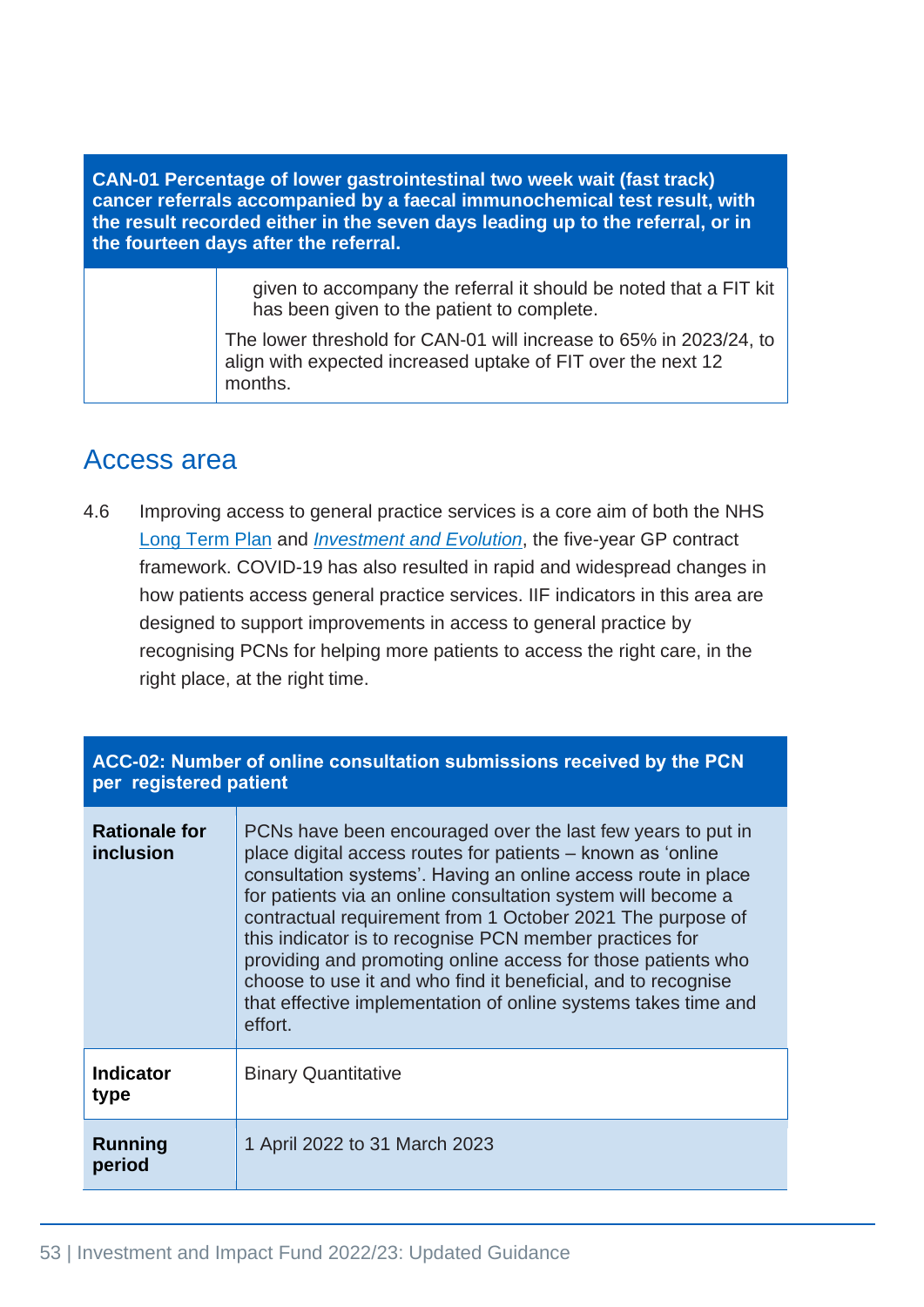| per registered patient                     | ACC-02: Number of online consultation submissions received by the PCN                                                                                                                                                                                                                                                                                                                                                                                                                                                                             |
|--------------------------------------------|---------------------------------------------------------------------------------------------------------------------------------------------------------------------------------------------------------------------------------------------------------------------------------------------------------------------------------------------------------------------------------------------------------------------------------------------------------------------------------------------------------------------------------------------------|
| <b>Denominator</b>                         | Total number of registered patients                                                                                                                                                                                                                                                                                                                                                                                                                                                                                                               |
| <b>Numerator</b>                           | Number of online consultation submissions received by the<br><b>PCN</b>                                                                                                                                                                                                                                                                                                                                                                                                                                                                           |
| <b>Prevalence</b><br>numerator             | Indicator denominator                                                                                                                                                                                                                                                                                                                                                                                                                                                                                                                             |
| <b>Exclusions</b>                          | <b>None</b>                                                                                                                                                                                                                                                                                                                                                                                                                                                                                                                                       |
| <b>Personalised</b><br>care<br>adjustments | None                                                                                                                                                                                                                                                                                                                                                                                                                                                                                                                                              |
| <b>Desired</b><br>direction                | <b>Upwards</b>                                                                                                                                                                                                                                                                                                                                                                                                                                                                                                                                    |
| <b>Threshold</b>                           | 0.26 (single threshold)                                                                                                                                                                                                                                                                                                                                                                                                                                                                                                                           |
| <b>Points</b>                              | 18                                                                                                                                                                                                                                                                                                                                                                                                                                                                                                                                                |
| Data source                                | Denominator: General Practice Extraction Service (GPES)<br>Numerator: OCVC Extended Collection (from OCVC<br>suppliers)                                                                                                                                                                                                                                                                                                                                                                                                                           |
| <b>Subject to</b><br>declaration?          | No - Data for this indicator will be provided on behalf of<br>practices by Online Consultation System suppliers. If a PCN<br>believes that their data for this indicator is incorrect, they are<br>advised to contact their Online Consultation system supplier to<br>query the discrepancy.                                                                                                                                                                                                                                                      |
| <b>Additional</b><br>information           | The numerator will count all online consultation submissions<br>received by all Core Network Practices of the PCN, irrespective<br>of whether they relate to a clinical issue or an administrative<br>issue.<br>Online access is not a replacement for other access routes and<br>will not be suitable for all patients' needs or circumstances.<br>Online access should, therefore, always be available alongside<br>other access options. PCNs should agree their models of access<br>and how their Core Network Practices' online consultation |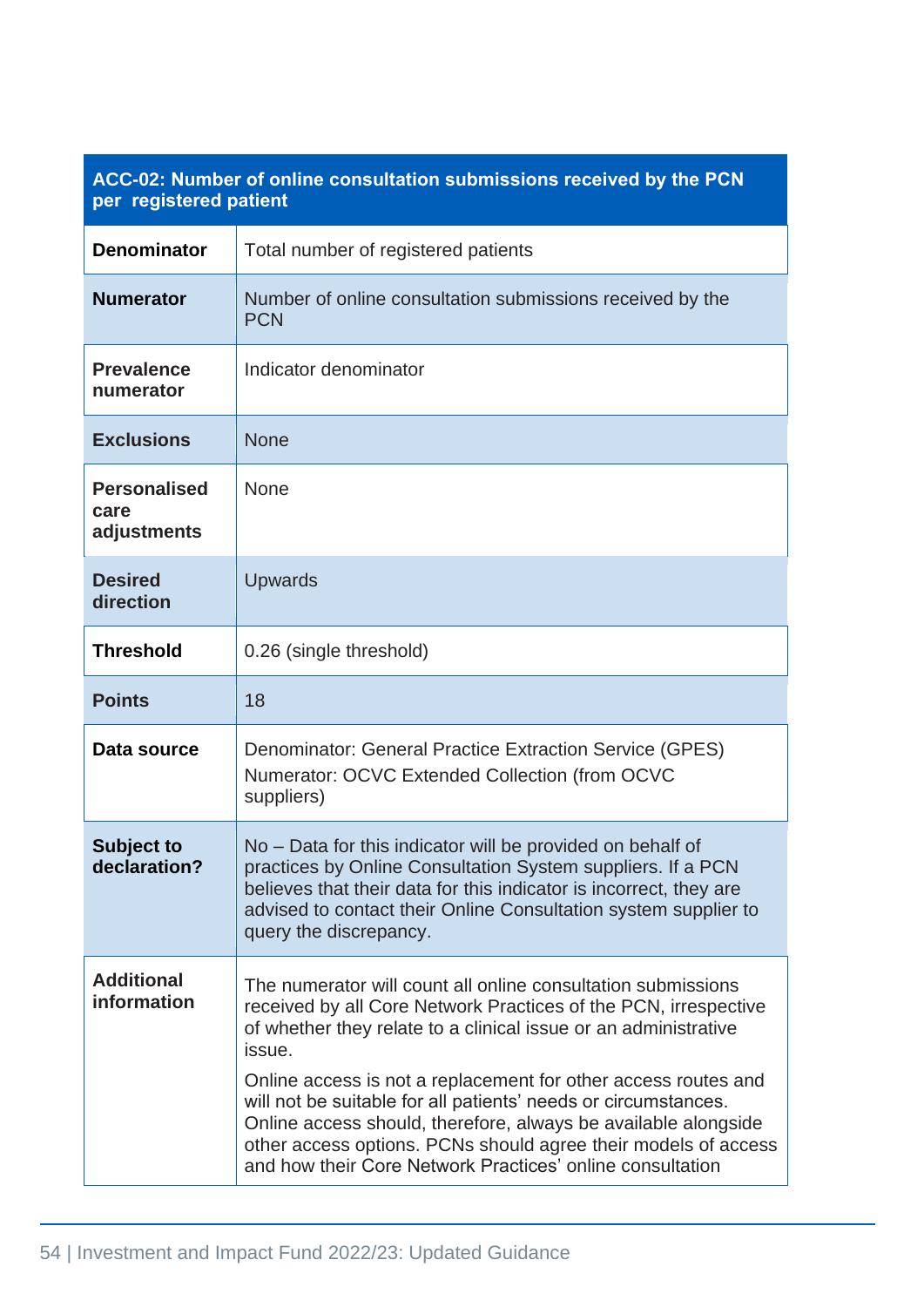| per registered patient | ACC-02: Number of online consultation submissions received by the PCN                                                                                                                                                                                                                                                                                                                                                                                                                                                                                                                                                                                                                                                                                                                                                                                                                                                                                                         |
|------------------------|-------------------------------------------------------------------------------------------------------------------------------------------------------------------------------------------------------------------------------------------------------------------------------------------------------------------------------------------------------------------------------------------------------------------------------------------------------------------------------------------------------------------------------------------------------------------------------------------------------------------------------------------------------------------------------------------------------------------------------------------------------------------------------------------------------------------------------------------------------------------------------------------------------------------------------------------------------------------------------|
|                        | system is used alongside other access routes, taking into<br>consideration the needs of their local community.                                                                                                                                                                                                                                                                                                                                                                                                                                                                                                                                                                                                                                                                                                                                                                                                                                                                |
|                        | The activity level called for by this indicator has been set at a<br>minimal level, as its purpose is to demonstrate that practices in<br>the PCN have a functioning online route to access care, for<br>those patients that choose to use it. As such, this IIF indicator is<br>based on a single activity threshold for online consultation<br>submissions received by the PCN – this threshold has been set<br>at a modest level, corresponding to five online consultation<br>submissions received by the PCN per 1000 registered patients<br>per week. This constitutes the minimum activity level needed to<br>be able to demonstrate that member practices have an online<br>access route, that they promote it to their patients and that<br>patients are able to use the system to seek care or advice.                                                                                                                                                              |
|                        | To earn points in relation to this indicator, PCNs must ensure<br>that member practices sign up to the Data Provision Notice<br>(DPN) that has been issued in relation to the OCVC Extended<br>Collection that will be used to provide the numerator of this<br>indicator. If a member practice does not sign up to this DPN, any<br>online consultation submissions it receives will not be provided<br>by online consultation platform suppliers as part of this data<br>collection, and will not therefore count towards achievement of<br>this indicator. However, any patients registered at that practice<br>will be included in the denominator of this indicator. PCNs are<br>therefore advised to ensure that all member practices are signed<br>up to any DPN that is issued in relation to the OCVC Extended<br>Collection, so that all online consultation submissions received<br>by the practice can be properly counted for the purposes of this<br>indicator. |
|                        | <b>Further information</b><br>Guidance on implementing an online consultation system:<br>NHS England » Using online consultations in primary care:<br>implementation toolkit.<br>Guidance on implementing a 'total triage' process using<br>٠<br>online consultation systems: Report template - NHSI website.<br>Further guidance and resources are available on the Digital<br>$\bullet$<br><b>Primary Care - FutureNHS Collaboration Platform (requires</b>                                                                                                                                                                                                                                                                                                                                                                                                                                                                                                                 |
|                        | login).<br>Data Provision Notice (DPN) Online and Video Consultation<br>٠<br>in General Practices                                                                                                                                                                                                                                                                                                                                                                                                                                                                                                                                                                                                                                                                                                                                                                                                                                                                             |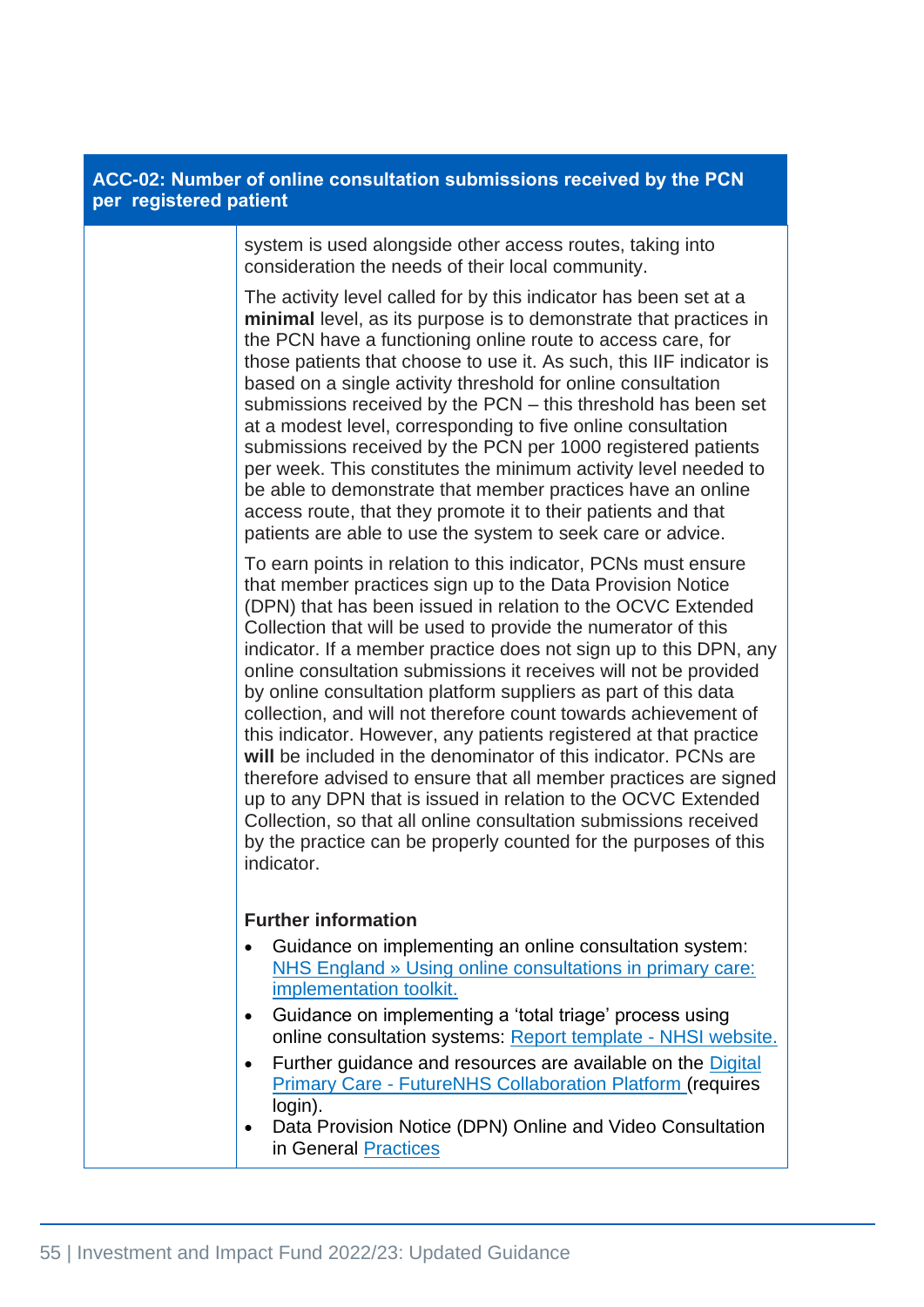| ACC-05: By 31 March 2023, make use of GP Patient Survey results for<br>practices in the PCN to (i) identify patient groups experiencing inequalities in<br>their experience of access to general practice, and (ii) develop, publish and<br>implement a plan to improve patient experience and access for these patient<br>groups, taking into account demographic information including levels of<br>deprivation |                                                                                                                                                                                                                                     |
|-------------------------------------------------------------------------------------------------------------------------------------------------------------------------------------------------------------------------------------------------------------------------------------------------------------------------------------------------------------------------------------------------------------------|-------------------------------------------------------------------------------------------------------------------------------------------------------------------------------------------------------------------------------------|
| <b>Rationale for</b><br>inclusion                                                                                                                                                                                                                                                                                                                                                                                 | This indicator will recognise PCNs for taking practical and<br>measurable steps to improve access to general practice for<br>patient groups who experience inequalities and who are at<br>greater risk of experiencing poor access. |
| <b>Indicator</b><br>type                                                                                                                                                                                                                                                                                                                                                                                          | Qualitative                                                                                                                                                                                                                         |
| <b>Running</b><br>period                                                                                                                                                                                                                                                                                                                                                                                          | 1 April 2022 to 31 March 2023                                                                                                                                                                                                       |
| <b>Denominator</b>                                                                                                                                                                                                                                                                                                                                                                                                | N/A                                                                                                                                                                                                                                 |
| <b>Numerator</b>                                                                                                                                                                                                                                                                                                                                                                                                  | N/A                                                                                                                                                                                                                                 |
| <b>Prevalence</b><br>numerator                                                                                                                                                                                                                                                                                                                                                                                    | N/A                                                                                                                                                                                                                                 |
| <b>Exclusions</b>                                                                                                                                                                                                                                                                                                                                                                                                 | N/A                                                                                                                                                                                                                                 |
| <b>Personalised</b><br>care<br>adjustments                                                                                                                                                                                                                                                                                                                                                                        | N/A                                                                                                                                                                                                                                 |
| <b>Desired</b><br>direction                                                                                                                                                                                                                                                                                                                                                                                       | N/A                                                                                                                                                                                                                                 |
| <b>Thresholds</b>                                                                                                                                                                                                                                                                                                                                                                                                 | N/A                                                                                                                                                                                                                                 |
| <b>Points</b>                                                                                                                                                                                                                                                                                                                                                                                                     | 48                                                                                                                                                                                                                                  |
| Data source                                                                                                                                                                                                                                                                                                                                                                                                       | Manual confirmation of completion via CQRS                                                                                                                                                                                          |
| <b>Subject to</b><br>declaration?                                                                                                                                                                                                                                                                                                                                                                                 | <b>No</b>                                                                                                                                                                                                                           |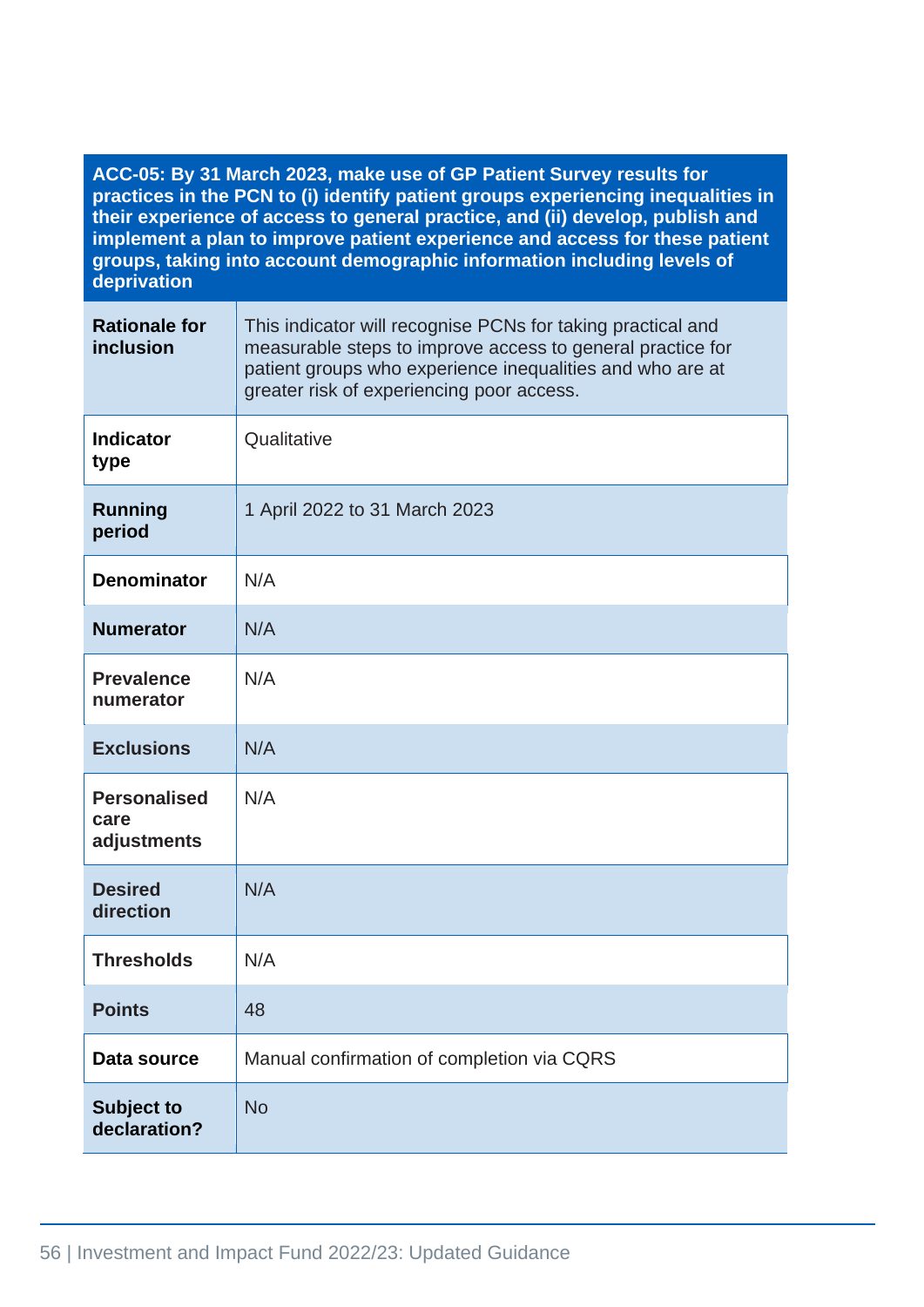| ACC-05: By 31 March 2023, make use of GP Patient Survey results for<br>practices in the PCN to (i) identify patient groups experiencing inequalities in<br>their experience of access to general practice, and (ii) develop, publish and<br>implement a plan to improve patient experience and access for these patient<br>groups, taking into account demographic information including levels of<br>deprivation |                                                                                                                                                                                                                                                                                                                                                                                                                            |
|-------------------------------------------------------------------------------------------------------------------------------------------------------------------------------------------------------------------------------------------------------------------------------------------------------------------------------------------------------------------------------------------------------------------|----------------------------------------------------------------------------------------------------------------------------------------------------------------------------------------------------------------------------------------------------------------------------------------------------------------------------------------------------------------------------------------------------------------------------|
| <b>Additional</b><br>information                                                                                                                                                                                                                                                                                                                                                                                  | This indicator asks that, by 31 March 2023, PCNs should make<br>use of the 2021/22 General Practice Patient Survey (GPPS)<br>results for member practices to (i) identify patient groups<br>experiencing inequalities in their experience of access to general<br>practice, and (ii) develop and implement a plan to improve<br>access for these patient groups.                                                           |
|                                                                                                                                                                                                                                                                                                                                                                                                                   | We particularly suggest that PCNs review the following GPPS<br>questions, as well as considering feedback directly from their<br>patient population:                                                                                                                                                                                                                                                                       |
|                                                                                                                                                                                                                                                                                                                                                                                                                   | Q16 – why patients who wanted an appointment did not<br>receive one<br>Q19 – patients who avoided making an appointment<br>$\bullet$<br>Q20 – patients' overall experience of making an appointment<br>$Q30 - overall$ experience                                                                                                                                                                                          |
|                                                                                                                                                                                                                                                                                                                                                                                                                   | PCNs are strongly encouraged to also make use of other data<br>and sources of evidence when identifying groups experiencing<br>inequalities in access, particularly those which provide<br>information on local demographics and levels of deprivation.<br>PCNs should also consider Core20PLUS5 <sup>4</sup> , which is aimed at<br>supporting the reduction of health inequalities at both national<br>and system level. |
|                                                                                                                                                                                                                                                                                                                                                                                                                   | This plan should take the form of a written document, based on<br>SMART principles, <sup>5</sup> prepared by the PCN with input from all<br>member practices submitted to their CCG, which sets out:                                                                                                                                                                                                                       |
|                                                                                                                                                                                                                                                                                                                                                                                                                   | The patient groups being targeted<br>$\bullet$<br>A plan for improving access for these patient groups<br>How that improvement will be measured                                                                                                                                                                                                                                                                            |
|                                                                                                                                                                                                                                                                                                                                                                                                                   | Plans will then be published by the CCG.                                                                                                                                                                                                                                                                                                                                                                                   |
|                                                                                                                                                                                                                                                                                                                                                                                                                   | PCNs should consider developing and sharing their plans with<br>local interested partners, for example, their constituent practices'<br>Patient Participation Groups (PPGs) and local Healthwatch<br>England.                                                                                                                                                                                                              |

<sup>4</sup> For more information on Core20PLUS5, [click here](https://www.england.nhs.uk/about/equality/equality-hub/core20plus5/)

<sup>5</sup> See Section 5 of [QOF Guidance 2022/23](https://www.england.nhs.uk/publication/quality-and-outcomes-framework-2022-23) on Quality Improvement for further information about SMART principles.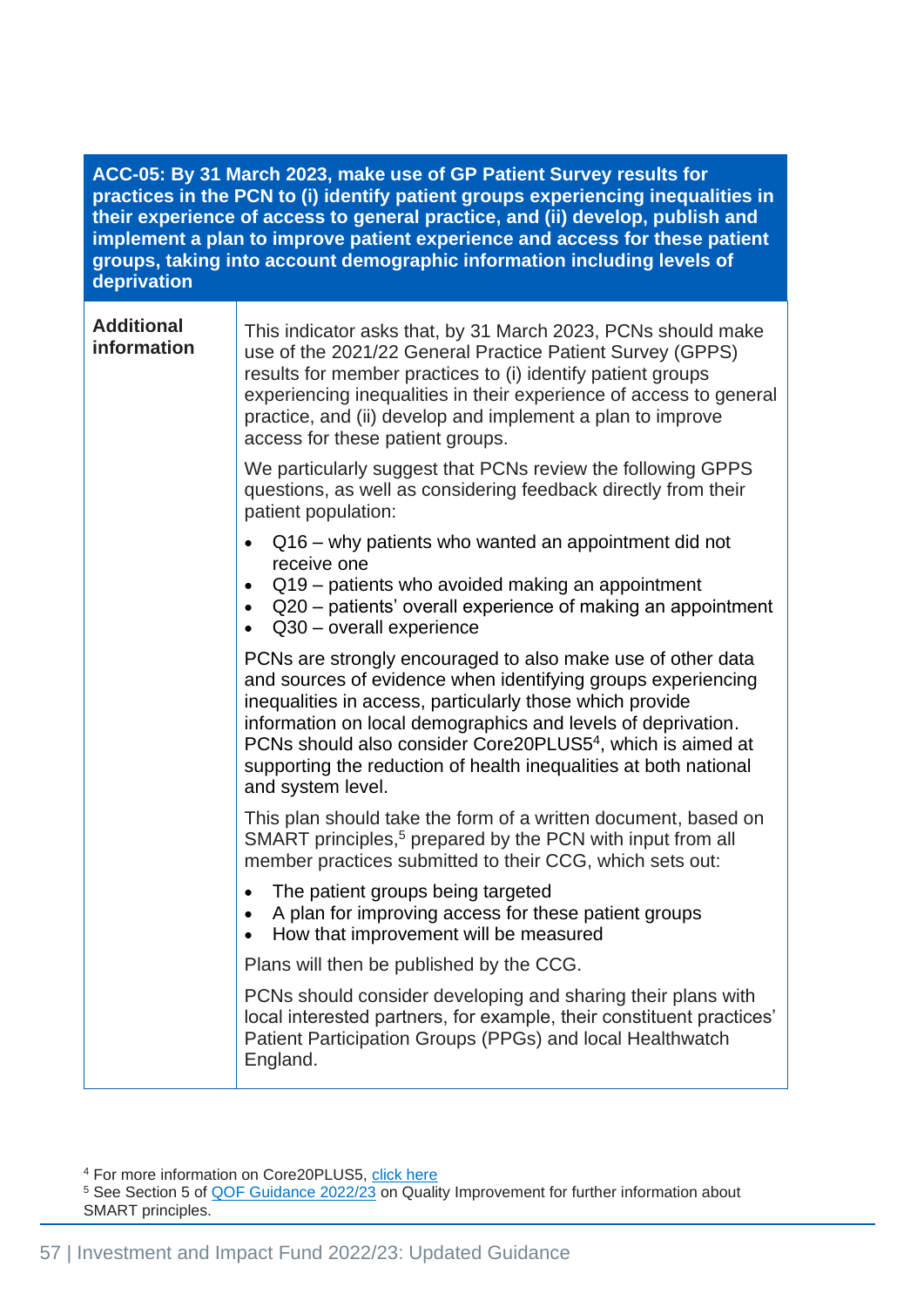| ACC-05: By 31 March 2023, make use of GP Patient Survey results for              |
|----------------------------------------------------------------------------------|
| practices in the PCN to (i) identify patient groups experiencing inequalities in |
| their experience of access to general practice, and (ii) develop, publish and    |
| implement a plan to improve patient experience and access for these patient      |
| groups, taking into account demographic information including levels of          |
| deprivation                                                                      |

Improvement should be aimed at reducing health inequalities and improving patient experience. In developing and implementing their improvement plan, PCNs should also consider any points of overlap or synergies with the 2022/23 QOF Quality Improvement module on improving access to general practice.

## **ACC-07: Number of pre-referral Specialist Advice requests across twelve specialties identified for accelerated delivery per outpatient first attendance**

| <b>Rationale for</b><br>inclusion | Planning Guidance for 2021/22 and 2022/23 has required that all<br>systems continue to increase utilisation of Specialist Advice in<br>support of elective recovery. It is recognised that these services<br>have a key role to play in supporting the provision of effective and<br>co-ordinated management of care in key specialty areas,<br>preventing unnecessary referrals to secondary care, and freeing up<br>capacity to address the elective care backlog. This indicator has<br>been introduced to reward PCNs for the utilisation of pre-referral<br>Specialist Advice services (sometimes known as Advice and<br>Guidance) in twelve specialties identified for accelerated uptake. |
|-----------------------------------|--------------------------------------------------------------------------------------------------------------------------------------------------------------------------------------------------------------------------------------------------------------------------------------------------------------------------------------------------------------------------------------------------------------------------------------------------------------------------------------------------------------------------------------------------------------------------------------------------------------------------------------------------------------------------------------------------|
| <b>Indicator</b><br>type          | <b>Standard Quantitative</b>                                                                                                                                                                                                                                                                                                                                                                                                                                                                                                                                                                                                                                                                     |
| <b>Running</b><br>period          | 1 April 2022 - 31 March 2023                                                                                                                                                                                                                                                                                                                                                                                                                                                                                                                                                                                                                                                                     |
| <b>Denominator</b>                | Total number of outpatient first attendances across twelve<br>specialties identified for accelerated delivery (Cardiology,<br>Dermatology, Gastroenterology, Gynaecology, Neurology, Urology,<br>Paediatrics, Endocrinology, Haematology, Rheumatology,<br>Respiratory, Ear, Nose and Throat).                                                                                                                                                                                                                                                                                                                                                                                                   |
| <b>Numerator</b>                  | Total number of processed pre-referral Specialist Advice (e.g.<br>Advice and Guidance) requests across the twelve specialties<br>identified for accelerated delivery                                                                                                                                                                                                                                                                                                                                                                                                                                                                                                                             |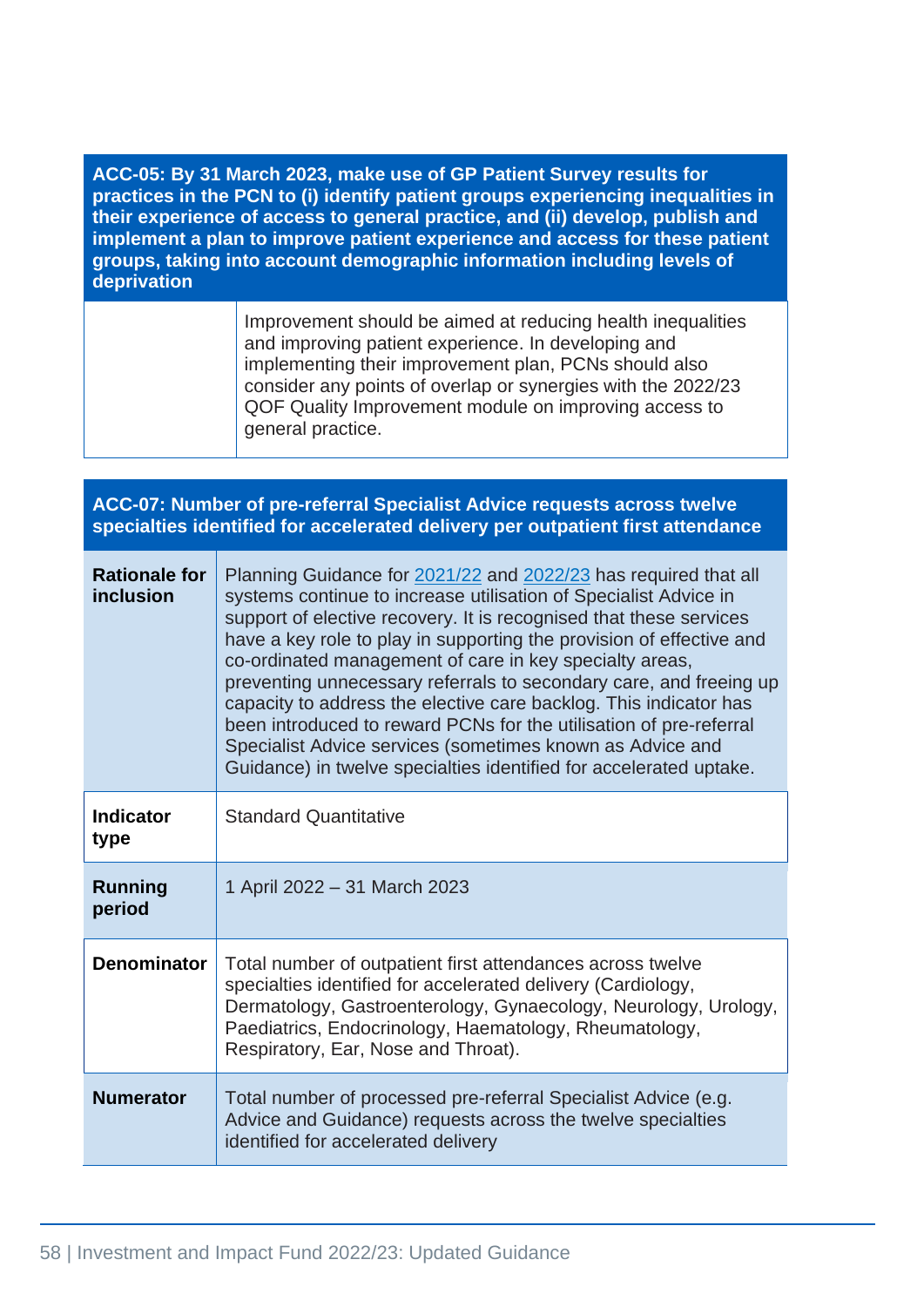| ACC-07: Number of pre-referral Specialist Advice requests across twelve<br>specialties identified for accelerated delivery per outpatient first attendance |                                                                                                                                                                                                                                                                                                                                                                                                                                                                                                                                                                                                                                                                                                                                                                                                                                               |
|------------------------------------------------------------------------------------------------------------------------------------------------------------|-----------------------------------------------------------------------------------------------------------------------------------------------------------------------------------------------------------------------------------------------------------------------------------------------------------------------------------------------------------------------------------------------------------------------------------------------------------------------------------------------------------------------------------------------------------------------------------------------------------------------------------------------------------------------------------------------------------------------------------------------------------------------------------------------------------------------------------------------|
| <b>Prevalence</b><br>numerator                                                                                                                             | Number of registered patients (i.e. no prevalence adjustment)                                                                                                                                                                                                                                                                                                                                                                                                                                                                                                                                                                                                                                                                                                                                                                                 |
| <b>Exclusions</b>                                                                                                                                          | <b>None</b>                                                                                                                                                                                                                                                                                                                                                                                                                                                                                                                                                                                                                                                                                                                                                                                                                                   |
| <b>Personalised</b><br>care<br>adjustments                                                                                                                 | <b>None</b>                                                                                                                                                                                                                                                                                                                                                                                                                                                                                                                                                                                                                                                                                                                                                                                                                                   |
| <b>Desired</b><br>direction                                                                                                                                | <b>Upwards</b>                                                                                                                                                                                                                                                                                                                                                                                                                                                                                                                                                                                                                                                                                                                                                                                                                                |
| <b>Thresholds</b>                                                                                                                                          | $0.066$ (LT), $0.19$ (UT)                                                                                                                                                                                                                                                                                                                                                                                                                                                                                                                                                                                                                                                                                                                                                                                                                     |
| <b>Points</b>                                                                                                                                              | 44                                                                                                                                                                                                                                                                                                                                                                                                                                                                                                                                                                                                                                                                                                                                                                                                                                            |
| Data source                                                                                                                                                | Numerator: System Elective Recovery Outpatient Collection (S-<br>EROC)<br>Denominator: Outpatient HES/SUS                                                                                                                                                                                                                                                                                                                                                                                                                                                                                                                                                                                                                                                                                                                                     |
| <b>Subject to</b><br>declaration?                                                                                                                          | Yes – If PCNs believe that their S-EROC data is incomplete, they<br>will have the opportunity within CQRS to decline to declare their<br>achievement, and to provide evidence to their commissioner of any<br>pre-referral Specialist Advice activity undertaken but not included<br>in S-EROC. Commissioners will then be able to update the PCN's<br>indicator data within CQRS.                                                                                                                                                                                                                                                                                                                                                                                                                                                            |
| <b>Additional</b><br>information                                                                                                                           | e-RS configuration<br>Most SA activity takes place via the NHS e-Referral Service (e-<br>RS). e-RS SA pathways should be designed and commissioned<br>locally in collaboration with both primary and secondary care.<br>Commissioned pathways should then be configured on e-RS in<br>order to enable submission of processed SA requests.<br>PCNs are recommended to raise any technical issues relating to e-<br>RS configuration with the IT/Application Support Team in their ICS.<br>ICSs should have a named Registration Authority Manager who<br>has e-RS access rights and the authority to process smart card<br>role changes.<br>Where Specialist Advice (or Advice and Guidance) is expected<br>from secondary care (as is required by Planning Guidance) but not<br>available, PCNs are recommended to contact the elective care |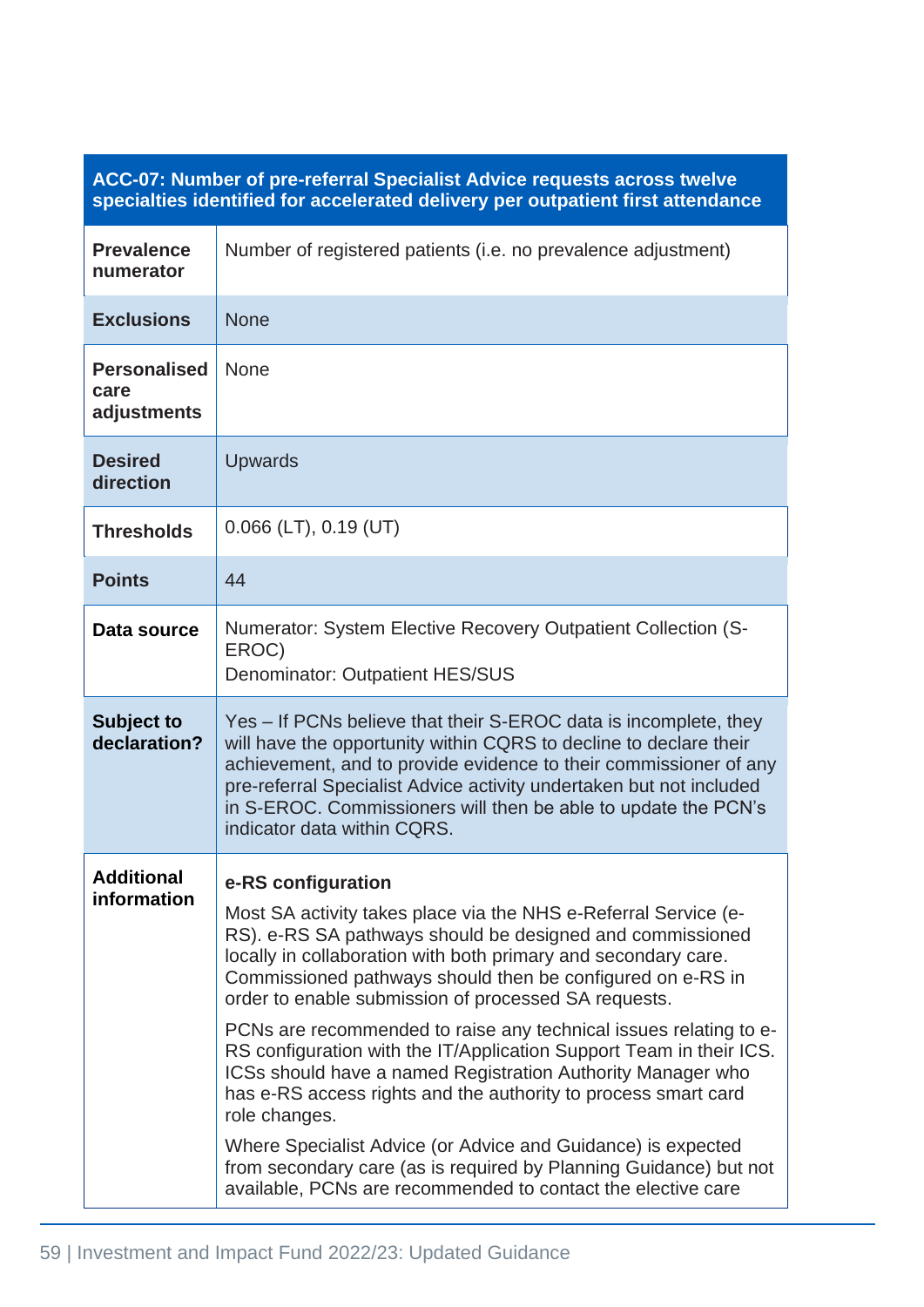| ACC-07: Number of pre-referral Specialist Advice requests across twelve<br>specialties identified for accelerated delivery per outpatient first attendance                                                                                                                                                                                                                                                                                                                                                                                                                                                                                                                                                                                                                                                                                                                                                                                                                                                                                                                                                |
|-----------------------------------------------------------------------------------------------------------------------------------------------------------------------------------------------------------------------------------------------------------------------------------------------------------------------------------------------------------------------------------------------------------------------------------------------------------------------------------------------------------------------------------------------------------------------------------------------------------------------------------------------------------------------------------------------------------------------------------------------------------------------------------------------------------------------------------------------------------------------------------------------------------------------------------------------------------------------------------------------------------------------------------------------------------------------------------------------------------|
| commissioning teams in their CCG or ICS to explore whether or<br>how these services may be accessed.                                                                                                                                                                                                                                                                                                                                                                                                                                                                                                                                                                                                                                                                                                                                                                                                                                                                                                                                                                                                      |
| Additional information on e-RS for referrers and referring clinician<br>teams is available here.                                                                                                                                                                                                                                                                                                                                                                                                                                                                                                                                                                                                                                                                                                                                                                                                                                                                                                                                                                                                          |
| Data collections and third-party providers                                                                                                                                                                                                                                                                                                                                                                                                                                                                                                                                                                                                                                                                                                                                                                                                                                                                                                                                                                                                                                                                |
| This indicator will measure the number of processed pre-referral<br>SA requests using the System Elective Recovery Outpatient<br>Collection (S-EROC). This national data collection can include SA<br>activity generated through the use of third-party providers where<br>measures have been taken at a local level for data from these<br>providers to be included in submissions to the overall S-EROC<br>collection.                                                                                                                                                                                                                                                                                                                                                                                                                                                                                                                                                                                                                                                                                  |
| Inclusion of data on processed SA requests from third party<br>platforms in S-EROC submissions is an ICS responsibility. It is<br>recognised that there may be some PCNs who use third party SA<br>platforms whose data is not currently included in their system's S-<br>EROC submission. In this instance, it is recommended that PCNs<br>contact the Commissioning or Outpatient Transformation Lead<br>responsible for Referral Optimisation in their ICS. They will be able<br>to engage with Business Intelligence or Information Analysts to<br>understand and influence what is included within ICS submissions<br>in line with S-EROC guidelines.                                                                                                                                                                                                                                                                                                                                                                                                                                                |
| In addition to manual ICS submission of third-party platform SA<br>data into S-EROC, NHSEI has also established a facility for SA<br>data from some third party platforms to flow on an automated basis<br>into S-EROC. NHSEI intends to expand the range of third-party<br>platforms with this automated extraction facility over the coming<br>months. To participate in this automated extraction, the local data<br>controller (typically this will be the CCG) must provide authorisation<br>and consent to the third-party platform to release their data to S-<br>EROC. While participation in this automated extraction facility is<br>typically a CCG responsibility and is not the responsibility of<br>individual PCNs, if a PCN wants to know whether their CCG has<br>signed up to participating in this automated extraction for their third<br>party platform, or wants to ask that they do so, it recommended<br>that they contract their CCG's Performance and/or Analytics Lead<br>within their CCG, who should be able to signpost them on to the<br>data controller for SA platforms. |
| Raising queries relating to local SA provision                                                                                                                                                                                                                                                                                                                                                                                                                                                                                                                                                                                                                                                                                                                                                                                                                                                                                                                                                                                                                                                            |
| The named roles responsible for SA may vary between CCGs.<br>NHSE/I Regional Leads, Heads of Primary Care and Regional                                                                                                                                                                                                                                                                                                                                                                                                                                                                                                                                                                                                                                                                                                                                                                                                                                                                                                                                                                                    |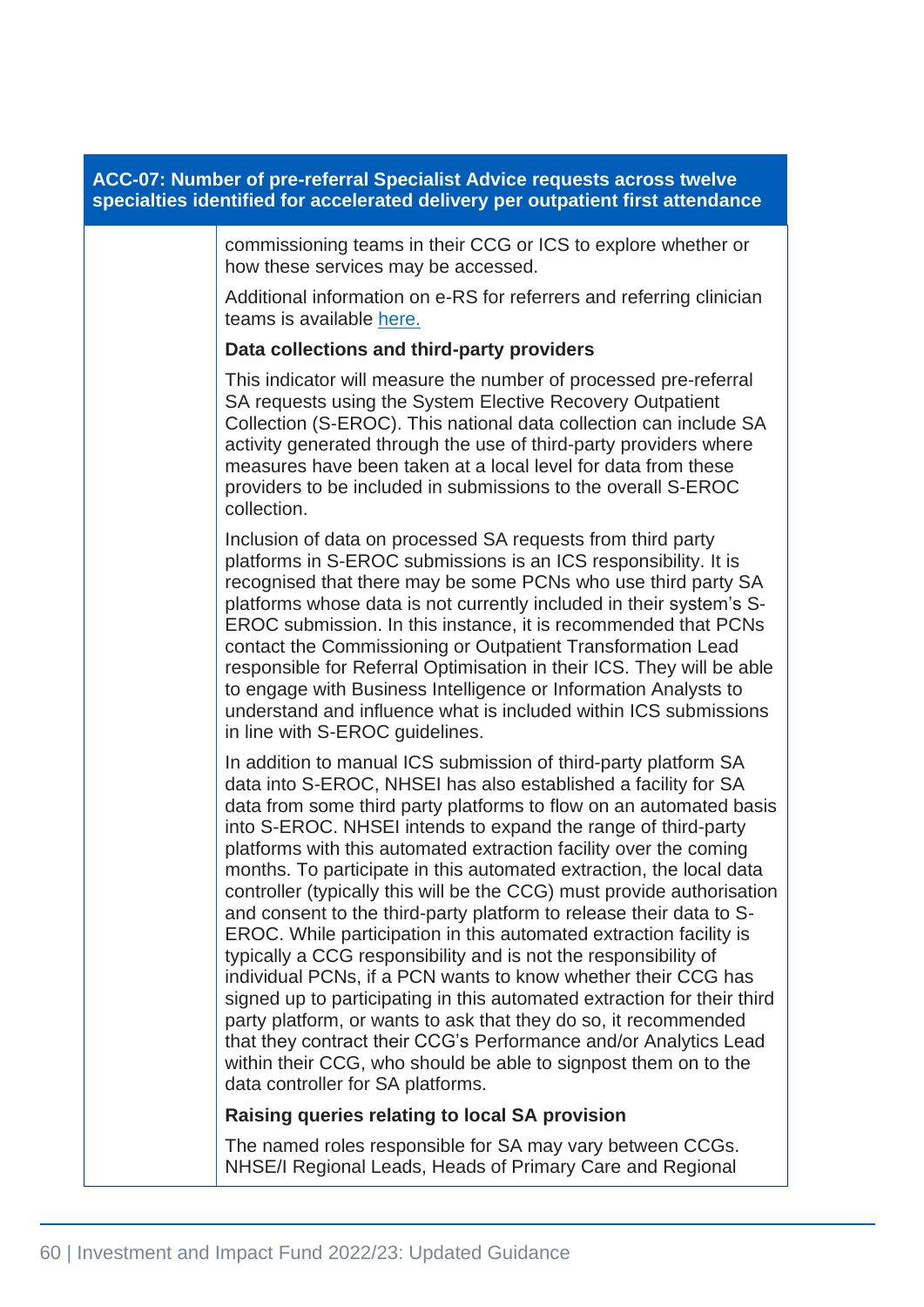| ACC-07: Number of pre-referral Specialist Advice requests across twelve<br>specialties identified for accelerated delivery per outpatient first attendance |                                                                                                                                                                                                                                                                                                                                                                                                                                                                                                                                                                                                                                                                     |  |
|------------------------------------------------------------------------------------------------------------------------------------------------------------|---------------------------------------------------------------------------------------------------------------------------------------------------------------------------------------------------------------------------------------------------------------------------------------------------------------------------------------------------------------------------------------------------------------------------------------------------------------------------------------------------------------------------------------------------------------------------------------------------------------------------------------------------------------------|--|
|                                                                                                                                                            | Leads for Referral Optimisation should all be able to support the<br>navigation of queries relating to SA to the relevant contacts.                                                                                                                                                                                                                                                                                                                                                                                                                                                                                                                                 |  |
|                                                                                                                                                            | Contact details for Regional Leads for Referral Optimisation can be<br>found through the Referral Optimisation Community of Practice,<br>accessible via FutureNHS.                                                                                                                                                                                                                                                                                                                                                                                                                                                                                                  |  |
|                                                                                                                                                            | <b>Guidance and further resources</b>                                                                                                                                                                                                                                                                                                                                                                                                                                                                                                                                                                                                                               |  |
|                                                                                                                                                            | More information and resources can also be found through the<br>Referral Optimisation Community of Practice portal, accessible via<br>FutureNHS.                                                                                                                                                                                                                                                                                                                                                                                                                                                                                                                    |  |
|                                                                                                                                                            | <b>Detailed data specification</b>                                                                                                                                                                                                                                                                                                                                                                                                                                                                                                                                                                                                                                  |  |
|                                                                                                                                                            | <b>Denominator</b><br>1.                                                                                                                                                                                                                                                                                                                                                                                                                                                                                                                                                                                                                                            |  |
|                                                                                                                                                            | Data source: Secondary User Services (SUS) Outpatient<br>$\bullet$                                                                                                                                                                                                                                                                                                                                                                                                                                                                                                                                                                                                  |  |
|                                                                                                                                                            | dataset<br>Count: Total number of outpatient first attendances across<br>$\bullet$<br>twelve specialties identified for accelerated delivery<br>(Cardiology, Dermatology, Gastroenterology, Gynaecology,<br>Neurology, Urology, Paediatrics, Endocrinology, Haematology,<br>Rheumatology, Respiratory, Ear, Nose and Throat).<br>Filters applied:<br>$\bullet$<br>[Administrative_Category] = 1 (NHS funded)<br>$\bullet$<br>[Attendance_Status] = 5, 6 (attended and was seen)<br>$\bullet$<br>[First_Attendance] = 1, 3 (first attendance)<br>$\bullet$<br>[Treatment_Function_Code] = 101, 301, 320, 330, 400, 502,<br>$\bullet$<br>120, 302, 303, 340, 410, 420 |  |
|                                                                                                                                                            | 2.<br><b>Numerator</b>                                                                                                                                                                                                                                                                                                                                                                                                                                                                                                                                                                                                                                              |  |
|                                                                                                                                                            | Data source: System Elective Recovery Outpatient Collection<br>(SEROC)<br>Count: Total reported processed requests for pre referral<br>$\bullet$<br>specialist advice across twelve specialties identified for<br>accelerated delivery<br><b>Filters applied</b><br>[Type of Referral Optimisation Interaction] = 01 (specialist<br>advice)<br>[Treatment Function Code for request] = 101, 301, 320, 330,<br>400, 502, 120, 302, 303, 340, 410, 420<br>[Request status] ≠ 02 (Still Open / Ongoing)<br>[Outcome of interaction] $\neq$ 40 (Rejected)                                                                                                               |  |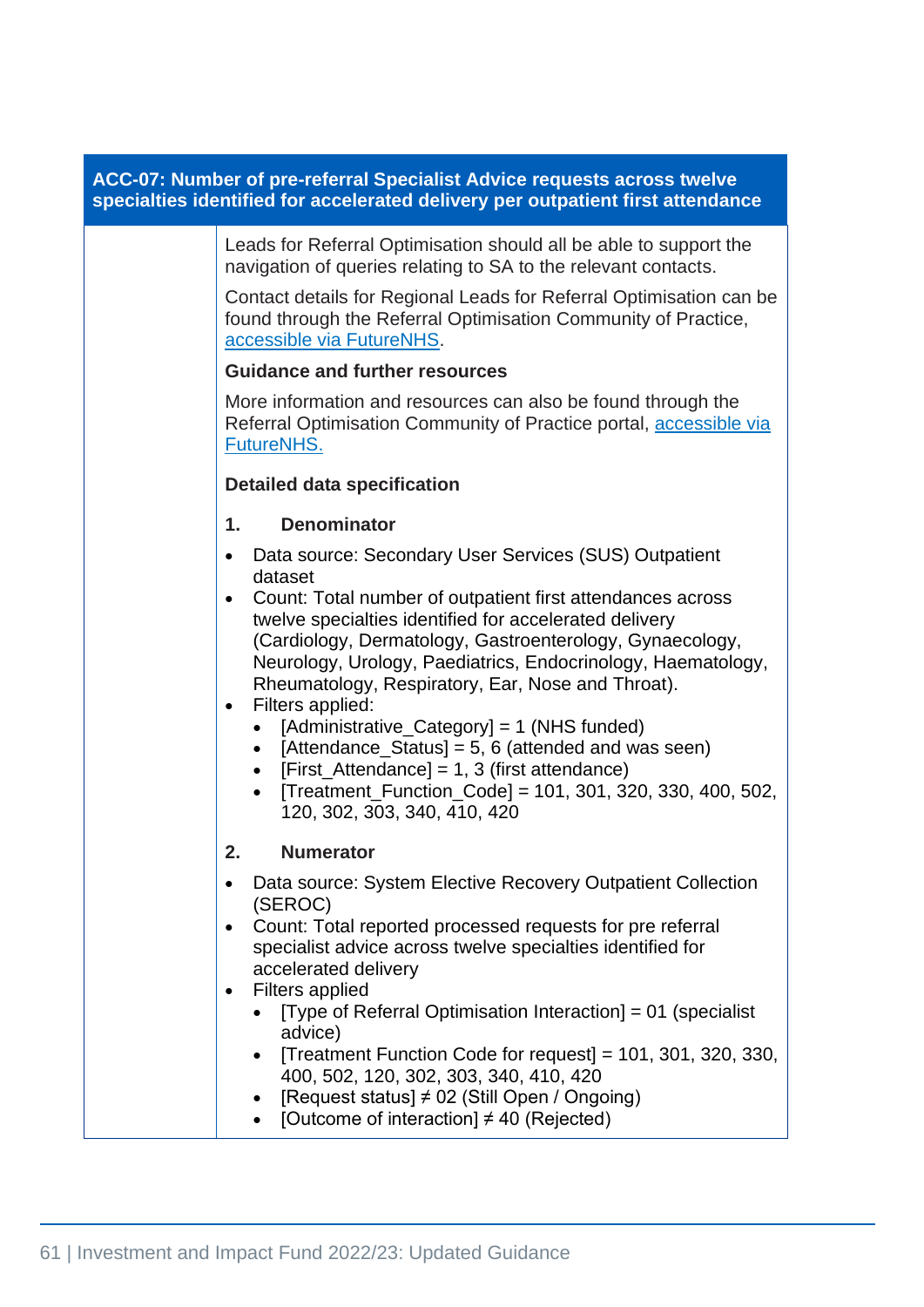| ACC-08: Percentage of patients whose time from booking to appointment<br>was two weeks or less |                                                                                                                                                                                                                                                                                                                                                                                                                                                                                                                                                                                                                                                 |
|------------------------------------------------------------------------------------------------|-------------------------------------------------------------------------------------------------------------------------------------------------------------------------------------------------------------------------------------------------------------------------------------------------------------------------------------------------------------------------------------------------------------------------------------------------------------------------------------------------------------------------------------------------------------------------------------------------------------------------------------------------|
| <b>Rationale for</b><br>inclusion                                                              | Improving access to general practice is one of the most significant<br>challenges facing primary care in England, with challenges<br>accessing GP appointments recognised as one of the reasons for<br>public dissatisfaction with the NHS. This indicator recognises<br>PCNs for increases in the percentage of patients whose time from<br>booking to appointment is two weeks or less. It will serve as a 'lead<br>in' to an updated indicator in the 2023/24 IIF which better enables<br>the measurement of the true excess wait time between booking<br>and appointment by introducing 'appointment exception reporting'<br>functionality. |
| <b>Indicator</b><br>type                                                                       | <b>Standard Quantitative</b>                                                                                                                                                                                                                                                                                                                                                                                                                                                                                                                                                                                                                    |
| <b>Running</b><br>period                                                                       | 1 April 2022 - 31 March 2023                                                                                                                                                                                                                                                                                                                                                                                                                                                                                                                                                                                                                    |
| <b>Denominator</b>                                                                             | Number of appointments delivered by the general practice under<br>eight national appointment categories <sup>6</sup>                                                                                                                                                                                                                                                                                                                                                                                                                                                                                                                            |
| <b>Numerator</b>                                                                               | Of the denominator, the number for which the time from booking to<br>appointment was two weeks (14 days) or less                                                                                                                                                                                                                                                                                                                                                                                                                                                                                                                                |
| <b>Prevalence</b><br>numerator                                                                 | Indicator denominator                                                                                                                                                                                                                                                                                                                                                                                                                                                                                                                                                                                                                           |
| <b>Exclusions</b>                                                                              | <b>None</b>                                                                                                                                                                                                                                                                                                                                                                                                                                                                                                                                                                                                                                     |
| <b>Personalised</b><br>care<br>adjustments                                                     | <b>None</b>                                                                                                                                                                                                                                                                                                                                                                                                                                                                                                                                                                                                                                     |
| <b>Desired</b><br>direction                                                                    | <b>Upwards</b>                                                                                                                                                                                                                                                                                                                                                                                                                                                                                                                                                                                                                                  |
| <b>Thresholds</b>                                                                              | 85% (LT), 90% (UT)                                                                                                                                                                                                                                                                                                                                                                                                                                                                                                                                                                                                                              |

<sup>&</sup>lt;sup>6</sup> General Consultation Acute; General Consultation Routine; Unplanned Clinical Activity; Clinical Triage; Walk-in; Home Visit; Care Home Visit; Care Related Encounter but does not fit into any other category.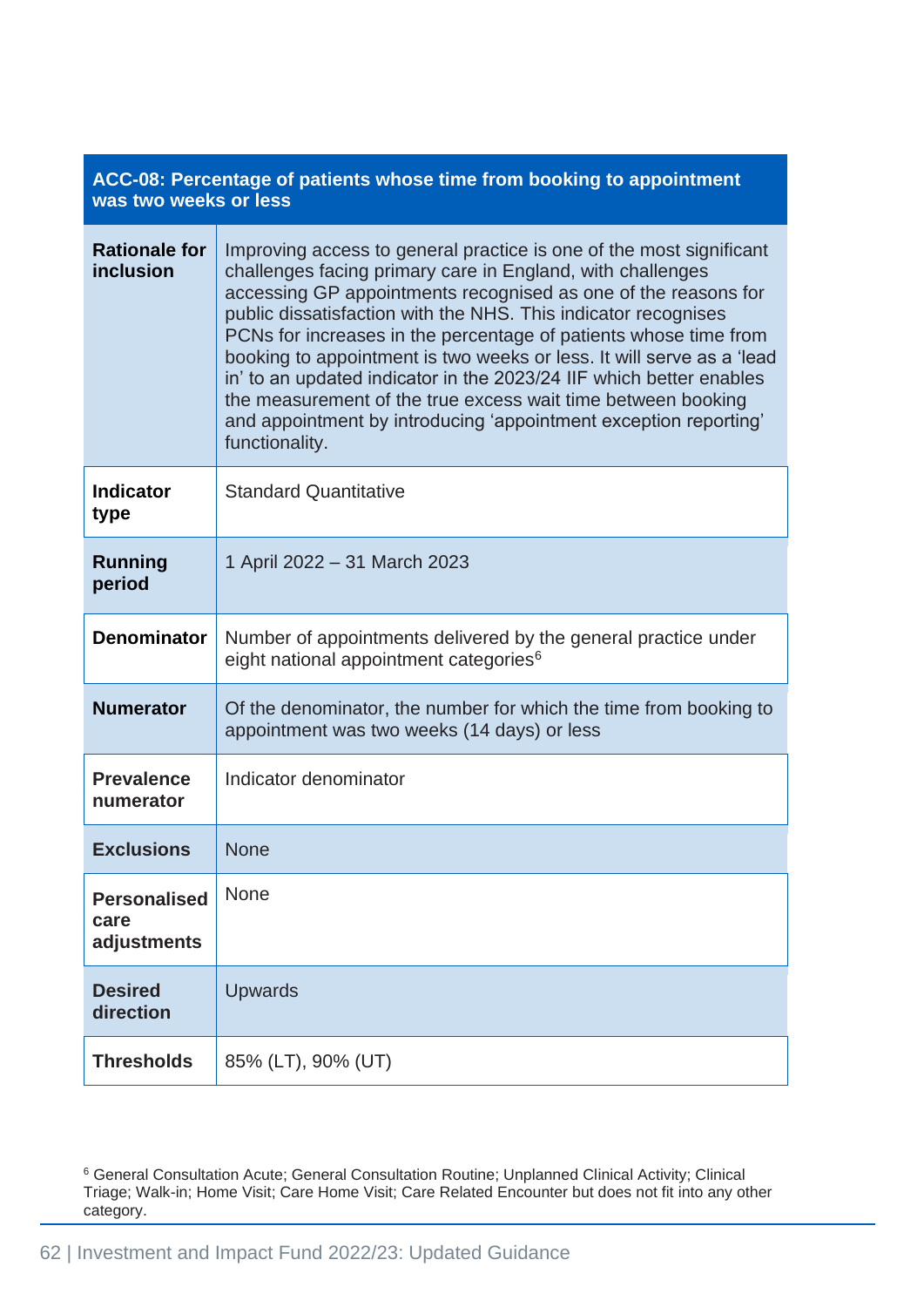| ACC-08: Percentage of patients whose time from booking to appointment<br>was two weeks or less |                                                                                                                                                                                                                                                                                                                                                                                                                                                                                                                                                                                                                                                                                                                                                                                                                                                                                                                                                                                                                                                                                                                                                                                                                                                                                                                                                                                                                                                                                                                                                                                                                                                                                                                                                |
|------------------------------------------------------------------------------------------------|------------------------------------------------------------------------------------------------------------------------------------------------------------------------------------------------------------------------------------------------------------------------------------------------------------------------------------------------------------------------------------------------------------------------------------------------------------------------------------------------------------------------------------------------------------------------------------------------------------------------------------------------------------------------------------------------------------------------------------------------------------------------------------------------------------------------------------------------------------------------------------------------------------------------------------------------------------------------------------------------------------------------------------------------------------------------------------------------------------------------------------------------------------------------------------------------------------------------------------------------------------------------------------------------------------------------------------------------------------------------------------------------------------------------------------------------------------------------------------------------------------------------------------------------------------------------------------------------------------------------------------------------------------------------------------------------------------------------------------------------|
| <b>Points</b>                                                                                  | 71                                                                                                                                                                                                                                                                                                                                                                                                                                                                                                                                                                                                                                                                                                                                                                                                                                                                                                                                                                                                                                                                                                                                                                                                                                                                                                                                                                                                                                                                                                                                                                                                                                                                                                                                             |
| Data source                                                                                    | GP Appointments Data (GPAD)                                                                                                                                                                                                                                                                                                                                                                                                                                                                                                                                                                                                                                                                                                                                                                                                                                                                                                                                                                                                                                                                                                                                                                                                                                                                                                                                                                                                                                                                                                                                                                                                                                                                                                                    |
| <b>Subject to</b><br>declaration?                                                              | Yes                                                                                                                                                                                                                                                                                                                                                                                                                                                                                                                                                                                                                                                                                                                                                                                                                                                                                                                                                                                                                                                                                                                                                                                                                                                                                                                                                                                                                                                                                                                                                                                                                                                                                                                                            |
| <b>Additional</b><br>information                                                               | Improving access to general practice is one of the most significant<br>challenges facing primary care in England, with challenges<br>accessing GP appointments long recognised as one of the reasons<br>for public dissatisfaction with the NHS. <sup>7</sup> At least three government<br>manifesto commitments - to deliver 50 million extra appointments<br>in general practice; deliver 6,000 new GPs; and deliver 26,000 new<br>clinicians in general practice via the Network Contract DES<br>Additional Roles Reimbursement Scheme – aim to tackle this<br>challenge.<br>In spite of being a high policy priority, there is not currently a robust<br>way of measuring progress in tackling some of the key ways that<br>that patients experience poor access to general practice – namely,<br>having to wait a long time for an appointment or to get through to<br>the GP practice on the phone. This indicator makes a start in<br>measuring the excess wait time between booking and appointment<br>in general practice, by rewarding PCNs for increases in the<br>percentage of patients with a time from booking to appointment of<br>two weeks or less.<br>GPAD includes a set of 17 national appointment categories which<br>enable one to distinguish between appointments for which patients<br>will frequently want the first available appointment (so that timely<br>availability is valued by the patient), and appointments such as<br>reviews and check-ups that are typically scheduled in advance.<br>ACC-08 only includes appointments mapped to national categories<br>in the former group, i.e.:<br><b>General Consultation Acute</b><br><b>General Consultation Routine</b><br><b>Unplanned Clinical Activity</b> |

<sup>7</sup> The 2021 GP Patient Survey results showed that 67% of patients were satisfied with the appointment times available to them, while 58.9% received an appointment at a time they wanted or sooner. While the results represent an increase relative to the 2020 results (when the corresponding results were 63% and 56.5% respectively), the fact remains that a third of survey respondents or more report an inability to obtain a timely appointment.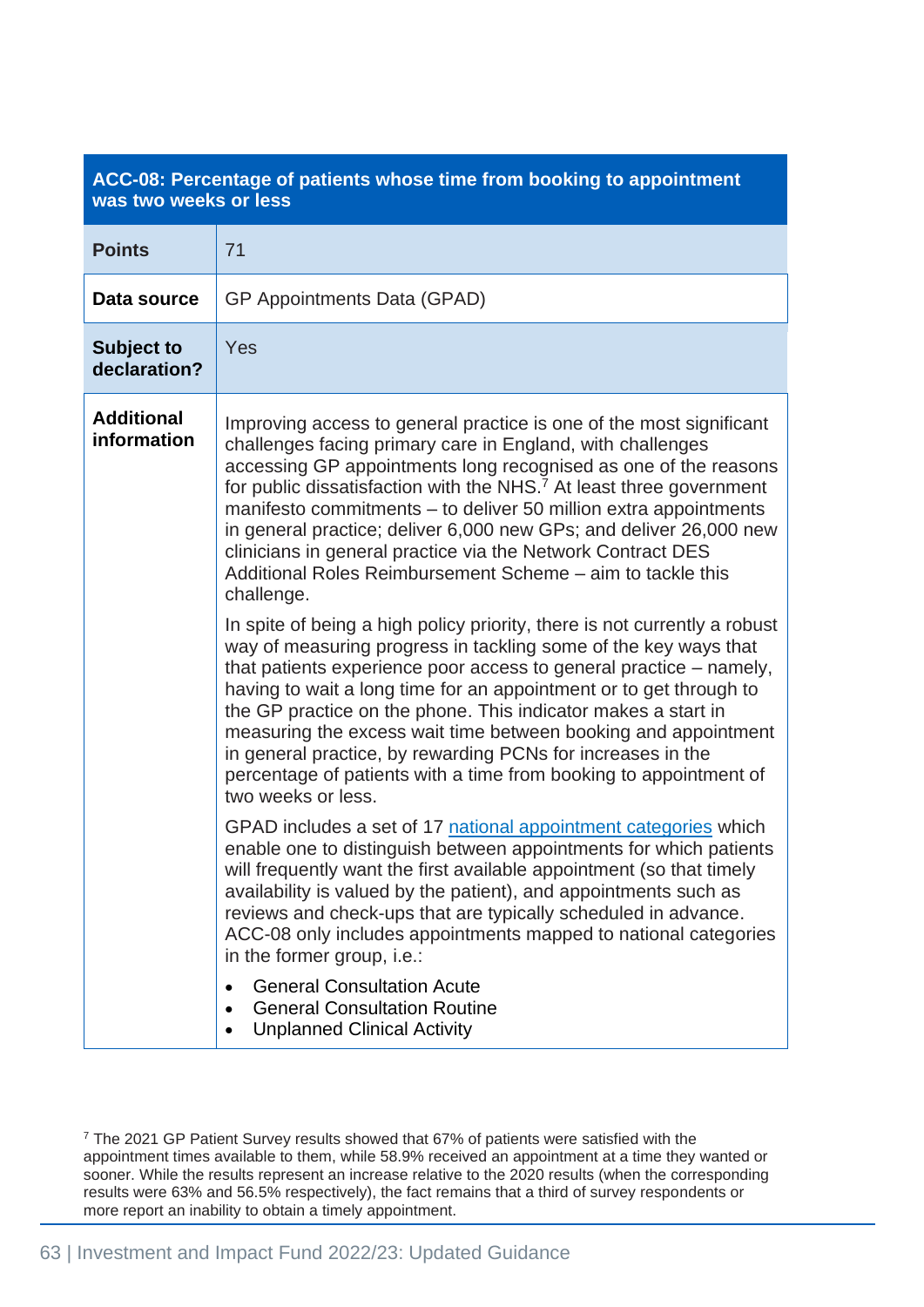| ACC-08: Percentage of patients whose time from booking to appointment<br>was two weeks or less |                                                                                                                                                                                                                                                                                                                                                                                                                                                                                                                                                                                                                                                                                                                                             |  |
|------------------------------------------------------------------------------------------------|---------------------------------------------------------------------------------------------------------------------------------------------------------------------------------------------------------------------------------------------------------------------------------------------------------------------------------------------------------------------------------------------------------------------------------------------------------------------------------------------------------------------------------------------------------------------------------------------------------------------------------------------------------------------------------------------------------------------------------------------|--|
|                                                                                                | <b>Clinical Triage</b><br>$\bullet$<br>Walk-in<br>$\bullet$<br><b>Home Visit</b><br><b>Care Home Visit</b><br>$\bullet$<br>Care Related Encounter but does not fit into any other<br>$\bullet$<br>category.                                                                                                                                                                                                                                                                                                                                                                                                                                                                                                                                 |  |
|                                                                                                | Any appointment mapped to one of the above eight national<br>categories is in scope of ACC-08, irrespective of:                                                                                                                                                                                                                                                                                                                                                                                                                                                                                                                                                                                                                             |  |
|                                                                                                | The mode (method) by which the appointment was delivered<br>$\bullet$<br>(e.g. face-to-face, telephone).<br>Whether the appointment is recorded as 'Attended', 'Booked',<br>$\bullet$<br>or 'Did Not Attend'.                                                                                                                                                                                                                                                                                                                                                                                                                                                                                                                               |  |
|                                                                                                | Are general practice waiting times still relevant in a post-<br>pandemic world?                                                                                                                                                                                                                                                                                                                                                                                                                                                                                                                                                                                                                                                             |  |
|                                                                                                | The way that general practice provides care and advice to patients<br>has changed dramatically in response to COVID-19, and some of<br>the positive innovations prompted by the pandemic – for example,<br>a greater focus on triage and online consultations – will become<br>enduring features of general practice.                                                                                                                                                                                                                                                                                                                                                                                                                       |  |
|                                                                                                | ACC-08 is intended to take account of these changes to general<br>practice. The <b>August 2020 definition</b> of an appointment (namely,<br>appointments are "discrete interactions between a health or care<br>professional and a patient, or a patient's representative")<br>encompasses both triage and online consultations, including<br>asynchronous communications such as a written exchange over an<br>app. Where these interactions are recorded in general practice<br>appointment books, and provided they occur within two weeks of<br>the patient making the request – which would presumably be the<br>case in the vast majority of instances – the interaction would be in<br>scope of ACC-08 and would count as 'success'. |  |
|                                                                                                | Measuring 'true waiting times' – introducing appointment<br>exception reporting                                                                                                                                                                                                                                                                                                                                                                                                                                                                                                                                                                                                                                                             |  |
|                                                                                                | There are at least two reasons why time from booking to<br>appointment might not capture 'true' waiting time for an<br>appointment in general practice (which might be defined as the<br>difference in time between when a patient wanted an appointment<br>and when they received one).                                                                                                                                                                                                                                                                                                                                                                                                                                                    |  |
|                                                                                                | 1. Some patients may explicitly request an appointment on a<br>defined future date, or express a preference concerning the<br>appointment that has the same effect. Alternatively, there may<br>be a clinically defined interval between encounters $-$ e.g. the<br>GP may say "come back and see me in four weeks".                                                                                                                                                                                                                                                                                                                                                                                                                        |  |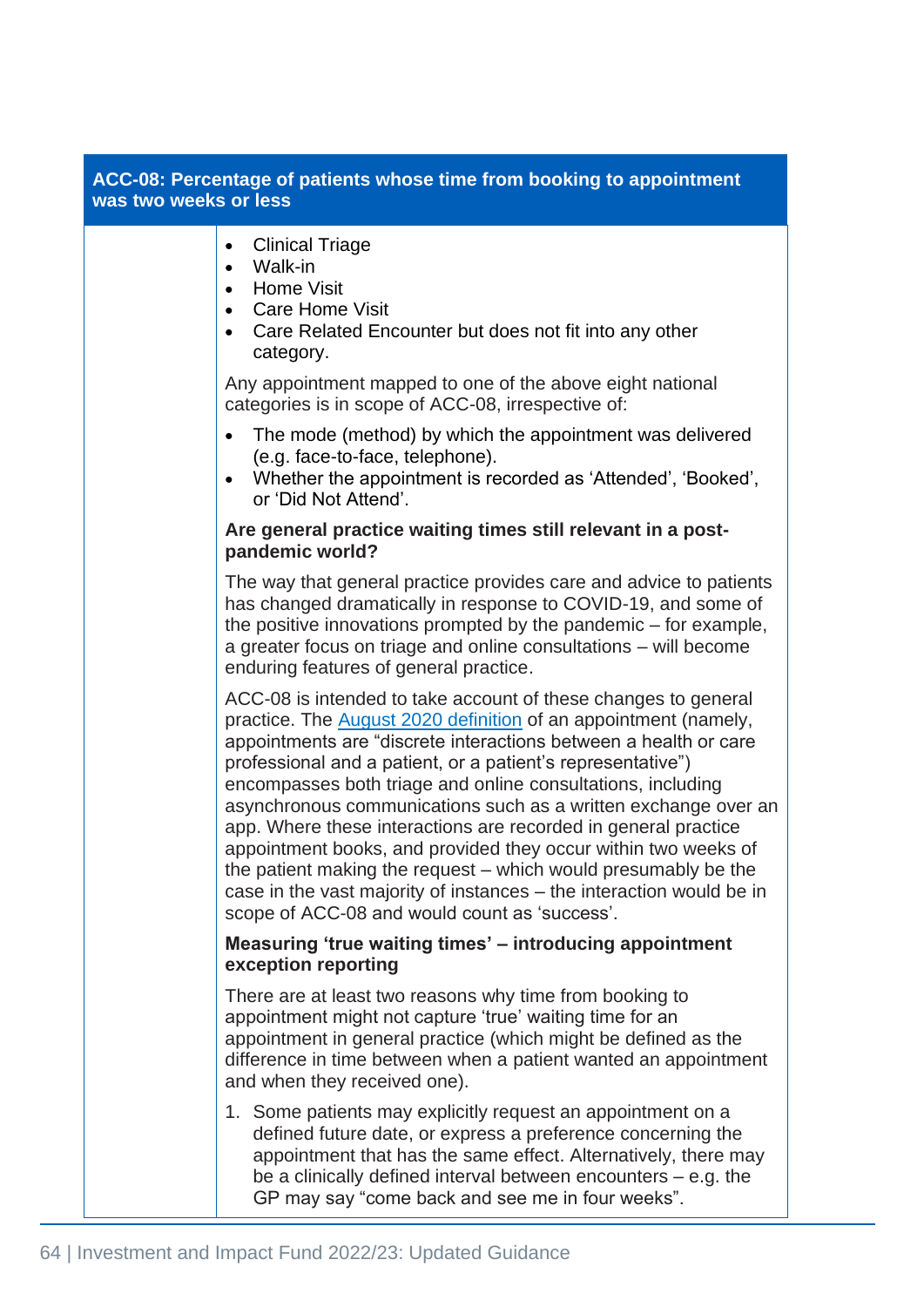## **ACC-08: Percentage of patients whose time from booking to appointment was two weeks or less**

2. Patients may struggle to make contact with their practice at the first time of asking (e.g. the telephone may be engaged), meaning that, even if they request the first available appointment, time from booking to appointment will underestimate the true length of time they waited.

To address the first point, which has the potential to negatively affect a PCN's achievement of this indicator, from 2023/24 a new system of appointment exception reporting will be introduced within GP IT systems. This will enable construction of a better measure of waiting times in general practice, by enabling restriction of attention to appointments for which time from booking to appointment is a better proxy for 'true' waiting time.

From 2023/24, if one of a number of extenuating circumstances is flagged as applying to an appointment (e.g. patient requests appointment on a defined future date more than two weeks in advance), that appointment will be omitted from ACC-08 if the time from booking to appointment is greater than two weeks. If on the other hand the time from booking to appointment is two weeks or less, the appointment would still be included in calculation of ACC-08 and would count as a success.

### **Thresholds**

In 2022/23, the thresholds for ACC-08 have been set at a relatively modest level – the lower threshold of 85% corresponds to the 20<sup>th</sup> percentile of current national performance, while the upper threshold of 90% corresponds to the 50<sup>th</sup> percentile (i.e. median performance). This means that PCNs will need to ensure that performance is at the currently median to earn all available points.

The 2022/23 thresholds provide ample headroom for PCNs to continue to book appointments more than two weeks in advance if there are no appointments available in the next two weeks, if the patient requests an appointment in the future, or if there is a clinically indicated interval between appointments. PCNs should continue to make appointments available more than two weeks in advance, and should continue to book patients into these appointments where it is in the patient's best interests to do so. Commissioners are expected to closely monitor the rollout of this indicator to ensure that practices are not closing their appointment books more than two weeks in advance, as part of their assurance that general practice is meeting their contractual requirements.

From 2023/24, when appointment exception reporting functionality is introduced in GP IT systems, this indicator will revert to the thresholds originally announced in [August 2021](https://www.england.nhs.uk/wp-content/uploads/2021/08/B0828-iii-annex-b-investment-and-impact-fund-21-22-22-23.pdf) – i.e. a lower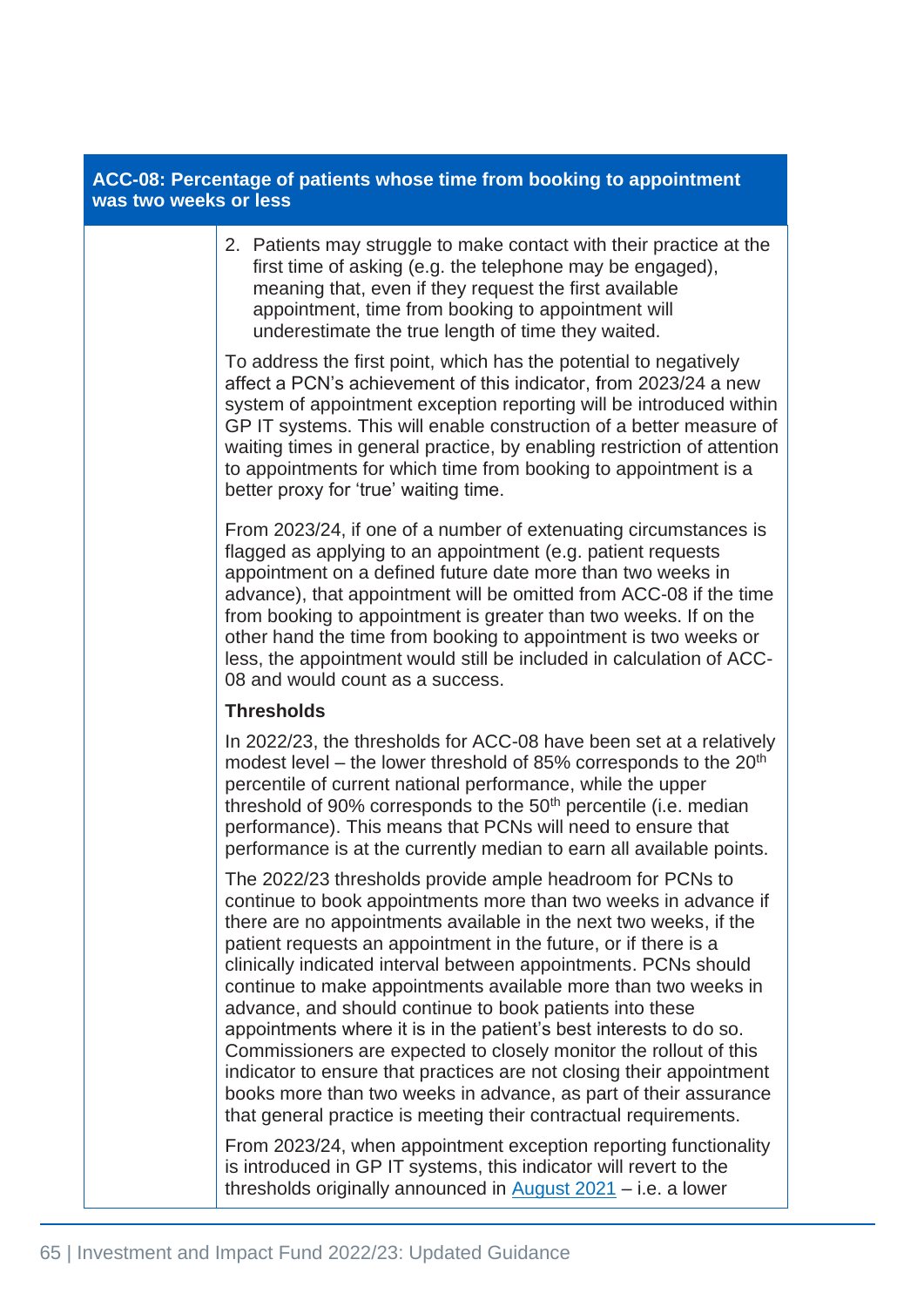| ACC-08: Percentage of patients whose time from booking to appointment<br>was two weeks or less |                                                                                                                                                                                                                                                                          |
|------------------------------------------------------------------------------------------------|--------------------------------------------------------------------------------------------------------------------------------------------------------------------------------------------------------------------------------------------------------------------------|
|                                                                                                | threshold of 90% and an upper threshold of 98%. These more<br>ambitious thresholds reflect the view that, unless one of the five<br>above grounds for exception reporting applies, every patient whose<br>needs would best be met by an appointment in general practice, |

should receive that appointment within two weeks.

| ACC-09: Number of referrals to the Community Pharmacist Consultation<br><b>Service per registered patient</b> |                                                                                                                                                                                                                                                                                                                                                                                                        |
|---------------------------------------------------------------------------------------------------------------|--------------------------------------------------------------------------------------------------------------------------------------------------------------------------------------------------------------------------------------------------------------------------------------------------------------------------------------------------------------------------------------------------------|
| <b>Rationale for</b><br>inclusion                                                                             | The NHS Community Pharmacist Consultation Service (CPCS)<br>was launched by NHSEI in 2019. Under the CPCS, practices can<br>refer patients with a minor illness for a same day appointment with<br>a community pharmacist. CPCS supports improved access to<br>services, utilises the skills and medicines knowledge of<br>pharmacists, and provides convenient treatment close to patients'<br>homes. |
| <b>Indicator</b><br>type                                                                                      | <b>Binary Quantitative</b>                                                                                                                                                                                                                                                                                                                                                                             |
| <b>Running</b><br>period                                                                                      | 1 April 2022 - 31 March 2023                                                                                                                                                                                                                                                                                                                                                                           |
| <b>Denominator</b>                                                                                            | Total number of registered patients                                                                                                                                                                                                                                                                                                                                                                    |
| <b>Numerator</b>                                                                                              | Number of referrals to the Community Pharmacist Consultation<br>Service for patients in the denominator                                                                                                                                                                                                                                                                                                |
| <b>Prevalence</b><br>numerator                                                                                | Indicator denominator                                                                                                                                                                                                                                                                                                                                                                                  |
| <b>Exclusions</b>                                                                                             | N/A                                                                                                                                                                                                                                                                                                                                                                                                    |
| <b>Personalised</b><br>care<br>adjustments                                                                    | N/A                                                                                                                                                                                                                                                                                                                                                                                                    |
| <b>Desired</b><br>direction                                                                                   | <b>Upwards</b>                                                                                                                                                                                                                                                                                                                                                                                         |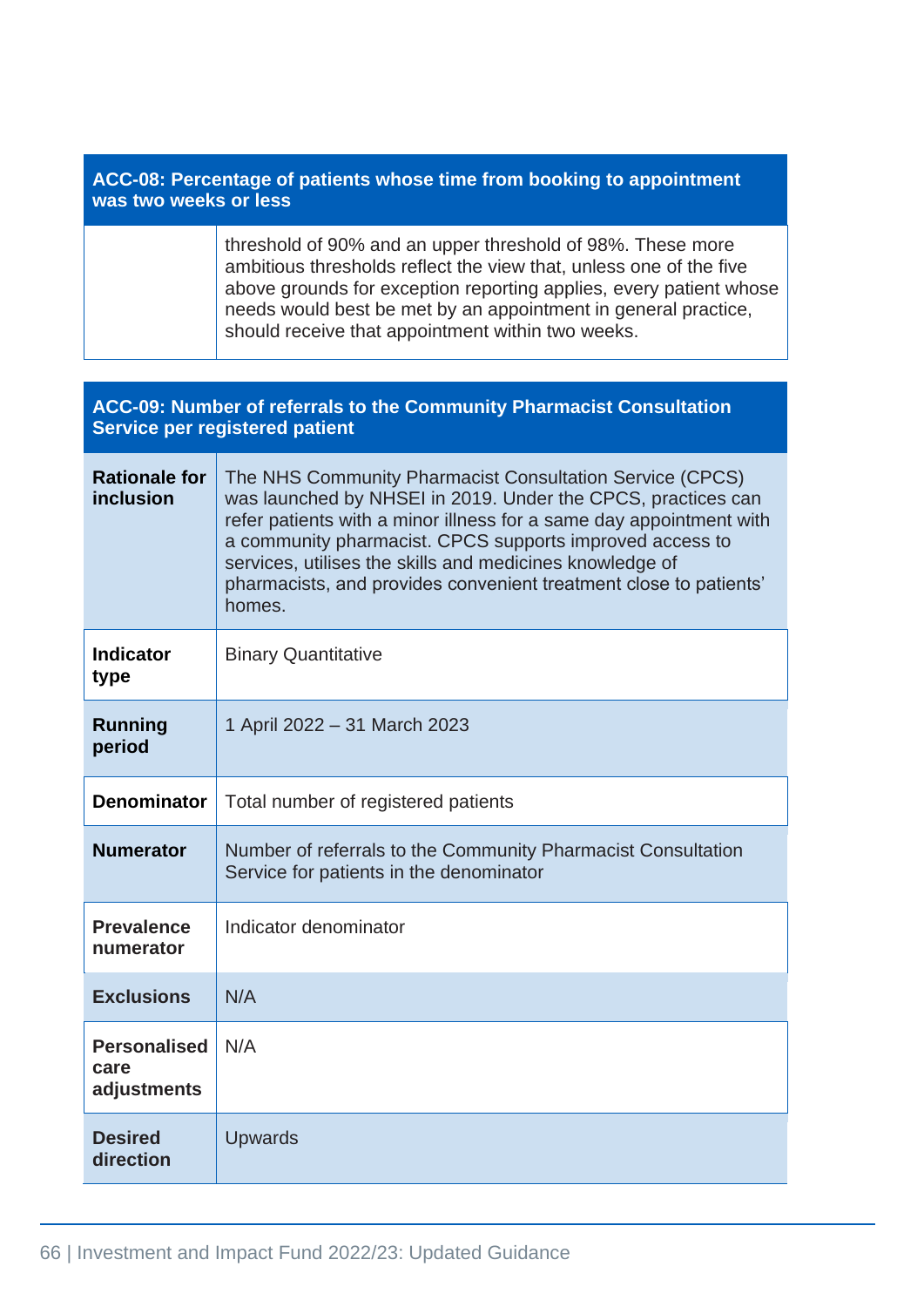# **ACC-09: Number of referrals to the Community Pharmacist Consultation Service per registered patient**

| <b>Thresholds</b>                 | 0.034 (single threshold)                                                                                                                                                                                                                                                                                                                                                                                                                                                                                                                                                                                                                                                                                                                                                                                                                                                                                                                                                                                                                                                                                                                                                                                                                                                                                                                                                                                                                                                                                                                                                                                                                                                                                             |
|-----------------------------------|----------------------------------------------------------------------------------------------------------------------------------------------------------------------------------------------------------------------------------------------------------------------------------------------------------------------------------------------------------------------------------------------------------------------------------------------------------------------------------------------------------------------------------------------------------------------------------------------------------------------------------------------------------------------------------------------------------------------------------------------------------------------------------------------------------------------------------------------------------------------------------------------------------------------------------------------------------------------------------------------------------------------------------------------------------------------------------------------------------------------------------------------------------------------------------------------------------------------------------------------------------------------------------------------------------------------------------------------------------------------------------------------------------------------------------------------------------------------------------------------------------------------------------------------------------------------------------------------------------------------------------------------------------------------------------------------------------------------|
| <b>Points</b>                     | 27                                                                                                                                                                                                                                                                                                                                                                                                                                                                                                                                                                                                                                                                                                                                                                                                                                                                                                                                                                                                                                                                                                                                                                                                                                                                                                                                                                                                                                                                                                                                                                                                                                                                                                                   |
| Data source                       | <b>General Practice Extraction Service (GPES)</b>                                                                                                                                                                                                                                                                                                                                                                                                                                                                                                                                                                                                                                                                                                                                                                                                                                                                                                                                                                                                                                                                                                                                                                                                                                                                                                                                                                                                                                                                                                                                                                                                                                                                    |
| <b>Subject to</b><br>declaration? | Yes                                                                                                                                                                                                                                                                                                                                                                                                                                                                                                                                                                                                                                                                                                                                                                                                                                                                                                                                                                                                                                                                                                                                                                                                                                                                                                                                                                                                                                                                                                                                                                                                                                                                                                                  |
| <b>Additional</b><br>information  | <b>Coding</b><br>Two new SNOMED codes have been created for practices to use<br>when they have offered to refer a patient to the CPCS:<br>1362511000000107   Referral to Community Pharmacist<br>$\bullet$<br><b>Consultation Service</b><br>1362521000000101   Referral to Community Pharmacist<br>$\bullet$<br><b>Consultation Service refused</b><br>The numerator of ACC-09 will count the number of times the first<br>code (1362511000000107) is applied to the records of registered<br>patients.<br><b>Activity</b><br>The activity level called for by this indicator has been set at a<br>minimal level, as its purpose is to demonstrate that practices in<br>the PCN have a functioning referral pathway to community<br>pharmacy under the CPCS. As such, this IIF indicator is based on<br>a single activity threshold for CPCS referrals - this threshold has<br>been set at a modest level, corresponding to 0.65 CPCS referrals<br>per 1000 registered patients per week.<br><b>Further support and resources</b><br>Additional practice support is available nationally (between March<br>and June 2022) to engage directly with practices and PCNs on the<br>implementation of referrals to CPCS. Regional CPCS team contact<br>information and other resources for general practice, PCN and<br>pharmacy staff can be found here.<br><b>NHSEI Pharmacy Integration Fund website: CPCS resources</b><br>The Toolkit for pharmacy staff provides a practical guide on<br>$\bullet$<br>providing the NHS CPCS service.<br>The GP/PCN toolkit provides a practical guide to implementing<br>$\bullet$<br>the minor illness referral pathway from general practice to<br>community pharmacy via CPCS. |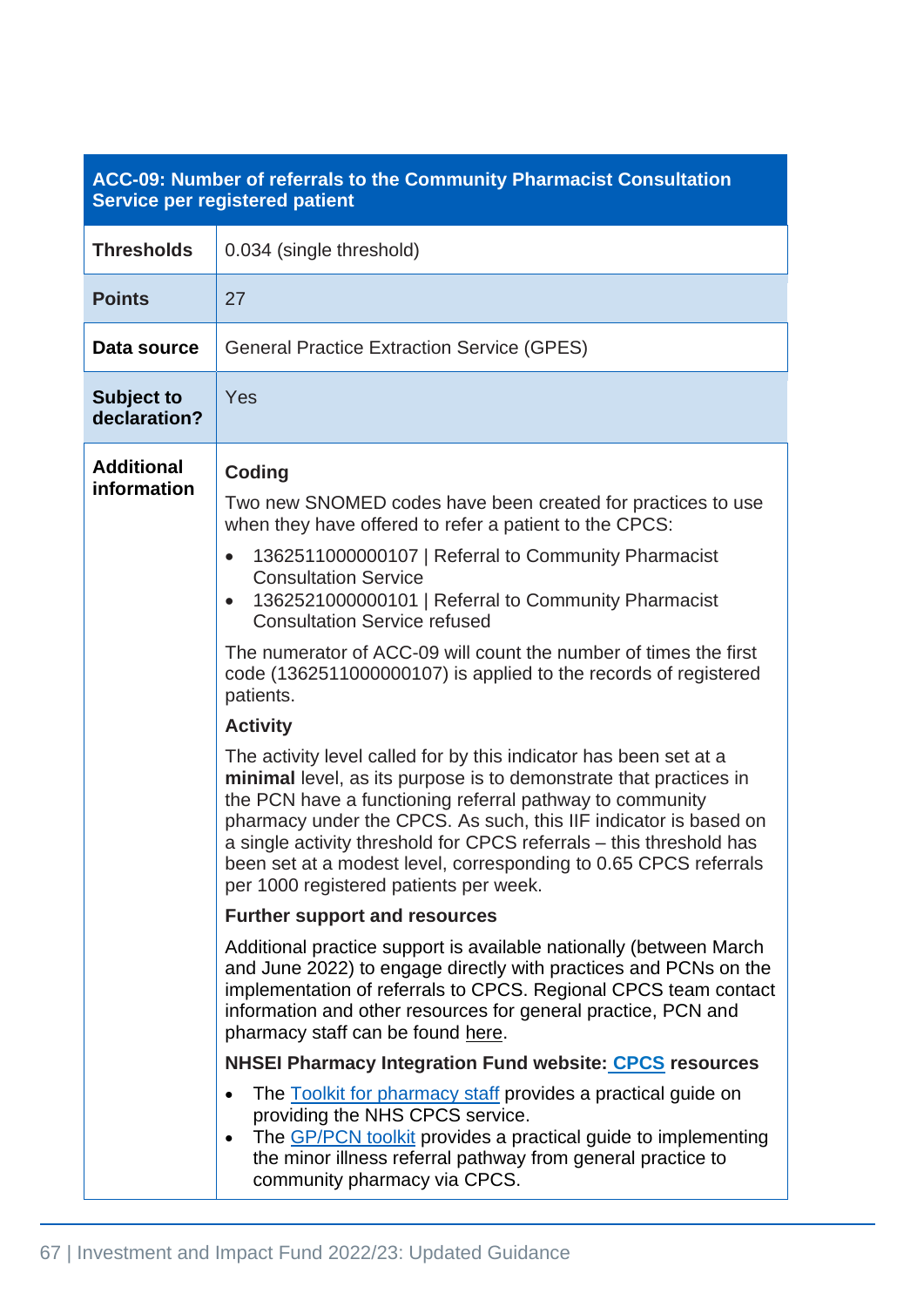| ACC-09: Number of referrals to the Community Pharmacist Consultation<br>Service per registered patient |                                                                                                                                                                                                                                                                                     |
|--------------------------------------------------------------------------------------------------------|-------------------------------------------------------------------------------------------------------------------------------------------------------------------------------------------------------------------------------------------------------------------------------------|
|                                                                                                        | This briefing note explains how the GP referral pathway works<br>and how to implement it in PCNs and practices.<br>The full CPCS service specification is available here: Advanced<br>$\bullet$<br>Service Specification - NHS Community Pharmacist<br><b>Consultation Service.</b> |

# Structured medication reviews and medicines optimisation area

4.7 Indicators in this area focus on structured medication reviews, a National Institute for Health and Care Excellence (NICE) approved clinical intervention that help people who have complex or problematic polypharmacy.

| SMR-01A: Percentage of patients at risk of harm due to medication errors<br>who received a Structured Medication Review |                                                                                                                                                                                                                                                                                                                                                                                                                                                                                                                                                                |
|-------------------------------------------------------------------------------------------------------------------------|----------------------------------------------------------------------------------------------------------------------------------------------------------------------------------------------------------------------------------------------------------------------------------------------------------------------------------------------------------------------------------------------------------------------------------------------------------------------------------------------------------------------------------------------------------------|
| <b>Rationale for</b><br>inclusion                                                                                       | SMR-01 recognises PCNs for delivering structured medication<br>reviews (SMRs) to patients in priority cohorts. SMRs are a<br>comprehensive clinical review of a patient's medicines and detailed<br>aspects of their health. They are delivered by facilitating shared<br>decision-making conversations with patients aimed at ensuring that<br>their medication is working well for them.                                                                                                                                                                     |
| <b>Indicator</b><br>type                                                                                                | <b>Standard Quantitative</b>                                                                                                                                                                                                                                                                                                                                                                                                                                                                                                                                   |
| <b>Running</b><br>period                                                                                                | 1 April 2022 – 31 March 2023                                                                                                                                                                                                                                                                                                                                                                                                                                                                                                                                   |
| <b>Denominator</b>                                                                                                      | Total number of patients at risk of harm due to medication errors,<br>as defined by any of the following:<br>Patients aged 65 or over prescribed an oral NSAID and not<br>prescribed a gastroprotective.<br>Patients aged 18 or over with a history of peptic ulceration<br>$\bullet$<br>prescribed an oral NSAID<br>Patients aged 18 or over with a history of peptic ulceration<br>$\bullet$<br>prescribed an anti-platelet<br>Patients aged 18 or over prescribed both an oral anticoagulant<br>$\bullet$<br>and an oral NSAID within 28 days of each other |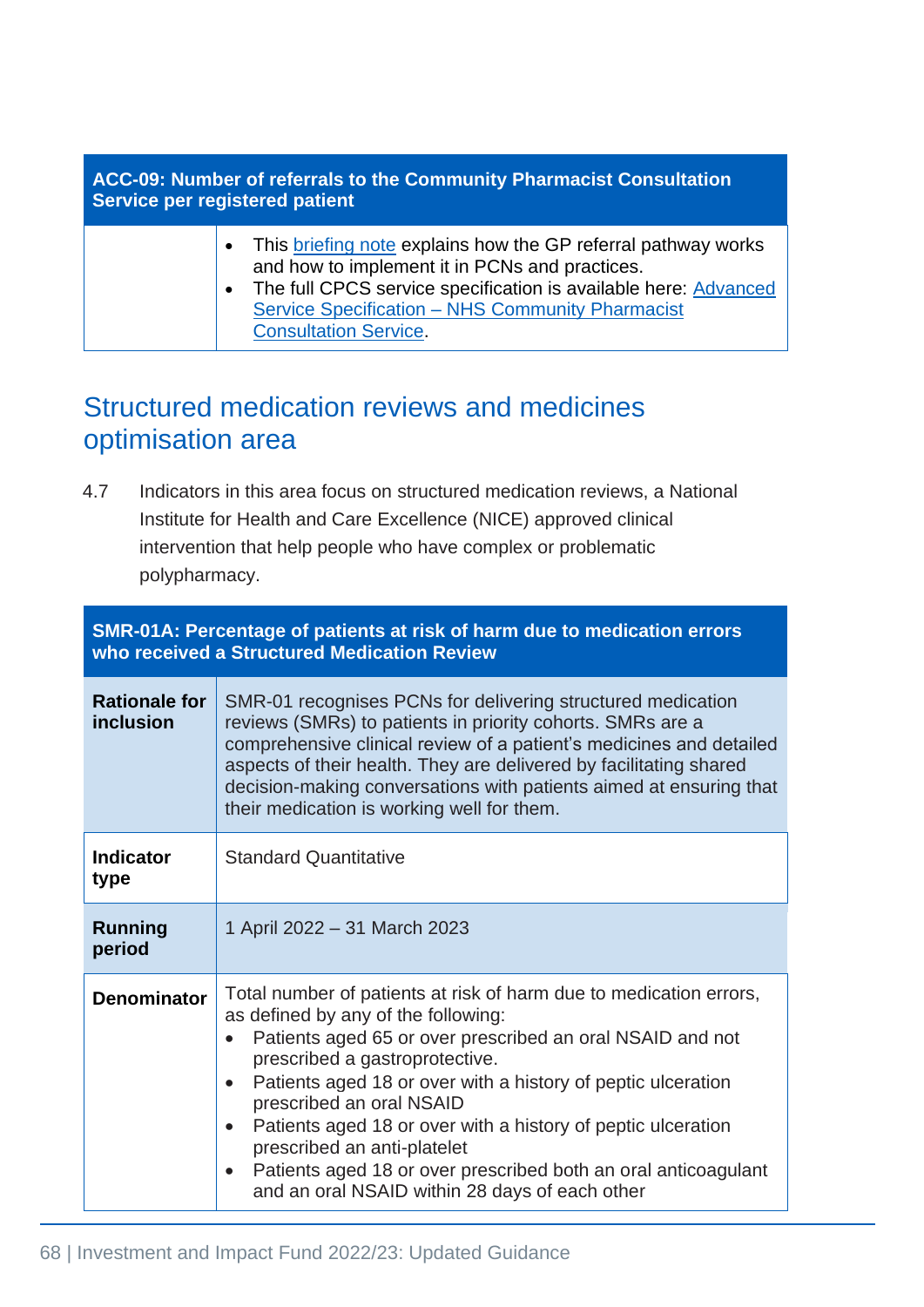| SMR-01A: Percentage of patients at risk of harm due to medication errors<br>who received a Structured Medication Review |                                                                                                                                                                                                                                                                                                                                                                                                                                                                                                                                                                                                                                   |  |
|-------------------------------------------------------------------------------------------------------------------------|-----------------------------------------------------------------------------------------------------------------------------------------------------------------------------------------------------------------------------------------------------------------------------------------------------------------------------------------------------------------------------------------------------------------------------------------------------------------------------------------------------------------------------------------------------------------------------------------------------------------------------------|--|
|                                                                                                                         | Patients aged 18 or over prescribed both an oral anticoagulant<br>$\bullet$<br>and an anti-platelet within 28 days of each other.<br>Patients aged 18 or over prescribed both an aspirin and<br>$\bullet$<br>another type of anti-platelet within 28 days of each other<br>Patients aged 18 or over with an unresolved heart failure<br>$\bullet$<br>diagnosis prescribed an oral NSAID.<br>Patients aged 18 or over with an eGFR of less than 45ml per<br>$\bullet$<br>minute prescribed an oral NSAID.<br>Patients aged 18 or over with an unresolved asthma diagnosis<br>$\bullet$<br>prescribed a non-selective beta-blocker. |  |
| <b>Numerator</b>                                                                                                        | Of the denominator, the number who received at least one<br><b>Structured Medication Review</b>                                                                                                                                                                                                                                                                                                                                                                                                                                                                                                                                   |  |
| <b>Prevalence</b><br>numerator                                                                                          | Indicator denominator                                                                                                                                                                                                                                                                                                                                                                                                                                                                                                                                                                                                             |  |
| <b>Exclusions</b>                                                                                                       | N/A                                                                                                                                                                                                                                                                                                                                                                                                                                                                                                                                                                                                                               |  |
| <b>Personalised</b><br>care<br>adjustments                                                                              | 1. Patient is receiving end of life care (intervention clinically<br>unsuitable)<br>The patient has chosen not to receive the intervention<br>2.<br>described in the indicator                                                                                                                                                                                                                                                                                                                                                                                                                                                    |  |
| <b>Desired</b><br>direction                                                                                             | <b>Upwards</b>                                                                                                                                                                                                                                                                                                                                                                                                                                                                                                                                                                                                                    |  |
| <b>Thresholds</b>                                                                                                       | 44% (LT); 62% (UT)                                                                                                                                                                                                                                                                                                                                                                                                                                                                                                                                                                                                                |  |
| <b>Points</b>                                                                                                           | 26                                                                                                                                                                                                                                                                                                                                                                                                                                                                                                                                                                                                                                |  |
| Data source                                                                                                             | <b>General Practice Extraction Service (GPES)</b>                                                                                                                                                                                                                                                                                                                                                                                                                                                                                                                                                                                 |  |
| <b>Subject to</b><br>declaration?                                                                                       | Yes                                                                                                                                                                                                                                                                                                                                                                                                                                                                                                                                                                                                                               |  |
| <b>Additional</b><br>information                                                                                        | Links to resources and further guidance<br><b>Network Contract DES: Structured Medication Review</b><br>$\bullet$<br>Guidance<br>Royal Pharmaceutical Society: Polypharmacy best practice<br>$\bullet$<br>guide                                                                                                                                                                                                                                                                                                                                                                                                                   |  |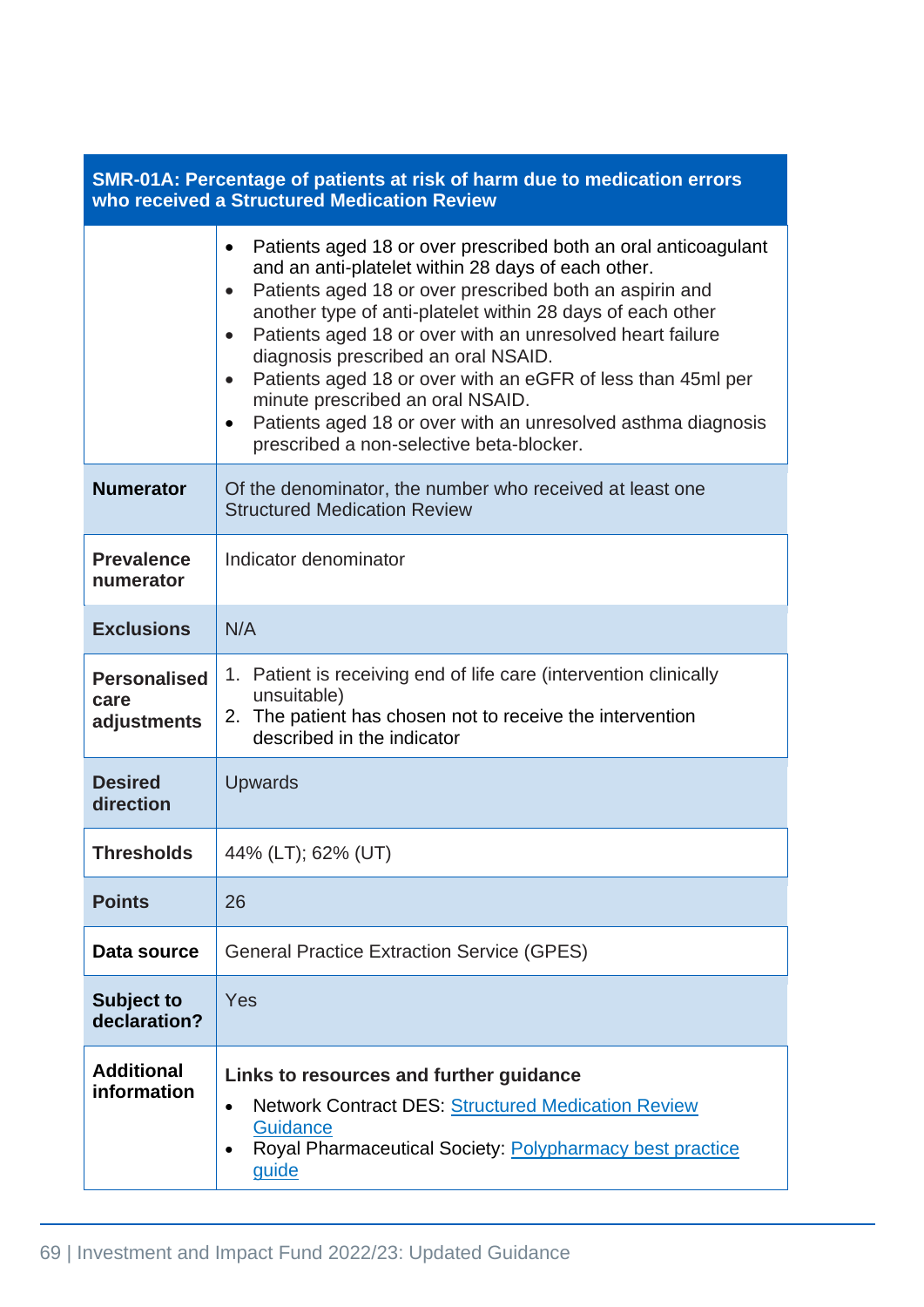| SMR-01A: Percentage of patients at risk of harm due to medication errors<br>who received a Structured Medication Review |                                                                                                                                                                                                                                                                                                                                                                                            |  |
|-------------------------------------------------------------------------------------------------------------------------|--------------------------------------------------------------------------------------------------------------------------------------------------------------------------------------------------------------------------------------------------------------------------------------------------------------------------------------------------------------------------------------------|--|
|                                                                                                                         | SMR Principles – NHS England Pharmacy Integration<br>$\bullet$<br>Programme - FutureNHS Collaboration Platform<br><b>Shared Decision Making guidance:</b><br><b>NICE</b><br><b>Keele University SDM Package</b><br><b>CPPE Training</b><br>$\bullet$                                                                                                                                       |  |
| SMR-01B: Percentage of patients living with severe frailty who received a<br><b>Structured Medication Review</b>        |                                                                                                                                                                                                                                                                                                                                                                                            |  |
| <b>Rationale for</b><br>inclusion                                                                                       | SMR-01 recognises PCNs for delivering structured medication<br>reviews (SMRs) to patients in priority cohorts. SMRs are a<br>comprehensive clinical review of a patient's medicines and detailed<br>aspects of their health. They are delivered by facilitating shared<br>decision-making conversations with patients aimed at ensuring that<br>their medication is working well for them. |  |
| <b>Indicator</b><br>type                                                                                                | <b>Standard Quantitative</b>                                                                                                                                                                                                                                                                                                                                                               |  |
| <b>Running</b><br>period                                                                                                | 1 April 2022 - 31 March 2023                                                                                                                                                                                                                                                                                                                                                               |  |
| <b>Denominator</b>                                                                                                      | Number of patients living with severe frailty.                                                                                                                                                                                                                                                                                                                                             |  |
| <b>Numerator</b>                                                                                                        | Of the denominator, the number who received at least one<br><b>Structured Medication Review</b>                                                                                                                                                                                                                                                                                            |  |
| <b>Prevalence</b><br>numerator                                                                                          | Indicator denominator                                                                                                                                                                                                                                                                                                                                                                      |  |
| <b>Exclusions</b>                                                                                                       | N/A                                                                                                                                                                                                                                                                                                                                                                                        |  |
| <b>Personalised</b><br>care<br>adjustments                                                                              | 1. Patient is receiving end of life care (intervention clinically<br>unsuitable)<br>The patient has chosen not to receive the intervention<br>2.<br>described in the indicator                                                                                                                                                                                                             |  |
| <b>Desired</b><br>direction                                                                                             | Upwards                                                                                                                                                                                                                                                                                                                                                                                    |  |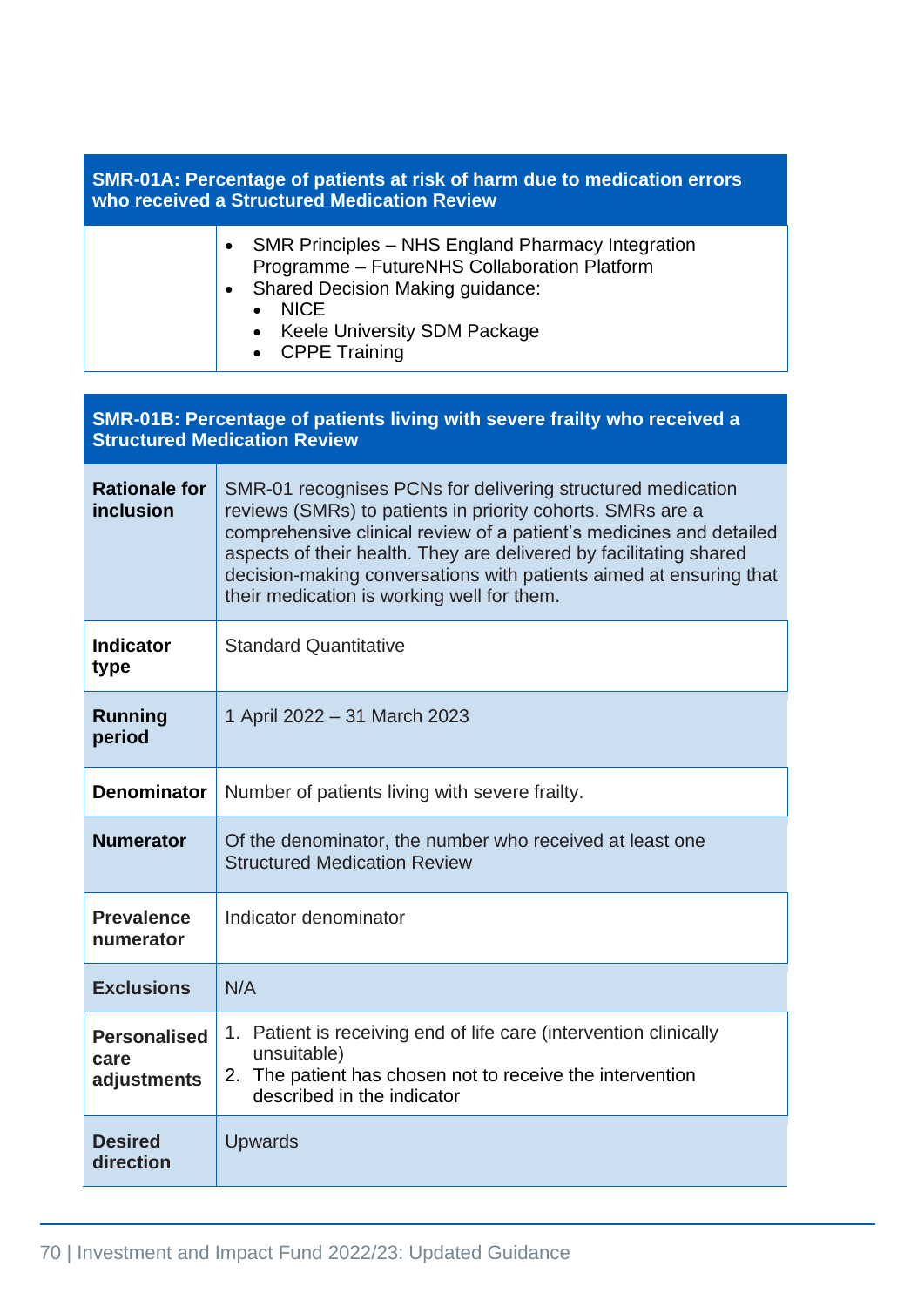## **SMR-01B: Percentage of patients living with severe frailty who received a Structured Medication Review**

| <b>Thresholds</b>                 | 44% (LT); 62% (UT)                                                                                                  |
|-----------------------------------|---------------------------------------------------------------------------------------------------------------------|
| <b>Points</b>                     | 9                                                                                                                   |
| Data source                       | <b>General Practice Extraction Service (GPES)</b>                                                                   |
| <b>Subject to</b><br>declaration? | Yes                                                                                                                 |
| <b>Additional</b><br>information  | See SMR-01A Additional Information for links to resources and<br>further guidance on structured medication reviews. |

**SMR-01C: Percentage of patients using potentially addictive medicines who received a Structured Medication Review**

| <b>Rationale for</b><br>inclusion | SMR-01 recognises PCNs for delivering structured medication<br>reviews (SMRs) to patients in priority cohorts. SMRs are a<br>comprehensive clinical review of a patient's medicines and detailed<br>aspects of their health. They are delivered by facilitating shared<br>decision-making conversations with patients aimed at ensuring that<br>their medication is working well for them.                                                                                                                                                       |
|-----------------------------------|--------------------------------------------------------------------------------------------------------------------------------------------------------------------------------------------------------------------------------------------------------------------------------------------------------------------------------------------------------------------------------------------------------------------------------------------------------------------------------------------------------------------------------------------------|
| <b>Indicator</b><br>type          | <b>Standard Quantitative</b>                                                                                                                                                                                                                                                                                                                                                                                                                                                                                                                     |
| <b>Running</b><br>period          | 1 April 2022 – 31 March 2023                                                                                                                                                                                                                                                                                                                                                                                                                                                                                                                     |
| <b>Denominator</b>                | Total number of patients using potentially addictive medicines,<br>defined as patients falling into either one or both of the following<br>sub-cohorts:<br>Cohort 1: Patients with 2 or more prescriptions over a 3-month<br>$\bullet$<br>period for any of the following four classes of medicine:<br>a. Gabapentinoids.<br>b. Benzodiazepines.<br>c. Z-drugs.<br>d. Any oral or transdermal opioid other than:<br>i. Weak opioids (Codeine, Dihydrocodeine, Meptazinol).<br>Heroin substitutes (including Methadone,<br>ii.<br>Buprenorphine). |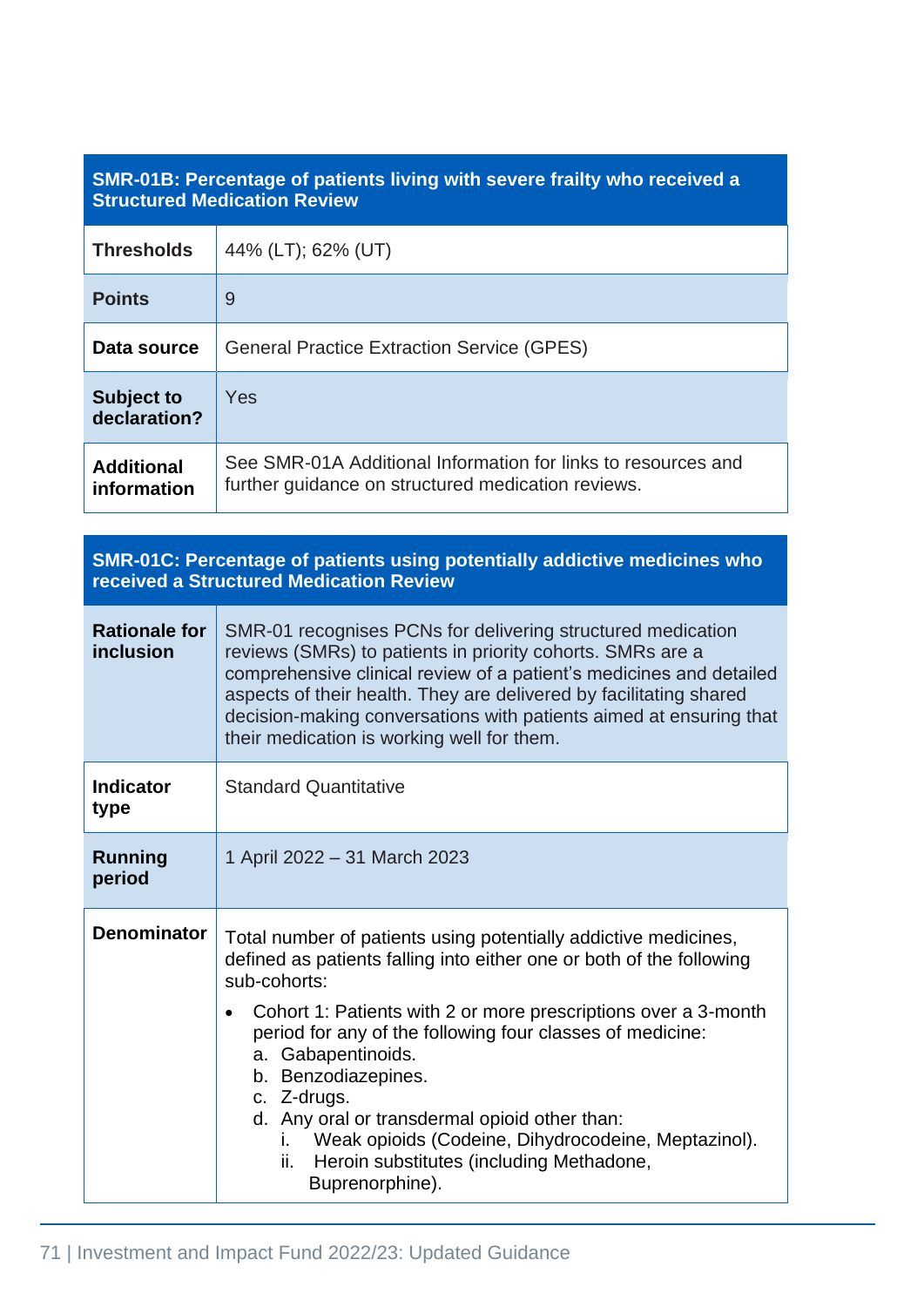| SMR-01C: Percentage of patients using potentially addictive medicines who<br><b>received a Structured Medication Review</b> |                                                                                                                                                                                                                                                                                                                                                                                                                                                                                                                                                                                                                                                     |
|-----------------------------------------------------------------------------------------------------------------------------|-----------------------------------------------------------------------------------------------------------------------------------------------------------------------------------------------------------------------------------------------------------------------------------------------------------------------------------------------------------------------------------------------------------------------------------------------------------------------------------------------------------------------------------------------------------------------------------------------------------------------------------------------------|
|                                                                                                                             | Cohort 2: Patients with a single prescription for an oral or<br>$\bullet$<br>transdermal opioid with $> 120$ mg oral morphine equivalent                                                                                                                                                                                                                                                                                                                                                                                                                                                                                                            |
| <b>Numerator</b>                                                                                                            | Of the denominator, the number who received at least one<br><b>Structured Medication Review</b>                                                                                                                                                                                                                                                                                                                                                                                                                                                                                                                                                     |
| <b>Prevalence</b><br>numerator                                                                                              | Indicator denominator                                                                                                                                                                                                                                                                                                                                                                                                                                                                                                                                                                                                                               |
| <b>Exclusions</b>                                                                                                           | The following exclusions apply to each cohort:<br>Cohort 1: Any opioid prescribed to cancer patients (patients<br>$\bullet$<br>with a cancer diagnosis recorded in the previous 6 months,<br>irrespective of whether this diagnosis is a first/new occurrence,<br>a recurrence, or continuing condition).<br>Cohort 2:<br>$\bullet$<br>Codeine, Dihydrocodeine, Meptazinol, Heroin alternatives<br>(including Methadone, Buprenorphine).<br>Cancer patients (patients with a cancer diagnosis recorded<br>in the previous 6 months, irrespective of whether this<br>diagnosis is a first/new occurrence, a recurrence, or<br>continuing condition). |
| <b>Personalised</b><br>care<br>adjustments                                                                                  | 1. Patient is receiving end of life care (intervention clinically<br>unsuitable)<br>2. The patient has chosen not to receive the intervention<br>described in the indicator                                                                                                                                                                                                                                                                                                                                                                                                                                                                         |
| <b>Desired</b><br>direction                                                                                                 | Upwards                                                                                                                                                                                                                                                                                                                                                                                                                                                                                                                                                                                                                                             |
| <b>Thresholds</b>                                                                                                           | 44% (LT); 62% (UT)                                                                                                                                                                                                                                                                                                                                                                                                                                                                                                                                                                                                                                  |
| <b>Points</b>                                                                                                               | 9                                                                                                                                                                                                                                                                                                                                                                                                                                                                                                                                                                                                                                                   |
| Data source                                                                                                                 | <b>General Practice Extraction Service (GPES)</b>                                                                                                                                                                                                                                                                                                                                                                                                                                                                                                                                                                                                   |
| <b>Subject to</b><br>declaration?                                                                                           | Yes                                                                                                                                                                                                                                                                                                                                                                                                                                                                                                                                                                                                                                                 |
| <b>Additional</b><br>information                                                                                            | See SMR-01A Additional Information for links to resources and<br>further guidance on structured medication reviews.                                                                                                                                                                                                                                                                                                                                                                                                                                                                                                                                 |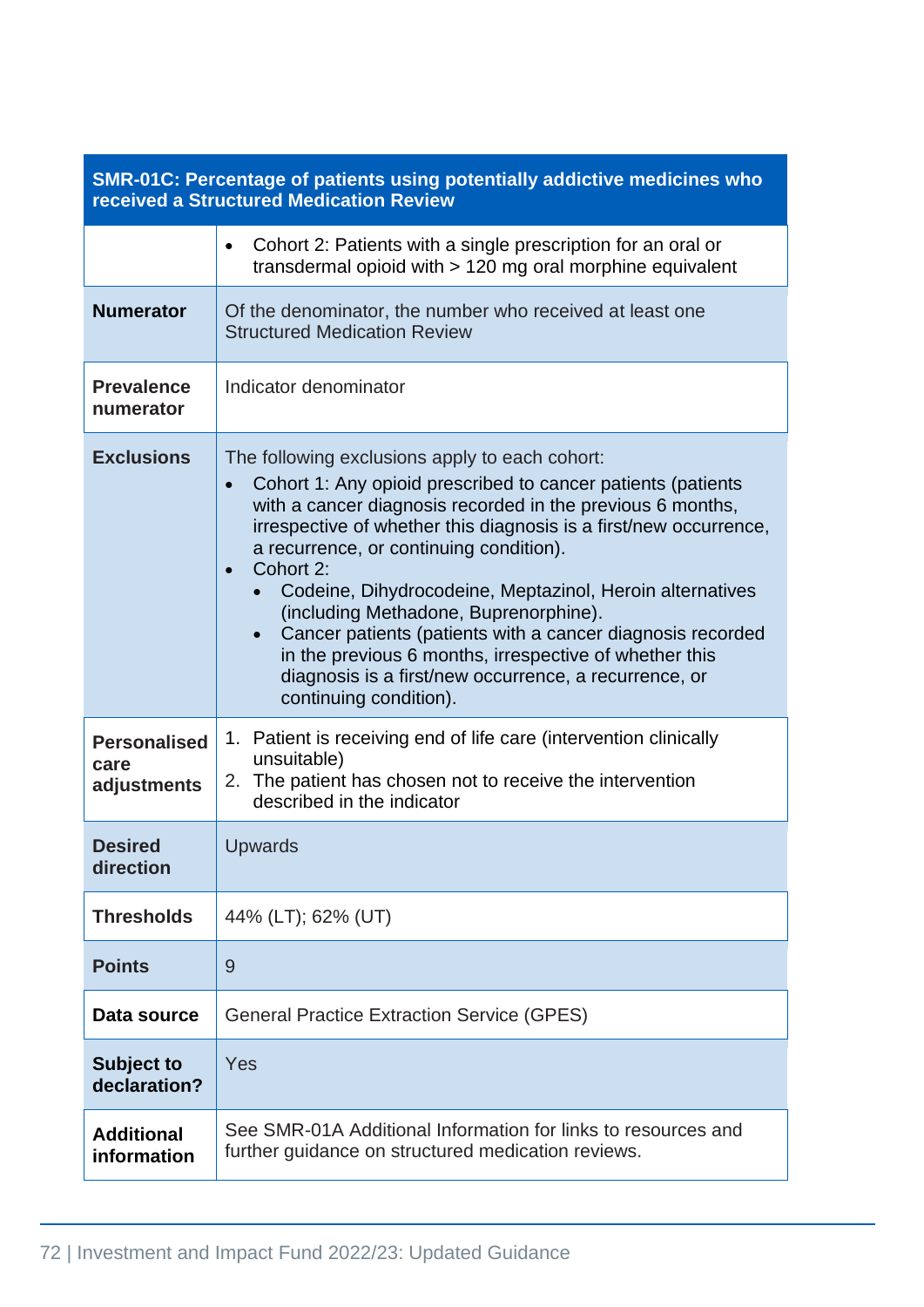| SMR-01D: Percentage of permanent care home residents aged 18 years or<br>over who received a Structured Medication Review |                                                                                                                                                                                                                                                                                                                                                                                            |
|---------------------------------------------------------------------------------------------------------------------------|--------------------------------------------------------------------------------------------------------------------------------------------------------------------------------------------------------------------------------------------------------------------------------------------------------------------------------------------------------------------------------------------|
| <b>Rationale for</b><br>inclusion                                                                                         | SMR-01 recognises PCNs for delivering structured medication<br>reviews (SMRs) to patients in priority cohorts. SMRs are a<br>comprehensive clinical review of a patient's medicines and detailed<br>aspects of their health. They are delivered by facilitating shared<br>decision-making conversations with patients aimed at ensuring that<br>their medication is working well for them. |
| <b>Indicator</b><br>type                                                                                                  | <b>Standard Quantitative</b>                                                                                                                                                                                                                                                                                                                                                               |
| Running<br>period                                                                                                         | 1 April 2022 - 31 March 2023                                                                                                                                                                                                                                                                                                                                                               |
| <b>Denominator</b>                                                                                                        | Number of permanent care home residents aged 18 years or over                                                                                                                                                                                                                                                                                                                              |
| <b>Numerator</b>                                                                                                          | Of the denominator, the number who received at least one<br><b>Structured Medication Review</b>                                                                                                                                                                                                                                                                                            |
| <b>Prevalence</b><br>numerator                                                                                            | Indicator denominator                                                                                                                                                                                                                                                                                                                                                                      |
| <b>Exclusions</b>                                                                                                         | N/A                                                                                                                                                                                                                                                                                                                                                                                        |
| <b>Personalised</b><br>care<br>adjustments                                                                                | 1. Patient declined offer of a Structured Medication Review<br>Registration with general practitioner practice aligned to care<br>2.<br>home declined                                                                                                                                                                                                                                      |
| <b>Desired</b><br>direction                                                                                               | <b>Upwards</b>                                                                                                                                                                                                                                                                                                                                                                             |
| <b>Thresholds</b>                                                                                                         | 44% (LT); 62% (UT)                                                                                                                                                                                                                                                                                                                                                                         |
| <b>Points</b>                                                                                                             | 9                                                                                                                                                                                                                                                                                                                                                                                          |
| Data source                                                                                                               | <b>General Practice Extraction Service (GPES)</b>                                                                                                                                                                                                                                                                                                                                          |
| <b>Subject to</b><br>declaration?                                                                                         | Yes                                                                                                                                                                                                                                                                                                                                                                                        |
| <b>Additional</b><br>information                                                                                          | See SMR-01A Additional Information for links to resources and<br>further guidance on structured medication reviews.                                                                                                                                                                                                                                                                        |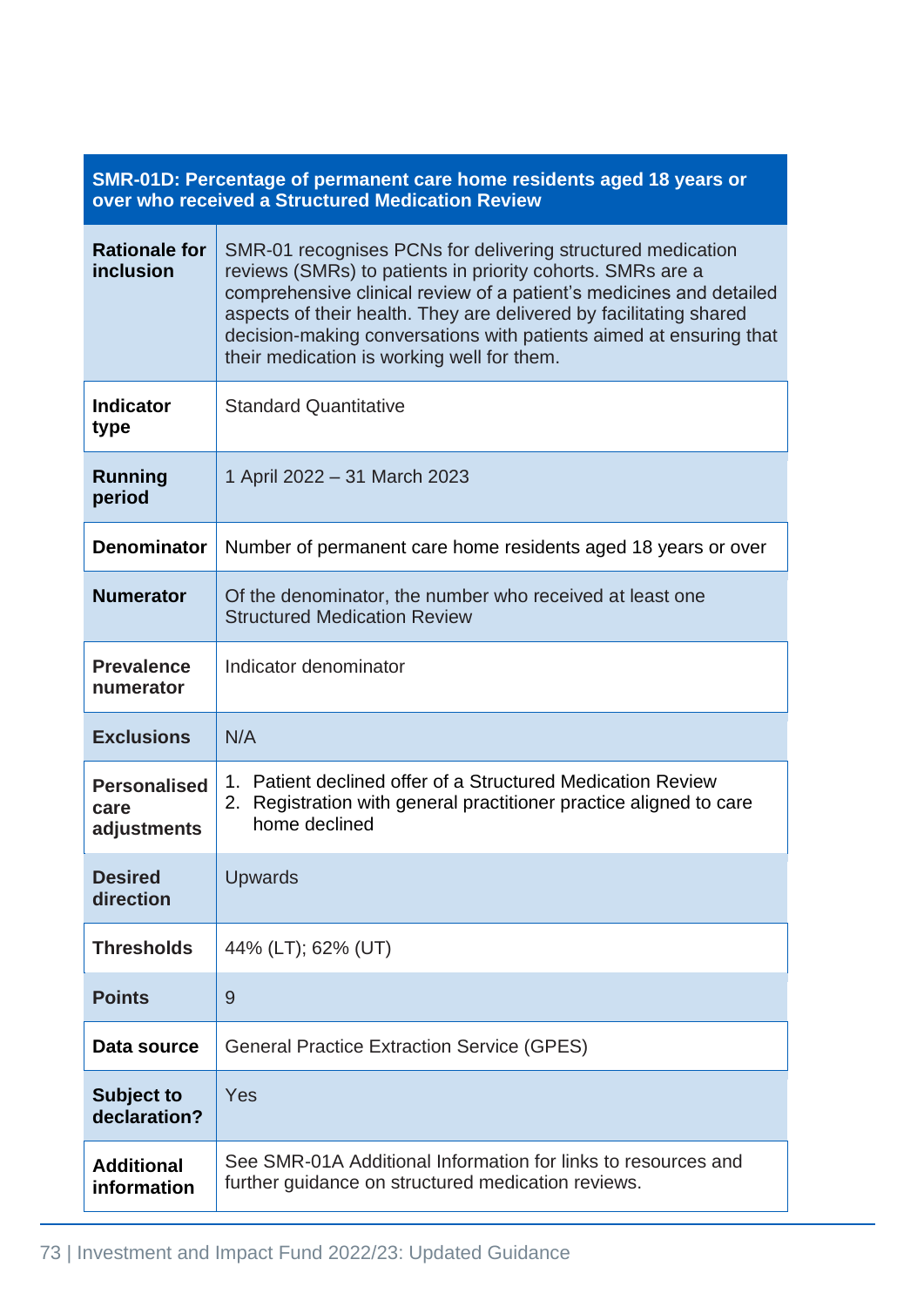**SMR-02A: Percentage of patients aged 18 years or over prescribed both a Non-Steroidal Anti-Inflammatory Drug (NSAID) and an oral anticoagulant in the last three months of the previous financial year, who in the three months to the reporting period end date were either (i) no longer prescribed an NSAID or (ii) prescribed a gastroprotective in addition to both an NSAID and an oral anticoagulant.**

| <b>Rationale for</b><br>inclusion          | SMR-02 encourages the identification of people at significant risk<br>of gastric bleed with the aim of reducing that risk by either (i)<br>stopping prescribing of the (combination of) medications that is<br>causing the increased risk or (ii) where this is not possible,<br>prescribing a gastroprotective medication to reduce the risk. |
|--------------------------------------------|------------------------------------------------------------------------------------------------------------------------------------------------------------------------------------------------------------------------------------------------------------------------------------------------------------------------------------------------|
| <b>Indicator</b><br>type                   | <b>Standard Quantitative</b>                                                                                                                                                                                                                                                                                                                   |
| <b>Running</b><br>period                   | 1 April 2022 - 31 March 2023                                                                                                                                                                                                                                                                                                                   |
| <b>Denominator</b>                         | Number of patients aged 18 years or over concurrently prescribed<br>a non-steroidal anti-inflammatory drug (NSAID) and an oral<br>anticoagulant in the last three months of the previous financial<br>year.                                                                                                                                    |
| <b>Numerator</b>                           | Of the denominator, the number who, in the three months to the<br>reporting period end date, were either:<br>1.<br>No longer prescribed an NSAID OR<br>2.<br>Prescribed a gastro-protective in addition to an NSAID.                                                                                                                           |
| <b>Prevalence</b><br>numerator             | Indicator denominator                                                                                                                                                                                                                                                                                                                          |
| <b>Exclusions</b>                          | N/A                                                                                                                                                                                                                                                                                                                                            |
| <b>Personalised</b><br>care<br>adjustments | N/A                                                                                                                                                                                                                                                                                                                                            |
| <b>Desired</b><br>direction                | <b>Upwards</b>                                                                                                                                                                                                                                                                                                                                 |
| <b>Thresholds</b>                          | 85% (LT), 90% (UT)                                                                                                                                                                                                                                                                                                                             |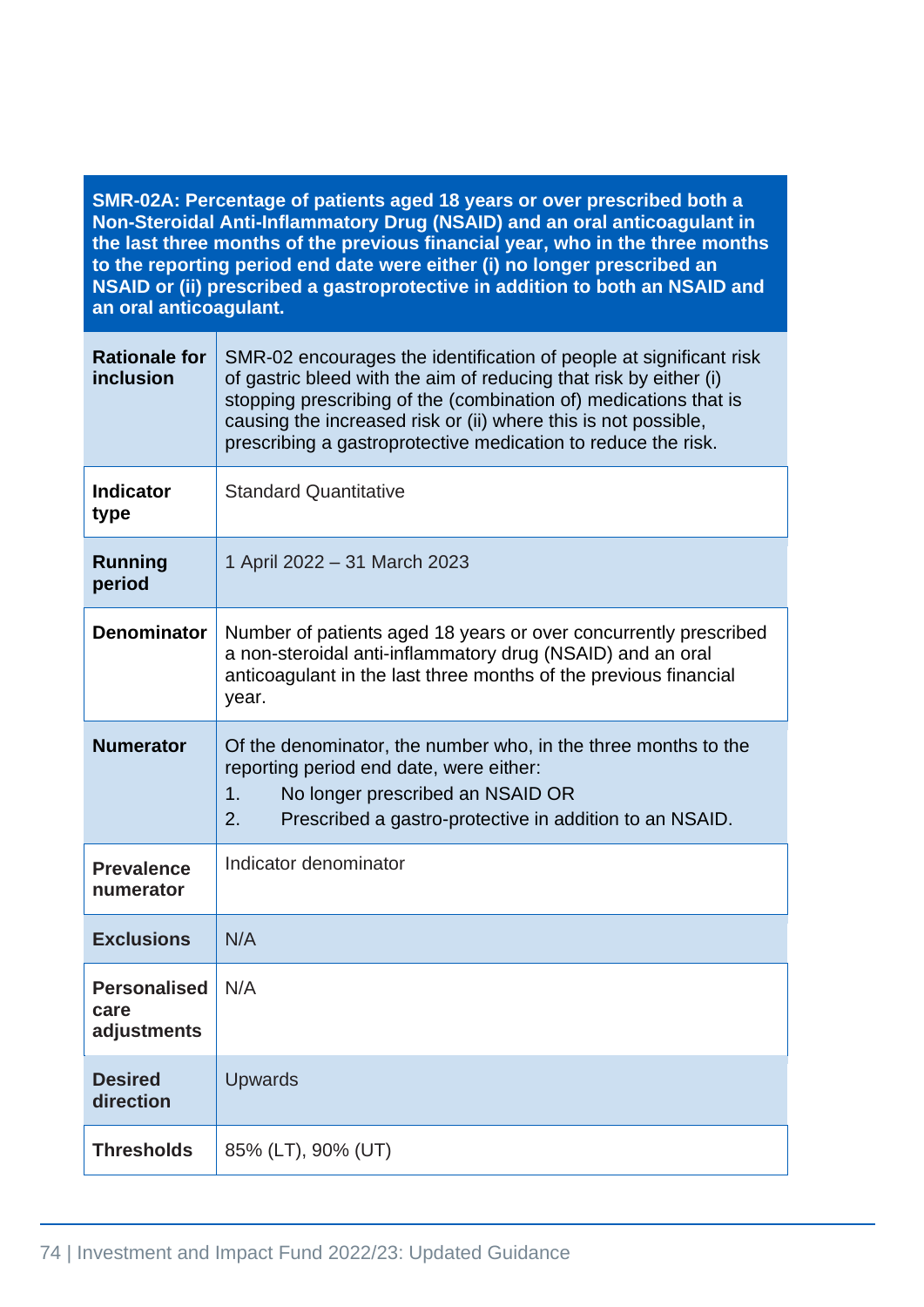**SMR-02A: Percentage of patients aged 18 years or over prescribed both a Non-Steroidal Anti-Inflammatory Drug (NSAID) and an oral anticoagulant in the last three months of the previous financial year, who in the three months to the reporting period end date were either (i) no longer prescribed an NSAID or (ii) prescribed a gastroprotective in addition to both an NSAID and an oral anticoagulant.**

| <b>Points</b>                     | $\overline{4}$                                                                                                                                                                                                                       |
|-----------------------------------|--------------------------------------------------------------------------------------------------------------------------------------------------------------------------------------------------------------------------------------|
| Data source                       | <b>General Practice Extraction Service (GPES)</b>                                                                                                                                                                                    |
| <b>Subject to</b><br>declaration? | Yes                                                                                                                                                                                                                                  |
| <b>Additional</b><br>information  | Further information on the background to SMR-02 can be found on<br>the Medicines Safety Improvement Programme Future NHS<br>platform: Anticoagulants - Medicines Safety Improvement<br>Programme - FutureNHS Collaboration Platform. |

**SMR-02B: Percentage of patients aged 65 years or over prescribed a Non-Steroidal Anti-Inflammatory Drug (NSAID) and not an oral anticoagulant in the last three months of the previous financial year, who in the three months to the reporting period end date were either (i) no longer prescribed an NSAID or (ii) prescribed a gastroprotective in addition to an NSAID.**

| <b>Rationale for</b><br>inclusion | SMR-02 encourages the identification of people at significant risk<br>of gastric bleed with the aim of reducing that risk by either (i)<br>stopping prescribing of the (combination of) medications that is<br>causing the increased risk or (ii) where this is not possible,<br>prescribing a gastroprotective medication to reduce the risk. |
|-----------------------------------|------------------------------------------------------------------------------------------------------------------------------------------------------------------------------------------------------------------------------------------------------------------------------------------------------------------------------------------------|
| <b>Indicator</b><br>type          | <b>Standard Quantitative</b>                                                                                                                                                                                                                                                                                                                   |
| Running<br>period                 | 1 April 2022 – 31 March 2023                                                                                                                                                                                                                                                                                                                   |
| <b>Denominator</b>                | Number of patients aged 65 years or over prescribed a non-<br>steroidal anti-inflammatory drug (NSAID) without a concurrent oral<br>anticoagulant in the last three months of the previous financial<br>year.                                                                                                                                  |
| <b>Numerator</b>                  | Of the denominator, the number who, in the three months to the<br>reporting period end date, were either:                                                                                                                                                                                                                                      |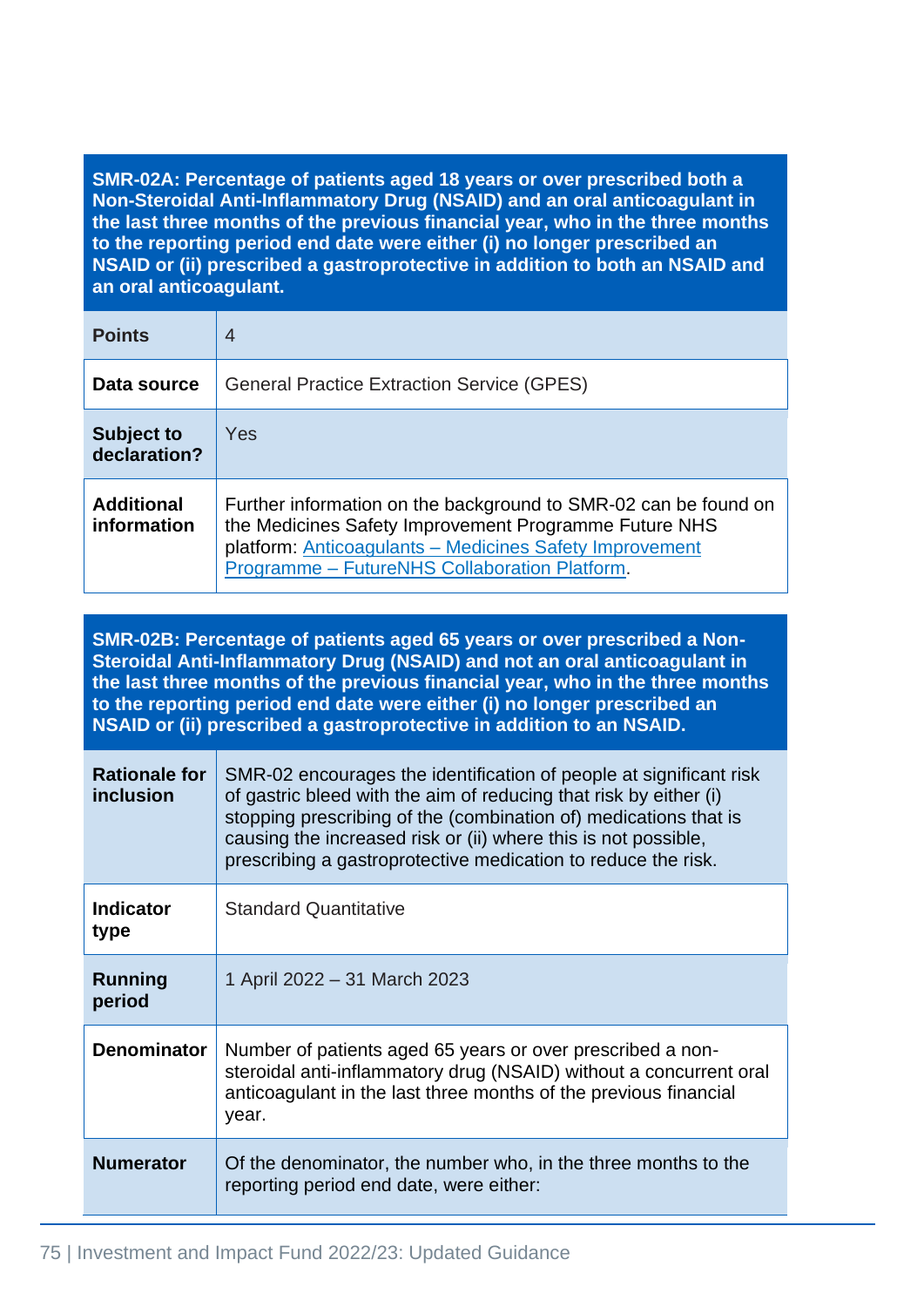| SMR-02B: Percentage of patients aged 65 years or over prescribed a Non-<br>Steroidal Anti-Inflammatory Drug (NSAID) and not an oral anticoagulant in<br>the last three months of the previous financial year, who in the three months<br>to the reporting period end date were either (i) no longer prescribed an<br>NSAID or (ii) prescribed a gastroprotective in addition to an NSAID. |                                                                                                                                                                                                                                      |
|-------------------------------------------------------------------------------------------------------------------------------------------------------------------------------------------------------------------------------------------------------------------------------------------------------------------------------------------------------------------------------------------|--------------------------------------------------------------------------------------------------------------------------------------------------------------------------------------------------------------------------------------|
|                                                                                                                                                                                                                                                                                                                                                                                           | 1.<br>No longer prescribed an NSAID OR<br>2.<br>Prescribed a gastro-protective in addition to an NSAID.                                                                                                                              |
| <b>Prevalence</b><br>numerator                                                                                                                                                                                                                                                                                                                                                            | Indicator denominator                                                                                                                                                                                                                |
| <b>Exclusions</b>                                                                                                                                                                                                                                                                                                                                                                         | N/A                                                                                                                                                                                                                                  |
| <b>Personalised</b><br>care<br>adjustments                                                                                                                                                                                                                                                                                                                                                | N/A                                                                                                                                                                                                                                  |
| <b>Desired</b><br>direction                                                                                                                                                                                                                                                                                                                                                               | <b>Upwards</b>                                                                                                                                                                                                                       |
| <b>Thresholds</b>                                                                                                                                                                                                                                                                                                                                                                         | 85% (LT), 90% (UT)                                                                                                                                                                                                                   |
| <b>Points</b>                                                                                                                                                                                                                                                                                                                                                                             | $\overline{4}$                                                                                                                                                                                                                       |
| Data source                                                                                                                                                                                                                                                                                                                                                                               | <b>General Practice Extraction Service (GPES)</b>                                                                                                                                                                                    |
| <b>Subject to</b><br>declaration?                                                                                                                                                                                                                                                                                                                                                         | Yes                                                                                                                                                                                                                                  |
| <b>Additional</b><br>information                                                                                                                                                                                                                                                                                                                                                          | Further information on the background to SMR-02 can be found on<br>the Medicines Safety Improvement Programme Future NHS<br>platform: Anticoagulants - Medicines Safety Improvement<br>Programme - FutureNHS Collaboration Platform. |

**SMR-02C: Percentage of patients aged 18 years or over prescribed both an oral anticoagulant and an anti-platelet in the last three months of the previous financial year, who in the three months to the reporting period end date were either (i) no longer prescribed an anti-platelet or (ii) prescribed a gastroprotective in addition to both an oral anticoagulant and an anti-platelet.**

**Rationale for inclusion** SMR-02 encourages the identification of people at significant risk of gastric bleed with the aim of reducing that risk by either (i)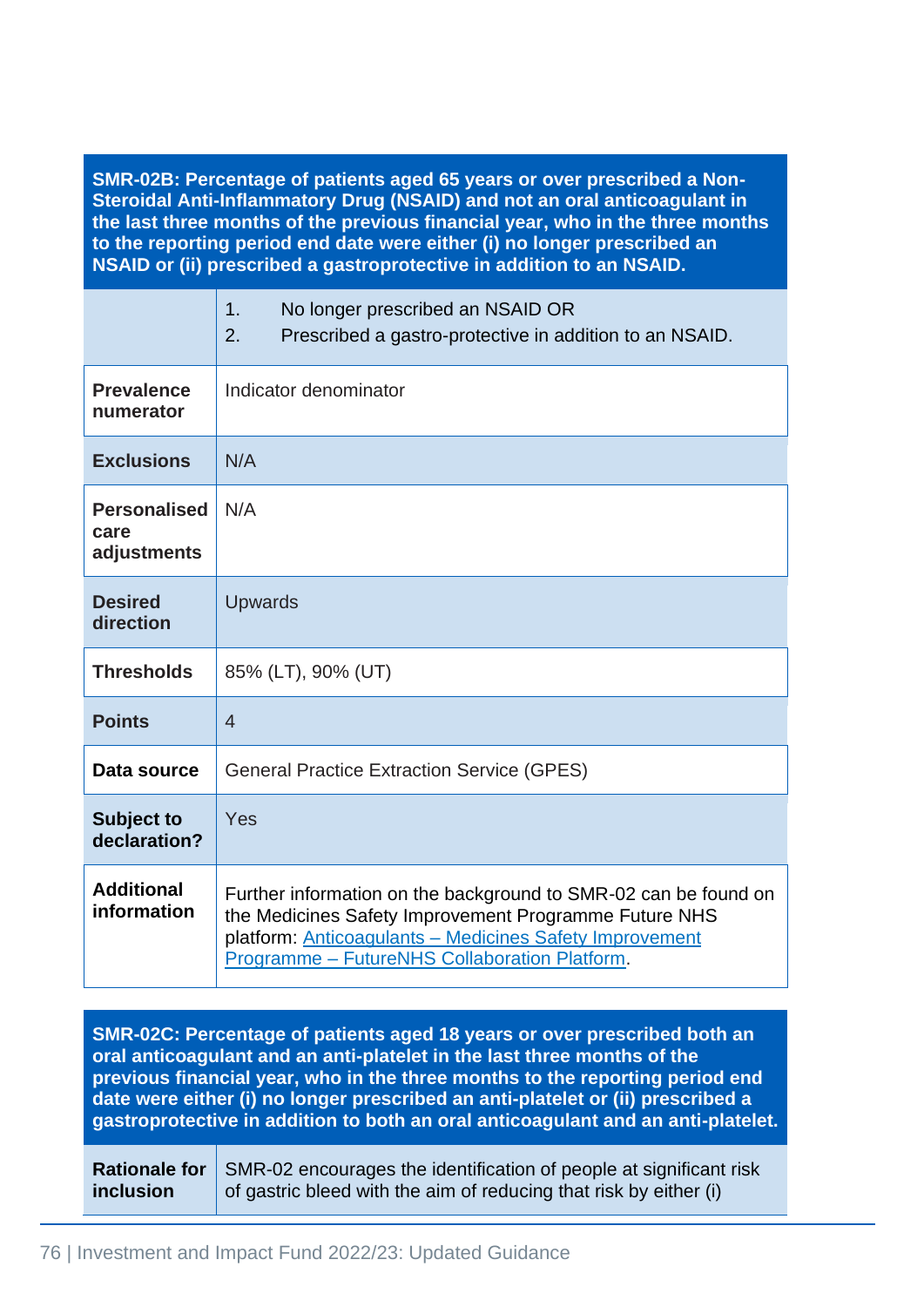| SMR-02C: Percentage of patients aged 18 years or over prescribed both an<br>oral anticoagulant and an anti-platelet in the last three months of the<br>previous financial year, who in the three months to the reporting period end<br>date were either (i) no longer prescribed an anti-platelet or (ii) prescribed a<br>gastroprotective in addition to both an oral anticoagulant and an anti-platelet. |                                                                                                                                                                                                                                      |
|------------------------------------------------------------------------------------------------------------------------------------------------------------------------------------------------------------------------------------------------------------------------------------------------------------------------------------------------------------------------------------------------------------|--------------------------------------------------------------------------------------------------------------------------------------------------------------------------------------------------------------------------------------|
|                                                                                                                                                                                                                                                                                                                                                                                                            | stopping prescribing of the (combination of) medications that is<br>causing the increased risk or (ii) where this is not possible,<br>prescribing a gastroprotective medication to reduce the risk.                                  |
| <b>Indicator</b><br>type                                                                                                                                                                                                                                                                                                                                                                                   | <b>Standard Quantitative</b>                                                                                                                                                                                                         |
| <b>Running</b><br>period                                                                                                                                                                                                                                                                                                                                                                                   | 1 April 2022 - 31 March 2023                                                                                                                                                                                                         |
| <b>Denominator</b>                                                                                                                                                                                                                                                                                                                                                                                         | Number of patients aged 18 years or over concurrently prescribed<br>an oral anticoagulant and an anti-platelet in the last three months<br>of the previous financial year.                                                           |
| <b>Numerator</b>                                                                                                                                                                                                                                                                                                                                                                                           | Of the denominator, the number who, in the three months to the<br>reporting period end date, were either:<br>No longer prescribed an anti-platelet OR<br>1.<br>2.<br>Prescribed a gastro-protective in addition to an anti-platelet. |
| <b>Prevalence</b><br>numerator                                                                                                                                                                                                                                                                                                                                                                             | Indicator denominator.                                                                                                                                                                                                               |
| <b>Exclusions</b>                                                                                                                                                                                                                                                                                                                                                                                          | N/A                                                                                                                                                                                                                                  |
| <b>Personalised</b><br>care<br>adjustments                                                                                                                                                                                                                                                                                                                                                                 | N/A                                                                                                                                                                                                                                  |
| <b>Desired</b><br>direction                                                                                                                                                                                                                                                                                                                                                                                | <b>Upwards</b>                                                                                                                                                                                                                       |
| <b>Thresholds</b>                                                                                                                                                                                                                                                                                                                                                                                          | 75% (LT), 90% (UT)                                                                                                                                                                                                                   |
| <b>Points</b>                                                                                                                                                                                                                                                                                                                                                                                              | $\overline{4}$                                                                                                                                                                                                                       |
| Data source                                                                                                                                                                                                                                                                                                                                                                                                | <b>General Practice Extraction Service (GPES)</b>                                                                                                                                                                                    |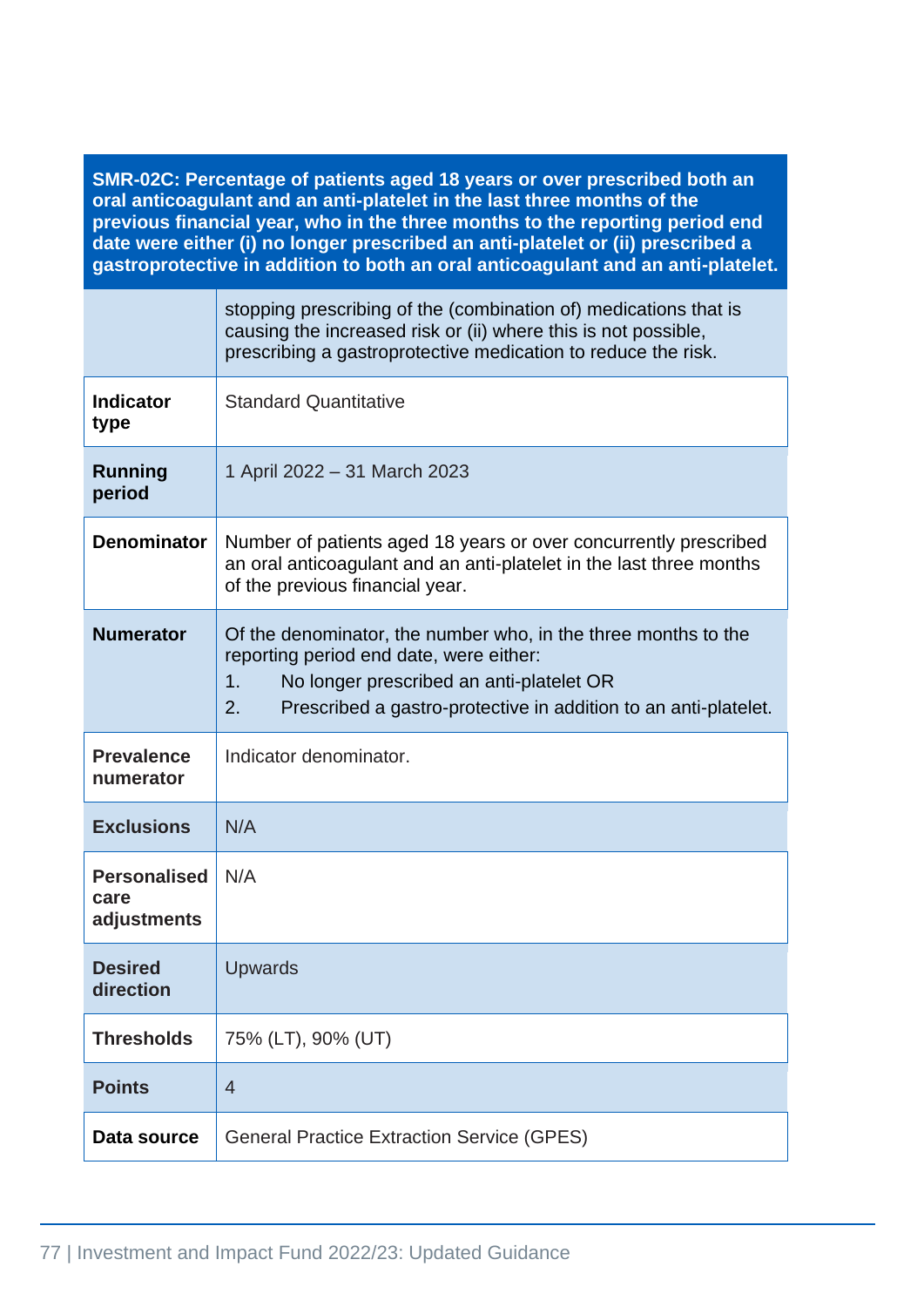**SMR-02C: Percentage of patients aged 18 years or over prescribed both an oral anticoagulant and an anti-platelet in the last three months of the previous financial year, who in the three months to the reporting period end date were either (i) no longer prescribed an anti-platelet or (ii) prescribed a gastroprotective in addition to both an oral anticoagulant and an anti-platelet.**

| <b>Subject to</b><br>declaration? | Yes                                                                                                                                                                                                                                  |
|-----------------------------------|--------------------------------------------------------------------------------------------------------------------------------------------------------------------------------------------------------------------------------------|
| <b>Additional</b><br>information  | Further information on the background to SMR-02 can be found on<br>the Medicines Safety Improvement Programme Future NHS<br>platform: Anticoagulants - Medicines Safety Improvement<br>Programme - FutureNHS Collaboration Platform. |

**SMR-02D: Percentage of patients aged 18 years or over prescribed aspirin and another anti-platelet in the 3 months to 1 April 2022, who in the last three months of the previous financial year, who in the three months to the reporting period end date were either (i) no longer prescribed aspirin and/or no longer prescribed an anti-platelet or (ii) prescribed a gastroprotective in addition to both aspirin and another anti-platelet.**

| <b>Rationale for</b><br>inclusion | SMR-02 encourages the identification of people at significant risk<br>of gastric bleed with the aim of reducing that risk by either (i)<br>stopping prescribing of the (combination of) medications that is<br>causing the increased risk or (ii) where this is not possible,<br>prescribing a gastroprotective medication to reduce the risk. |
|-----------------------------------|------------------------------------------------------------------------------------------------------------------------------------------------------------------------------------------------------------------------------------------------------------------------------------------------------------------------------------------------|
| <b>Indicator</b><br>type          | <b>Standard Quantitative</b>                                                                                                                                                                                                                                                                                                                   |
| <b>Running</b><br>period          | 1 April 2022 – 31 March 2023                                                                                                                                                                                                                                                                                                                   |
| <b>Denominator</b>                | Number of patients aged 18 years or over prescribed both aspirin<br>(irrespective of dose/strength) and another anti-platelet in the last<br>three months of the previous financial year.                                                                                                                                                      |
| <b>Numerator</b>                  | Of the denominator, the number who, in the three months to the<br>reporting period end date, were either:<br>1.<br>No longer prescribed aspirin and/or no longer prescribed an<br>anti-platelet OR<br>Prescribed a gastro-protective in addition to both aspirin and<br>2.<br>another anti-platelet.                                           |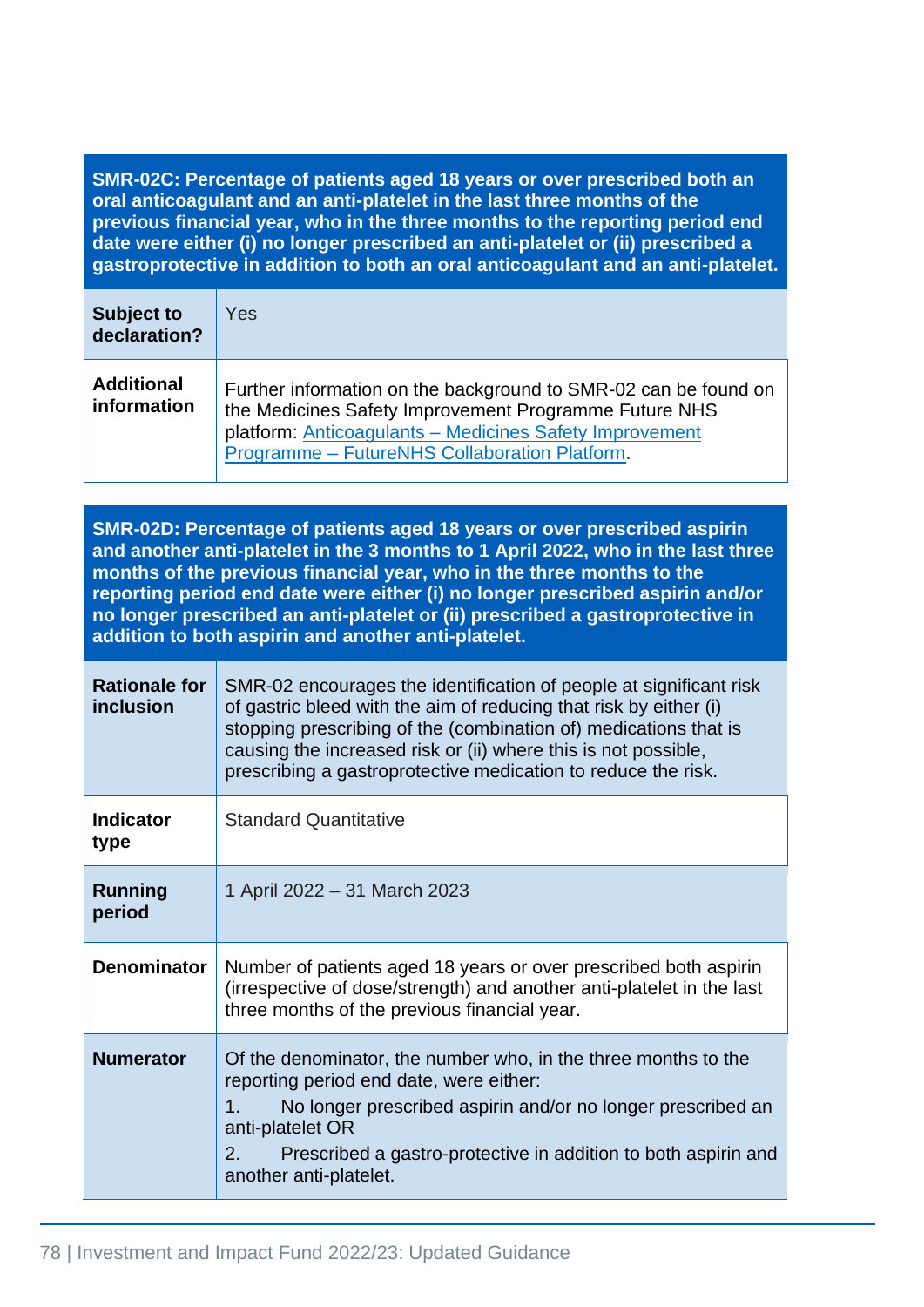**SMR-02D: Percentage of patients aged 18 years or over prescribed aspirin and another anti-platelet in the 3 months to 1 April 2022, who in the last three months of the previous financial year, who in the three months to the reporting period end date were either (i) no longer prescribed aspirin and/or no longer prescribed an anti-platelet or (ii) prescribed a gastroprotective in addition to both aspirin and another anti-platelet.**

| <b>Prevalence</b><br>numerator             | Indicator denominator.                                                                                                                                                                                                               |
|--------------------------------------------|--------------------------------------------------------------------------------------------------------------------------------------------------------------------------------------------------------------------------------------|
| <b>Exclusions</b>                          | N/A                                                                                                                                                                                                                                  |
| <b>Personalised</b><br>care<br>adjustments | N/A                                                                                                                                                                                                                                  |
| <b>Desired</b><br>direction                | <b>Upwards</b>                                                                                                                                                                                                                       |
| <b>Thresholds</b>                          | 75% (LT), 90% (UT)                                                                                                                                                                                                                   |
| <b>Points</b>                              | $\overline{4}$                                                                                                                                                                                                                       |
| Data source                                | <b>General Practice Extraction Service (GPES)</b>                                                                                                                                                                                    |
| <b>Subject to</b><br>declaration?          | Yes                                                                                                                                                                                                                                  |
| <b>Additional</b><br>information           | Further information on the background to SMR-02 can be found on<br>the Medicines Safety Improvement Programme Future NHS<br>platform: Anticoagulants - Medicines Safety Improvement<br>Programme - FutureNHS Collaboration Platform. |

**SMR-03: Percentage of patients prescribed a direct oral anti-coagulant, who received a renal function test and a recording of their weight and Creatinine Clearance Rate, along with a recording that their DOAC dose was either changed or confirmed (not changed).**

|           | <b>Rationale for</b> SMR-03 supports the dose optimisation of DOACs based on |
|-----------|------------------------------------------------------------------------------|
| inclusion | current renal function, with the aim of reducing the risk of                 |
|           | unintentionally prescribed overdoses.                                        |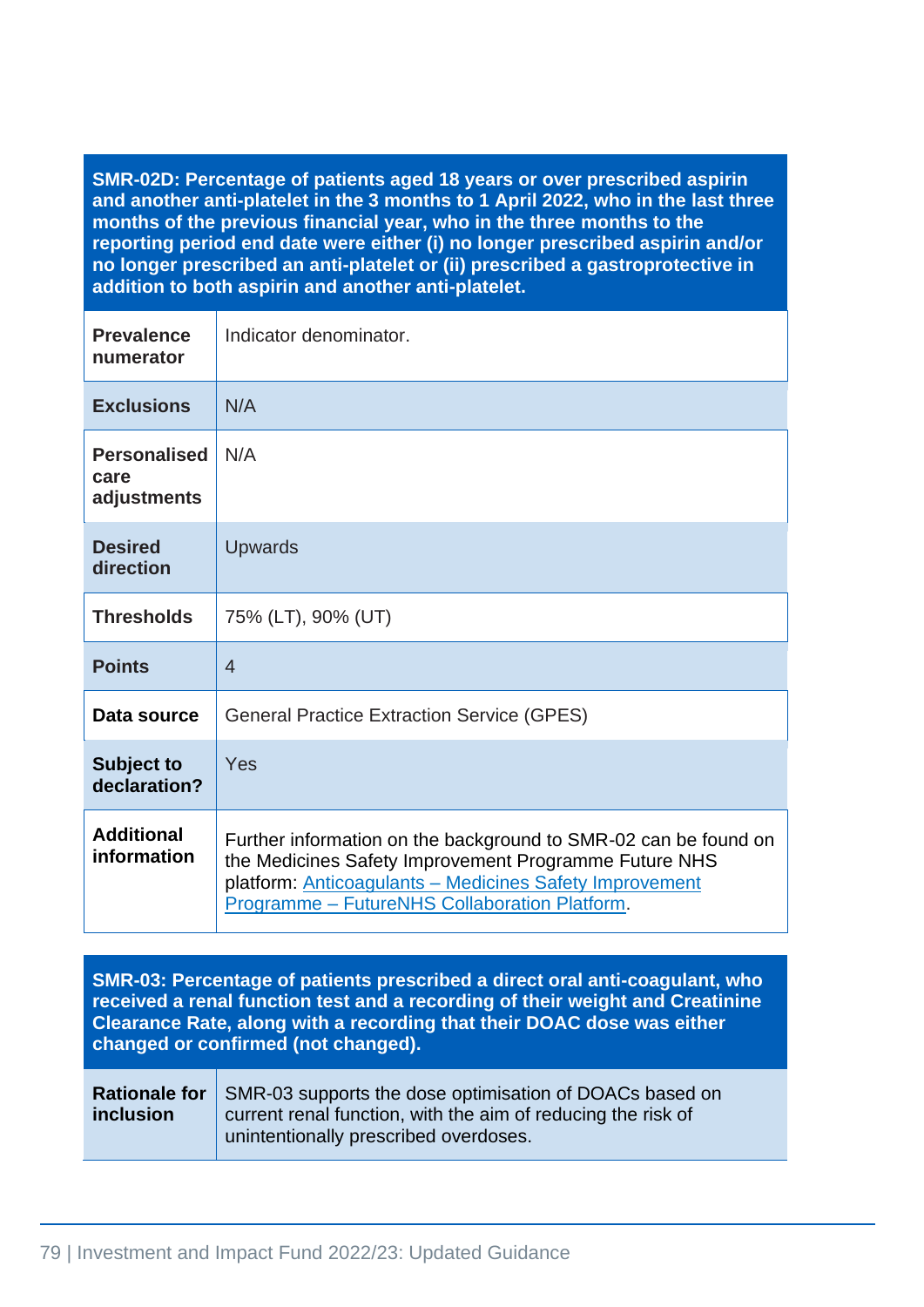**SMR-03: Percentage of patients prescribed a direct oral anti-coagulant, who received a renal function test and a recording of their weight and Creatinine Clearance Rate, along with a recording that their DOAC dose was either changed or confirmed (not changed).**

| <b>Indicator</b><br>type                   | <b>Standard Quantitative</b>                                                                                                                                                                                                             |
|--------------------------------------------|------------------------------------------------------------------------------------------------------------------------------------------------------------------------------------------------------------------------------------------|
| <b>Running</b><br>period                   | 1 April 2022 - 31 March 2023                                                                                                                                                                                                             |
| <b>Denominator</b>                         | Number of patients prescribed a direct-acting oral anticoagulant<br>(DOAC)                                                                                                                                                               |
| <b>Numerator</b>                           | Of the denominator, the number who received a renal function test<br>and have a recording of weight and Creatinine Clearance Rate<br>(CCR), along with a recording that their DOAC dose was either<br>changed or confirmed (not changed) |
| <b>Prevalence</b><br>numerator             | Indicator denominator                                                                                                                                                                                                                    |
| <b>Exclusions</b>                          | N/A                                                                                                                                                                                                                                      |
| <b>Personalised</b><br>care<br>adjustments | Patients whose first DOAC prescription is in the last 3 months of<br>the financial year                                                                                                                                                  |
| <b>Desired</b><br>direction                | Upwards                                                                                                                                                                                                                                  |
| <b>Thresholds</b>                          | 50% (LT), 75% (UT)                                                                                                                                                                                                                       |
| <b>Points</b>                              | 13                                                                                                                                                                                                                                       |
| Data source                                | <b>General Practice Extraction Service (GPES)</b>                                                                                                                                                                                        |
| <b>Subject to</b><br>declaration?          | Yes                                                                                                                                                                                                                                      |
| <b>Additional</b><br>information           | The most frequent serious adverse event associated with DOACs<br>is a major bleed. The most common modifiable causes of major<br>bleeds associated with DOACs are:                                                                       |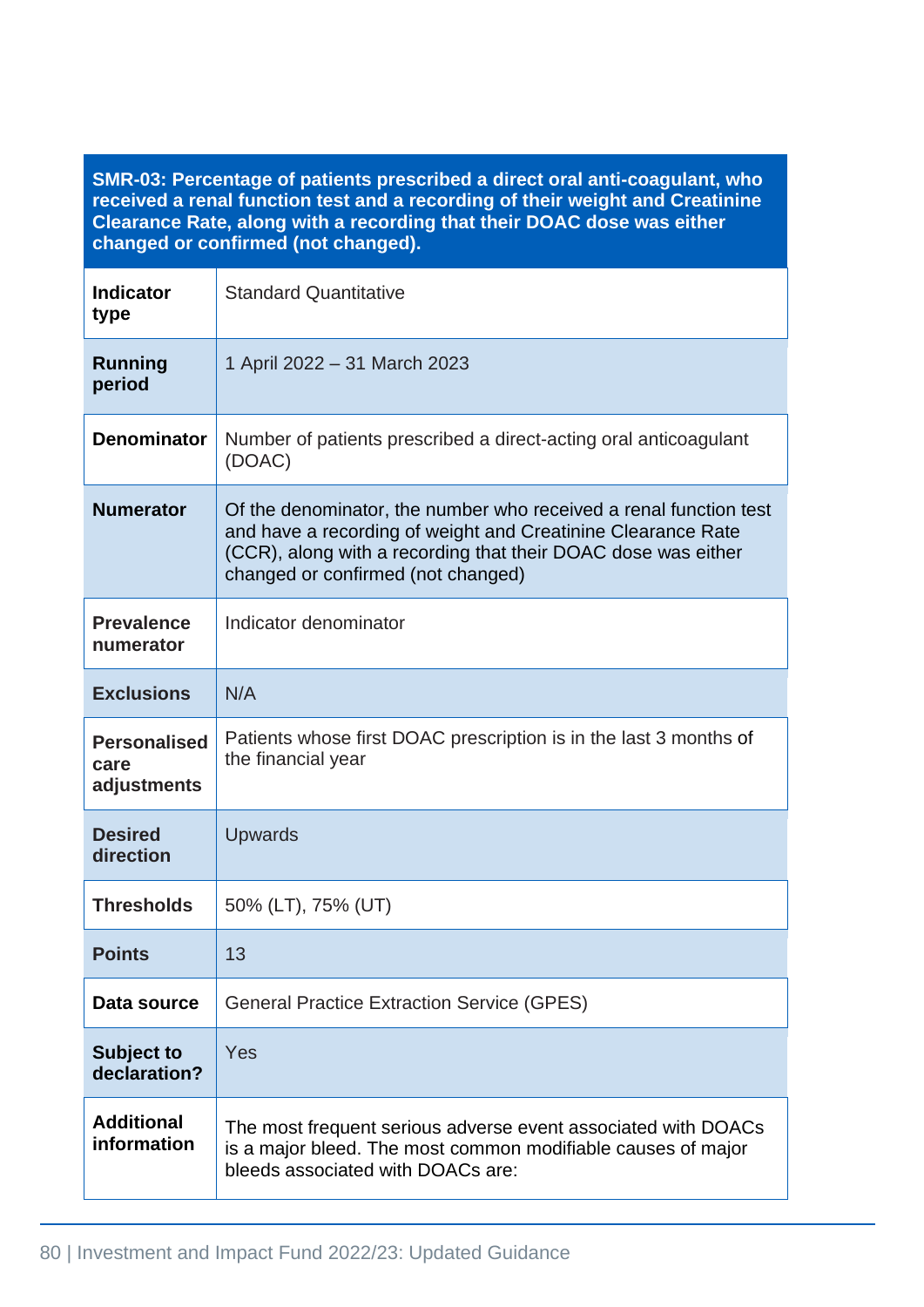**SMR-03: Percentage of patients prescribed a direct oral anti-coagulant, who received a renal function test and a recording of their weight and Creatinine Clearance Rate, along with a recording that their DOAC dose was either changed or confirmed (not changed).**

- Co-prescription of DOAC and a gastro-toxic drug such as a Non-steroidal anti-inflammatory drug (NSAID), aspirin and/or anti-platelets (affecting an estimated 12,500 patients)
- An unintentional prescribed overdose (affecting an estimated 155,200 patients).

The Orbit II-AF Registry found that 1 in 25 patients on the incorrect dose of DOAC suffered a major bleed. To prevent people being prescribed an overdose, patient renal function must be regularly monitored (generally once or twice a year) and the dose adjusted based on creatinine levels and weight.

Further information on the background to SMR-03 can be found on the Medicines Safety Improvement Programme Future NHS platform: Anticoagulants - [Medicines Safety Improvement](https://future.nhs.uk/MedicinesSafetyImprovement/view?objectId=30423344)  Programme - [FutureNHS Collaboration Platform.](https://future.nhs.uk/MedicinesSafetyImprovement/view?objectId=30423344)

# Respiratory area

4.9 Asthma patients in England experience worse outcomes than those in comparable health systems. Indicators in this area encourage PCNs to develop effective medicines regimes for asthma patients by making sure they are prescribed ICS inhalers on a regular basis, in order to support effective self-management and help prevent disease exacerbation and deterioration.

**RESP-01: Percentage of patients on the QOF Asthma Register who received three or more inhaled corticosteroid (ICS, inclusive of ICS/LABA) prescriptions over the previous 12 months Rationale for inclusion** Inhaled corticosteroids (ICS) are the most effective and first choice preventer drug for adults and older children with asthma. However, prescribing rates remain low in England. Regular use improves symptoms and reduces reliance on short acting beta agonists (SABA), exacerbations and mortality. This indicator recognises PCNs for an increase in the percentage of patients regularly prescribed an inhaled corticosteroid. Combination ICS/LABA inhalers, including maintenance and reliever therapy (MART), are included.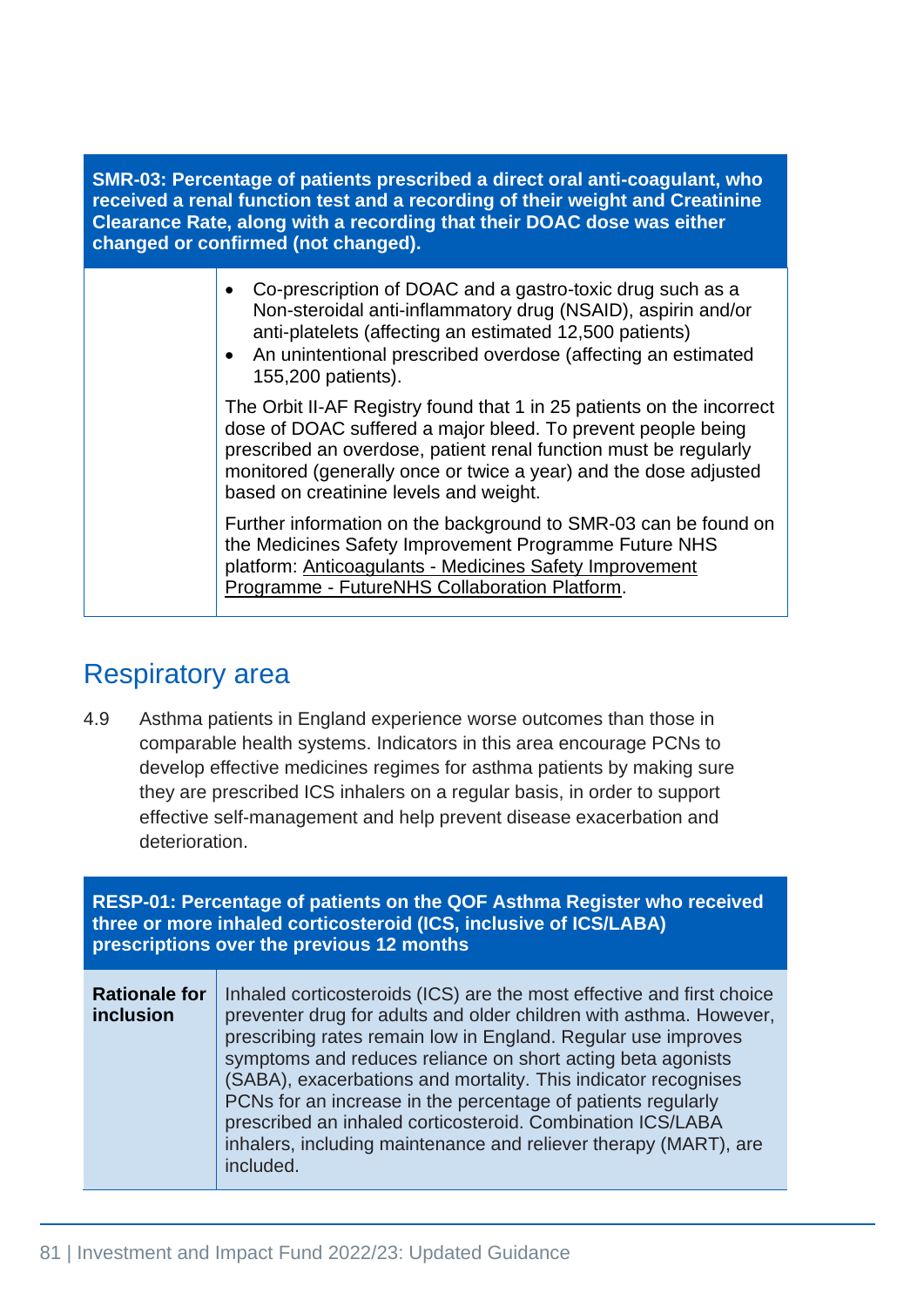#### **RESP-01: Percentage of patients on the QOF Asthma Register who received three or more inhaled corticosteroid (ICS, inclusive of ICS/LABA) prescriptions over the previous 12 months**

| <b>Indicator</b><br>type                   | <b>Standard Quantitative</b>                                                                                                                                                                                                                                                                                                                                                                                                      |  |  |
|--------------------------------------------|-----------------------------------------------------------------------------------------------------------------------------------------------------------------------------------------------------------------------------------------------------------------------------------------------------------------------------------------------------------------------------------------------------------------------------------|--|--|
| <b>Running</b><br>period                   | 1 April 2022 - 31 March 2023                                                                                                                                                                                                                                                                                                                                                                                                      |  |  |
| <b>Denominator</b>                         | Number of patients on the QOF Asthma Register                                                                                                                                                                                                                                                                                                                                                                                     |  |  |
| <b>Numerator</b>                           | Of the denominator, the number who received three or more<br>inhaled corticosteroid (ICS, inclusive of ICS/LABA) prescriptions<br>over the previous 12 months.                                                                                                                                                                                                                                                                    |  |  |
| <b>Prevalence</b><br>numerator             | Indicator denominator                                                                                                                                                                                                                                                                                                                                                                                                             |  |  |
| <b>Exclusions</b>                          | N/A                                                                                                                                                                                                                                                                                                                                                                                                                               |  |  |
| <b>Personalised</b><br>care<br>adjustments | 1. Patient added to QOF Asthma Register in last 9 months of the<br>financial year.<br>2. Not clinically suitable – as measured by:<br>Presence of 'Inhaled corticosteroid not indicated' SNOMED<br>code.<br>A recording of mild asthma, without a subsequent recording<br>$\bullet$<br>of moderate or severe asthma.<br>Fewer than 3 SABA prescriptions in the same 12-month<br>period (fewer than 4 for patients aged under 18). |  |  |
| <b>Desired</b><br>direction                | Upwards                                                                                                                                                                                                                                                                                                                                                                                                                           |  |  |
| <b>Thresholds</b>                          | 71% (LT), 90% (UT)                                                                                                                                                                                                                                                                                                                                                                                                                |  |  |
| <b>Points</b>                              | 31                                                                                                                                                                                                                                                                                                                                                                                                                                |  |  |
| Data source                                | <b>General Practice Extraction Service (GPES)</b>                                                                                                                                                                                                                                                                                                                                                                                 |  |  |
| <b>Subject to</b><br>declaration?          | Yes                                                                                                                                                                                                                                                                                                                                                                                                                               |  |  |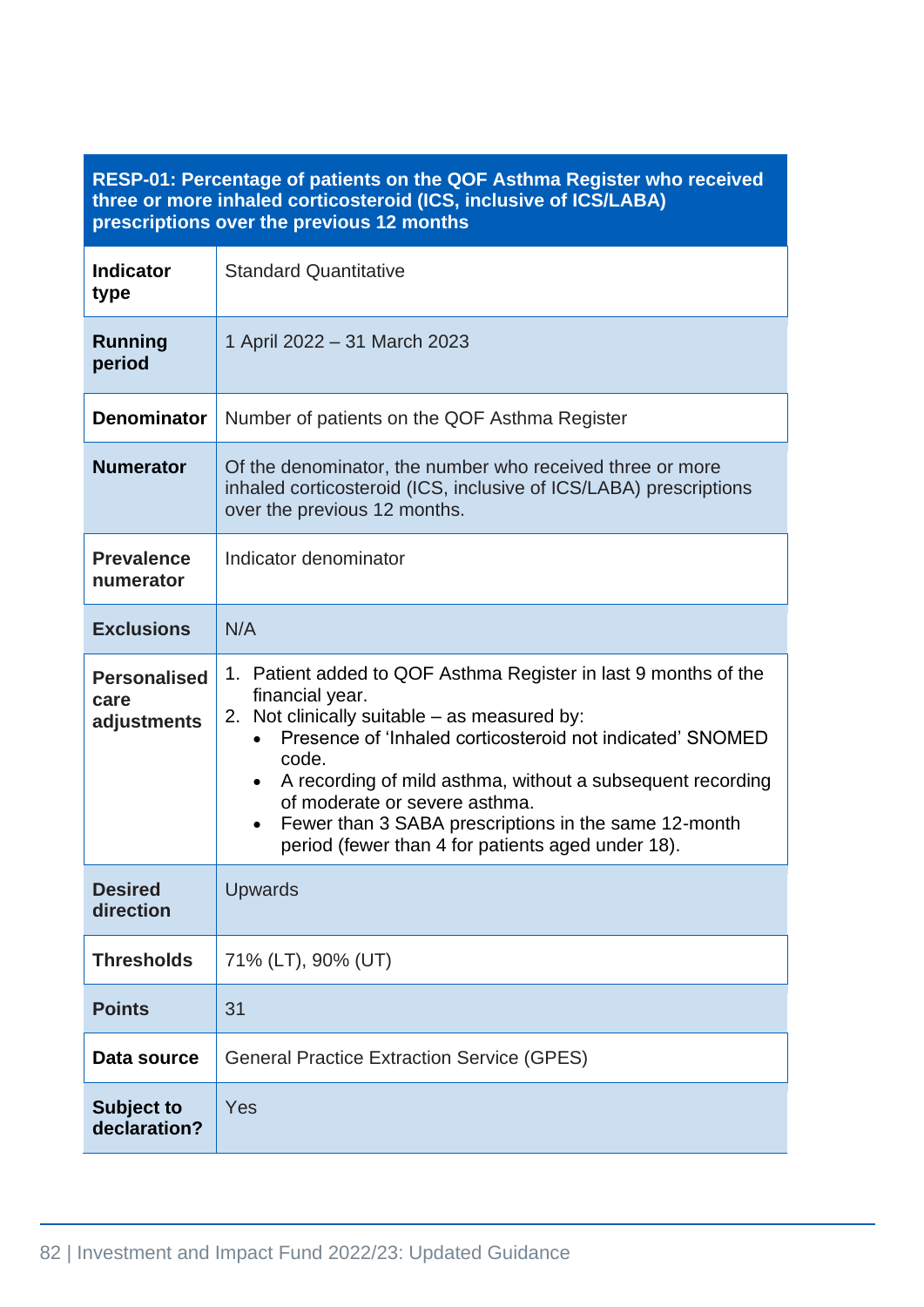| RESP-01: Percentage of patients on the QOF Asthma Register who received<br>three or more inhaled corticosteroid (ICS, inclusive of ICS/LABA)<br>prescriptions over the previous 12 months |                                                                                                                                                                                                                                                                                                                                                                                                     |  |  |
|-------------------------------------------------------------------------------------------------------------------------------------------------------------------------------------------|-----------------------------------------------------------------------------------------------------------------------------------------------------------------------------------------------------------------------------------------------------------------------------------------------------------------------------------------------------------------------------------------------------|--|--|
| <b>Additional</b><br>information                                                                                                                                                          | NICE guidelines on the management of asthma recommend<br>inhaled corticosteroids to be used as first-line maintenance<br>therapy. For very mild asthma in patients with infrequent, short-<br>lived wheeze and normal lung function, it may be that an ICS is not<br>required as per NICE guidelines. A personalised care adjustment is<br>available to use in these situations, as detailed above. |  |  |
|                                                                                                                                                                                           | Most inhaled corticosteroids can be delivered via dry powder<br>inhalers which have a significantly lower carbon footprint than<br>metered dose inhalers.                                                                                                                                                                                                                                           |  |  |
|                                                                                                                                                                                           | Efforts made towards meeting this indicator should also be<br>complementary in helping to meet asthma indicators in the Quality<br>and Outcomes Framework (QOF), particularly AST005 and<br>AST007.                                                                                                                                                                                                 |  |  |
|                                                                                                                                                                                           | It is important that any decision to switch or start an inhaler is<br>made as the outcome of a shared decision-making conversation.<br>Good inhaler technique is essential for treatment to be effective,<br>irrespective of drug or device. Appropriate training and regular<br>technique checks are required to ensure patients use their inhalers<br>optimally.                                  |  |  |
|                                                                                                                                                                                           | Poor adherence with inhaled corticosteroids is correlated with poor<br>asthma-related outcomes. Therefore it is important that patients<br>are educated on the importance of regular use, particularly the<br>difference between use of preventers and relievers.                                                                                                                                   |  |  |
|                                                                                                                                                                                           | ICS is often used with LABA in combination inhalers, which can<br>either be used as preventers or in MART regimes where they act<br>as both reliever as preventer. Current guidance is that MART<br>should be considered in patients who have a history of asthma<br>attacks on medium dose ICS or ICS/LABA.                                                                                        |  |  |
|                                                                                                                                                                                           | From 2023/24, this indicator will shift to counting inhalers rather<br>than prescriptions, rewarding PCNs based on the percentage of<br>asthma patients prescribed five or more ICS inhalers over 12<br>months. The thresholds will also be revised to align with NHSEI's<br>ambition that, by 2024/25, 90% of asthma patients should be<br>regularly prescribed an ICS.                            |  |  |
|                                                                                                                                                                                           | <b>Further information for clinicians</b><br>Further resources are available in the "Tools & Resources"<br>section of the Greener NHS programme's FutureNHS<br>workspace: https://future.nhs.uk/sustainabilitynetwork (for any                                                                                                                                                                      |  |  |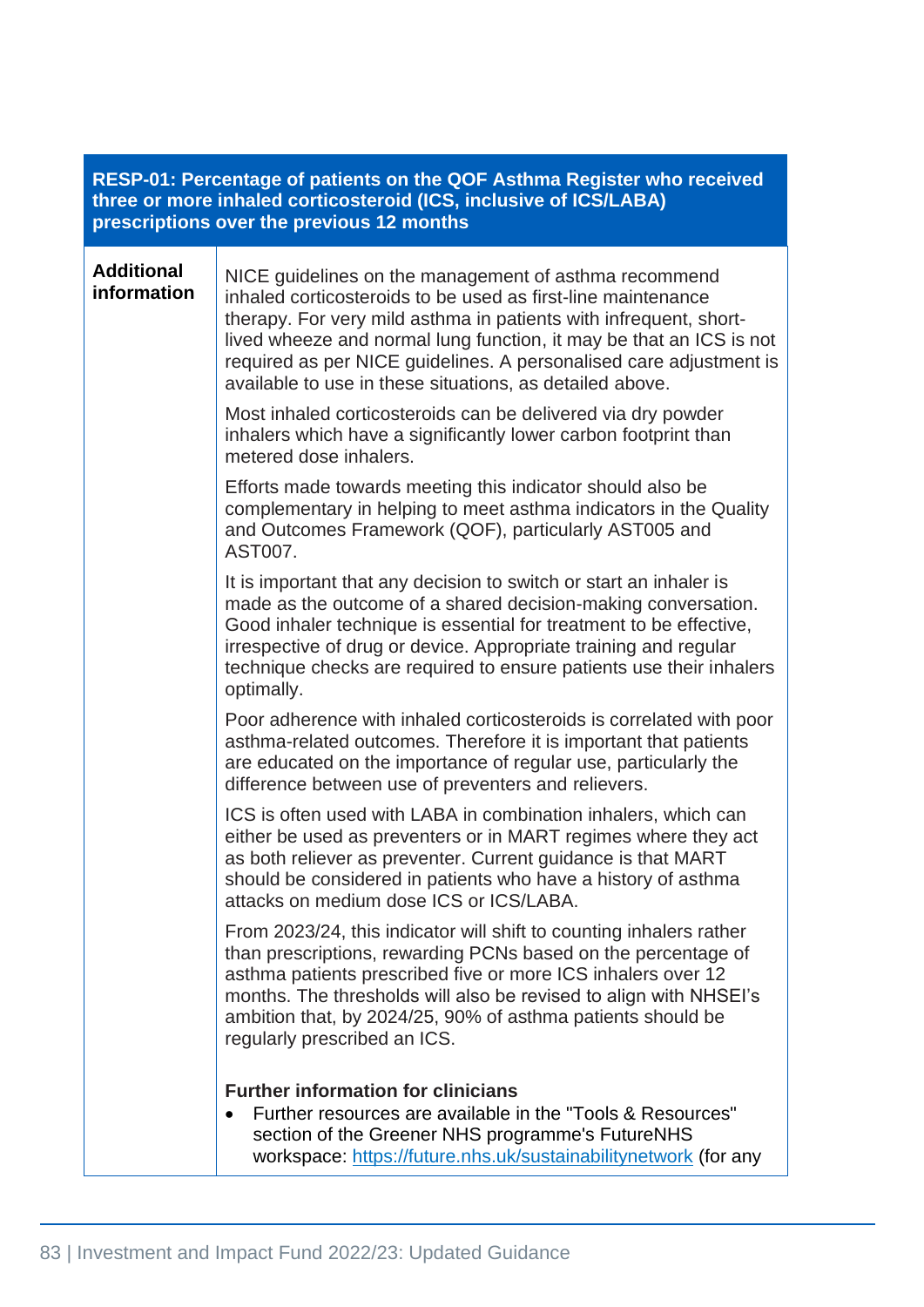| RESP-01: Percentage of patients on the QOF Asthma Register who received<br>three or more inhaled corticosteroid (ICS, inclusive of ICS/LABA)<br>prescriptions over the previous 12 months |                                                                                                                                                                                                                                                                                                                                                                                                                                                                                                                                                                                                                                                         |  |  |
|-------------------------------------------------------------------------------------------------------------------------------------------------------------------------------------------|---------------------------------------------------------------------------------------------------------------------------------------------------------------------------------------------------------------------------------------------------------------------------------------------------------------------------------------------------------------------------------------------------------------------------------------------------------------------------------------------------------------------------------------------------------------------------------------------------------------------------------------------------------|--|--|
|                                                                                                                                                                                           | access queries, please email sustainabilitynetwork-<br>manager@future.nhs.uk).<br><b>NICE: Patient decision aid</b><br>$\bullet$<br><b>British Thoracic Society Position Statement: The environment</b><br>$\bullet$<br>and lung health<br>UK Inhaler Group: Inhaler standards and competency<br>$\bullet$<br>document: Guidance on optimal inhaler technique<br>Greener Practice: How to Reduce the Carbon Footprint of<br>$\bullet$<br><b>Inhaler Prescribing.</b><br>PrescQIPP bulletin 295 and resources: Inhaler carbon footprint.<br>$\bullet$<br>Asthma and Lung UK: answers to common patient concerns<br>$\bullet$<br>about asthma medications |  |  |
|                                                                                                                                                                                           | <b>Further information for patients</b><br>Asthma UK & British Lung Foundation<br>$\bullet$<br>What does good asthma control look like?<br>$\bullet$<br>Your personalised asthma action and support plan<br>$\bullet$<br>Asthma review: Guidance on how to use your inhaler most<br>effectively, tailored to your device<br><b>Other references</b><br>NICE guideline NG80: Asthma: diagnosis, monitoring and<br>$\bullet$<br>chronic asthma management<br>Relationship between adherence to inhaled corticosteroids and<br>$\bullet$<br>poor outcomes among adults with asthma                                                                         |  |  |

| RESP-02: Percentage of patients on the QOF Asthma Register who received<br>six or more Short Acting Beta-2 Agonist (SABA) inhaler prescriptions over<br>the previous 12 months |                                                                                                                                                                                                                                                                                                                                  |  |
|--------------------------------------------------------------------------------------------------------------------------------------------------------------------------------|----------------------------------------------------------------------------------------------------------------------------------------------------------------------------------------------------------------------------------------------------------------------------------------------------------------------------------|--|
| <b>Rationale for</b><br>inclusion                                                                                                                                              | Overuse of short acting beta agonists (SABA) in asthma is higher<br>in the UK than in other European countries and is associated with<br>an increased risk of exacerbations and mortality. This indicator<br>recognises PCNs for a reduction in the percentage of patients<br>receiving six or more SABA prescriptions per year. |  |
| Indicator type                                                                                                                                                                 | <b>Standard Quantitative</b>                                                                                                                                                                                                                                                                                                     |  |
| <b>Running</b><br>period                                                                                                                                                       | 1 April 2022 - 31 March 2023                                                                                                                                                                                                                                                                                                     |  |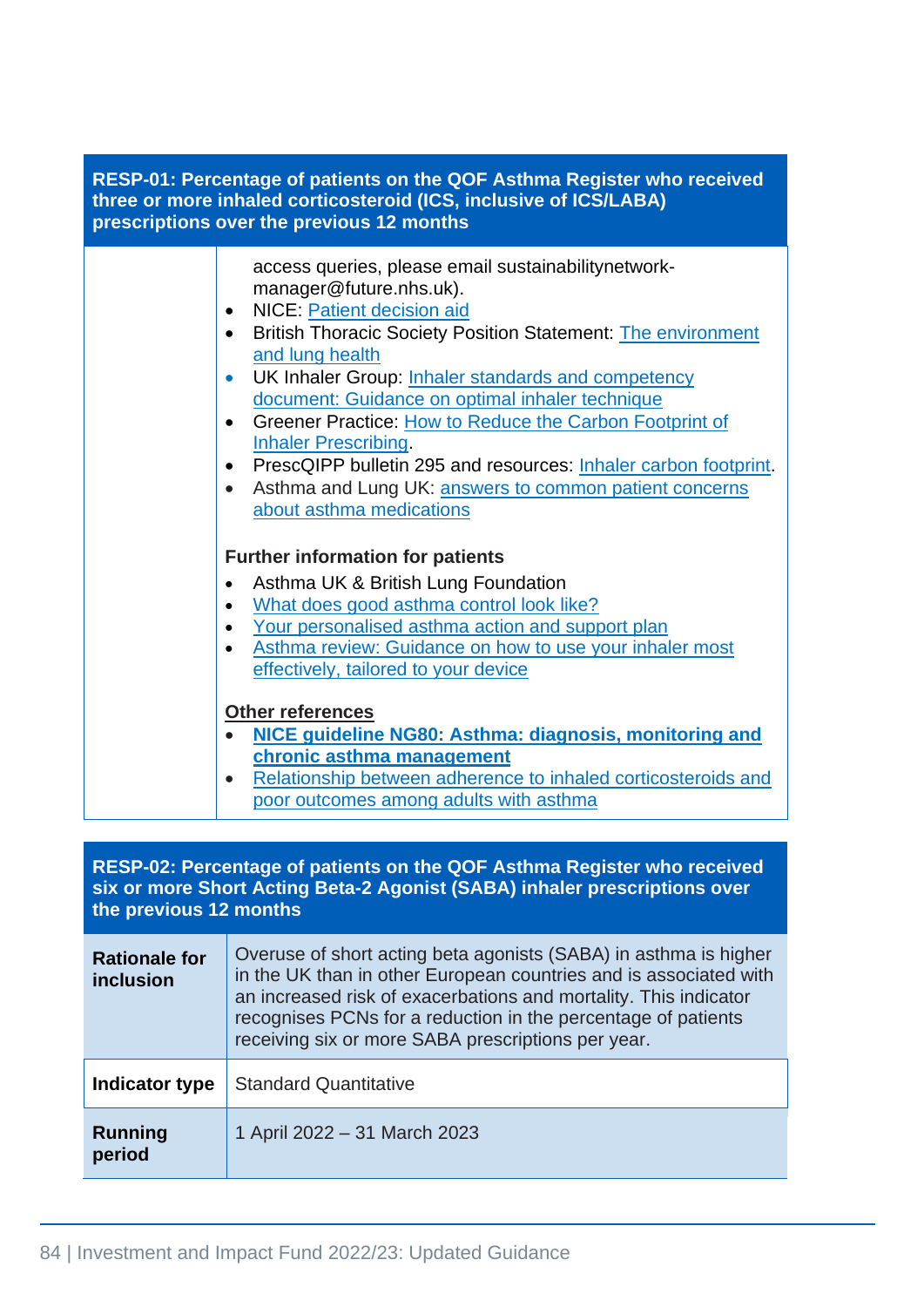| RESP-02. Percentage of patients on the QOF ASthina Register who received<br>six or more Short Acting Beta-2 Agonist (SABA) inhaler prescriptions over<br>the previous 12 months |                                                                                                                                                                                                                                                                                                                                                                                                                                                                                                                                                                                                                                                                                                                                                                       |  |
|---------------------------------------------------------------------------------------------------------------------------------------------------------------------------------|-----------------------------------------------------------------------------------------------------------------------------------------------------------------------------------------------------------------------------------------------------------------------------------------------------------------------------------------------------------------------------------------------------------------------------------------------------------------------------------------------------------------------------------------------------------------------------------------------------------------------------------------------------------------------------------------------------------------------------------------------------------------------|--|
| <b>Denominator</b>                                                                                                                                                              | Number of patients on the QOF Asthma Register                                                                                                                                                                                                                                                                                                                                                                                                                                                                                                                                                                                                                                                                                                                         |  |
| <b>Numerator</b>                                                                                                                                                                | Of the denominator, the number who received 6 or more Short<br>Acting Beta-2 Agonist (SABA) inhaler prescriptions in the<br>previous 12 months.                                                                                                                                                                                                                                                                                                                                                                                                                                                                                                                                                                                                                       |  |
| <b>Prevalence</b><br>numerator                                                                                                                                                  | Indicator denominator.                                                                                                                                                                                                                                                                                                                                                                                                                                                                                                                                                                                                                                                                                                                                                |  |
| <b>Exclusions</b>                                                                                                                                                               | Patients with dual diagnosis of COPD and asthma.                                                                                                                                                                                                                                                                                                                                                                                                                                                                                                                                                                                                                                                                                                                      |  |
| <b>Personalised</b><br>care<br>adjustments                                                                                                                                      | N/A                                                                                                                                                                                                                                                                                                                                                                                                                                                                                                                                                                                                                                                                                                                                                                   |  |
| <b>Desired</b><br>direction                                                                                                                                                     | <b>Downwards</b>                                                                                                                                                                                                                                                                                                                                                                                                                                                                                                                                                                                                                                                                                                                                                      |  |
| <b>Thresholds</b>                                                                                                                                                               | 25% (LT), 15% (UT)                                                                                                                                                                                                                                                                                                                                                                                                                                                                                                                                                                                                                                                                                                                                                    |  |
| <b>Points</b>                                                                                                                                                                   | 22                                                                                                                                                                                                                                                                                                                                                                                                                                                                                                                                                                                                                                                                                                                                                                    |  |
| Data source                                                                                                                                                                     | <b>General Practice Extraction Service (GPES)</b>                                                                                                                                                                                                                                                                                                                                                                                                                                                                                                                                                                                                                                                                                                                     |  |
| <b>Subject to</b><br>declaration?                                                                                                                                               | Yes                                                                                                                                                                                                                                                                                                                                                                                                                                                                                                                                                                                                                                                                                                                                                                   |  |
| <b>Additional</b><br>information                                                                                                                                                | Overuse of short acting beta agonists (SABA) in asthma is higher<br>in the UK than in other European countries and is associated with<br>an increased risk of exacerbations and mortality, as seen in the<br>SABINA observational program <sup>2,3</sup> . Therefore, addressing this is<br>key in improving asthma outcomes. SABA may be perceived by<br>the patient to be controlling the disease, but it does not treat the<br>underlying airways inflammation and therefore overreliance puts<br>patients at greater risk of a severe attack.<br>SABA inhalers contribute the largest proportion of greenhouse<br>gas emissions of all inhaler types, so reducing SABA overuse is<br>both desirable for patient outcomes and helps to reduce carbon<br>emissions. |  |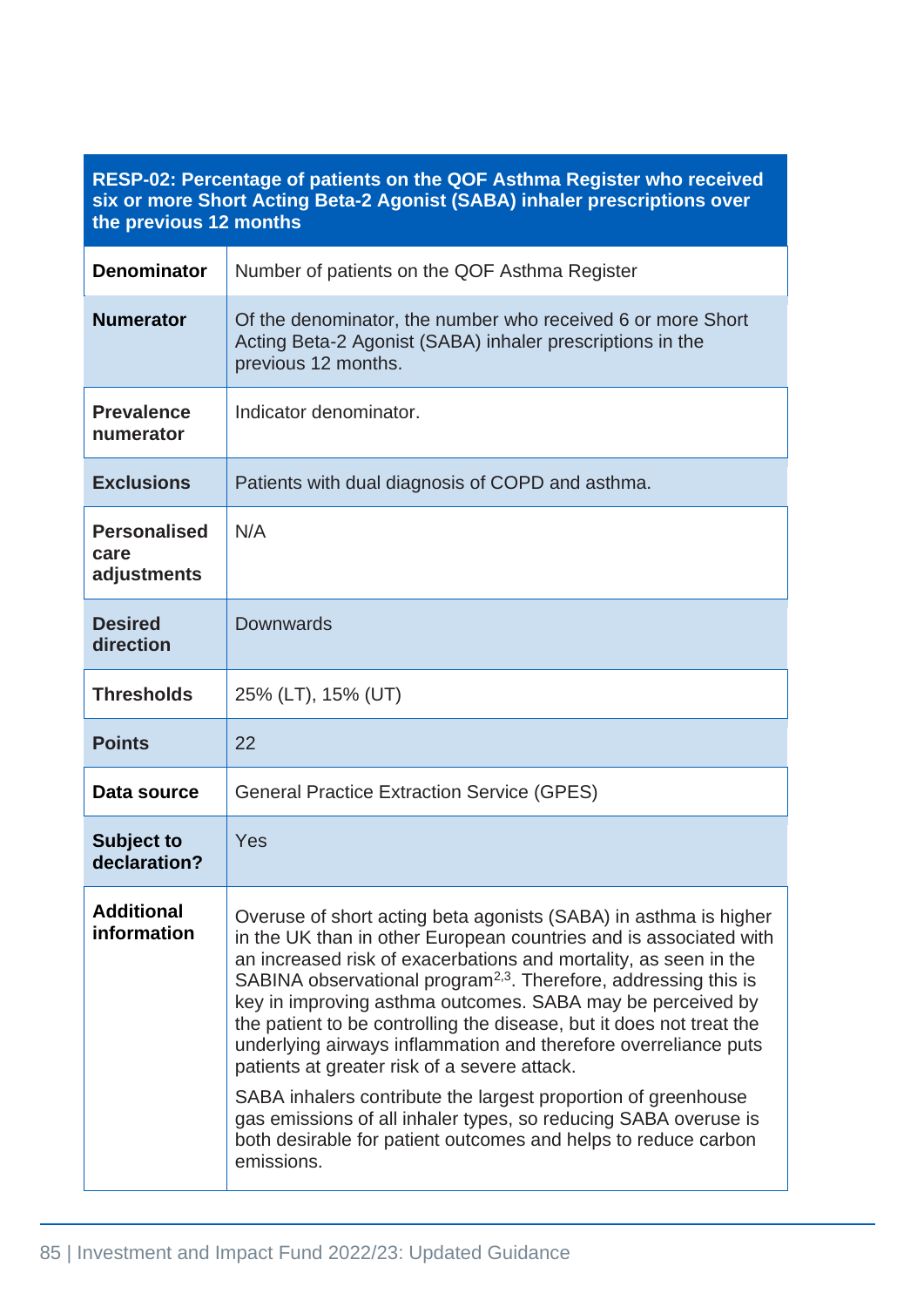#### **RESP-02: Percentage of patients on the QOF Asthma Register who received six or more Short Acting Beta-2 Agonist (SABA) inhaler prescriptions over the previous 12 months**

Efforts made towards meeting this indicator should also be complementary in helping to meet asthma indicators in the Quality and Outcomes Framework, particularly AST005 and AST007.

It is important that any decision to stop, change or start an inhaler is made as the outcome of a shared decision-making conversation. This indicator is designed to support a gradual process over the whole time period to allow such changes to be made in the appropriate way. A plan for how to reduce SABA use should be personalised for each patient and accompanied by optimising preventer treatment and regular review of changes.

Overuse of SABA is correlated with poor asthma-related outcomes. Therefore it is important that patients are educated on the role of SABA in symptom relief but not disease control. The importance of reporting when their SABA use increases and ensuring their asthma management is reviewed, should also be emphasised.

Case finding and prioritisation of patients with the highest volume of current SABA use may help to meet this indicator.

From 2023/24, this indicator will shift to counting inhalers rather than prescriptions, rewarding PCNs based on the percentage of asthma patients prescribed five or fewer SABA inhalers over 12 months. The thresholds will also be revised to align with NHSEI's ambition that, by 2024/24, no more than 10% of asthma patients should be prescribed 6 or more SABA inhalers per year.

#### **References**

- Overuse of short acting B2 agonists in asthma is associated with increased risk of exacerbation and mortality: a nationwide cohort study of the global SABINA programme.
- [SABINA: An Overview of Short-Acting β](https://pubmed.ncbi.nlm.nih.gov/31981105/) 2-Agonist Use in [Asthma in European Countries](https://pubmed.ncbi.nlm.nih.gov/31981105/)

See RESP-01 Additional Information for further resources.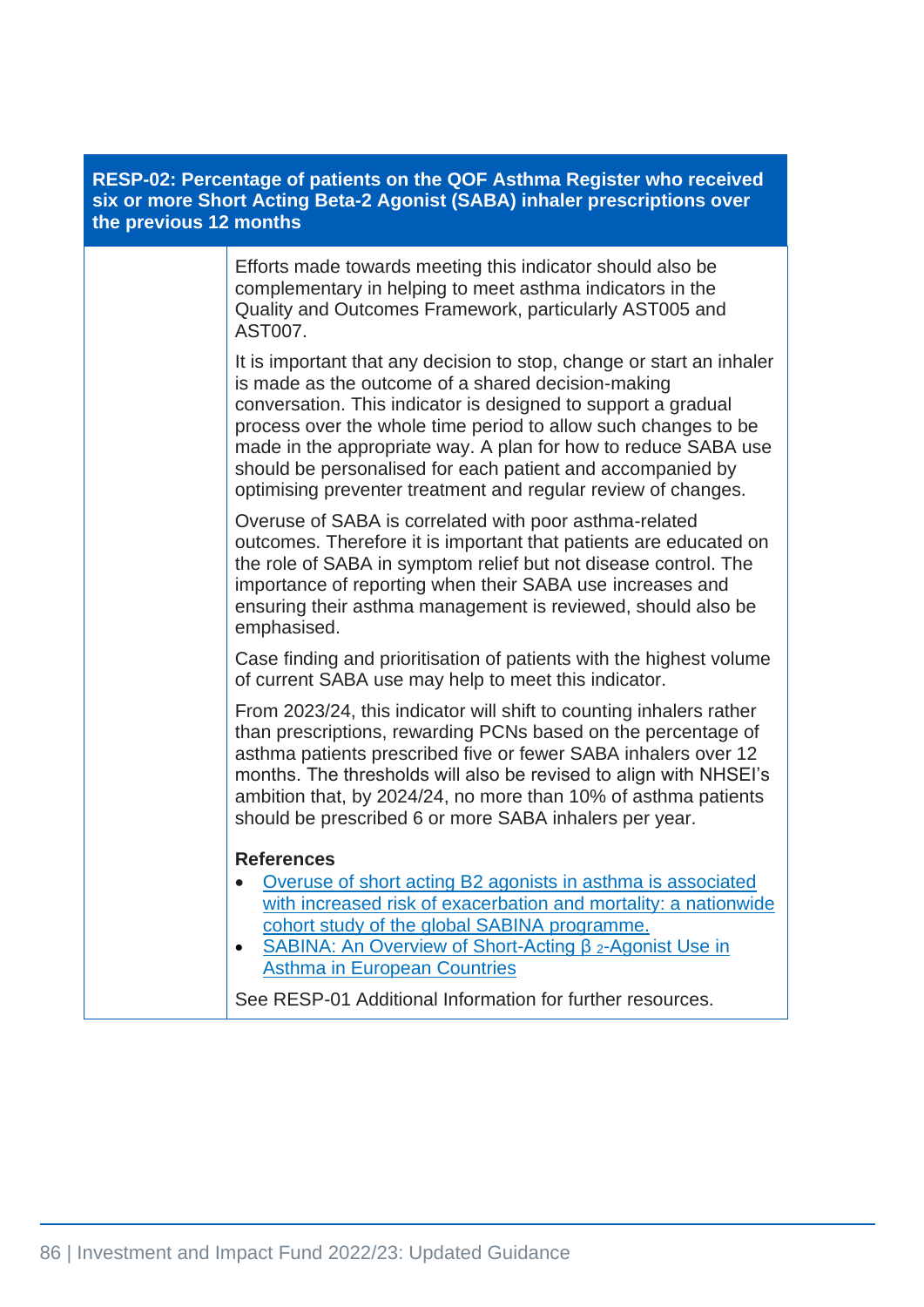# 5. A sustainable NHS domain

### Inhalers area

- 5.1 Medicines account for 25% of emissions within the NHS.
- 5.2 Inhalers alone are responsible for 3% of the NHS carbon footprint. Most of these emissions come from the propellants used in metered dose inhalers (MDIs) to deliver the medicine, rather than the medicine itself. Optimising the choice of inhaler, as part of a shared decision making conversation between the patient and the clinician, can play a significant role in achieving the NHS net zero target.

**ES-01: Metered Dose Inhaler (MDI) prescriptions as a percentage of all nonsalbutamol inhaler prescriptions issued to patients aged 12 or over** 

| <b>Rationale for</b><br>inclusion | People with asthma (3.9 million) are the largest patient group<br>using MDIs in England. Patterns observed in other healthcare<br>systems across the world demonstrate that it is possible to<br>significantly reduce the use of MDIs, and therefore the<br>associated carbon emissions, while maintaining high standards<br>of care. This indicator recognises PCNs for a reduction in the<br>number of MDI prescriptions, as a percentage of all non-<br>salbutamol inhaler prescriptions. |
|-----------------------------------|----------------------------------------------------------------------------------------------------------------------------------------------------------------------------------------------------------------------------------------------------------------------------------------------------------------------------------------------------------------------------------------------------------------------------------------------------------------------------------------------|
| <b>Indicator</b><br>type          | <b>Standard Quantitative</b>                                                                                                                                                                                                                                                                                                                                                                                                                                                                 |
| Running<br>period                 | 1 April 2022 - 31 March 2023                                                                                                                                                                                                                                                                                                                                                                                                                                                                 |
| <b>Denominator</b>                | Number of non-salbutamol inhaler prescriptions issued to<br>patients aged 12 years or over                                                                                                                                                                                                                                                                                                                                                                                                   |
| <b>Numerator</b>                  | Of the denominator, the number of Metered Dose Inhaler (MDI)<br>prescriptions                                                                                                                                                                                                                                                                                                                                                                                                                |
| <b>Prevalence</b><br>numerator    | Indicator denominator                                                                                                                                                                                                                                                                                                                                                                                                                                                                        |
| <b>Exclusions</b>                 | Prescriptions to patients to whom the "Dry powder inhaler not<br>indicated" SNOMED code has been applied                                                                                                                                                                                                                                                                                                                                                                                     |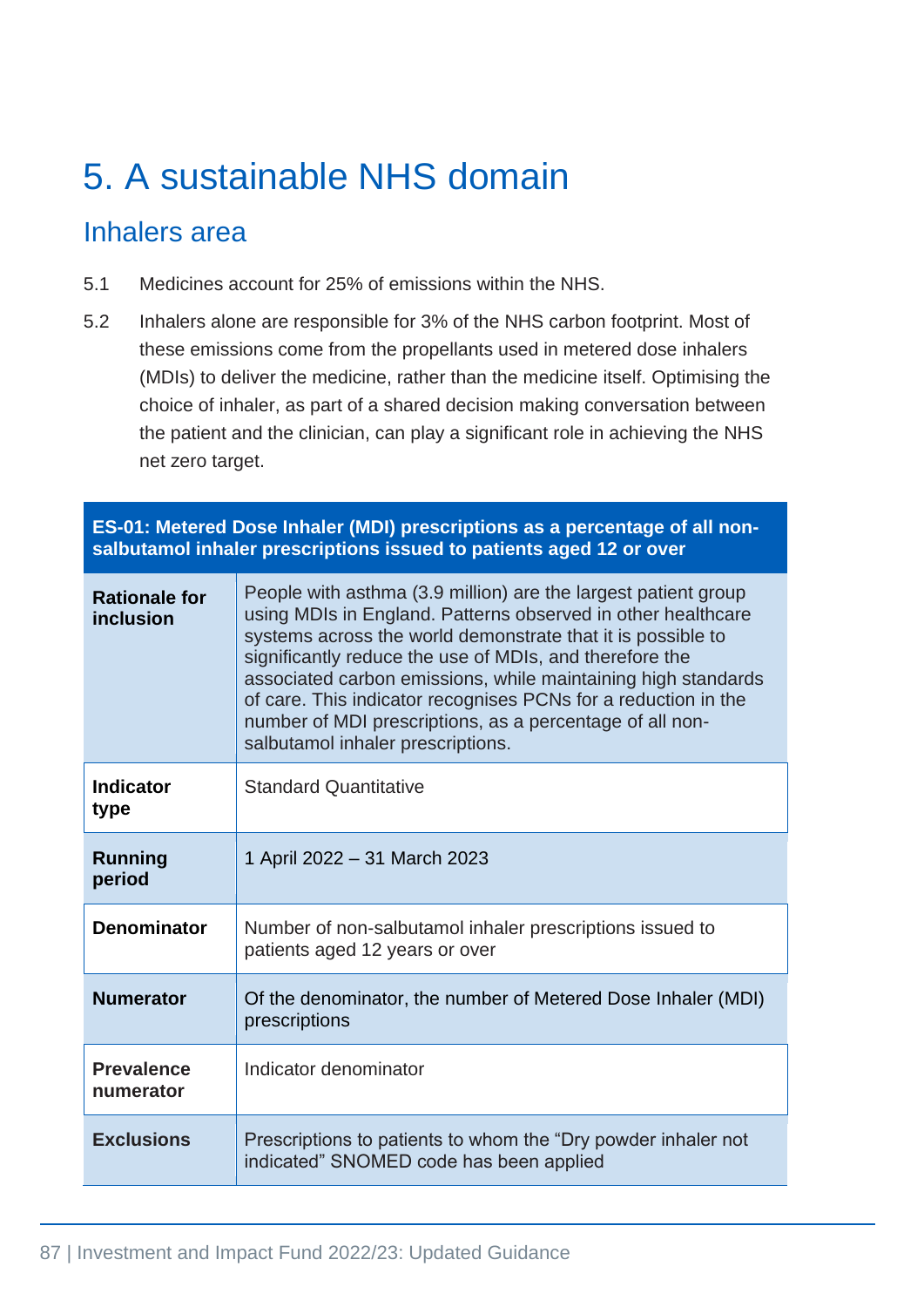#### **ES-01: Metered Dose Inhaler (MDI) prescriptions as a percentage of all nonsalbutamol inhaler prescriptions issued to patients aged 12 or over**

| <b>Personalised</b><br>care<br>adjustments | None – but note that "Dry powder inhaler not indicated" will<br>function similarly to a "not clinically suitable" PCA.                                                                                                                                                                                                                                                                                                                                                                                                                                                                                                                                                                                                                                                                                                                                                                                                                                                                                                                                                                                                                                                                                                                                                                                                                                                                                                                                                                                    |  |
|--------------------------------------------|-----------------------------------------------------------------------------------------------------------------------------------------------------------------------------------------------------------------------------------------------------------------------------------------------------------------------------------------------------------------------------------------------------------------------------------------------------------------------------------------------------------------------------------------------------------------------------------------------------------------------------------------------------------------------------------------------------------------------------------------------------------------------------------------------------------------------------------------------------------------------------------------------------------------------------------------------------------------------------------------------------------------------------------------------------------------------------------------------------------------------------------------------------------------------------------------------------------------------------------------------------------------------------------------------------------------------------------------------------------------------------------------------------------------------------------------------------------------------------------------------------------|--|
| <b>Desired</b><br>direction                | <b>Downwards</b>                                                                                                                                                                                                                                                                                                                                                                                                                                                                                                                                                                                                                                                                                                                                                                                                                                                                                                                                                                                                                                                                                                                                                                                                                                                                                                                                                                                                                                                                                          |  |
| <b>Thresholds</b>                          | 44% (LT), 35% (UT)                                                                                                                                                                                                                                                                                                                                                                                                                                                                                                                                                                                                                                                                                                                                                                                                                                                                                                                                                                                                                                                                                                                                                                                                                                                                                                                                                                                                                                                                                        |  |
| <b>Points</b>                              | 27                                                                                                                                                                                                                                                                                                                                                                                                                                                                                                                                                                                                                                                                                                                                                                                                                                                                                                                                                                                                                                                                                                                                                                                                                                                                                                                                                                                                                                                                                                        |  |
| Data source                                | <b>General Practice Extraction Service (GPES)</b>                                                                                                                                                                                                                                                                                                                                                                                                                                                                                                                                                                                                                                                                                                                                                                                                                                                                                                                                                                                                                                                                                                                                                                                                                                                                                                                                                                                                                                                         |  |
| <b>Subject to</b><br>declaration?          | Yes                                                                                                                                                                                                                                                                                                                                                                                                                                                                                                                                                                                                                                                                                                                                                                                                                                                                                                                                                                                                                                                                                                                                                                                                                                                                                                                                                                                                                                                                                                       |  |
| <b>Additional</b><br>information           | Dry Powder Inhalers (DPI) and Soft Mist Inhalers (SMIs), for<br>example, offer a lower-carbon clinical alternative to MDIs. For<br>most patients, MDIs do not confer any additional clinical<br>advantages over DPIs.<br>Efforts made towards meeting this indicator should also be<br>complementary in helping to meet asthma and COPD indicators<br>in the Quality Outcomes Framework (QOF), particularly AST005,<br>AST007, COPD009 and COPD010.<br>It is important that any decision to change a patient's asthma<br>inhaler is clinically appropriate and done as the outcome of a<br>shared decision-making conversation. This indicator is designed<br>to support a gradual process over the whole time period to allow<br>such changes to be made in the appropriate way. Moving a<br>patient from an MDI to an alternative type of inhaler may not be<br>appropriate for some patients and may disrupt disease control or<br>threaten their safety.<br>Good inhaler technique is essential for inhaler treatment to be<br>effective, irrespective of the type of device. Appropriate training<br>and regular technique checks are required to ensure patients<br>use their inhaler optimally and maximise the benefit of their<br>medication. This is especially important when patients are<br>prescribed a different type of inhaler. Case finding and<br>prioritisation of patients with the highest volume of current SABA<br>use helps to identify which patients would benefit most from a |  |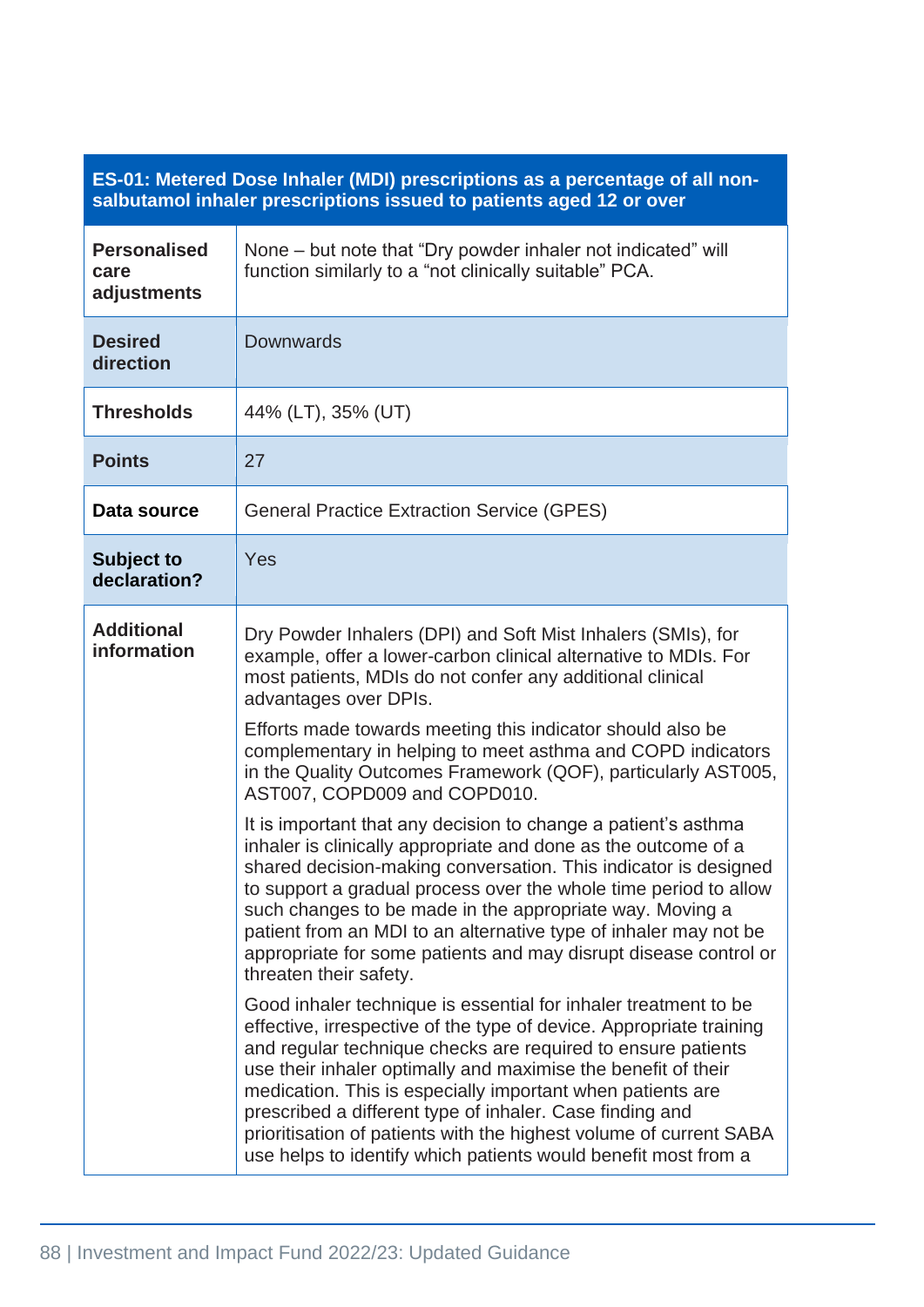| ES-01: Metered Dose Inhaler (MDI) prescriptions as a percentage of all non-<br>salbutamol inhaler prescriptions issued to patients aged 12 or over |                                                                                                                                                                                                                                                                                                                                                                       |  |
|----------------------------------------------------------------------------------------------------------------------------------------------------|-----------------------------------------------------------------------------------------------------------------------------------------------------------------------------------------------------------------------------------------------------------------------------------------------------------------------------------------------------------------------|--|
|                                                                                                                                                    | change of inhaler, and would also help in meeting the RESP-02<br>indicator.                                                                                                                                                                                                                                                                                           |  |
|                                                                                                                                                    | Feedback suggests that the majority of asthma patients using<br>MDIs would change device for environmental reasons so long as<br>the new inhaler was efficacious, easy to use and fitted their<br>current routine, and that they could change back if needed.                                                                                                         |  |
|                                                                                                                                                    | Pharmacies will be actively encouraging return of unwanted or<br>used inhalers for more sustainable disposal and can provide a<br>New Medicine Service consultation focused on improved<br>adherence and an inhaler technique check for patients who are<br>prescribed an inhaler for the first time, or who are changing or<br>have changed to a new inhaler device. |  |
|                                                                                                                                                    | The intention is to update the thresholds for ES-01 in 2023/24, to<br>align with NHSEI's aim that, in line with best practice in other<br>European countries, by 2023/24 only 25% of non-salbutamol<br>inhalers prescribed will be MDIs.                                                                                                                              |  |
|                                                                                                                                                    | See RESP-01 Additional Information for further resources.                                                                                                                                                                                                                                                                                                             |  |

#### **ES-02: Mean carbon emissions per salbutamol inhaler prescribed on or after 1 October (kg CO2e)**

| <b>Rationale for</b><br>inclusion | Salbutamol Metered Dose Inhalers (MDIs) are the single<br>biggest source of carbon emissions from NHS medicines<br>prescribing. Where a salbutamol inhaler is required, this<br>indicator encourages PCNs to consider prescribing a lower<br>carbon option. This does not necessarily mean changing the<br>type of inhaler that the patient receives (e.g. MDI to Dry<br>Powder Inhaler or DPI), since different salbutamol MDI<br>inhalers can have different carbon emissions. If an MDI is<br>required for the patient, for instance because a DPI is not<br>indicated, prescribing a lower carbon salbutamol MDI will<br>reduce overall carbon emissions from salbutamol inhalers<br>without compromising patient safety or disease control. |
|-----------------------------------|--------------------------------------------------------------------------------------------------------------------------------------------------------------------------------------------------------------------------------------------------------------------------------------------------------------------------------------------------------------------------------------------------------------------------------------------------------------------------------------------------------------------------------------------------------------------------------------------------------------------------------------------------------------------------------------------------------------------------------------------------|
|                                   | A table providing the manufacturer-reported or estimated<br>whole lifecycle carbon emissions from each type of salbutamol<br>inhaler is provided below. This table will be used to calculate<br>the numerator of this indicator and can therefore be used by<br>PCNs as a guide to what they can do to reduce the carbon<br>intensity of their salbutamol prescribing.                                                                                                                                                                                                                                                                                                                                                                           |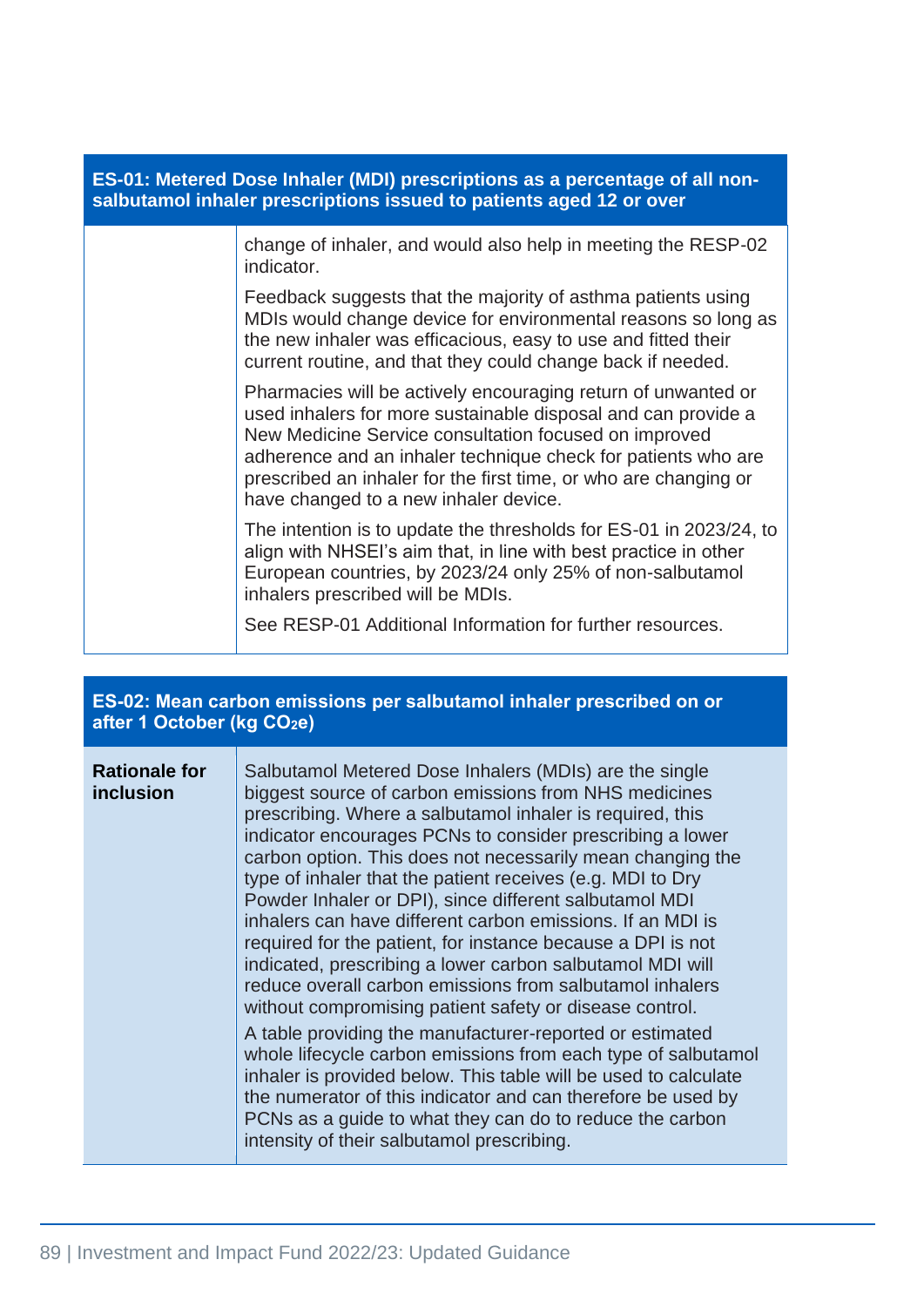### **ES-02: Mean carbon emissions per salbutamol inhaler prescribed on or after 1 October (kg CO2e)**

| <b>Indicator</b><br>type                   | <b>Standard Quantitative</b>                                                                                                                                                                                                                                                                                                                                                                                                    |  |
|--------------------------------------------|---------------------------------------------------------------------------------------------------------------------------------------------------------------------------------------------------------------------------------------------------------------------------------------------------------------------------------------------------------------------------------------------------------------------------------|--|
| <b>Running</b><br>period                   | 1 April 2022 - 31 March 2023                                                                                                                                                                                                                                                                                                                                                                                                    |  |
| <b>Denominator</b>                         | Number of salbutamol inhalers prescribed                                                                                                                                                                                                                                                                                                                                                                                        |  |
| <b>Numerator</b>                           | Total carbon emissions from all inhalers in the denominator<br>(kg CO <sub>2</sub> e)                                                                                                                                                                                                                                                                                                                                           |  |
| <b>Prevalence</b><br>numerator             | Number of patients prescribed salbutamol inhalers                                                                                                                                                                                                                                                                                                                                                                               |  |
| <b>Exclusions</b>                          | <b>None</b>                                                                                                                                                                                                                                                                                                                                                                                                                     |  |
| <b>Personalised</b><br>care<br>adjustments | None                                                                                                                                                                                                                                                                                                                                                                                                                            |  |
| <b>Desired</b><br>direction                | Downward                                                                                                                                                                                                                                                                                                                                                                                                                        |  |
| <b>Thresholds</b>                          | 22.1 kg $CO2e$ (LT), 18.0 kg $CO2e$ (UT)                                                                                                                                                                                                                                                                                                                                                                                        |  |
| <b>Points</b>                              | 44                                                                                                                                                                                                                                                                                                                                                                                                                              |  |
| Data source                                | Business Services Authority (BSA) prescribing data, combined<br>with manufacturer-reported or estimated carbon emissions<br>from each type of salbutamol inhaler, compiled by a<br>manufacturer survey and literature review conducted by<br>PrescQIPP.                                                                                                                                                                         |  |
| <b>Subject to</b><br>declaration?          | No – PCNs who believe that ES-02 data collected in respect of<br>them is incorrect are advised to consult the following link, which<br>provides further information about how they may pursue any<br>queries or concerns they have about BSA prescribing data<br>collected in respect of them (see final paragraph of webpage):<br>https://www.nhsbsa.nhs.uk/prescription-data/understanding-our-<br>data/prescription-requests |  |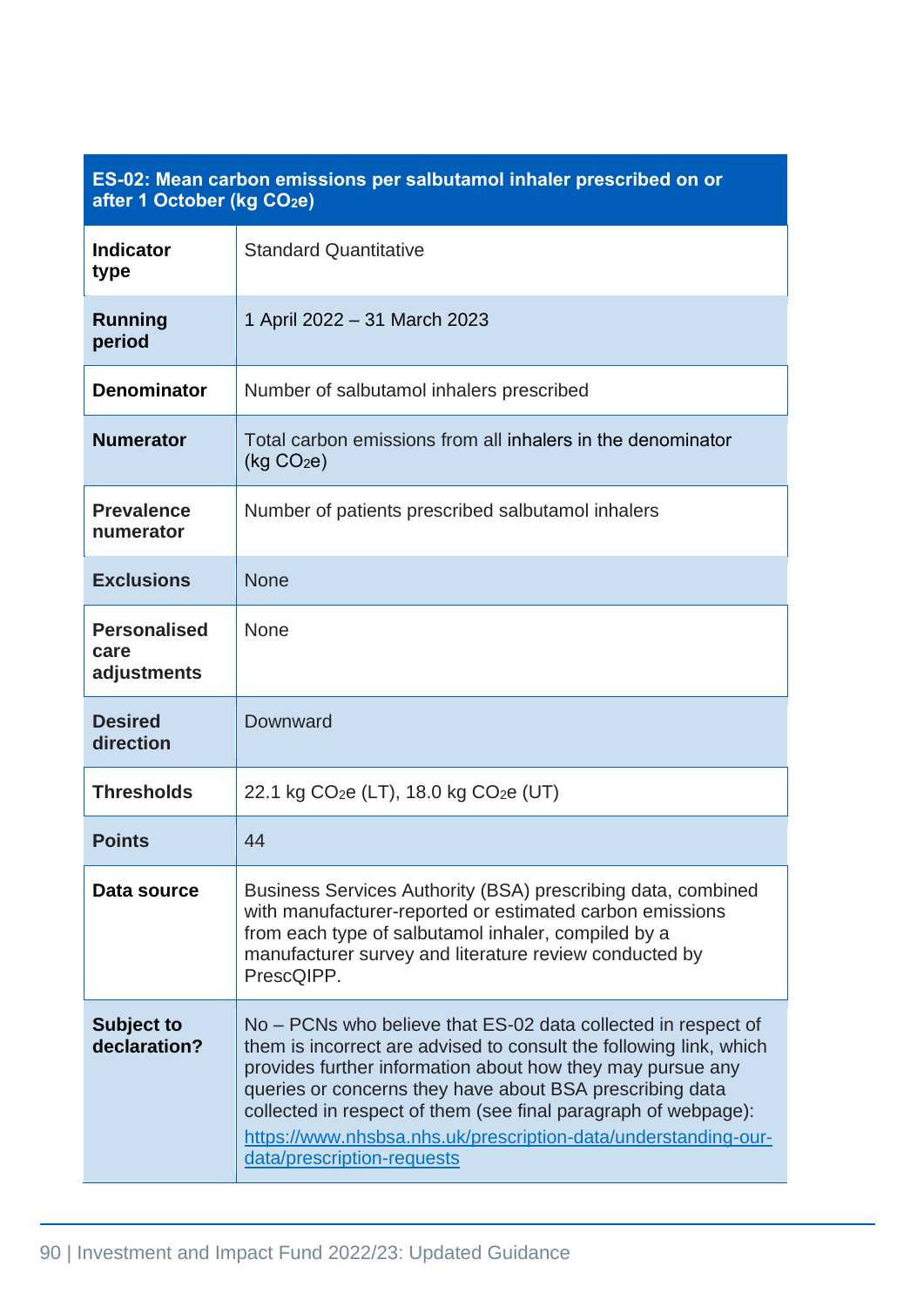| after 1 October (kg CO <sub>2</sub> e) | ES-02: Mean carbon emissions per salbutamol inhaler prescribed on or                                                                                                                                                                                                                                                                                                                                                                                                                                                                                                                                                                                                                                                                                                                                          |                                                           |  |  |
|----------------------------------------|---------------------------------------------------------------------------------------------------------------------------------------------------------------------------------------------------------------------------------------------------------------------------------------------------------------------------------------------------------------------------------------------------------------------------------------------------------------------------------------------------------------------------------------------------------------------------------------------------------------------------------------------------------------------------------------------------------------------------------------------------------------------------------------------------------------|-----------------------------------------------------------|--|--|
| <b>Additional</b><br>information       | Efforts made towards meeting this indicator should also be<br>complementary in helping to meet asthma and COPD indicators<br>in the Quality Outcomes Framework (QOF), particularly AST005,<br>AST007, COPD009 and COPD010.                                                                                                                                                                                                                                                                                                                                                                                                                                                                                                                                                                                    |                                                           |  |  |
|                                        | Any decision to change a patient's inhaler, including switching<br>brands, should be taken as part of a shared decision-making<br>process.<br>Case finding and prioritisation of patients with the highest<br>volume of current SABA use may help to meet this indicator.                                                                                                                                                                                                                                                                                                                                                                                                                                                                                                                                     |                                                           |  |  |
|                                        |                                                                                                                                                                                                                                                                                                                                                                                                                                                                                                                                                                                                                                                                                                                                                                                                               |                                                           |  |  |
|                                        | The numerator of this indicator will be calculated by multiplying<br>the number of each inhaler type prescribed, by the carbon<br>emissions per inhaler for that inhaler type. For example, if a PCN<br>only prescribes two inhaler types, A and B, then<br>Numerator = Count of inhaler $A \times$ Emissions per inhaler $A +$<br>Count of inhaler $B \times$ Emissions per inhaler B                                                                                                                                                                                                                                                                                                                                                                                                                        |                                                           |  |  |
|                                        | The following table shows the variation in estimated life cycle<br>carbon emissions for different salbutamol inhaler types, based<br>on a manufacturer survey and literature review conducted by<br>PrescQIPP, and commissioned by NHSEI. Life cycle inhaler<br>emissions include propellant emissions as well as emissions<br>from all other stages in the product life cycle (e.g. transportation,<br>energy and water use, and waste disposal). These estimates are<br>based on manufacturer survey responses where available, and<br>on information in the literature where survey responses were not<br>provided – see below links for further information. These<br>estimated inhaler carbon emissions values will be combined with<br>BSA prescribing data to calculate the ES-02 indicator numerator. |                                                           |  |  |
|                                        | Prescribing term                                                                                                                                                                                                                                                                                                                                                                                                                                                                                                                                                                                                                                                                                                                                                                                              | Carbon<br>emissions per<br>inhaler (kg CO <sub>2e</sub> ) |  |  |
|                                        | Airomir 100 microgram                                                                                                                                                                                                                                                                                                                                                                                                                                                                                                                                                                                                                                                                                                                                                                                         | 9.72                                                      |  |  |
|                                        | Airomir Autohaler 100 microgram                                                                                                                                                                                                                                                                                                                                                                                                                                                                                                                                                                                                                                                                                                                                                                               | 9.72                                                      |  |  |
|                                        | Easyhaler Salbutamol 100 microgram                                                                                                                                                                                                                                                                                                                                                                                                                                                                                                                                                                                                                                                                                                                                                                            | 0.62                                                      |  |  |
|                                        | Easyhaler Salbutamol 200 microgram                                                                                                                                                                                                                                                                                                                                                                                                                                                                                                                                                                                                                                                                                                                                                                            | 0.62                                                      |  |  |
|                                        | Salbutamol CFC free breath actuated<br>inhaler 100 microgram (GENERIC)                                                                                                                                                                                                                                                                                                                                                                                                                                                                                                                                                                                                                                                                                                                                        | 11.79                                                     |  |  |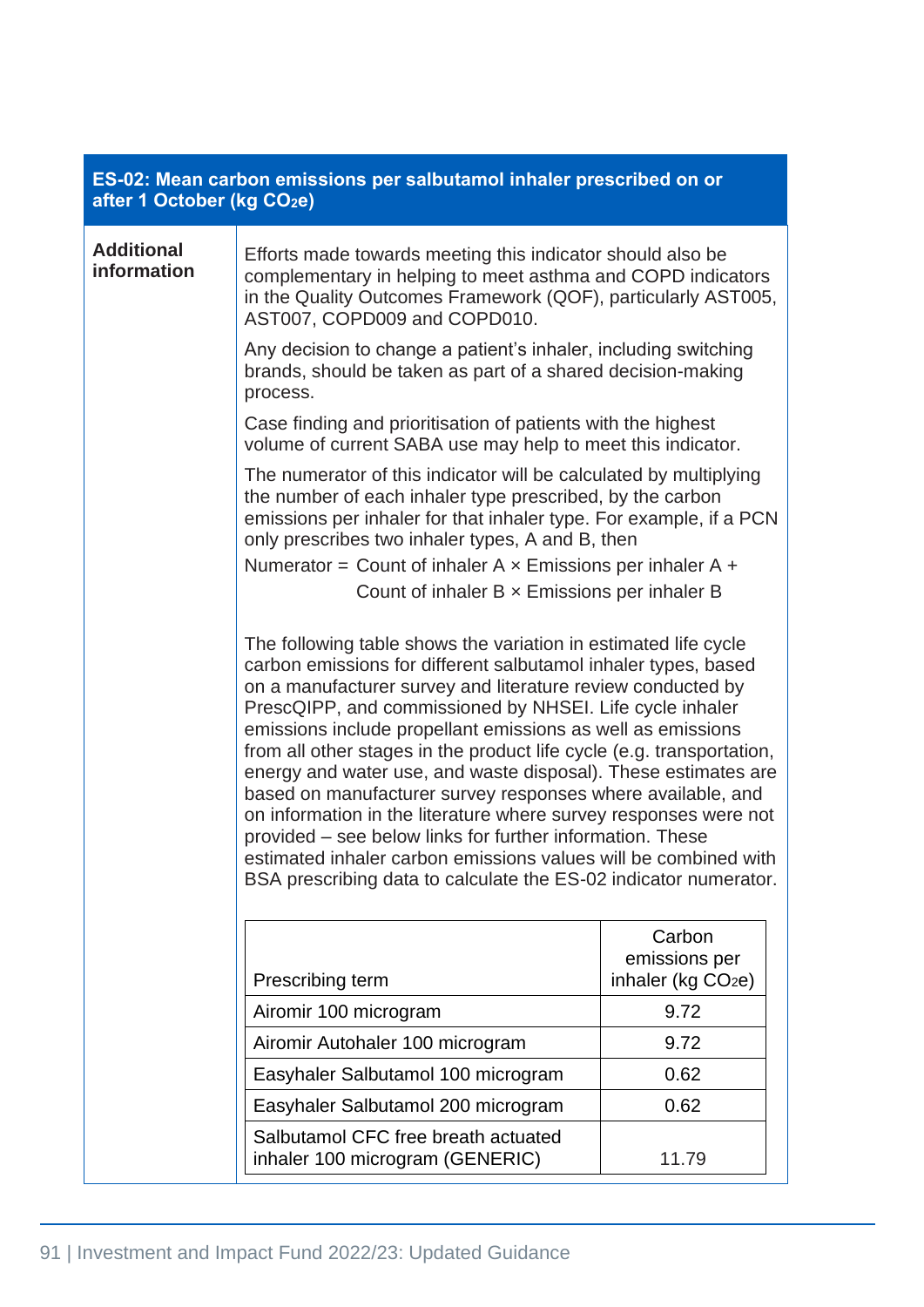| after 1 October (kg CO <sub>2e)</sub> | ES-02. Mean candon emissions per saibutanior initialer prescribed on or                                                                                                                                                                                                                                                                                           |       |  |
|---------------------------------------|-------------------------------------------------------------------------------------------------------------------------------------------------------------------------------------------------------------------------------------------------------------------------------------------------------------------------------------------------------------------|-------|--|
|                                       | Salbutamol CFC free Inhaler 100<br>microgram (GENERIC)                                                                                                                                                                                                                                                                                                            | 25.24 |  |
|                                       | Salamol CFC-Free Inhaler 100<br>microgram                                                                                                                                                                                                                                                                                                                         | 11.95 |  |
|                                       | Salamol Easi-Breathe 100 microgram                                                                                                                                                                                                                                                                                                                                | 12.08 |  |
|                                       | Salbulin Novolizer 100 microgram                                                                                                                                                                                                                                                                                                                                  | 3.75  |  |
|                                       | Ventolin Accuhaler 200 microgram                                                                                                                                                                                                                                                                                                                                  | 0.58  |  |
|                                       | Ventolin Evohaler 100 microgram                                                                                                                                                                                                                                                                                                                                   | 28.26 |  |
|                                       | We advise PCNs to also consider local prescribing guidance<br>when considering how to make use of this information to reduce<br>the carbon emissions from salbutamol prescribing.                                                                                                                                                                                 |       |  |
|                                       | This table contains two entries for generic salbutamol MDI<br>prescribing - one for a breath-actuated MDI (BAI) ("Salbutamol<br>CFC free breath actuated inhaler 100 microgram"), and the other<br>for a conventional pressurised MDI (pMDI) ("Salbutamol CFC<br>free Inhaler 100 microgram").                                                                    |       |  |
|                                       | As it is not currently possible to know which inhaler is dispensed<br>each time a generic salbutamol inhaler is prescribed, carbon<br>emissions associated with generic salbutamol prescribing have<br>been inferred based on IQVIA data which indicates that:<br>When a generic salbutamol pMDI is prescribed ("Salbutamol"<br>CFC free Inhaler 100 microgram"): |       |  |
|                                       |                                                                                                                                                                                                                                                                                                                                                                   |       |  |
|                                       | Ventolin Evohaler 100 microgram is dispensed 81.5% of<br>the time.                                                                                                                                                                                                                                                                                                |       |  |
|                                       | Salamol CFC-Free Inhaler 100 microgram is dispensed<br>18.4% of the time.<br>Airomir 100 microgram is dispensed 0.1% of the time.<br>$\bullet$                                                                                                                                                                                                                    |       |  |
|                                       |                                                                                                                                                                                                                                                                                                                                                                   |       |  |
|                                       | When a generic salbutamol BAI is prescribed ("Salbutamol"<br>$\bullet$<br>CFC free breath actuated inhaler 100 microgram"):                                                                                                                                                                                                                                       |       |  |
|                                       | Airomir Autohaler 100 microgram is dispensed 12.5% of<br>the time.                                                                                                                                                                                                                                                                                                |       |  |
|                                       | Salamol Easi-Breathe 100 microgram is dispensed 87.5%<br>$\bullet$<br>of the time.                                                                                                                                                                                                                                                                                |       |  |
|                                       | We use this information to impute a carbon intensity to generic<br>salbutamol MDI prescribing, as a weighted average of the                                                                                                                                                                                                                                       |       |  |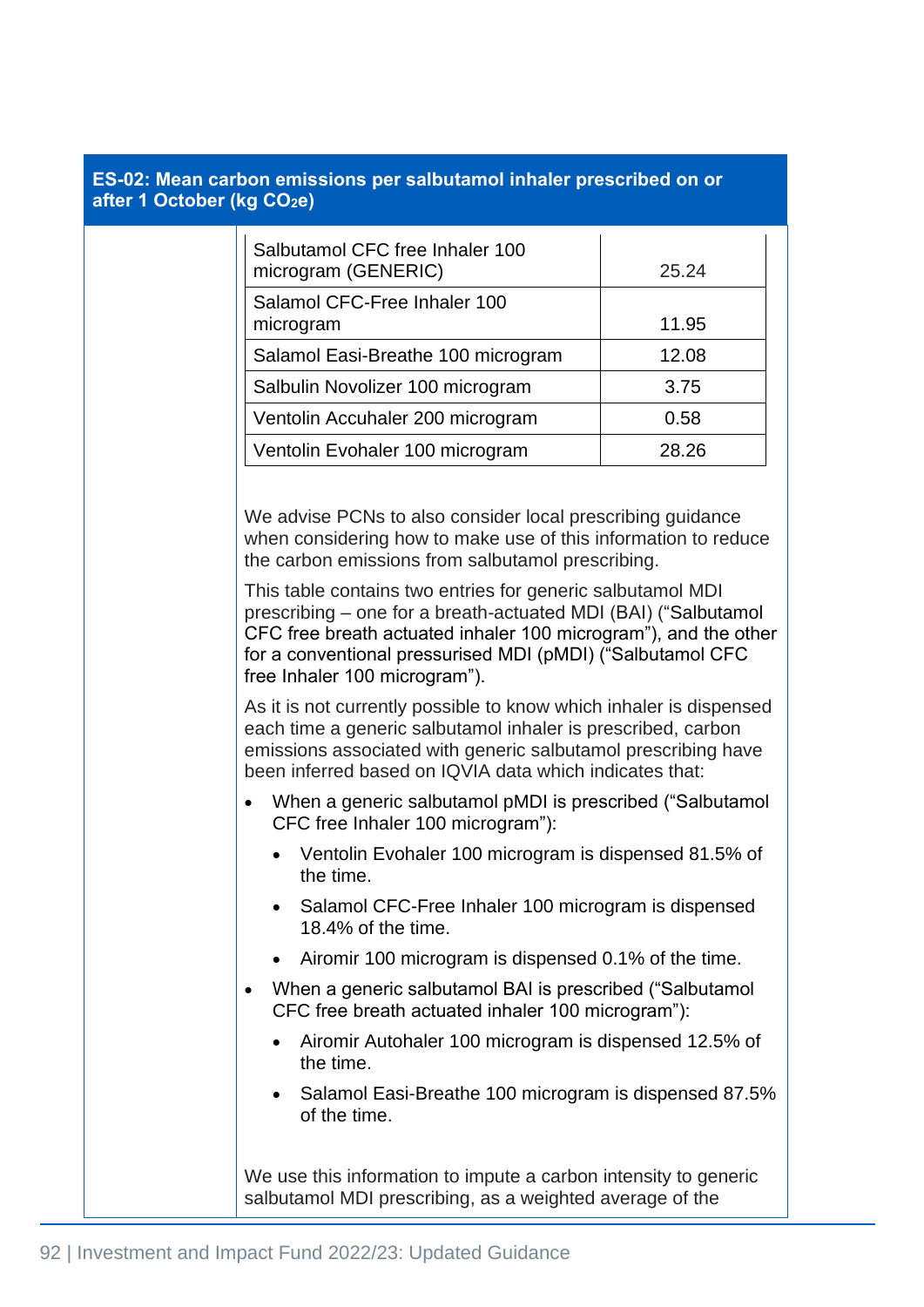| ES-02: Mean carbon emissions per salbutamol inhaler prescribed on or<br>after 1 October (kg CO <sub>2</sub> e) |                                                                                                                                                                                                  |
|----------------------------------------------------------------------------------------------------------------|--------------------------------------------------------------------------------------------------------------------------------------------------------------------------------------------------|
|                                                                                                                | carbon intensities of the inhalers that tend to be dispensed when<br>generic salbutamol MDI is prescribed, i.e.                                                                                  |
|                                                                                                                | Carbon intensity of generic salbutamol pMDI prescribing = .<br>$(28.26 \times 81.5\%) + (11.95 \times 18.4\%) + (9.72 \times 0.1\%) = 25.24$<br>kg                                               |
|                                                                                                                | Carbon intensity of generic salbutamol BAI prescribing = .<br>$(12.08 \times 87.5\%) + (9.72 \times 12.5\%) = 11.79$ kg                                                                          |
|                                                                                                                | The calculation of these weighted averages will be reviewed<br>annually.                                                                                                                         |
|                                                                                                                | The intention is to update the thresholds for ES-02 in 2023/24, to<br>align with NHSEI's ambition to reduce the mean life-cycle carbon<br>intensity of salbutamol inhalers to 13.4kg by 2023/24. |
|                                                                                                                | <b>Further information</b>                                                                                                                                                                       |
|                                                                                                                | Click here for the Greener Practice Guide: How to Reduce the<br>Carbon Footprint of Inhaler Prescribing.                                                                                         |
|                                                                                                                | Click here for a direct link to the PrescQIPP inhaler carbon<br>emissions data and resources to support lowering the inhaler<br>carbon footprint.                                                |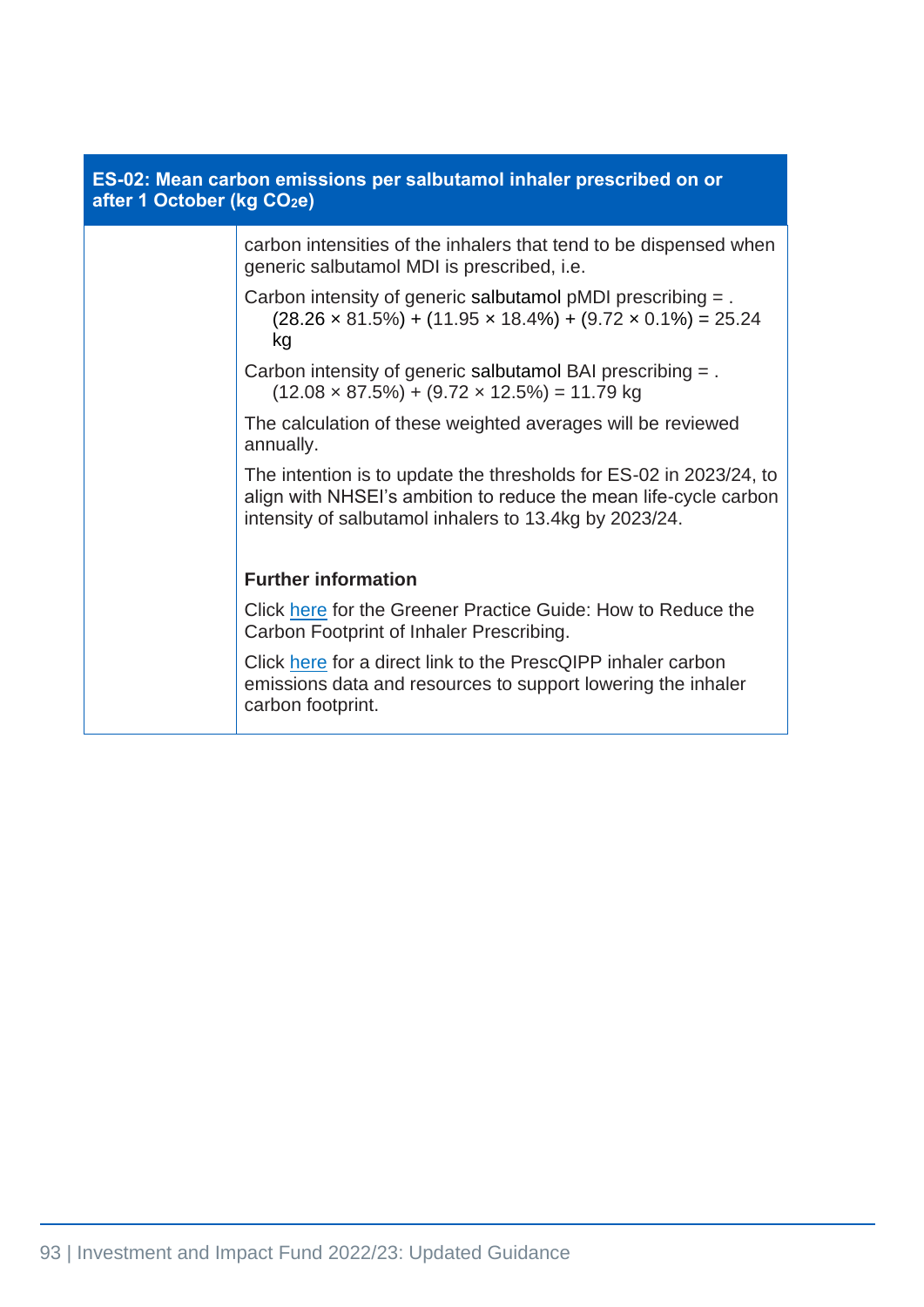# Annex A: Prevalence adjustment and list size adjustment

A.1 This annex explains why a prevalence adjustment (for Quantitative indicators) and list size adjustment are applied when calculating IIF achievement payments, as well as explaining how they are calculated. Further details about calculation of these adjustments are provided in Annex C of the 2022/23 Network Contract DES specification.

# Prevalence adjustment

- A.2 Prevalence refers to the percentage of a population affected by a given disease or condition. We use this concept to define a generalised 'prevalence' concept for every Quantitative IIF indicator, equal to a prevalence numerator divided by the number of registered patients at the PCN. The prevalence numerator will usually, but not always, be equal to the indicator denominator (the denominator may be a count of eligible patients or a count of interventions e.g. medications delivered to a set of eligible patients). For instance, for indicator VI-01 prevalence is equal to the percentage of a PCN's patients who are aged 65 and over.
- A.3 Consider two PCNs that are identical other than one has twice as many patients aged 65 and over. This would mean that PCN has to deliver twice as many seasonal influenza vaccinations to earn the same number of points. Applying a prevalence adjustment compensates that PCN for the extra effort required to earn a given number of points (i.e. achieve a given percentage point improvement in performance).
- A.4 An example where the prevalence numerator is not equal to the indicator denominator is ES-02. For ES-02, the indicator denominator is a count of salbutamol inhalers prescribed, whereas the prevalence numerator is a count of the number of patients prescribed salbutamol inhalers. If ES-02 prevalence had been defined using the indicator denominator, this would have made earnings ability proportional to the number of salbutamol inhalers prescribed, which would be contrary to the clinical and environmental policy objectives of reducing unnecessary salbutamol prescribing.
- A.5 The prevalence adjustment for an indicator is equal to PCN prevalence divided by national prevalence. For instance, if 20% of the residents of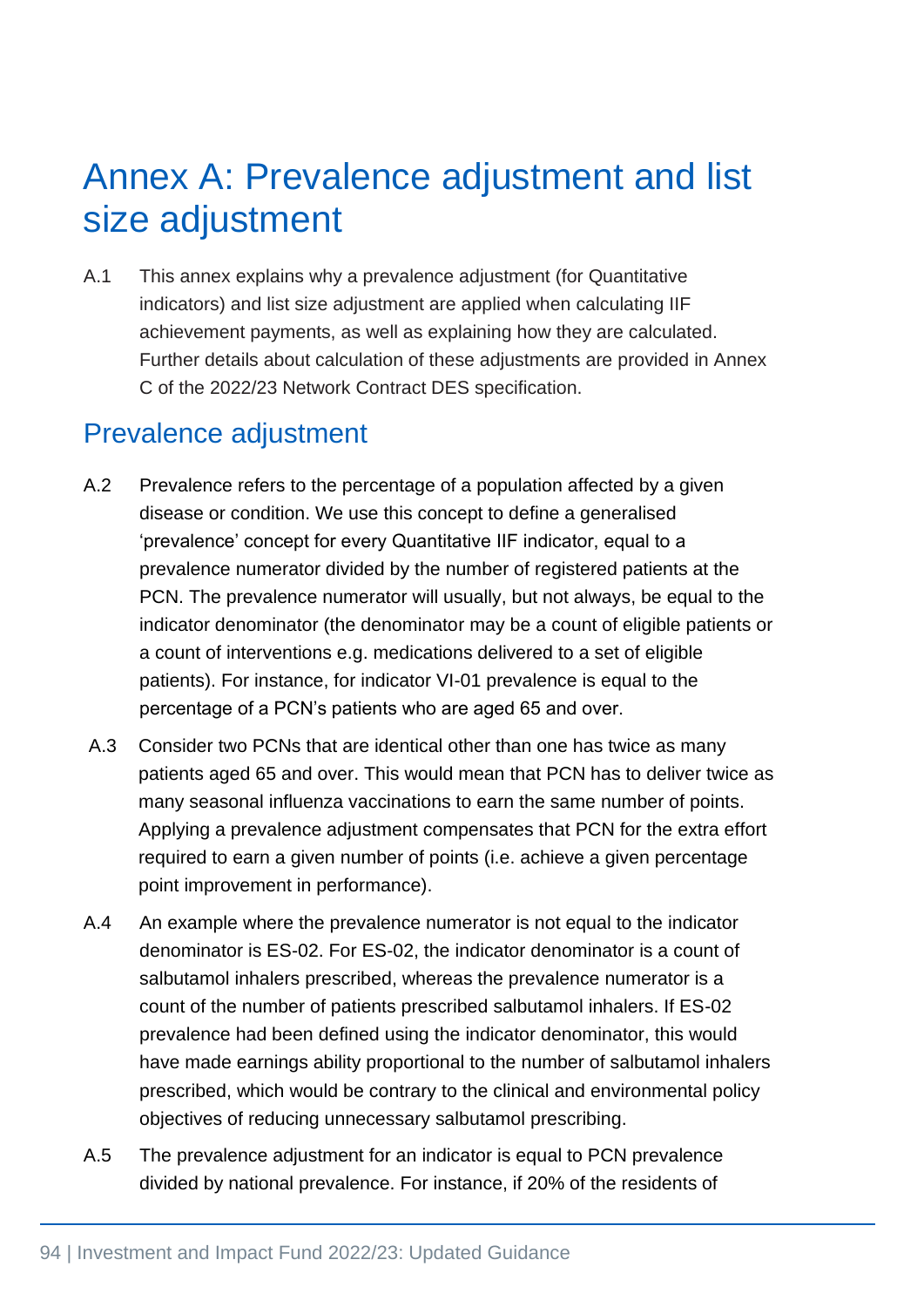England registered at practices signed up to the Network Contract DES are aged 65 and over, then a PCN with 30% of registered patients aged 65 and over would have a prevalence adjustment of 1.5 – that is, it would be paid 50% more for each additional achievement point than an otherwise identical PCN with a prevalence equal to the national average prevalence.

- A.6 The target cohort for some indicators is the total number of patients registered in the PCN e.g. PC-01. In this case, the denominator equals the PCN list size, and when prevalence is defined as being equal to the indicator denominator, prevalence (denominator divided by PCN list size) is equal to one for all PCNs. As prevalence is equal to one for all PCNs, national average prevalence for this indicator is also equal to one. Therefore, effectively there is no prevalence adjustment for these indicators.
- A.7 As well as making payments more proportional to effort, applying a prevalence adjustment also encourages appropriate case finding for indicators whose denominator is under the control of the PCN. Consider indicator HI-01, the denominator for which is the number of patients on the learning disability register aged 14 and over. PCNs and their constituent practices are responsible for adding patients to this register. The prevalence adjustment encourages efforts to identify patients with a Learning Disability and to add them to the register, as case finding increases earnings ability.

### List size adjustment

- A.8 The list size adjustment is based on a similar principle to the prevalence adjustment. If two PCNs are identical (including having identical prevalence for every IIF indicator) other than one has double the list size, that PCN would have to change its treatment of twice as many patients to earn the same number of points. The list size adjustment compensates larger PCNs for this situation by making the payment per achievement point proportional to list size.
- A.9 Formally, the list size adjustment for a PCN is equal to the PCN list size divided by the national average PCN list size (i.e. the total number of patients registered that are a Core Network Practices that are part of a PCN, divided by the total number of PCNs). Thus, if the national average PCN list size is 49,000 and a PCN has 98,000 patients, that PCN's list size adjustment would be 2. In other words, that PCN would be paid twice as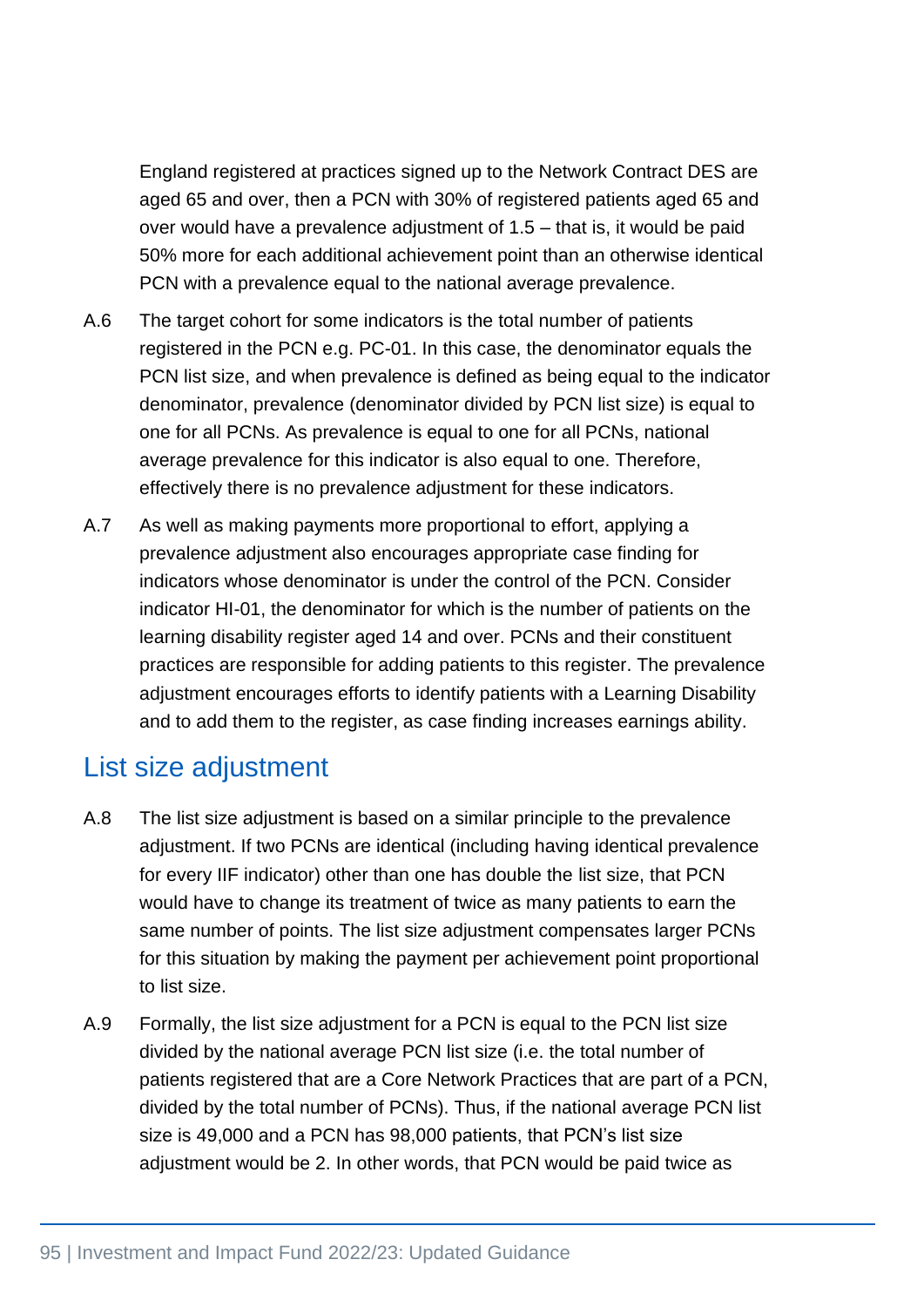much for each additional achievement point as an otherwise identical PCN with a list size equal to the national average.

# **Summary**

A.10 The net effect of applying a prevalence adjustment (for Quantitative indicators) and a list size adjustment is to make payment proportional to the amount of activity undertaken (e.g. number of patients treated). The effort required to deliver one unit of activity is not fixed, but may vary according to patient demographics, socio-economic status and other characteristics. Likewise, there may be economies of scale, so that treating 200 patients does not require twice as much effort as treating 100 patients. Thus, applying a prevalence adjustment and a list size adjustment does not ensure an exact correspondence between effort and reward, but does bring the two closer together.